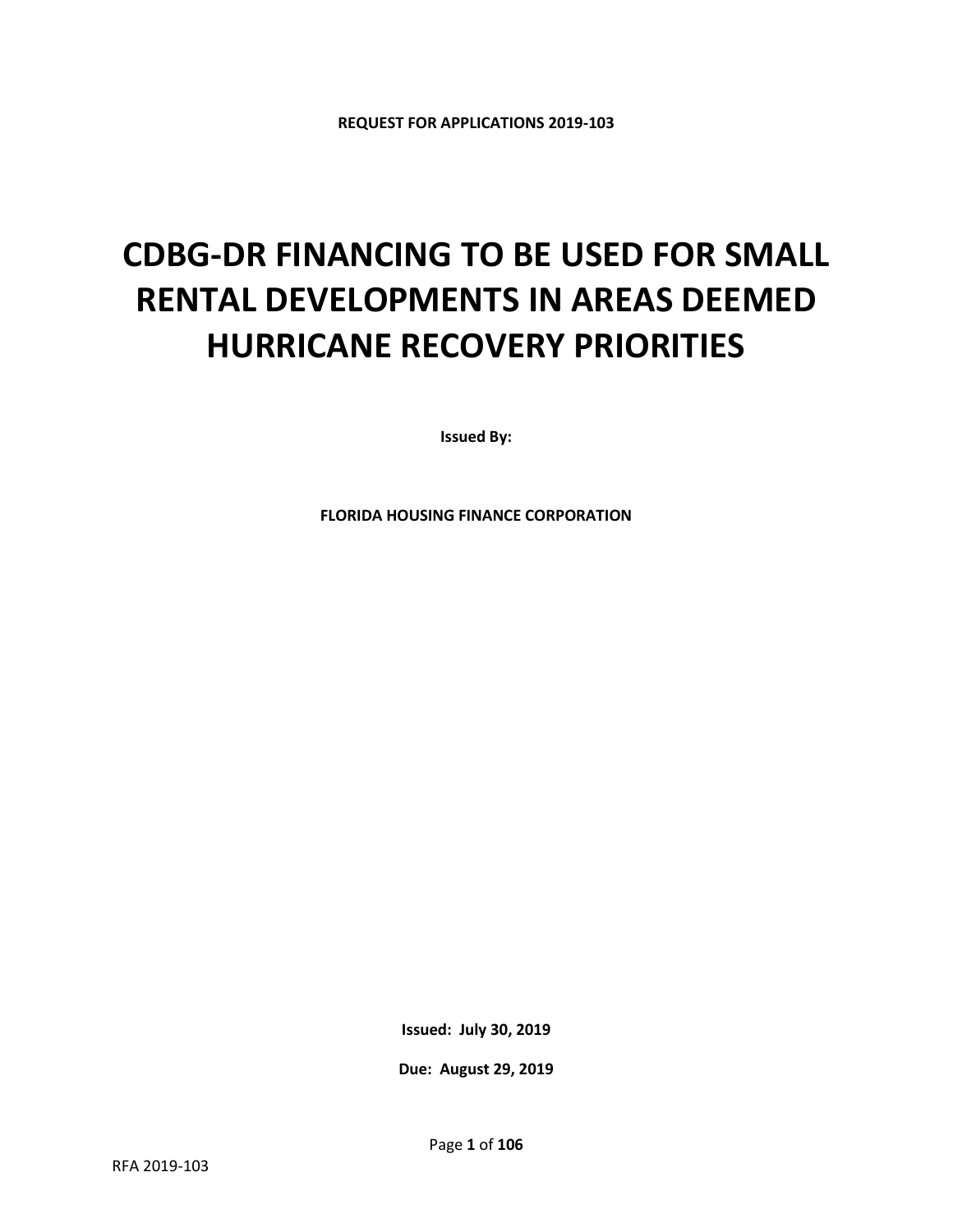# **SECTION ONE INTRODUCTION**

This Request for Applications (RFA) is open to Applicants proposing the construction of affordable housing utilizing an estimated \$20 million Community Development Block Grant – Disaster Recovery (CDBG-DR) Program funding for construction of affordable small Developments consisting of no more than 50 units in zip codes and other areas deemed hurricane priorities.

The proposed developments must help address the unmet Workforce Housing need in the HUD-Designated Most Impacted and Distressed (MID) zip codes ("MID Zip Codes"), HUD-Designated ("HUD-Designated MIDs"), or other areas impacted by the storms and deemed as a priority by the State that are not HUD MIDs ("State-Designated MIDs").

- MID Zip Codes: 32091 in Bradford County; 32068 in Clay County; 34266 in DeSoto County; 32136 in Flagler County; 33440 and 33935 in Hendry County; 33825 and 33870 in Highlands County; 33523 in Pasco County; 32084 and 32145 in Saint Johns County; 32771 in Seminole County.
- HUD-Designated MIDs\*: Brevard; Broward; Clay; Collier; Duval; Hillsborough; Lee; Miami-Dade; Orange; Osceola; Palm Beach; Polk; Saint Lucie; Volusia
- State-Designated MIDs: Alachua; Baker; Bradford; Charlotte; Citrus; Columbia; DeSoto; Dixie; Flagler; Gilchrist; Glades; Hamilton; Hardee; Hendry; Hernando; Highlands; Indian River; Lafayette; Lake; Levy; Manatee; Marion; Martin; Nassau; Okeechobee; Pasco; Putnam; Saint Johns; Sarasota; Seminole; Sumter; Suwannee; Union

\*This RFA will make available Community Development Block Grant-Disaster Recovery (CDBG-DR) for Workforce Housing in all HUD and State MIDs of the state except Monroe County. Monroe County Applicants may apply in RFA 2019-101.

Florida Housing Finance Corporation, herein afterwards referred to as 'the Corporation', is soliciting applications from qualified Applicants that commit to provide housing in accordance with the terms and conditions of this RFA, the 2018 State of Florida Action Plan for Disaster Recovery, the Department of Economic Opportunity's (DEO) Workforce Housing Program Designs and Guidebooks, inclusive of the exhibits, applicable laws, rules and regulations, and the Corporation's generally applicable construction and financial standards.

*Applicants that are selected to receive funding will be invited to enter credit underwriting and will be expected to complete the credit underwriting process, including Board approval of the credit underwriting report, and execute a written agreement* within 12 months of the date of the invitation to enter credit underwriting.

# **SECTION TWO DEFINITIONS**

Capitalized terms within this RFA shall have the meaning as set forth within this RFA, in Exhibit B, and Rule Chapters 67-53, F.A.C., and 67-60, F.A.C., or in applicable federal regulations.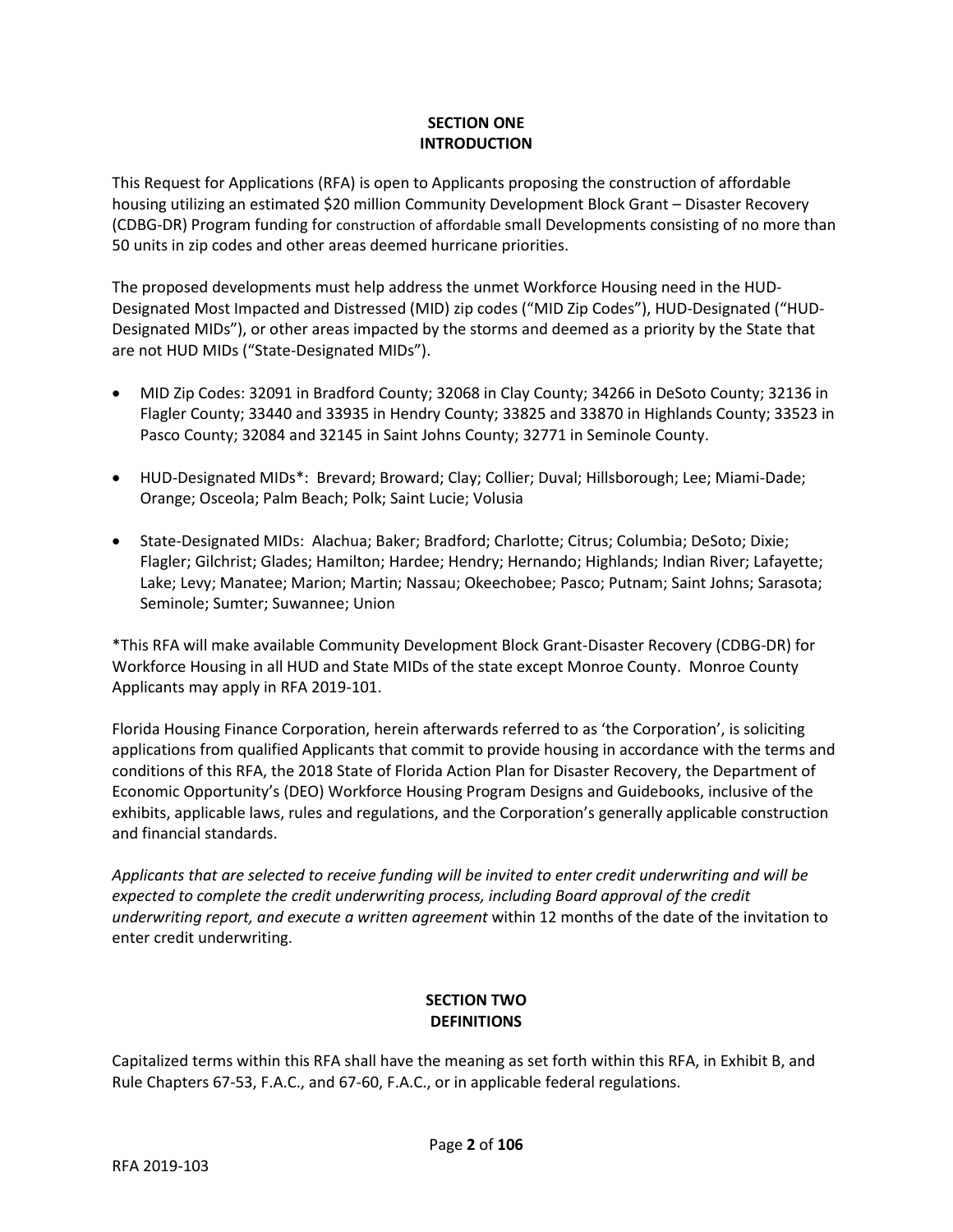# **SECTION THREE PROCEDURES AND PROVISIONS**

*Unless otherwise stated within the RFA, the Application package, forms and other information related to this RFA may be found on the RFA Website at* https://www.floridahousing.org/programs/developersmultifamily-programs/competitive/2019/*2019-103 (also available by clickin[g here\)](https://www.floridahousing.org/programs/developers-multifamily-programs/competitive/2019/2019-103).*

- A. Submission Requirements
	- 1. Application Deadline

The Application Deadline is **3:00 p.m., Eastern Time, on August 29, 2019**.

- 2. Completing the Application Package
	- a. Downloading and completing the documents provided by the Corporation

Download and complete the following documents found on the RFA Website:

- (1) The Application (Exhibit A of the RFA);
- (2) The Development Cost Pro Forma; and
- (3) The CDBG-DR Principals of the Applicant and Developer(s) Disclosure Form (Form Rev. 06-19) ("Principals Disclosure Form"). A Principals Disclosure Form that was approved during the Advance Review Process, which is described in Section Four A.3.c. of the RFA, may be used to satisfy this requirement.

The download process may take several minutes. Applicants should save these three documents with a file name that is unique to the specific Application.

b. Creating the All Attachments Document

In addition to the three documents described in a. above, the Application Package also includes one copy consisting of all of the applicable completed Attachments described in the RFA ("All Attachments Document").

Compile all of the attachments described in the RFA into one pdf file separated by pages labeling each Attachment to create the All Attachments Document. This may be accomplished by merging the documents using a computer program such as Adobe Acrobat Pro or by scanning all of the attachments together.

Note: The Corporation has provided sample pages that may be used to separate the attachments on the RFA Website. If any of the attachments are not applicable, the Applicant should insert a page stating "Not Applicable" behind the separation page.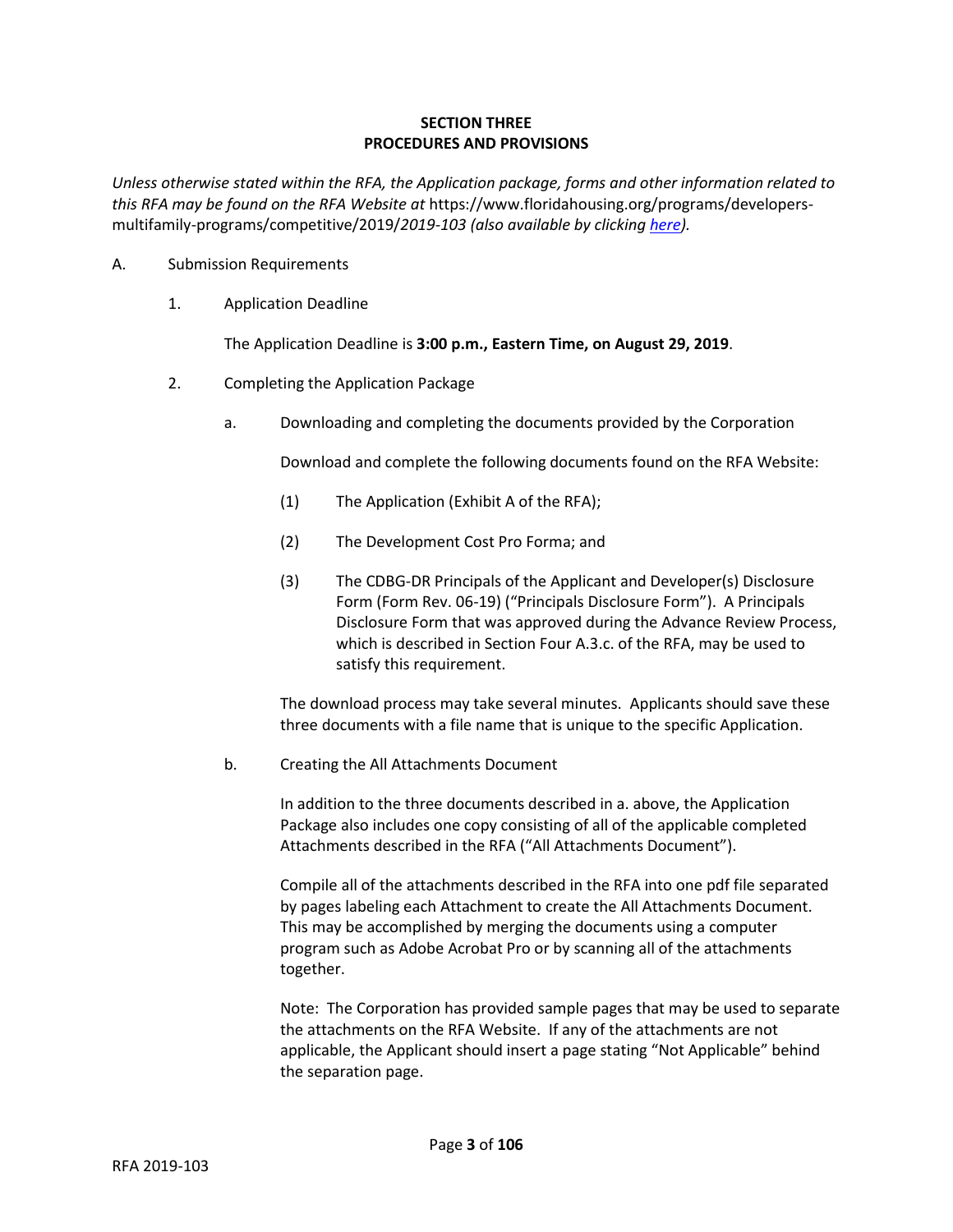3. Uploading the Application Package

The Application Package consists of Exhibit A, the Development Cost Pro Forma, the Principal Disclosure Form, and the All Attachments Document. To upload the Application Package:

- a. Go to the RFA Website.
- b. Click the link to login and upload the Application Package. Note: A username and password must be entered. If the Applicant has not previously created a username and password, the Applicant will need to create one prior to the upload process.
- c. After successfully logging in, click "Upload Application Package." Enter the Development Name and click "Browse" to locate the following completed documents saved on the Applicant's computer:
	- (1) The Application (Exhibit A) in Word format;
	- (2) The Development Cost Pro Forma in Excel format;
	- (3) The Principals Disclosure form in Excel format. (If the Applicant received an approved Principals Disclosure Form through the Advance Review Process, the approved form is what should be uploaded);
	- (4) The All Attachments Document in a pdf format.

The average file size is 1.0 MB and should take a moment or two to upload. Larger files may take longer to upload. There is a file size limit of 15 MB, but this may be able to be reduced without reducing the number of pages submitted. Examples of factors that affect file size include the resolution of the scanner or scanning the documents in color or as a graphic/picture.

d. After the four documents are displayed in the Upload webpage, click "Upload Selected Files" to electronically submit the documents to the Corporation by the Application Deadline. Then the Uploaded Application (consisting of all four documents comprising the Application Package), and its assigned Response Number will be visible in the first column.

Note: If the Applicant clicks "Delete" prior to the Application Deadline, the Application will no longer be considered a Submitted Application and the Applicant will be required to upload the Application Package again in order for these documents to be considered an Uploaded Application. This will generate a new Response Number.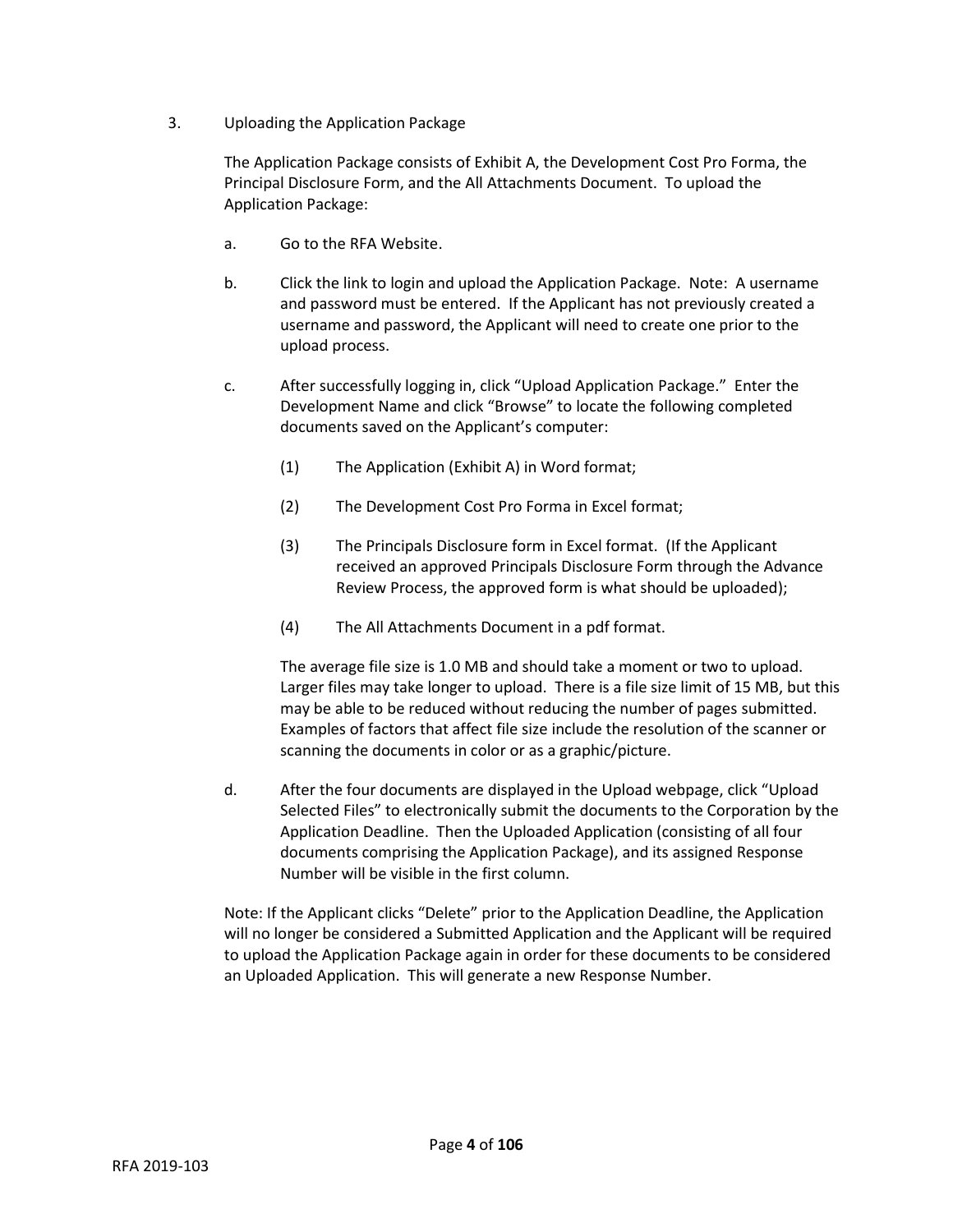4. Submission to the Corporation

By the Application Deadline, provide to the Corporation the following:

- a. A sealed package containing a printed copy of the final Application Package housed in a 3-ring-binder with numbered divider tabs for each attachment. The final assigned Response Number should be reflected on each page of the printed copy of the Application Package; and
- b. The required non-refundable \$3,000 Application fee, payable to Florida Housing Finance Corporation (check or money order only).

The Applicant should label the outside of the shipping box with the applicable RFA number. The Corporation will not consider faxed or e-mailed Applications.

After 3:00 p.m., Eastern Time, on the Application Deadline, each Application for which a hard copy, an electronically submitted copy, and the Application Fee are received by the Application Deadline will be assigned an Application number. In addition, these Applications will be assigned a lottery number by having the Corporation's internal auditors run the total number of Applications received through a random number generator program.

The printed copy of the Application Package must be addressed to:

Marisa Button Director of Multifamily Allocations Florida Housing Finance Corporation 227 N. Bronough Street, Suite 5000, Tallahassee, FL 32301

If the hard copy of the Application Package is not identical to the electronically submitted Application Package, the electronically submitted Application Package will be utilized for scoring purposes.

Pursuant to subsection 67-60.004(2), F.A.C., any Applicant may request withdrawal of its Application from a competitive solicitation by filing a written notice of withdrawal with the Corporation Clerk. For purposes of the funding selection process, the Corporation shall not accept any Application withdrawal request that is submitted between 5:00 p.m., Eastern Time, on the last business day before the date the Review Committee meets to make its recommendations until after the Board has taken action on the Review Committee's recommendations, and such Application shall be included in the funding selection process as if no withdrawal request had been submitted. Any funding or allocation that becomes available after such withdrawal is accepted shall be treated as Returned Funding and disposed of according to Section Five B. of the RFA.

B. This RFA does not commit the Corporation to award any funding to any Applicant or to pay any costs incurred in the preparation or delivery of an Application.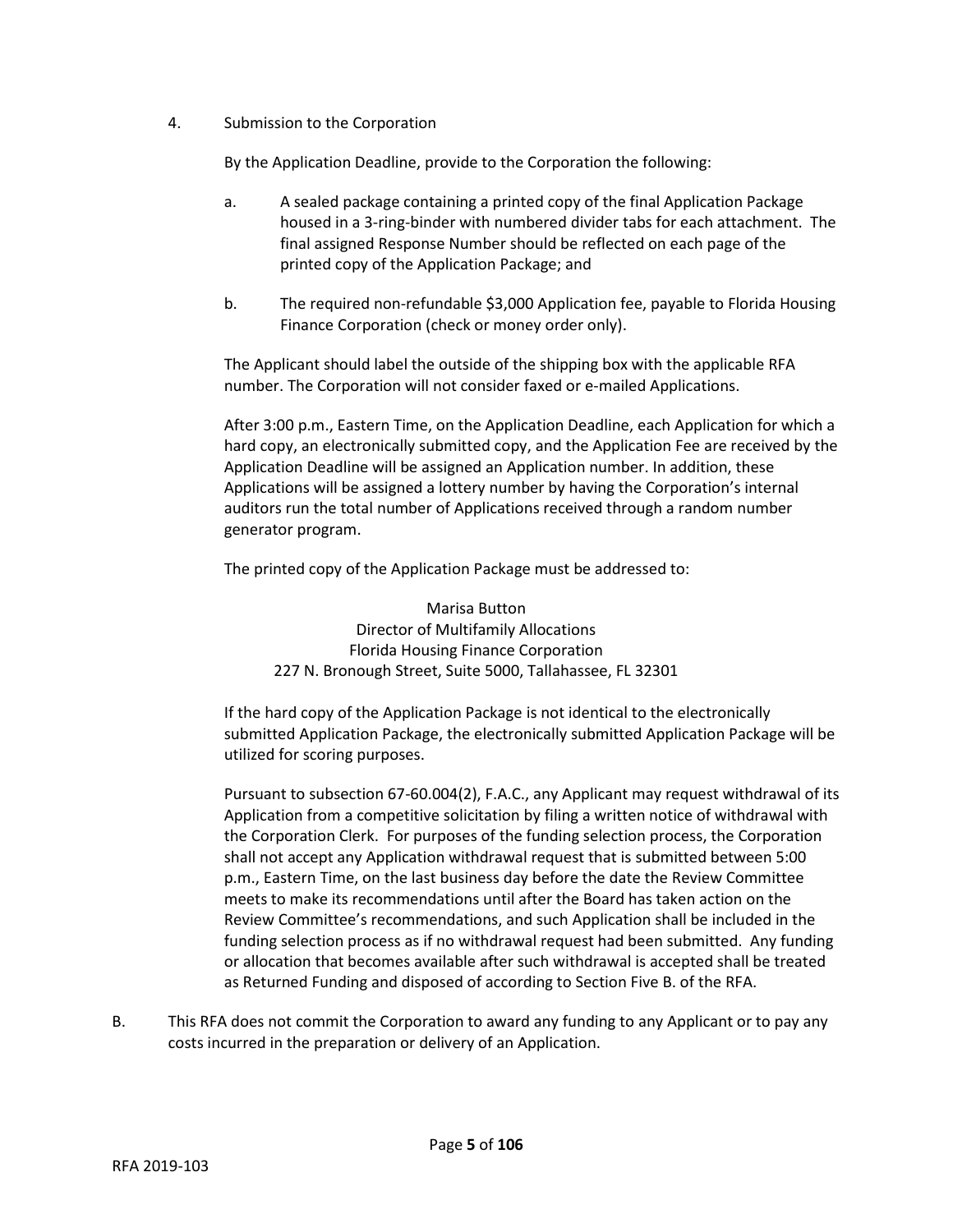- C. Florida Housing reserves the right to:
	- 1. Waive Minor Irregularities; and
	- 2. Accept or reject any or all Applications received as a result of this RFA.
- D. Any interested party may submit any inquiry regarding this RFA in writing to the Director of Multifamily Allocations via e-mail at RFA\_2019-103\_Questions@floridahousing.org (also accessible by clicking [here](mailto:RFA_2019-103_Questions@floridahousing.org?subject=Questions%20regarding%20RFA%202019-103)) with "Questions regarding RFA 2019-103" as the subject of the email. All inquiries are due by 5:00 p.m., Eastern Time, on Tuesday, August 13, 2019. Phone calls or written inquiries other than at the above e-mail address will not be accepted. The Corporation expects to respond to all inquiries by 5:00 p.m., Eastern Time, on Friday, August 16, 2019, and will post a copy of all inquiries received, and their answers, on the RFA Website. The Corporation will also send a copy of those inquiries and answers in writing to any interested party that requests a copy. The Corporation will determine the method of sending its answers, which may include regular United States mail, overnight delivery, fax, e-mail, or any combination of the above. No other means of communication, whether oral or written, shall be construed as an official response or statement from the Corporation.
- E. Any person who wishes to protest the specifications of this RFA must file a protest in compliance with Section 120.57(3), Fla. Stat., and Rule Chapter 28-110, F.A.C. Failure to file a protest within the time prescribed in Section 120.57(3), Fla. Stat., shall constitute a waiver of proceedings under Chapter 120, Fla. Stat.
- F. By submitting this Application, including all applicable attachments thereto, each Applicant agrees to the terms and conditions outlined in the RFA and certifies that:
	- 1. Public Records. Any material submitted in response to this RFA is a public record pursuant to Chapter 119, Fla. Stat. Per Section 119.071(1)(b)2., the sealed Applications received by the Corporation are exempt from disclosure until such time as the Board provides notice of an intended decision or until 30 Calendar Days after the opening of the sealed Applications, whichever is earlier.
	- 2. Noninterference. At no time during the review and evaluation process, commencing with the Application Deadline and continuing until the Board renders a final decision on the RFA, may Applicants or their representatives contact Board members or Corporation staff, except Corporation legal staff, concerning their own or any other Applicant's Application. If an Applicant or its representative does contact a Board or staff member in violation of this section, the Board shall, upon a determination that such contact was made in an attempt to influence the selection process, disqualify the Application.
	- 3. Requirements. Proposed Developments funded under this RFA will be subject to the requirements of the RFA, the 2018 State of Florida Action Plan for Disaster Recovery including subsequent Substantial and Technical Amendments, inclusive of all Exhibits, the Application requirements outlined in Rule Chapter 67-60, F.A.C, and the Compliance requirements of Rule Chapter 67-53, F.A.C.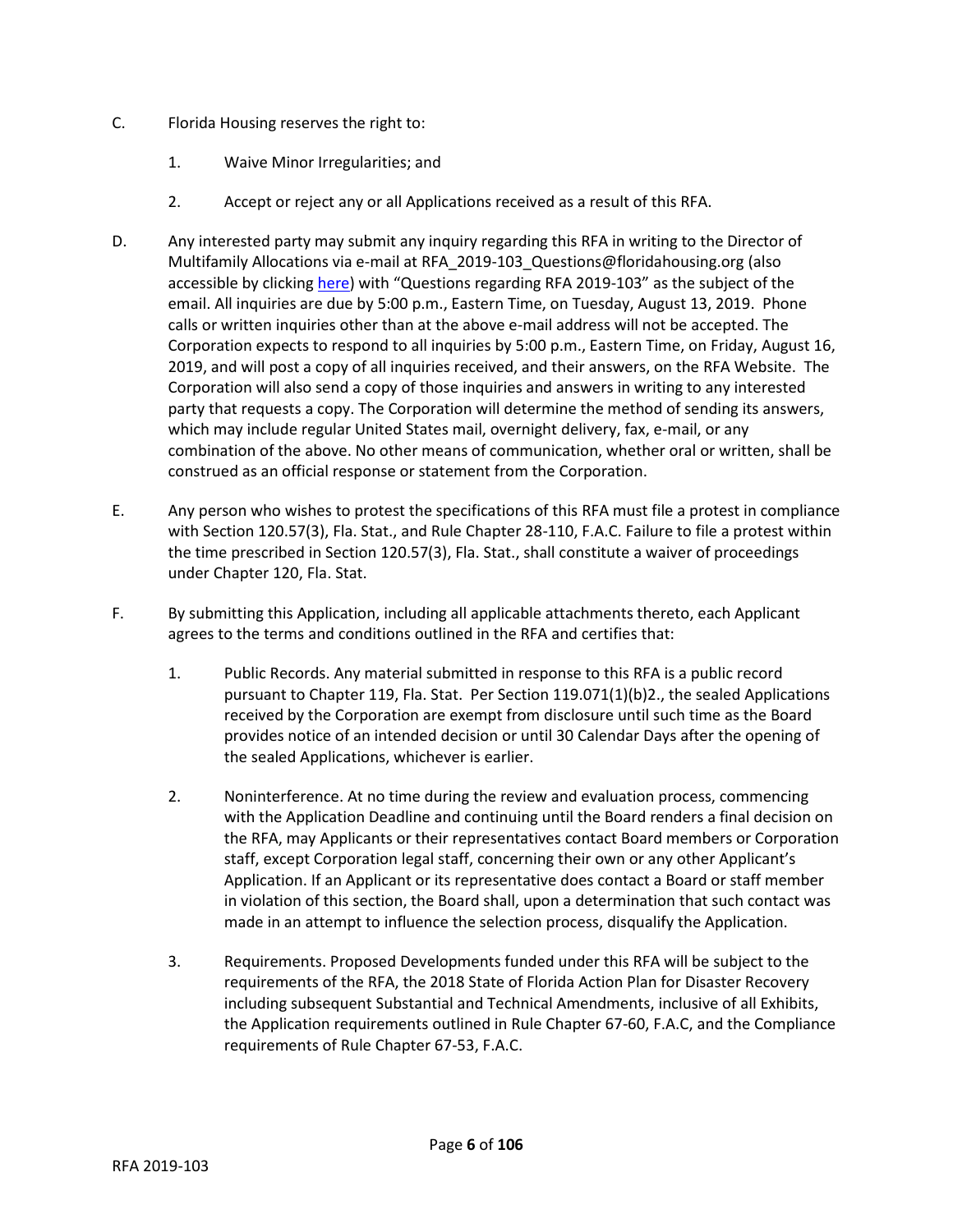- 4. Modifications. Any modifications that occur to the Request for Application will be posted on the web site and may result in an extension of the deadline. It is the responsibility of the Applicant to check the website for any modifications prior to the Application Deadline.
- G. The Corporation expects to select one or more Applications to award the funding contemplated by this RFA. Any such Applications will be selected through the Corporation's review of each Application, considering the factors identified in this RFA.

# **SECTION FOUR INFORMATION TO BE PROVIDED IN APPLICATION**

Provided below are the instructions to be used in completing Exhibit A of this RFA. Unless stated otherwise, all information requested in the RFA pertains to the Development proposed in this Application.

# **A. Exhibit A Items**

# **1. Applicant Certification and Acknowledgement**

An Applicant Certification and Acknowledgement form, executed by the Authorized Principal Representative, must be included as **Attachment 1** to Exhibit A to indicate the Applicant's certification and acknowledgement of the provisions and requirements of the RFA. The Applicant Certification and Acknowledgement form is provided on the RFA Website. Note: If any version of the Applicant Certification and Acknowledgement form other than the version included in this RFA, the form will not be considered.

# **2. Demographic Commitment**

The Demographic Commitment must be Workforce households at or below 80% of the Area Median Income, serving general occupancy. No properties funded under this RFA may be age restricted.

# **3. Applicant/Developer/Management Company/Contact Person**

- a. Applicant Information
	- (1) State the name of the Applicant entity.
	- (2) With the exception of Applicants that meet the definition of Local Government or Public Housing Authority, the Applicant must be a legally formed entity [i.e., limited partnership, limited liability company, etc.] qualified to do business in the state of Florida as of the Application Deadline. Evidence from the Florida Department of State, Division of Corporations, that the Applicant satisfies the foregoing requirements must be included as **Attachment 2** to Exhibit A. Such evidence may be in the form of a certificate of status or other reasonably reliable information or documentation issued, published or made available by the Florida Department of State, Division of Corporations.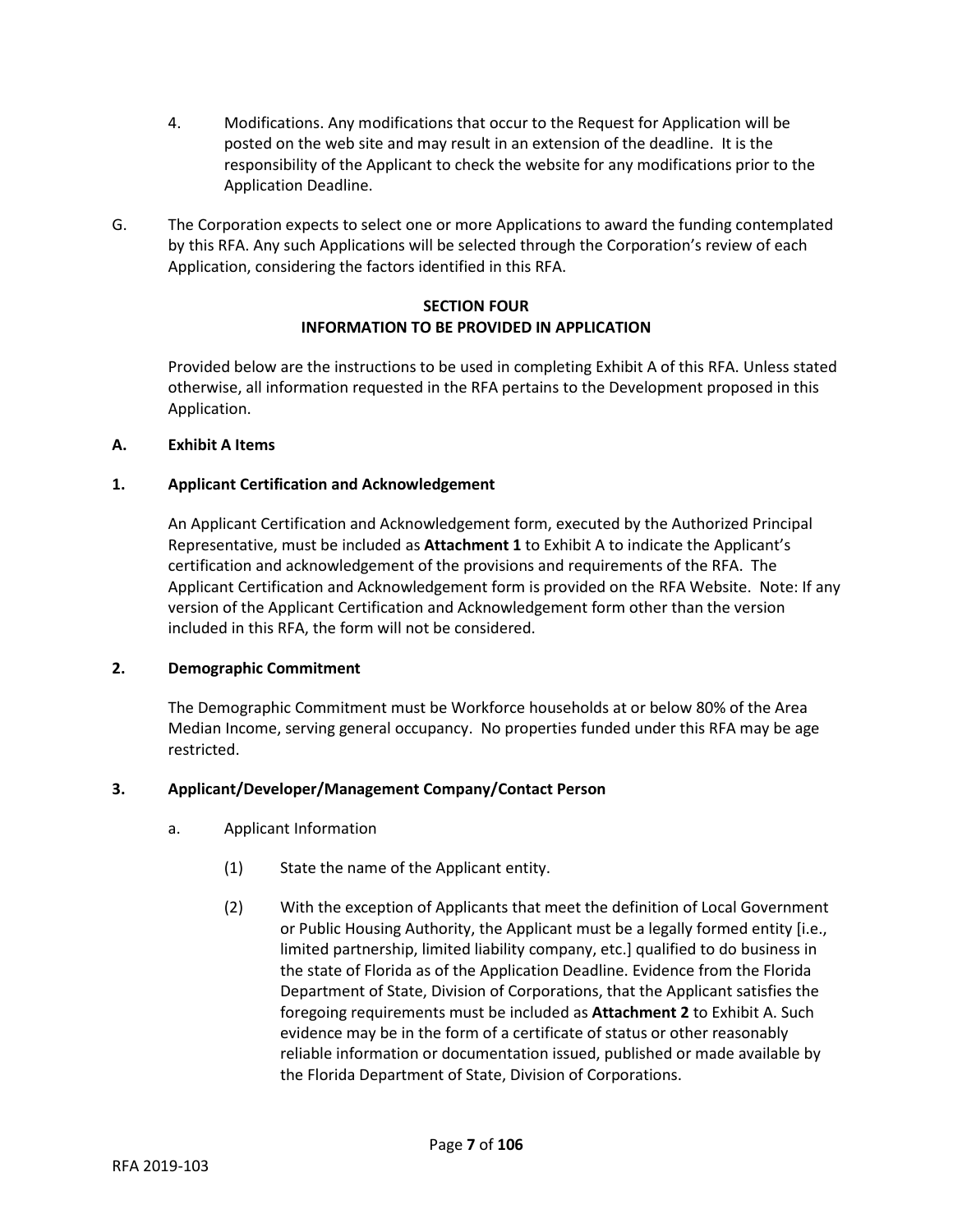(3) Non-Profit Application Qualifications

State whether the Applicant meets the definition of a Non-Profit Entity as stated in Exhibit B for purposes of this RFA. An Applicant that indicates that it is applying as a Non-Profit Entity as stated in Exhibit B will only be considered a Non-Profit for purposes of this RFA, if the Applicant (i) answers the question demonstrating that it meets the definition of Non-Profit as set out in Exhibit B; and (ii) provides the required information stated below. Any Applicant that applies as a Non-Profit but is not considered a Non-Profit will still be eligible for funding as a for profit entity.

The Applicant's Non-Profit status will be verified during credit underwriting. If this cannot be verified, the Applicant will no longer be considered a Non-Profit Applicant and funding awarded under this RFA may be rescinded.

Provide the following information for the Non-Profit entity that meets the definition stated in Exhibit B as **Attachment 3**:

- (a) The IRS determination letter;
- (b) A description/explanation of how the Non-Profit entity is substantially and materially participating in the management and operation of the Development (i.e., the role of the Non-Profit);
- (c) The names and addresses of the members of the governing board of the Non-Profit entity; and
- (d) The articles of incorporation demonstrating that one of the purposes of the Non-Profit entity is to foster low-income housing.

If the Applicant applies as a Non-Profit entity and meets the requirements outlined above to be considered a Non-Profit for purposes of this RFA, it must remain a Non-Profit entity and the Non-Profit entity must (i) receive at least 25 percent of the Developer's fee; and (ii) contractually ensure that it substantially and materially participates in the management and operation of the Development throughout the Compliance Period.

- b. General Developer Information
	- (1) State the name of each Developer, including all co-Developers. A developer is any individual, association, corporation, joint venture, governmental organization, or partnership which possesses the skill, experience, and credit worthiness to successfully produce affordable housing as required in the Application.
	- (2) Each Developer entity identified (that is not a natural person, Local Government, Public Housing Authority, or Land Authority) must be a legally formed entity qualified to do business in the state of Florida as of the Application Deadline. For each stated Developer entity (that is not a natural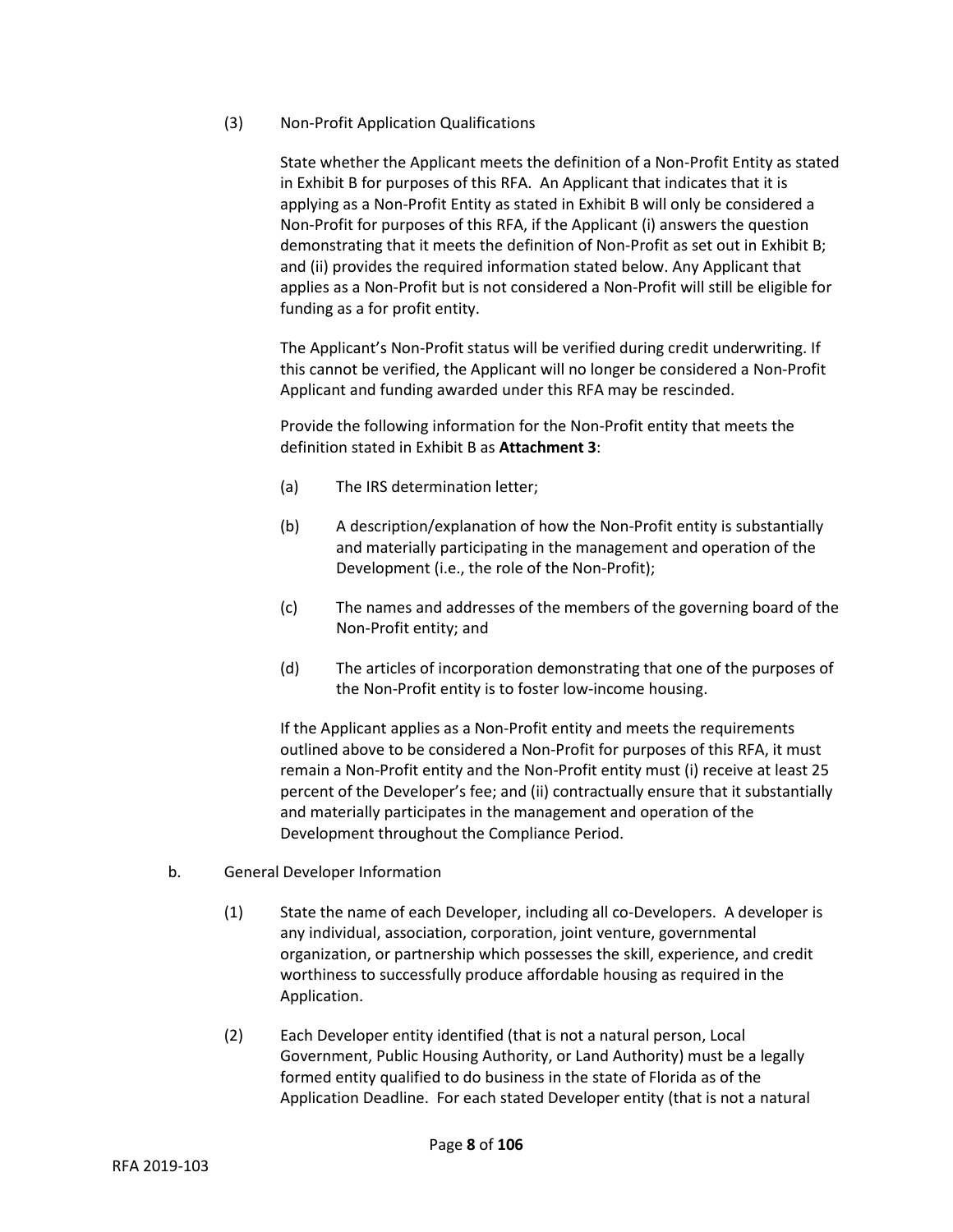person, Local Government, Public Housing Authority, or Land Authority), provide, as **Attachment 4** to Exhibit A, evidence from the Florida Department of State, Division of Corporations, that the Developer satisfies the foregoing requirements. Such evidence may be in the form of a certificate of status or other reasonably reliable information or documentation issued, published or made available by the Florida Department of State, Division of Corporations.

(3) Affordable Housing Experience Funding Preference

To qualify for this funding preference, at least one natural person Principal of the Developer entity, or if more than one Developer entity, at least one natural person Principal of at least one of the Developer entities, must demonstrate experience in the completion (i.e., the certificate of occupancy has been issued for at least one building), of at least one affordable rental housing development consisting of a total number of units no less than 50 percent of the total number of units in the proposed Development. This must be demonstrated by providing as **Attachment 4** to Exhibit A, a prior experience chart. The individual meeting the required experience must be disclosed as a Principal of the Developer on the Principals Disclosure Form. If providing experience acquired from a previous affordable housing Developer entity, the person stated in the chart below must have been a Principal of that Developer entity as the term was defined at that time. The Developer experience chart must include the following information:

| Prior General Development Experience Chart                         |                                                                                                |                                                                                                        |          |      |                             |  |  |  |  |  |
|--------------------------------------------------------------------|------------------------------------------------------------------------------------------------|--------------------------------------------------------------------------------------------------------|----------|------|-----------------------------|--|--|--|--|--|
|                                                                    |                                                                                                |                                                                                                        |          |      |                             |  |  |  |  |  |
| Name of the natural person Principal with the required experience: |                                                                                                |                                                                                                        |          |      |                             |  |  |  |  |  |
|                                                                    |                                                                                                |                                                                                                        |          |      |                             |  |  |  |  |  |
|                                                                    |                                                                                                | Name of Developer Entity (for the proposed Development) for which the above individual is a Principal: |          |      |                             |  |  |  |  |  |
| Name of                                                            | Location                                                                                       | Program that                                                                                           | Total    | Year | Federal Programs such as    |  |  |  |  |  |
| Development                                                        | <b>Provided Financing</b><br>Davis Bacon requirements<br>(City & State)<br>Number<br>Completed |                                                                                                        |          |      |                             |  |  |  |  |  |
|                                                                    |                                                                                                | (HOME for example)                                                                                     | of Units |      | and Environmental Review    |  |  |  |  |  |
|                                                                    |                                                                                                |                                                                                                        |          |      | requirements applied? (Y/N) |  |  |  |  |  |

# (4) Federal Funding Experience Preference

To qualify for this funding preference, the Developer entity, or if more than one Developer entity, at least one Principal of at least one of the Developer entities, demonstrates experience in the completion; (i.e., the certificate of occupancy has been issued for at least one building), of at least one rental housing development consisting of at least eight total units that was financed with federal funding and required all federal programs such as Davis Bacon requirements and Environmental Review requirements.

If this experience is demonstrated in the Prior General Development Experience Chart submitted according to (3)(b) above, the Application will qualify for the Federal Funding Experience Preference.

If not demonstrated in the chart above, other Applications will qualify for the Federal Funding Experience Preference by providing, as **Attachment 4** to Exhibit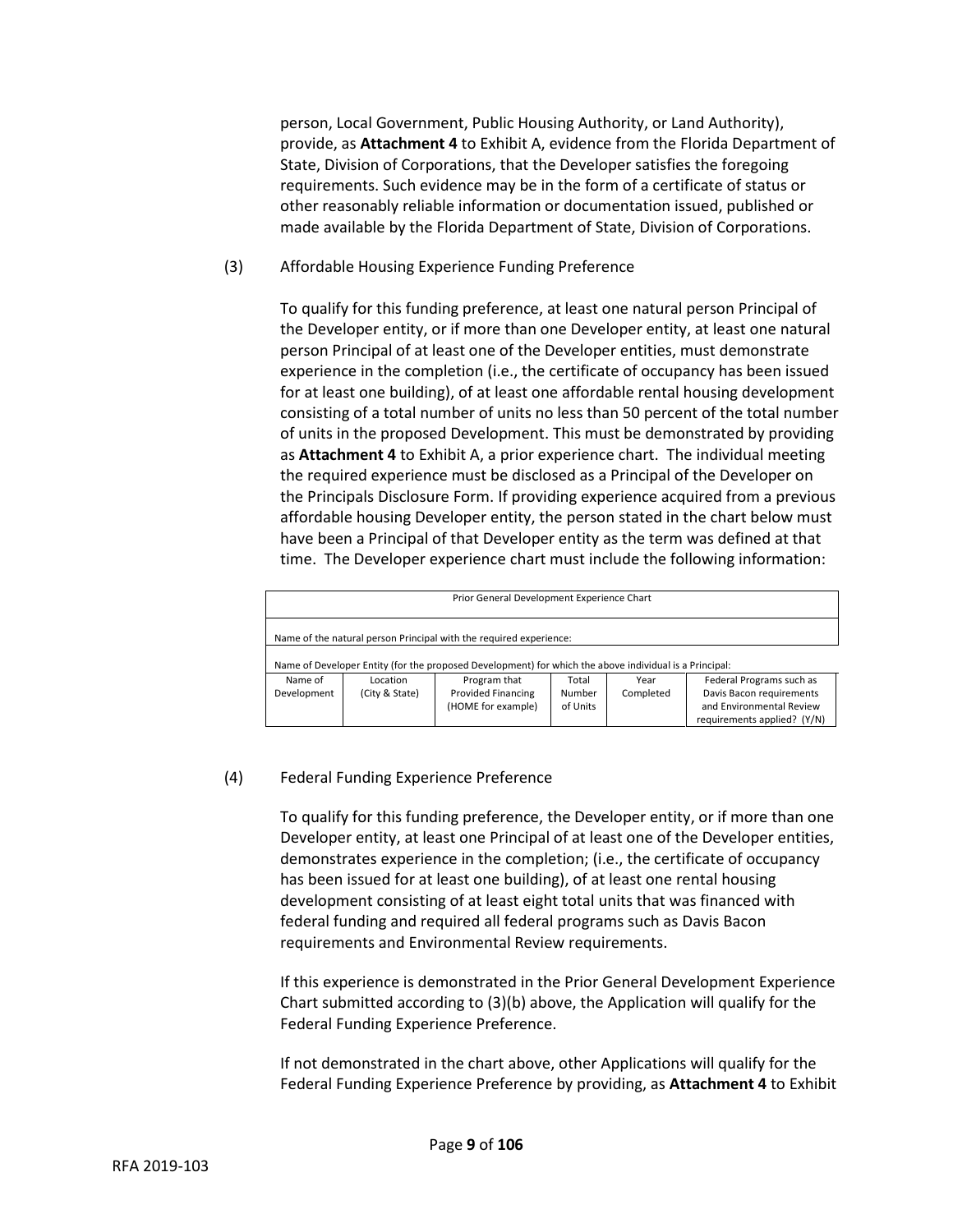A, a prior experience chart for at least one natural person Principal intending to meet the Federal Funding Experience Preference. The individual meeting the required experience must be disclosed as a Principal of the Developer on the Principals Disclosure Form.

The Federal Funding Experience Preference Chart must include the following information:

| Federal Funding Experience Preference Chart                                                            |                                                       |                    |           |                                                             |  |  |  |  |
|--------------------------------------------------------------------------------------------------------|-------------------------------------------------------|--------------------|-----------|-------------------------------------------------------------|--|--|--|--|
| Name of Principal, which must be a natural person, with the required experience:                       |                                                       |                    |           |                                                             |  |  |  |  |
| Name of Developer Entity (for the proposed Development) for which the above individual is a Principal: |                                                       |                    |           |                                                             |  |  |  |  |
| Name of                                                                                                | Federal Programs such as<br>Total<br>Location<br>Year |                    |           |                                                             |  |  |  |  |
| Development                                                                                            | (City & State)                                        | Number<br>of Units | Completed | Davis Bacon requirements and<br><b>Environmental Review</b> |  |  |  |  |
|                                                                                                        |                                                       |                    |           | requirements applied? (Y/N)                                 |  |  |  |  |

- c. Principals Disclosure for the Applicant and for each Developer (**5 points**)
	- (1) Eligibility Requirements

To meet the submission requirements, upload the CDBG-DR Principals of the Applicant and Developer(s) Disclosure Form (Form Rev. 06-19) ("Principals Disclosure Form") as outlined in Section Three above.

To meet eligibility requirements, the Principals Disclosure Form must identify, as of the Application Deadline, the Principals of the Applicant and each Developer as defined in Exhibit B and according to the disclosure requirements set forth below.

*Disclosing the Applicant Entity Principals on the Principal Disclosure Form, as defined in Exhibit B*:

- (a) Disclose all of the Principals of the Applicant (first principal disclosure level). A Principal that is a Local Government or Land Authority need only be disclosed at the first principal disclosure level and no other disclosure is required;
- (b) Disclose all of the Principals of all the entities identified in paragraph (a) above (second principal disclosure level);
- (c) Disclose all of the Principals of all of the entities identified in paragraph (b) above (third principal disclosure level). Unless the entity is a trust, all of the Principals must be natural persons; and
- (d) If any of the entities identified in (c) above are a trust, disclose all of the Principals of the trust (fourth principal disclosure level), all of whom must be natural persons.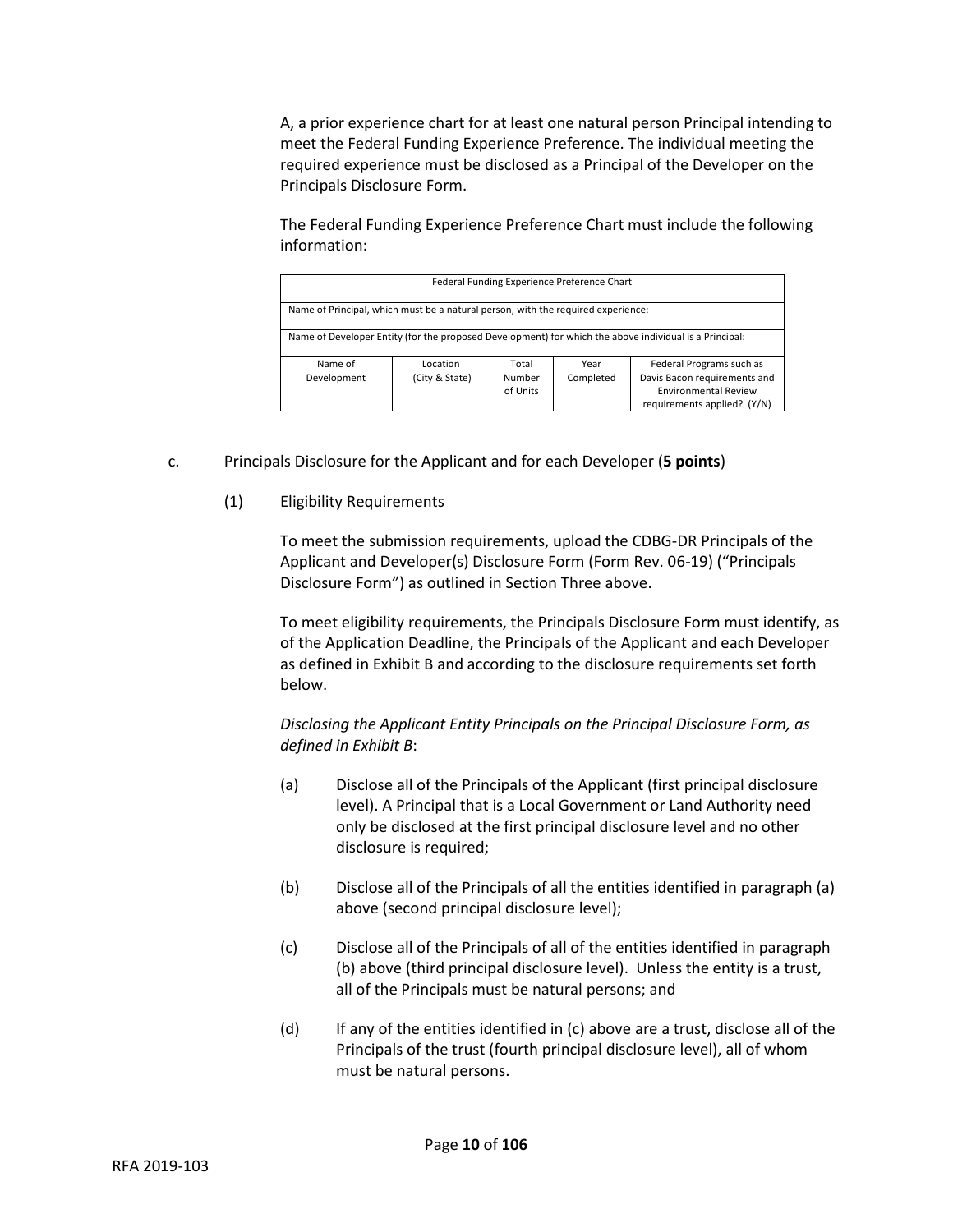*Disclosing the Developer Principals on the Principal Disclosure Form, as defined in Exhibit B*:

- (a) Disclose all of the Principals of the Developer (first principal disclosure level); and
- (b) Disclose all of the Principals of all the entities identified in paragraph (a) above (second principal disclosure level).

The Principals Disclosure Form is available on the RFA Website.

(2) Point Item

Five points will be awarded if the uploaded Principal Disclosure Form was stamped "Approved" during the Advance Review Process. The Advance Review Process for Disclosure of Applicant and Developer Principals is available on the RFA Website and also includes samples which may assist in completing the required Principals Disclosure Form.

Note: It is the sole responsibility of the Applicant to review the Advance Review Process procedures and to submit any Principals Disclosure Form for review in a timely manner in order to meet the Application Deadline.

(3) For purposes of the following, a material change shall mean 33.3 percent or more of the Applicant, a general partner of the Applicant, or a non-investor member of the Applicant, and a non-material change shall mean less than 33.3 percent of the Applicant, a general partner of the Applicant, or a non-investor member of the Applicant.

The name of the Applicant entity stated in the Application may be changed only by written request to Corporation staff and approval of the Board after the Applicant has been invited to enter credit underwriting.

The Applicant entity shall be the borrowing entity and cannot be changed in any way (materially or non-materially) until after loan closing. After loan closing, (a) any material change will require review and approval of the Credit Underwriter, as well as approval of the Board prior to the change, and (b) any non-material change will require review and approval of the Corporation, as well as approval of the Board prior to the change. Changes to the Applicant entity (material or non-material) prior to the loan closing or without Board approval after the loan closing may result in disqualification from receiving funding and may be deemed a material misrepresentation. Changes to the officers or directors of a Public Housing Authority, office or directors of a Non-Profit entity, or the investor limited partner of an Applicant limited partnership or the investor-member of an Applicant limited liability company owning the syndicating interest therein will not result in disqualification.

The Principals of each Developer identified in the Application, including all co-Developers, may be changed only by written request to Corporation staff and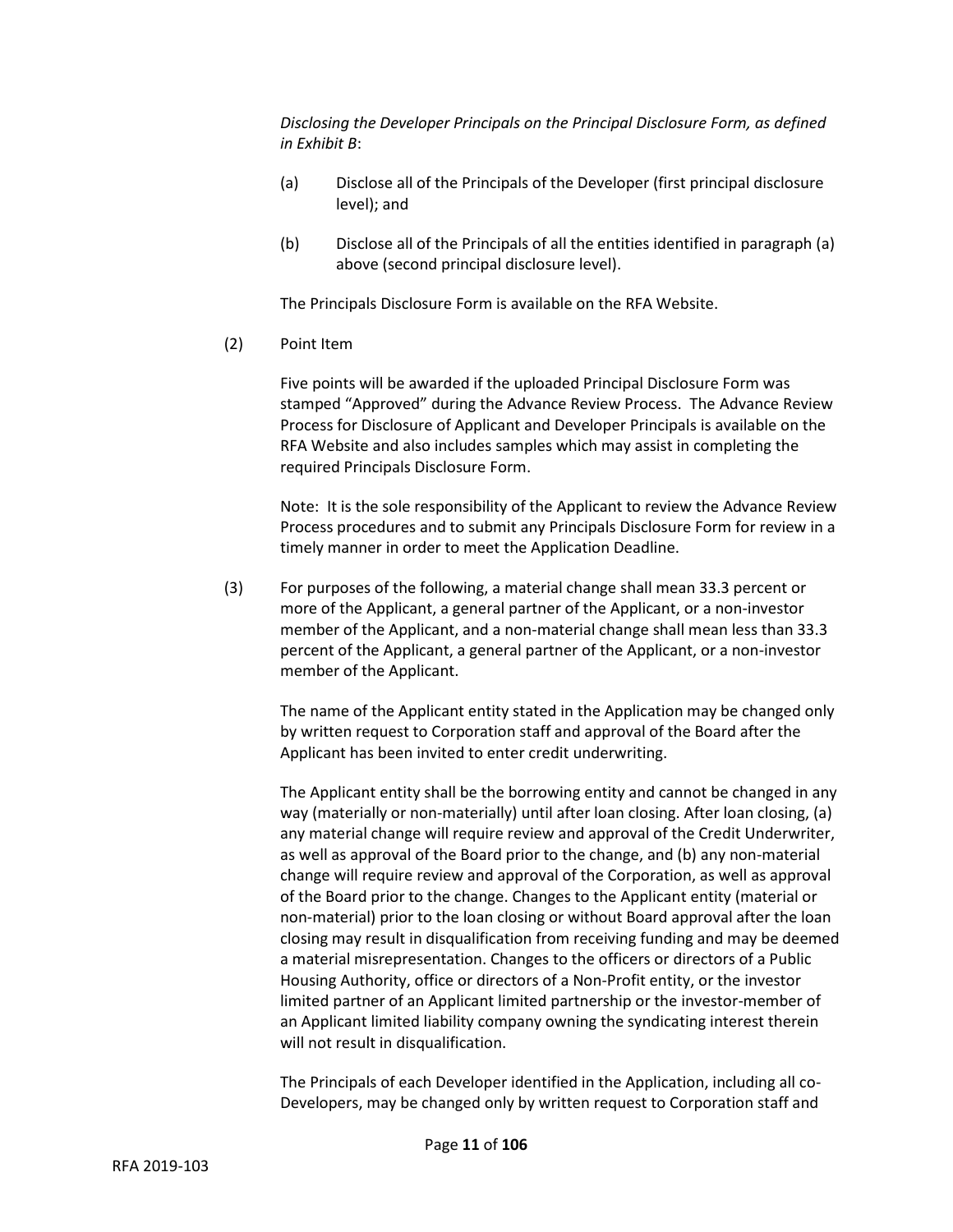approval of the Board after the Applicant has been invited to enter credit underwriting. In addition, any allowable replacement of an experienced Principal of a Developer entity must meet the experience requirements that were met by the original Principal.

- d. General Management Company
	- (1) Required for all Developments

Provide the name of the General Management Company for the Development.

Note: If selected for funding, the Corporation must approve the selection or replacement of a management company prior to such company assuming responsibility for the Development, using the following criteria:

- Evidence of authorization to conduct business in the State of Florida.
- Real estate licensure as required under Chapter 475, Florida Statutes
- Review of company information including resumes of key management personnel, management experience, and operating procedures.
- Review of company forms such as application for apartment residence, income verification forms, lease, etc.
- Key management company representatives must attend a Corporation compliance training workshop. Such workshops are posted on the webpage https://www.floridahousing.org/owners-andmanagers/compliance/compliance-training also available by clickin[g here\)](https://www.floridahousing.org/owners-and-managers/compliance/compliance-training).
- (2) Required for Developments consisting of more than 25 units

If the Development consists of more than 25 units, Applicants must demonstrate that the listed Management Company has experience in the management of at least two affordable rental housing properties (i.e., properties funded through an affordable housing program such as Housing Credits, Tax-Exempt Bonds, HOME, SAIL, etc.), at least one of which consists of a total number of units no less than 50 percent of the total number of units in the proposed Development, for at least two years each. Provide, as **Attachment 5**, the required prior experience chart for the Management Company or a principal of the Management Company reflecting the required information.

The prior experience chart must include the following information:

| Prior General Management Experience Chart                                                         |                                               |  |  |  |  |  |  |
|---------------------------------------------------------------------------------------------------|-----------------------------------------------|--|--|--|--|--|--|
| Name of Management Company or a Principal of the Management Company with the Required Experience: |                                               |  |  |  |  |  |  |
| Length of Time<br><b>Currently Managing</b><br>Total<br>Name of<br>Location                       |                                               |  |  |  |  |  |  |
| Development                                                                                       | (Number of<br>(City & State)<br>Number<br>or  |  |  |  |  |  |  |
|                                                                                                   | <b>Formerly Managed</b><br>of Units<br>Years) |  |  |  |  |  |  |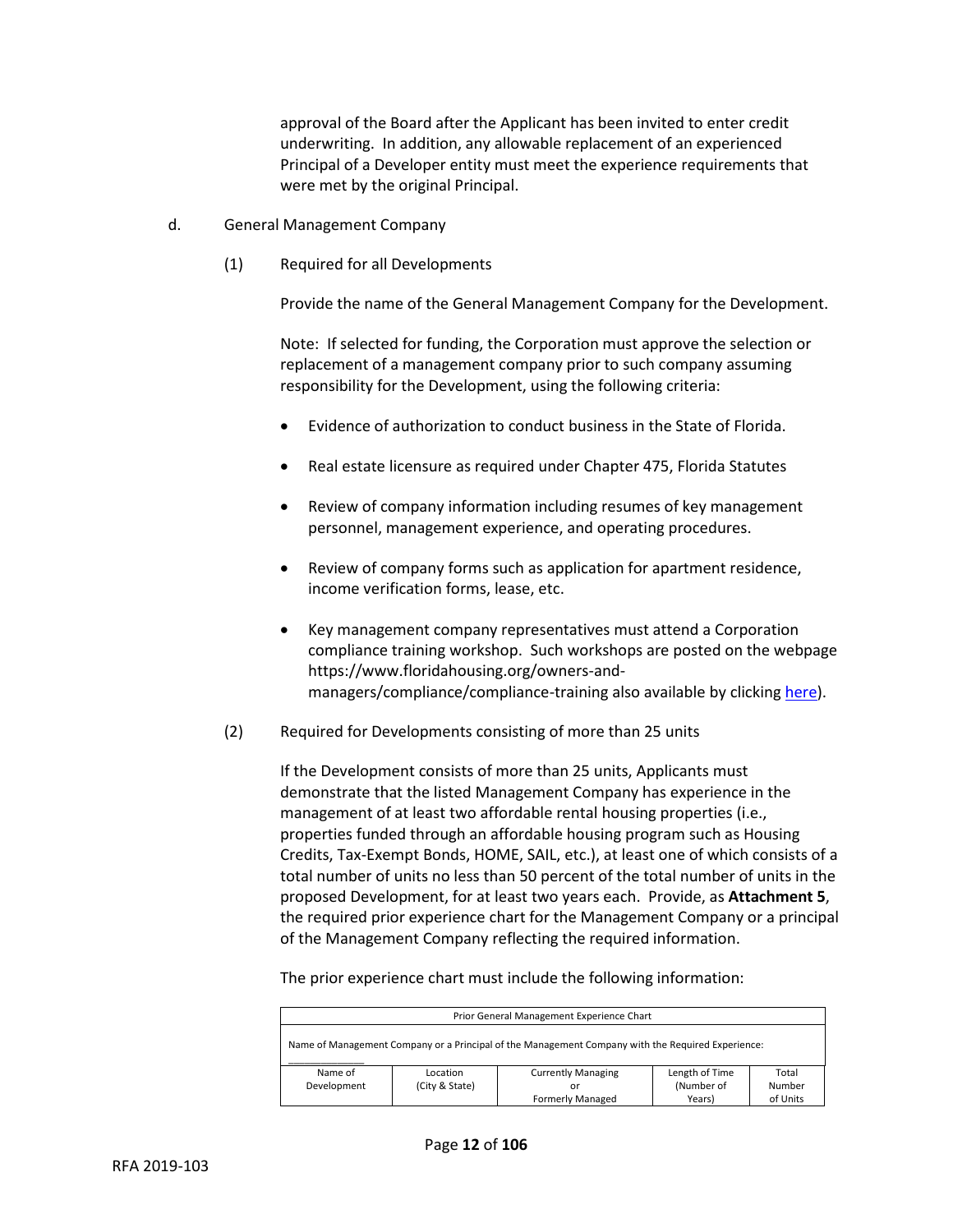- e. Contact Person
	- (1) Enter the information for the required Authorized Principal Representative. The Authorized Principal Representative (a) must be a natural person Principal of the Applicant listed on the Principal Disclosure Form; (b) must have signature authority to bind the Applicant entity; (c) must sign the Applicant Certification and Acknowledgement form submitted in this Application; (d) must sign the Site Control Certification form submitted in this Application; and (e) if funded, will be the recipient of all future documentation that requires a signature.
	- (2) A separate Operational Contact Person may be included, if desired. If provided, the Operational Contact Person will be the recipient of any general correspondence associated with the Development activities that does not require a signature. If an Operational Contact Person is not provided, the Authorized Principal Representative will be the recipient of any such documentation.

# **4. General Proposed Development Information**

- a. State the name of the proposed Development.
- b. Development Category must be new construction, with or without acquisition. All units must consist entirely of new construction units. Rehabilitation of existing units is not allowed. Demolition of current structures is allowed, subject to Davis Bacon regulations.
- c. Development Type

Select the Development Type for the proposed Development. For mixed-type Developments, indicate the type that will comprise the majority of the units in the Development.

- Single Family Homes including modular homes that are installed by certified contractors
- Garden Apartments (a building comprised of 1, 2 or 3 stories, with or without an elevator)
- Duplexes
- Quadraplexes
- Mid-Rise 4 stories

For purposes of determining the number of stories, each floor in the building(s) should be counted regardless of whether it will consist of retail, parking, or residential.

- d. Resiliency Preference
	- (1) Applications that select the Single Family Homes Development Type will automatically qualify for the Resiliency Preference.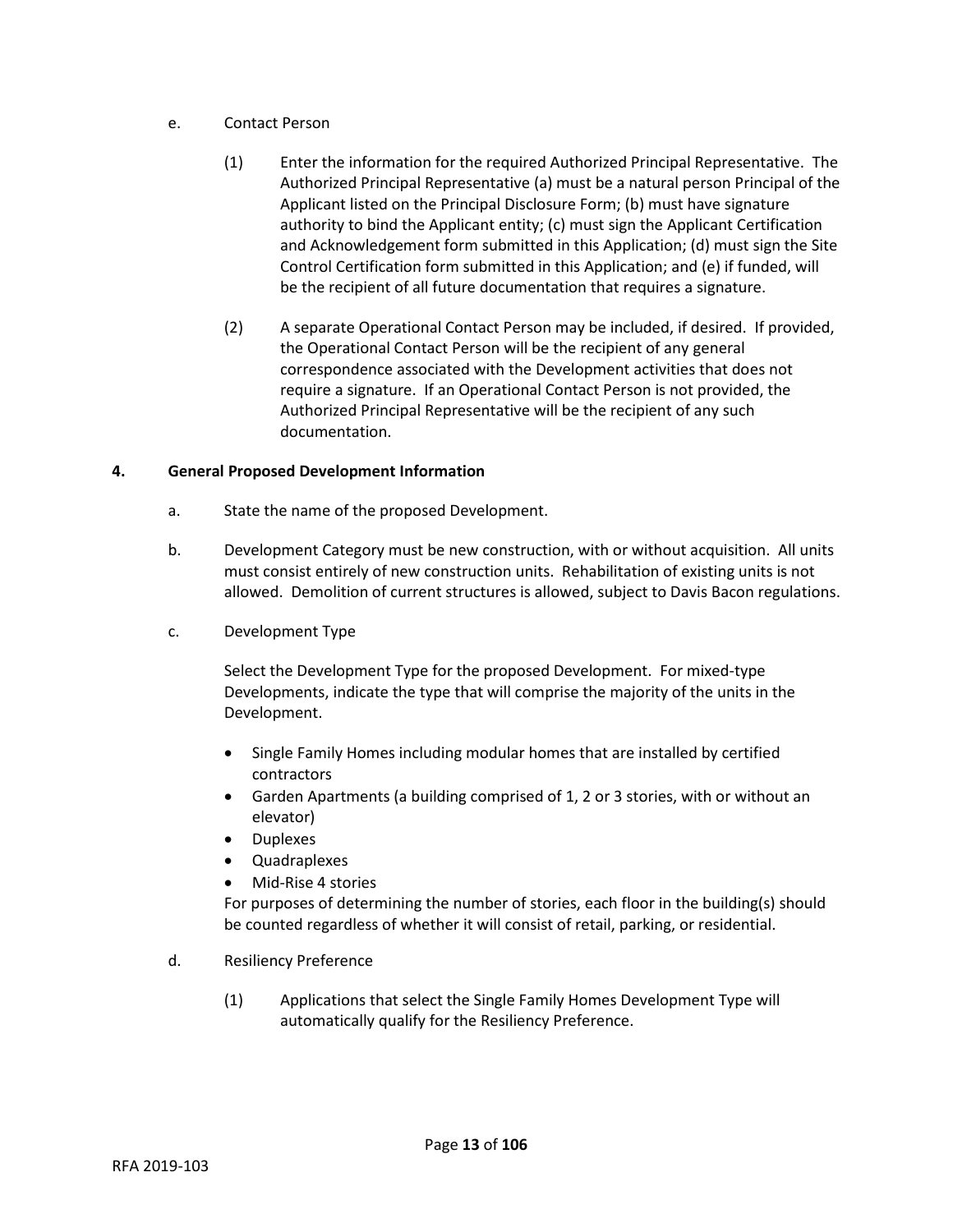(2) To qualify for the Resiliency Preference by qualifying for "Enhanced Structural Systems Construction" or "ESS Construction", the proposed Development must meet at least one of the specifications listed below. For all buildings all of the following structural elements must consist of 100 percent poured concrete/masonry, 100 percent steel, or a combination adding up to 100 percent of concrete/masonry and steel, as verified during credit underwriting: all exterior walls and other external load-bearing elements, as well as the floor of the lowest story of the building that contains residential, commercial or storage space (other than parking), and any under-floor/underground supports for that lowest story's floor.

For the purposes of determining "ESS Construction," there is no requirement regarding the materials to be used in the roof of the building.

These qualifying criteria specifically exclude face brick or brick veneer from qualifying as ESS Construction for purposes of this RFA unless the proposed Development otherwise meets the requirements in (1) or (2) above.

For purposes of this RFA, the Corporation will consider an Application to meet the ESS Construction Requirement if the answer to question 4.d. of Exhibit A is "Yes." This will be verified during the credit underwriting process. If this cannot be verified the Development will no longer be considered ESS Construction, and funding awarded under this RFA may be rescinded.

e. State whether construction has commenced as of Application Deadline. Note: If "Yes", all rules and regulations in Item 5 of Exhibit C, which includes cross-cutting Federal Regulations, will apply.

# **5. Location of Proposed Development**

a. County

State the county where the proposed Development will be located. The following counties are eligible to apply in this RFA:

Alachua, Baker, Bradford, Brevard, Broward, Charlotte, Citrus, Clay, Collier, Columbia, DeSoto, Dixie, Duval, Flagler, Gilchrist, Glades, Hamilton, Hardee, Hendry, Hernando, Highlands, Hillsborough, Indian River, Lafayette, Lake, Lee, Levy, Manatee, Marion, Martin, Miami-Dade, Nassau, Okeechobee, Orange, Osceola, Palm Beach, Pasco, Polk, Putnam, Saint Johns, Saint Lucie, Sarasota, Seminole, Sumter, Suwannee, Union, Volusia

b. Provide the Address of the Development site

Indicate (a) the address number, street name, and name of city, and/or (b) the street name, closest designated intersection, and either name of city or unincorporated area of county. If the proposed Development consists of Scattered Sites, this information must be provided for each of the Scattered Sites.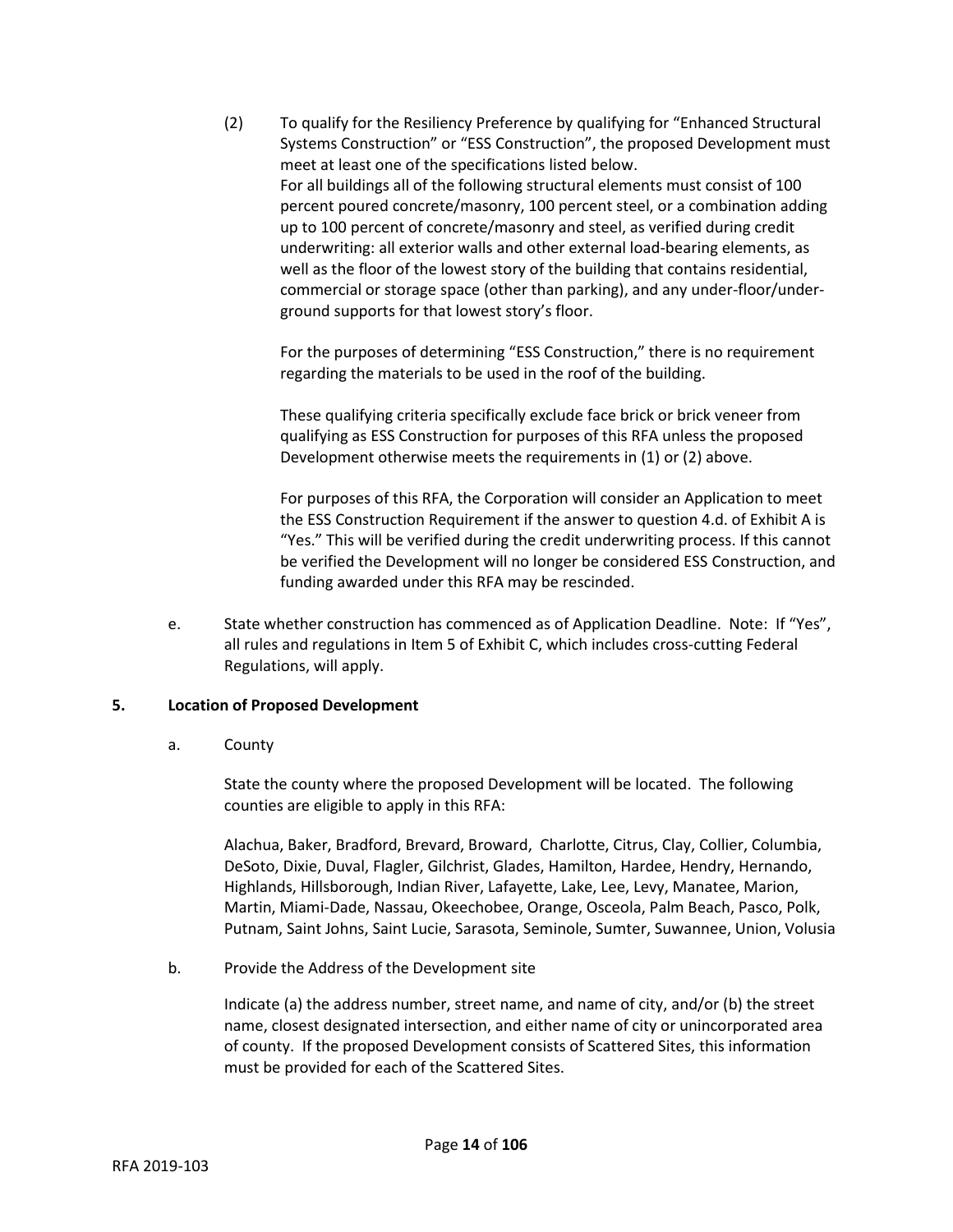c. State whether the Development consists of Scattered Sites.

If the proposed Development consists of Scattered Sites, the following conditions must be met:

- (1) A part of the boundary of each Scattered Site must be located within  $\frac{1}{2}$  mile of a part of the boundary of the Scattered Site with the most units;
- (2) Site control and Ability to Proceed must be demonstrated in the Application for all Scattered Sites; and
- (3) All Scattered Sites must be located within the same county.
- d. Latitude/Longitude Coordinates

Provide latitude and longitude coordinates for each site including, if applicable, each of the Scattered Sites, stated in decimal degrees, rounded to at least the sixth decimal place.

Note: 30.443900, -84.283960 is an example of decimal degrees format, represented to six decimal places.

- e. Tier 1, 2, and 3 Classification
	- (1) Tier 1 Classification

To qualify as a Tier 1 Application, identify the MID Zip Codes in which the proposed Development is located:

| <b>Bradford County</b>  | 32091           |
|-------------------------|-----------------|
| Clay County             | 32068           |
| DeSoto County           | 34266           |
| <b>Flagler County</b>   | 32136           |
| <b>Hendry County</b>    | 33440 and 33935 |
| <b>Highlands County</b> | 33825 and 33870 |
| Pasco County            | 33523           |
| St. Johns County        | 32084 and 32145 |
| Seminole County         | 32771           |

(2) Tier 2 Classification

To qualify as a Tier 2 Application, the proposed Development must meet either (a) or (b) below:

(a) The proposed Development must be located in a Rural Area in one of the following HUD-Designated MIDs:

> Brevard; Broward; Clay; Collier; Duval; Hillsborough; Lee; Miami-Dade; Orange; Osceola; Palm Beach; Polk; Saint Lucie; Volusia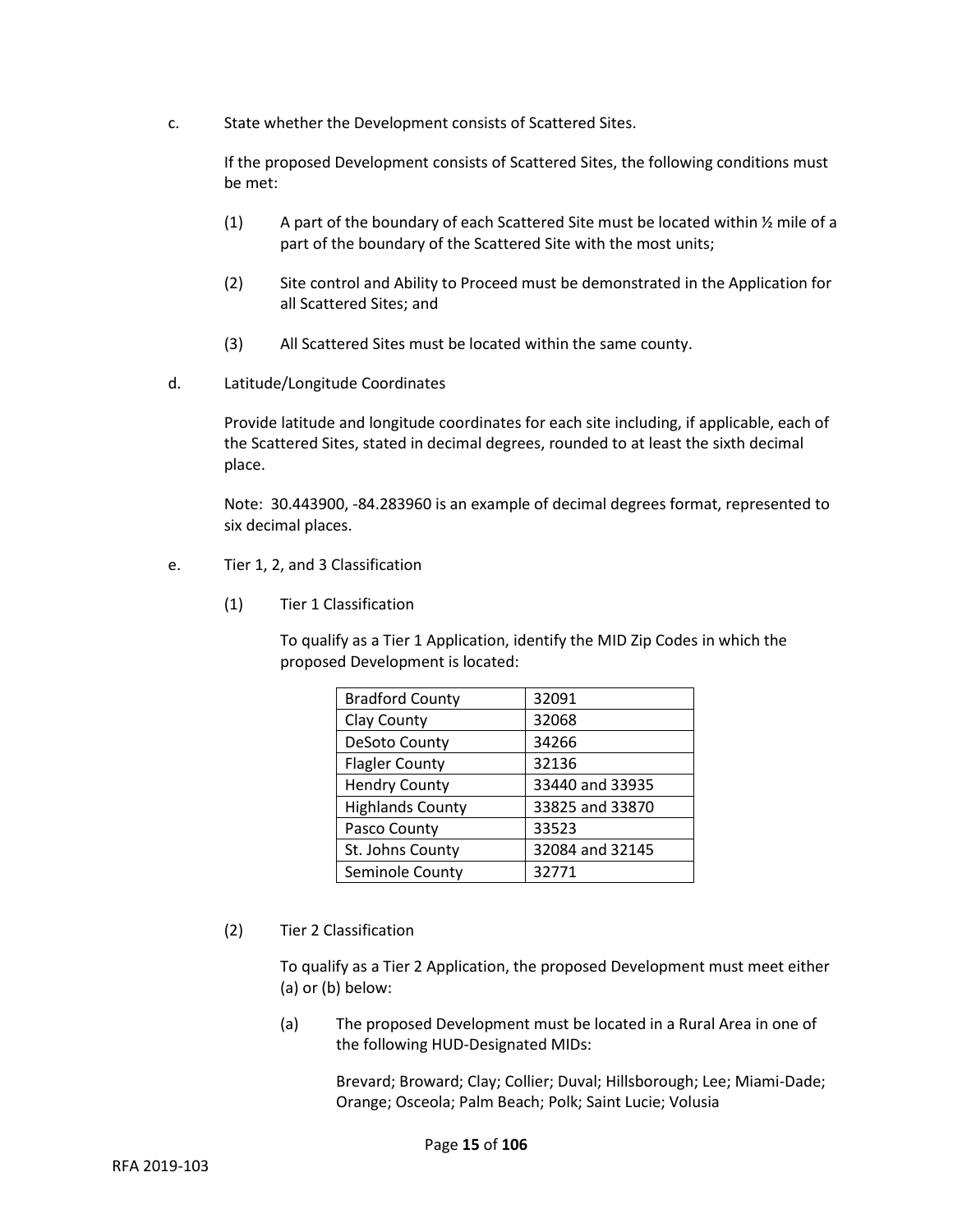The process for demonstrating that the proposed Development is located in a Rural Area is outlined in f. below.

(b) The Application must meet all of the following criteria: (i) the Applicant, a Principal of the Applicant, or an instrumentality of the Applicant must be a Public Housing Authority, (ii) the proposed Development must consist of 30 units or less; and (iii) the proposed Development must be located in a non-Rural Area in one of the following HUD-Designated MIDs:

Brevard; Broward; Clay; Collier; Duval; Hillsborough; Lee; Miami-Dade; Orange; Osceola; Palm Beach; Polk; Saint Lucie; Volusia

(3) Tier 3 Classification

To qualify as a Tier 3 Application, the proposed Development must meet either (a) or (b) below:

(a) The proposed Development must be located in a Rural Area in one of the following State-Designated MIDs:

Alachua; Baker; Bradford; Charlotte; Citrus; Columbia; DeSoto; Dixie; Flagler; Gilchrist; Glades; Hamilton; Hardee; Hendry; Hernando; Highlands; Indian River; Lafayette; Lake; Levy; Manatee; Marion; Martin; Nassau; Okeechobee; Pasco; Putnam; Saint Johns; Sarasota; Seminole; Sumter; Suwannee; Union

The process for demonstrating that the proposed Development is located in a Rural Area is outlined in f. below.

(b) The Application must meet all of the following criteria: (i) the Applicant, a Principal of the Applicant, or an instrumentality of the Applicant must be a Public Housing Authority, (ii) the proposed Development must consist of 30 units or less; and (iii) the proposed Development must be located in a non-Rural Area in one of the following State-Designated MIDs:

Alachua; Baker; Bradford; Charlotte; Citrus; Columbia; DeSoto; Dixie; Flagler; Gilchrist; Glades; Hamilton; Hardee; Hendry; Hernando; Highlands; Indian River; Lafayette; Lake; Levy; Manatee; Marion; Martin; Nassau; Okeechobee; Pasco; Putnam; Saint Johns; Sarasota; Seminole; Sumter; Suwannee; Union

f. Demonstration of Rural Area

If applying as a Tier 2 or Tier 3 Application because the proposed Development is located in an eligible Rural Area as defined by the United State Department of Agriculture Rural Development (RD), provide evidence confirming that the proposed Development is located in an RD-designated Rural Area as **Attachment 6**. This evidence must be dated within six months of the Application Deadline from RD, and may be in the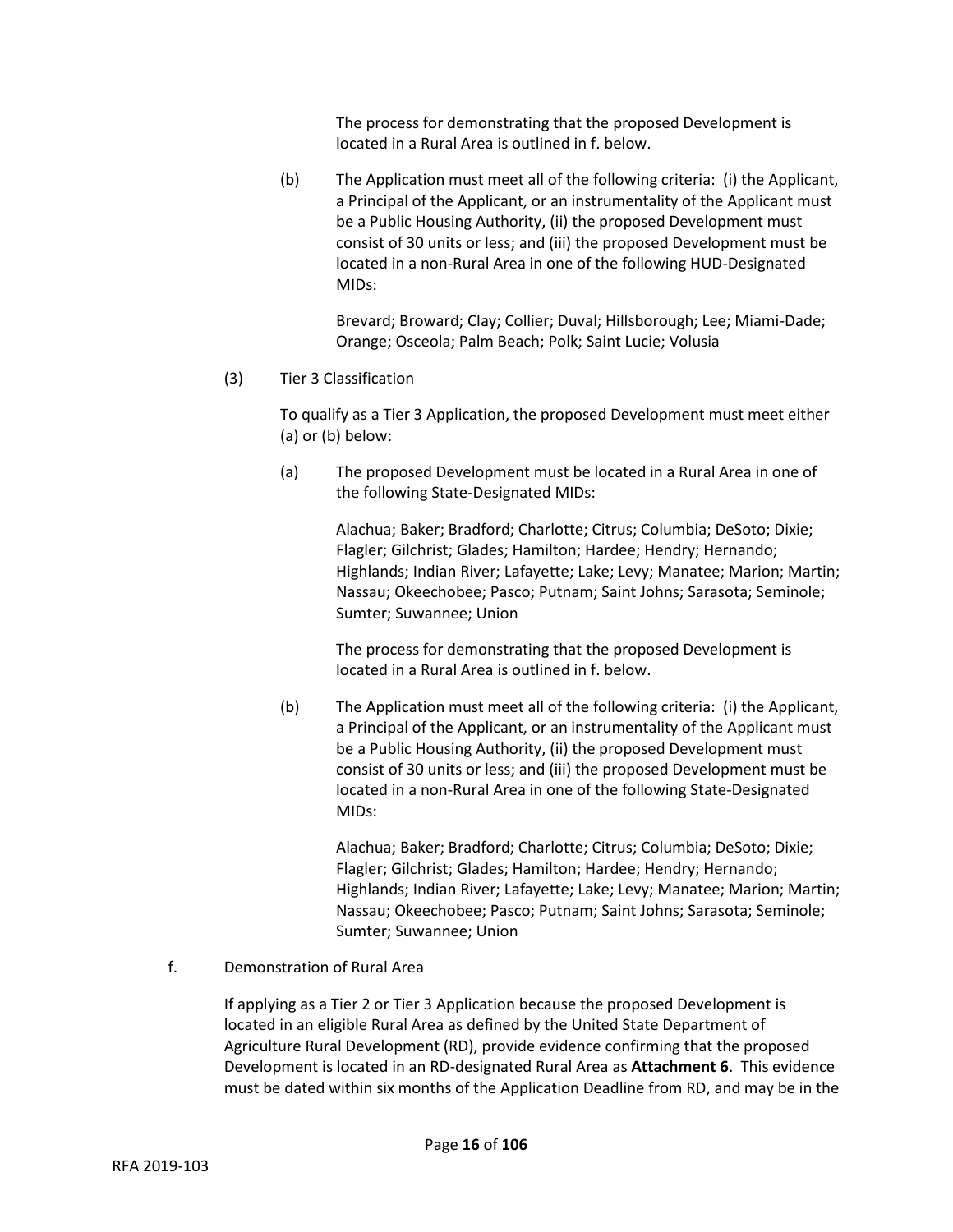form of printed information from the RD website if the website recognizes and can confirm that the address of the proposed Development stated in Exhibit A and, if Scattered Sites, that all other addresses of the proposed Development are located in a Rural Area. The RD website can be found at http://eligibility.sc.egov.usda.gov/eligibility/welcomeAction.do (also accessible by clicking [here\)](http://eligibility.sc.egov.usda.gov/eligibility/welcomeAction.do). If confirmation of all sites of the proposed Development cannot be obtained through the above referenced website, the Applicant must provide a letter from RD confirming that all sites comprising the proposed Development are located in a Rural Area as of the Application Deadline. The Development's location within a Rural Area is subject to further verification in credit underwriting.

## **6. Number of Units and Buildings**

a. State the total number of units in the proposed Development.

All proposed Developments must consist of a minimum of 10 total units. Tier 2 and Tier 3 Applications for proposed Developments located in a non-Rural Area in a HUD or State-Designated MIDs are limited to a maximum of 30 units. All other Applications are limited to 50 units. Note: A single family home is considered one unit.

Note: The total number of units stated in the Application may be increased after the Applicant has been invited to enter credit underwriting, subject to written request of an Applicant to Corporation staff and approval of the Corporation.

- b. Set-Aside Commitments
	- (1) Workforce Units

The Applicant must commit to set aside 100 percent of the total units at or below 80 percent Area Median Income (AMI).

(2) Extremely Low-Income (ELI) Set-Aside Units

At least 10 percent of the total units must be set-aside as Extremely Low-Income (ELI) Set-Aside Units.

If the Set-Aside Breakdown Chart reflects more than the applicable required percentage of the total units at or below the applicable percent of the AMI, during the credit underwriting process the Credit Underwriter will determine whether the Applicant's ELI Set-Aside unit commitment will need to be reduced by increasing the set aside units at AMI level(s) above the applicable ELI level. Any such reduction in the ELI Set-Aside units would be no lower than the required ELI set-aside percentage.

| 2019 ELI County Chart |                                                                              |  |          |     |  |            |     |
|-----------------------|------------------------------------------------------------------------------|--|----------|-----|--|------------|-----|
| County                | ELI AMI<br>ELI AMI<br>ELI AMI<br>County<br>County<br>level<br>level<br>level |  |          |     |  |            |     |
| Alachua               | 33%                                                                          |  | Hamilton | 40% |  | Okeechobee | 40% |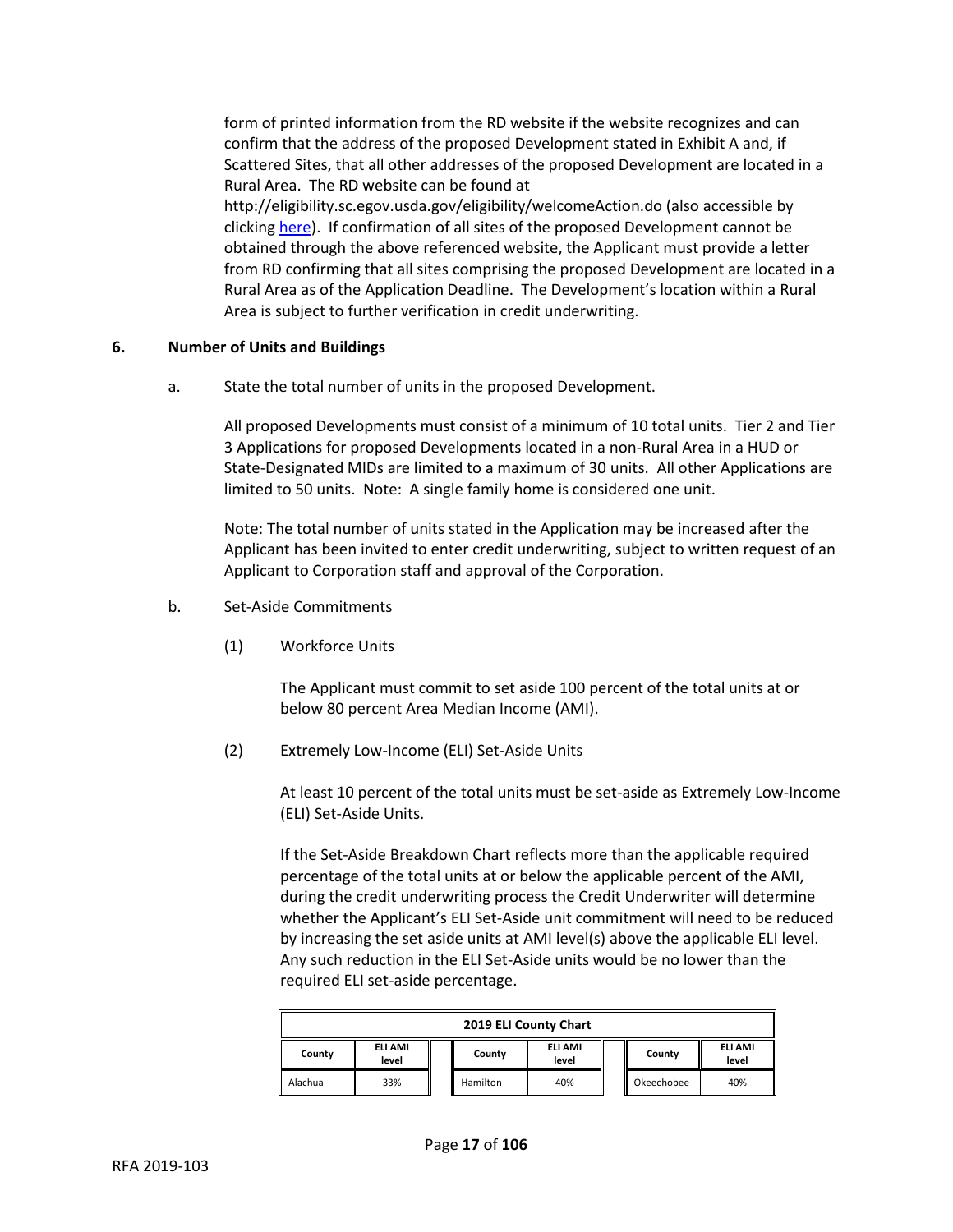| Baker           | 35% | Hardee              | 40% | Orange      | 33% |
|-----------------|-----|---------------------|-----|-------------|-----|
| <b>Bradford</b> | 40% | Hendry              | 40% | Osceola     | 33% |
| Brevard         | 35% | Hernando            | 33% | Palm Beach  | 28% |
| Broward         | 28% | Highlands           | 40% | Pasco       | 33% |
| Charlotte       | 40% | Hillsborough        | 33% | Polk        | 40% |
| Citrus          | 40% | <b>Indian River</b> | 35% | Putnam      | 40% |
| Clay            | 30% | Lafayette           | 40% | Saint Johns | 30% |
| Collier         | 30% | Lake                | 33% | Saint Lucie | 35% |
| Columbia        | 40% | Lee                 | 33% | Sarasota    | 33% |
| De Soto         | 40% | Levy                | 40% | Seminole    | 33% |
| <b>Dixie</b>    | 40% | Manatee             | 33% | Sumter      | 33% |
| Duval           | 30% | Marion              | 40% | Suwannee    | 40% |
| Flagler         | 35% | Martin              | 35% | Union       | 40% |
| Gilchrist       | 33% | Miami-Dade          | 28% | Volusia     | 40% |
| Glades          | 40% | Nassau              | 30% |             |     |

#### (3) Link Units for Persons with Special Needs

All Developments must commit to set-aside at least 50 percent of the ELI Set-Aside units (i.e., at least 5 percent of the total units) as Link Units for Persons with Special Needs.

At least one member of each Link unit's household shall be referred by a Special Needs Household Referral Agency (Referral Agency) with which the owner executes a Link Memorandum of Understanding (MOU) approved by the Corporation. The current list of designated Special Needs Household Referral Agencies for each county is published on the Corporation's Website at http://apps.floridahousing.org/StandAlone/SpecialNeeds/ContentPage.aspx?PA GE=Link%20Initiative%20Page (also accessible by clicking [here\)](http://apps.floridahousing.org/StandAlone/SpecialNeeds/ContentPage.aspx?PAGE=Link%20Initiative%20Page). The Applicant must execute a Link Memorandum of Understanding (MOU) with at least one of the Special Needs Household Referral Agencies serving the applicable county. The deadline for the Corporation's approval of the fully executed Link MOU will be stated in the invitation to enter credit underwriting.

Additional requirements for the Link Units for Persons with Special Needs are described in Exhibit E of the RFA.

#### c. Unit Mix

Complete the Unit Mix Chart listing the total number of bedrooms per unit, the total number of bathrooms per unit (including half-baths, if applicable), the total number of units per bedroom type, and the number of units that are ELI Set-Aside units. All units in the proposed Development must be listed, including all manager/employee units, if applicable.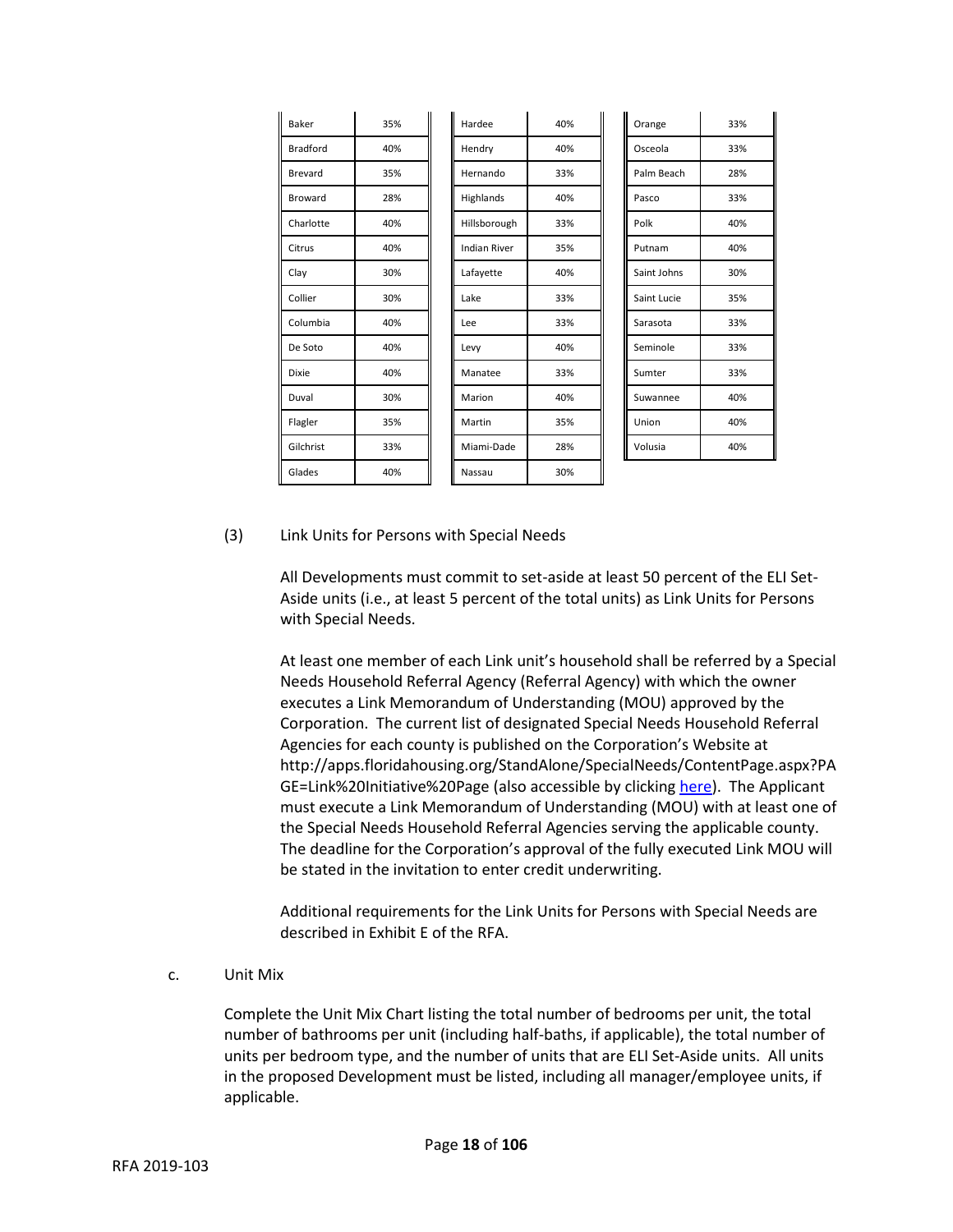No more than 25 percent of the total units may be comprised of Zero Bedroom units.

If additional space is required, enter the information in the Addenda. Note: During credit underwriting, the credit underwriter will verify that the ELI Set-Aside units are distributed across the unit mix on a pro-rata basis.

d. State the anticipated number of residential buildings.

The number of residential buildings stated in the Application may be changed only by written request to Corporation staff after the Applicant has been invited to enter credit underwriting.

e. Compliance Period

The HUD affordability period requires units to be set aside for 20 years. The Corporation is adding 30 years of an extended affordability period to the HUD affordability period for a total Set Aside Commitment of 50 years. Applicant will be responsible for compliance monitoring fees for 50 years.

Note: The Compliance Period committed to in this section includes the units set aside for the Demographic Commitments made in this RFA, which includes the commitments for Link Units and ELI Households.

## **7. Readiness to Proceed**

a. Site Control

The properly completed and executed Florida Housing Finance Corporation Site Control Certification form (Form Rev. 08-18) must be provided as **Attachment 7** to demonstrate site control as of Application Deadline. The Site Control Certification form is provided on the RFA Website.

For the Site Control Certification form to be considered complete, as an attachment to the form, the Applicant must include the documentation required in Items (1), (2), and/or (3), as indicated below, demonstrating that it is a party to an eligible contract or lease, or is the owner of the subject property. Such documentation must include all relevant intermediate contracts, agreements, assignments, options, conveyances, intermediate leases, and subleases. If the proposed Development consists of Scattered Sites, site control must be demonstrated for all of the Scattered Sites.

- (1) An eligible contract must meet all of the following conditions:
	- (a) It must have a term that does not expire before February 29, 2020 or that contains extension options exercisable by the purchaser and conditioned solely upon payment of additional monies which, if exercised, would extend the term to a date that is not earlier than February 29, 2020;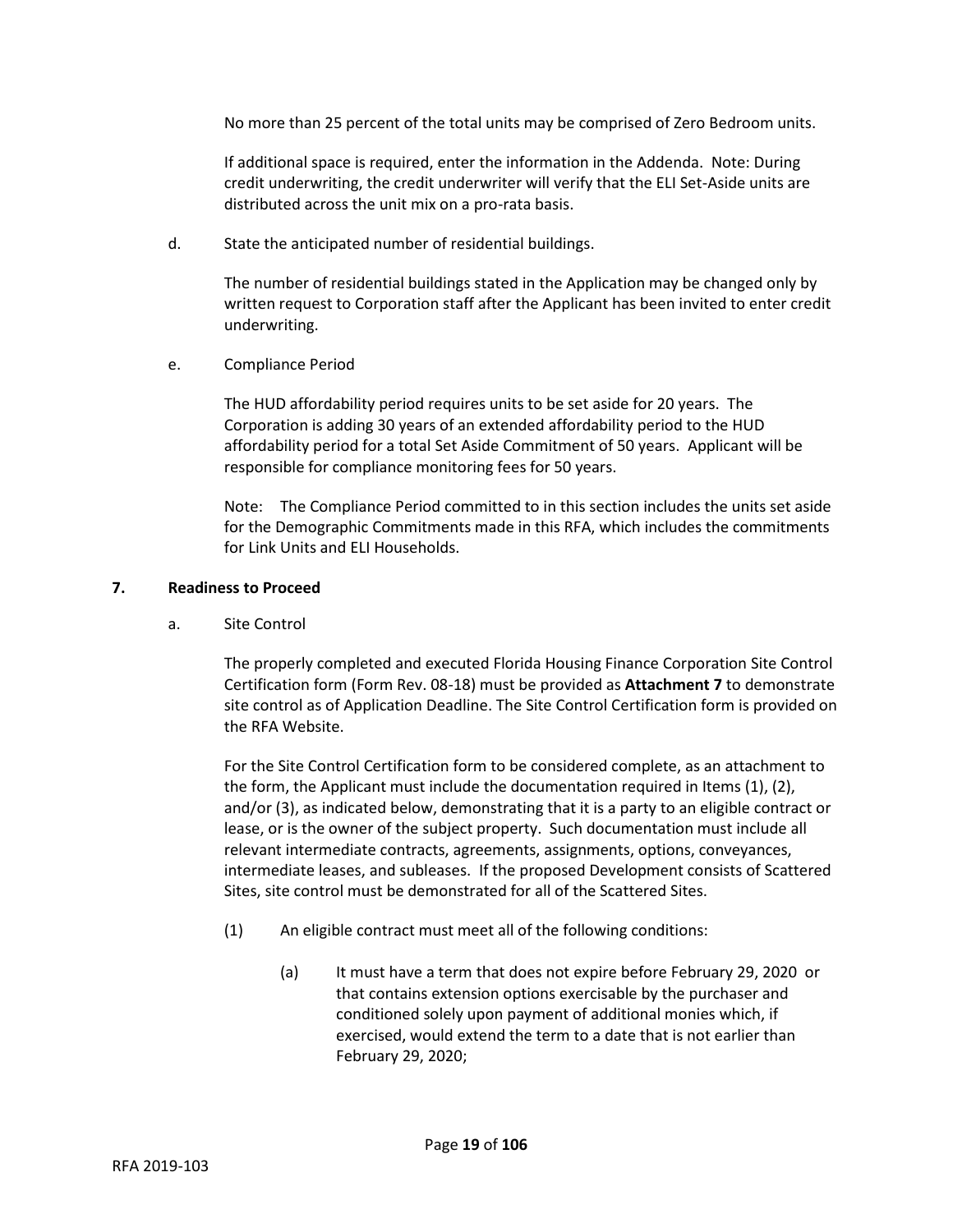- (b) It must specifically state that the buyer's remedy for default on the part of the seller includes or is specific performance;
- (c) The Applicant must be the buyer unless there is an assignment of the eligible contract, signed by the assignor and the assignee, which assigns all of the buyer's rights, title and interests in the eligible contract to the Applicant; and
- (d) The owner of the subject property must be the seller, or is a party to one or more intermediate contracts, agreements, assignments, options, or conveyances between or among the owner, the Applicant, or other parties, that have the effect of assigning the owner's right to sell the property to the seller. Any intermediate contract must meet the criteria for an eligible contract in (a) through (c) above.
- (2) Deed or Certificate of Title The deed or certificate of title (in the event the property was acquired through foreclosure) must be recorded in the county in which the property is located and show the Applicant as the sole Grantee.
- (3) Lease The lease must have an unexpired term of at least 50 years after the Application Deadline and the lessee must be the Applicant. The owner of the subject property must be a party to the lease, or a party to one or more intermediate leases, subleases, agreements, or assignments, between or among the owner, the Applicant, or other parties, that have the effect of assigning the owner's right to lease the property for at least 50 years to the lessee.

Note: The Corporation will not review the site control documentation that is submitted with the Site Control Certification form during the scoring process unless there is a reason to believe that the form has been improperly executed, nor will it in any case evaluate the validity or enforceability of any such documentation. During scoring, the Corporation will rely on the properly executed Site Control Certification form to determine whether an Applicant has met the requirement of this RFA to demonstrate site control. The Corporation has no authority to, and will not, evaluate the validity or enforceability of any eligible site control documentation that is attached to the Site Control Certification form during the scoring process. During credit underwriting, if it is determined that the site control documents do not meet the above requirements, the Corporation may rescind the award.

b. Ability to Proceed

Demonstrate the following Ability to Proceed elements as of Application Deadline, for the entire proposed Development site, including all Scattered Sites, if applicable, as outlined below. The Florida Housing Ability to Proceed Verification forms are provided on the RFA Website. Note: The Applicant may include the Florida Housing Ability to Proceed Verification forms that were included in a previous RFA submission for the same proposed Development, provided (i) the form(s) used for this RFA are labeled Form Rev. 08-18, (ii) the forms are dated within 12 months of the Application Deadline,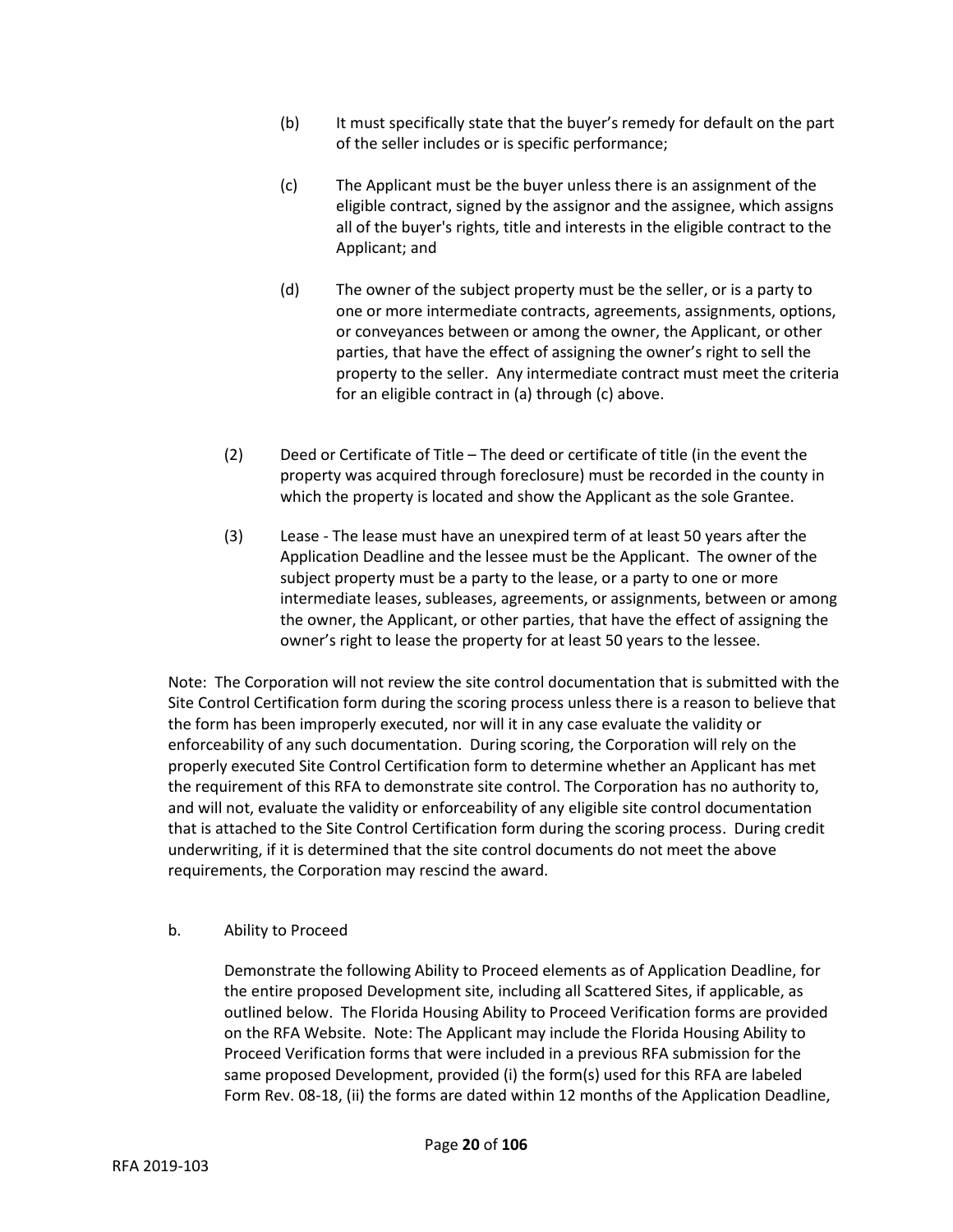(iii) none of the information entered on the form and certified to by the signatory has changed in any way, and (iv) the requirements outlined in this RFA are met. If the Applicant provides any prior version of the Florida Housing Ability to Proceed Verification form(s), the form(s) will not be considered.

- (1) Appropriate Zoning. Demonstrate that as of the Application Deadline the entire proposed Development site is appropriately zoned and consistent with local land use regulations regarding density and intended use or that the proposed Development site is legally non-conforming by providing, as **Attachment 8** to Exhibit A, the applicable properly completed and executed verification form:
	- (a) The Florida Housing Finance Corporation Local Government Verification that Development is Consistent with Zoning and Land Use Regulations form (Form Rev. 08-18); or
	- (b) The Florida Housing Finance Corporation Local Government Verification that Permits are Not Required for this Development form (Form Rev. 08- 18).

Note: With regard to the terms "Rate of Growth Ordinance (ROGO)" and "Building Permit Allocation System (BPAS)," as used by different jurisdictions within the Florida Keys Area of Critical State Concern, for purposes of the verification forms outlined in (a) and (b) above, all references on these forms to "Rate of Growth Ordinance (ROGO)" shall be considered by the Corporation to have the same meaning as "Building Permit Allocation System (BPAS)."

- (2) Availability of Electricity. Demonstrate that as of the Application Deadline electricity is available to the entire proposed Development site by providing as **Attachment 9** to Exhibit A:
	- (a) The properly completed and executed Florida Housing Finance Corporation Verification of Availability of Infrastructure – Electricity form (Form Rev. 08-18); or
	- (b) A letter from the electricity service provider that contains the name of the Development location and is dated within 12 months of the Application Deadline. The letter may not be signed by the Applicant, by any related parties of the Applicant, by any Principals or Financial Beneficiaries of the Applicant, or by any local elected officials.
- (3) Availability of Water. Demonstrate that as of the Application Deadline water is available to the entire proposed Development site by providing as **Attachment 10** to Exhibit A:
	- (a) The properly completed and executed Florida Housing Finance Corporation Verification of Availability of Infrastructure – Water form (Form Rev. 08-18); or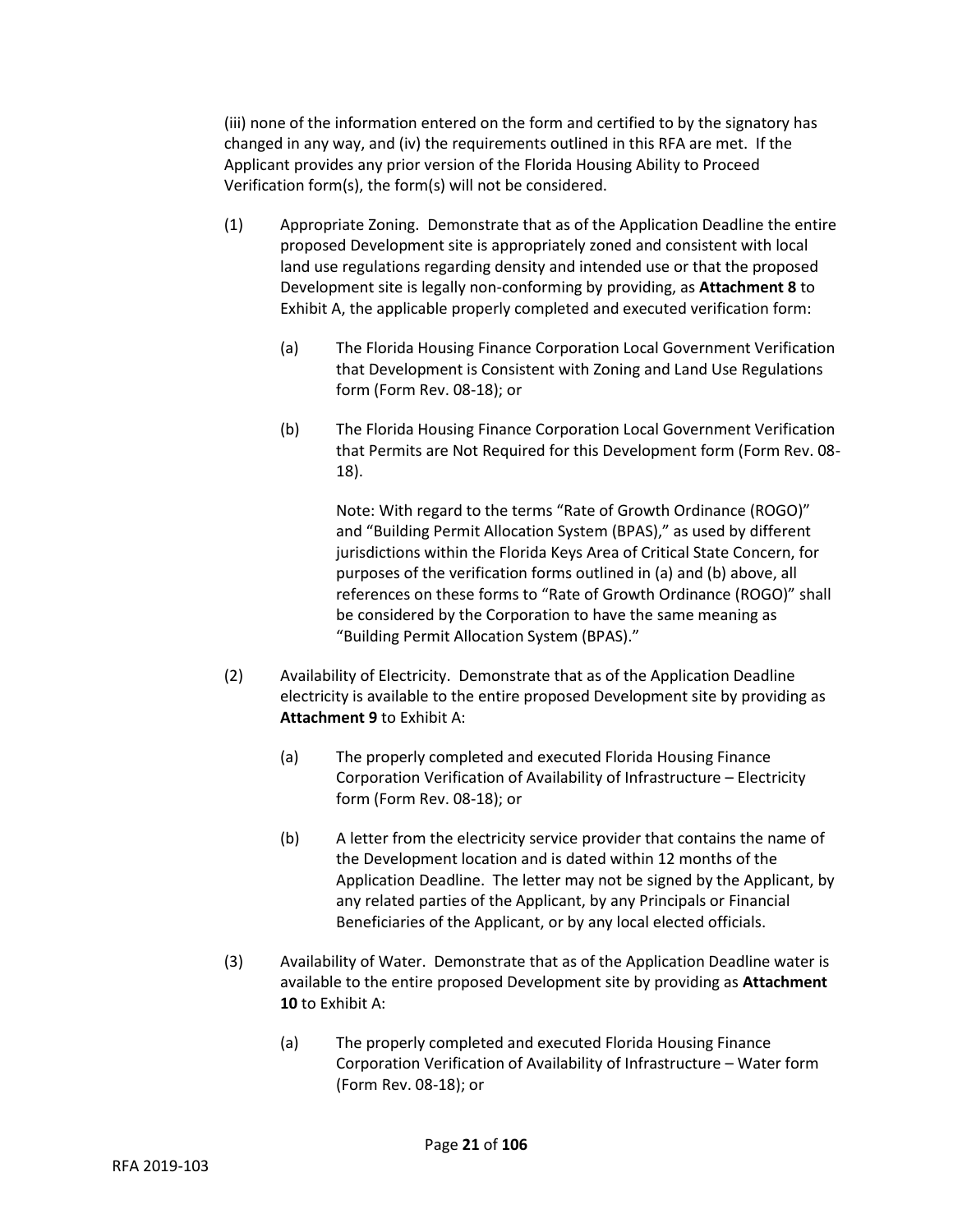- (b) A letter from the water service provider that contains the Development location and the number of units and is dated within 12 months of the Application Deadline. The letter may not be signed by the Applicant, by any related parties of the Applicant, by any Principals or Financial Beneficiaries of the Applicant, or by any local elected officials.
- (4) Availability of Sewer. Demonstrate that as of the Application Deadline sewer capacity, package treatment or septic tank service is available to the entire proposed Development site by providing as **Attachment 11** to Exhibit A:
	- (a) The properly completed and executed Florida Housing Finance Corporation Verification of Availability of Infrastructure – Sewer Capacity, Package Treatment, or Septic Tank form (Form Rev. 08-18); or
	- (b) A letter from the waste treatment service provider that contains the Development location and the number of units and is dated within 12 months of the Application Deadline. The letter may not be signed by the Applicant, by any related parties of the Applicant, by any Principals or Financial Beneficiaries of the Applicant, or by any local elected officials.
- (5) Availability of Roads. Demonstrate that as of the Application Deadline paved roads either (i) exist and will provide access to the proposed Development site or (ii) will be constructed as part of the entire proposed Development by providing as **Attachment 12** to Exhibit A:
	- (a) The properly completed and executed Florida Housing Finance Corporation Verification of Availability of Infrastructure – Roads form (Form Rev. 08-18); or
	- (b) A letter from the Local Government that contains the Development location and is dated within 12 months of the Application Deadline. The letter may not be signed by the Applicant, by any related parties of the Applicant, by any Principals or Financial Beneficiaries of the Applicant, or by any local elected officials.

# **8. Construction Features**

All units are expected to meet all requirements as outlined below. The quality of the construction features committed to by the Applicant is subject to approval of the Board of Directors. Additionally, all Developments must meet the Housing Quality Standards provided by HUD on the webpage

https://www.hud.gov/program\_offices/public\_indian\_housing/programs/hcv/hqs (also available by clickin[g here\)](https://www.hud.gov/program_offices/public_indian_housing/programs/hcv/hqs).

All features and amenities committed to and proposed by the Applicant that are not unitspecific shall be located on each of the Scattered Sites, or no more than 1/16 mile from the Scattered Site with the most units, or a combination of both.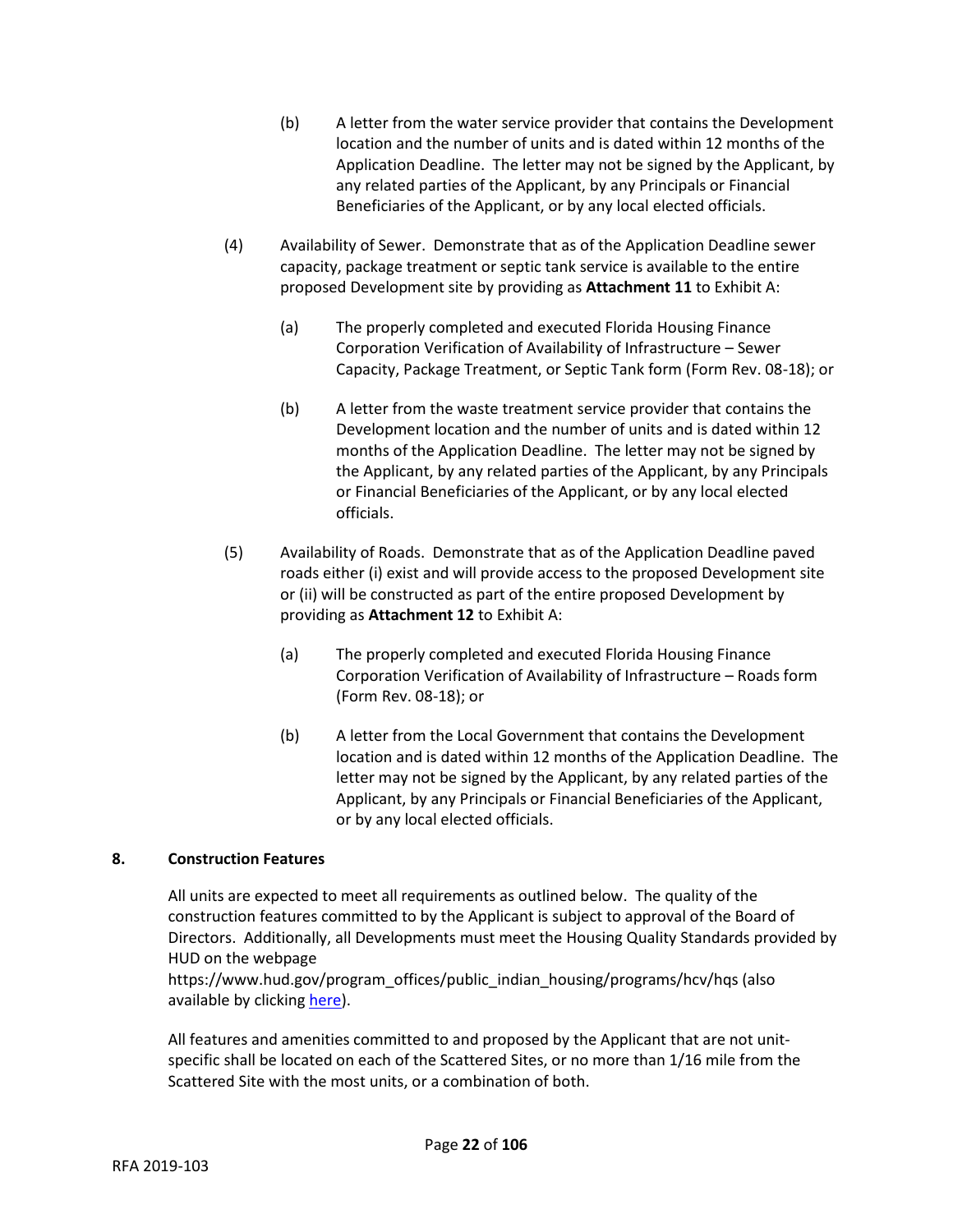a. Federal Requirements and State Building Code Requirements for all Developments

All proposed Developments must meet all federal requirements and state building code requirements, including the following, incorporating the most recent amendments, regulations and rules:

- Florida Accessibility Code for Building Construction as adopted pursuant to Section 553.503, Florida Statutes;
- The Architectural Barriers Act of 1968;
- The Fair Housing Act as implemented by 24 CFR 100;
- Section 504 of the Rehabilitation Act of 1973\*; and
- Titles II and III of the Americans with Disabilities Act of 1990 as implemented by 28 CFR 35.

\* All Developments must comply with Section 504 of the Rehabilitation Act of 1973, as implemented by 24 CFR Part 8 ("Section 504 and its related regulations"). All Developments must meet accessibility standards of Section 504. Section 504 accessibility standards require a minimum of 5 percent of the total dwelling units, but not fewer than one unit, to be accessible for individuals with mobility impairments. An additional 2 percent of the total units, but not fewer than one unit, must be accessible for persons with hearing or vision impairments.

To the extent that a Development is not otherwise subject to Section 504 and its related regulations, the Development shall nevertheless comply with Section 504 and its related regulations as requirements of the Corporation funding program to the same extent as if the Development were subject to Section 504 and its related regulations in all respects. To that end, all Corporation funding shall be deemed "Federal financial assistance" within the meaning of that term as used in Section 504 and its related regulations for all Developments.

Federal and state law and building code regulations requires that programs, activities, and facilities be readily accessible to and usable by persons with disabilities. Florida Housing requires that the design, construction, or alteration of its financed Developments be in compliance with federal and state accessibility requirements. When more than one law and accessibility standard applies, the Applicant shall comply with the standard (2010 ADA Standards, Section 504, Fair Housing Act, or Florida Building Code, Accessibility) which affords the greater level of accessibility for the residents and visitors. Areas required to be made accessible to mobility-impaired residents and their visitors, including those in wheelchairs, shall include, but not be limited to, accessible routes and entrances, paths of travel, primary function areas, parking, trash bins, mail and package receiving areas for residents, pool and other amenities, including paths of travel to amenities and laundry rooms, including washers and dryers.

The above documents are available on the RFA Website.

b. General Features

The following General Features must be provided for all proposed Developments:

- Broadband infrastructure which includes cables, fiber optics, wiring, or other infrastructure, as long as the installation results in accessibility in each unit;
- Termite prevention;
- Pest control;
- Window covering for each window and glass door inside each unit;
- Cable or satellite TV hook-up in each unit and, if the Development offers cable or satellite TV service to the residents, the price cannot exceed the market rate for service of similar quality available to the Development's residents from a primary provider of cable or satellite TV;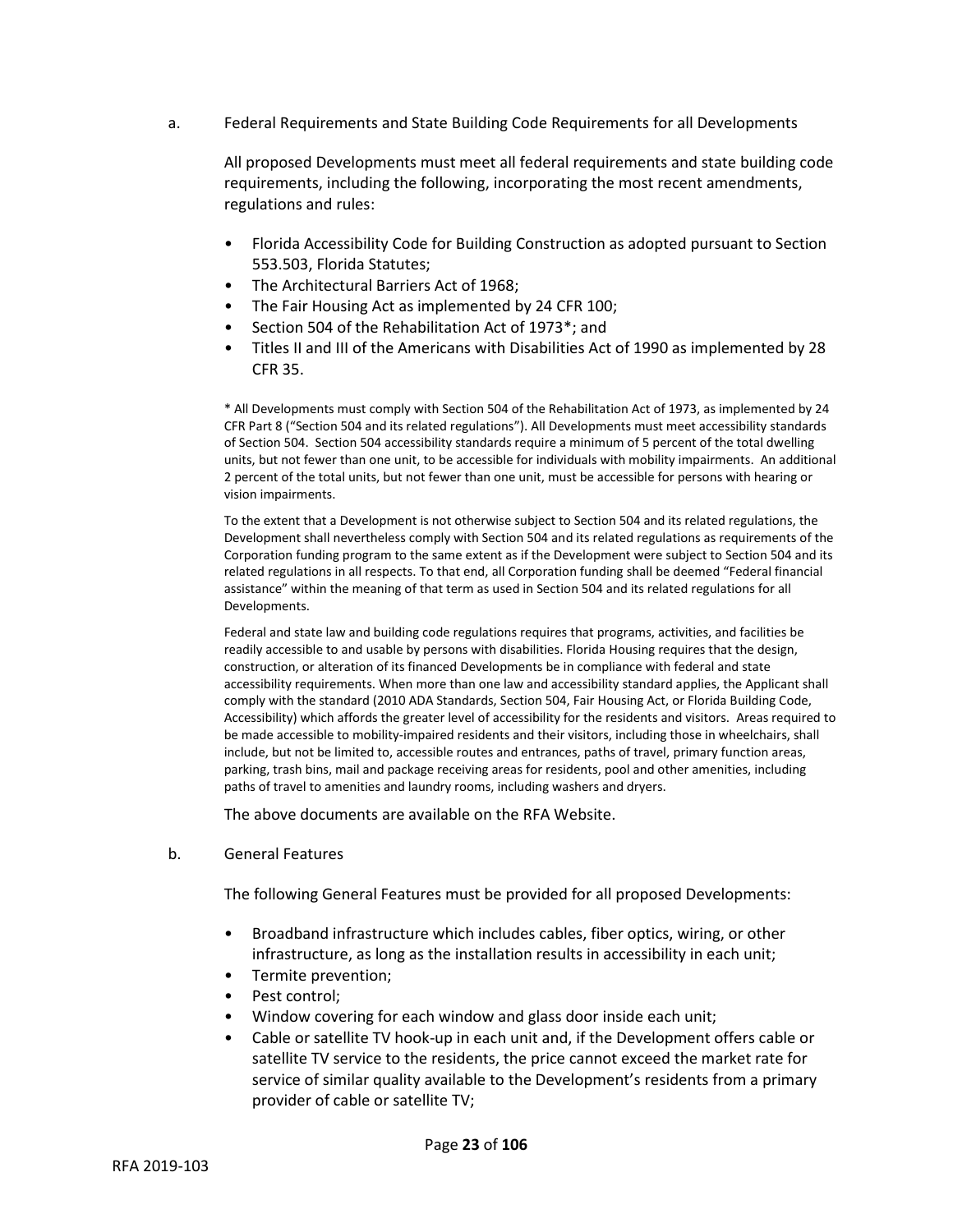- Single Family Homes must have washer and dryer hook ups in each of the Development's units. All other Development Types must have washer and dryer hook ups in each of the Development's units or an on-site laundry facility for resident use. If the proposed Development will have an on-site laundry facility, the following requirements must be met:
	- o There must be a minimum of one Energy Star certified washer and one Energy Star certified dryer per every 15 units. To determine the required number of washers and dryers for the on-site laundry facility; divide the total number of the Development's units by 15, and then round the equation's total up to the nearest whole number; and
	- o If the proposed Development consists of Scattered Sites, the laundry facility shall be located on each of the Scattered Sites, or no more than 1/16 mile from the Scattered Site with the most units, or a combination of both.
- At least two full bathrooms in all 3 bedroom or larger units;
- Bathtub with shower in at least one bathroom in at least 90 percent of the units; and
- A full-size range and oven in all units.
- c. Required Accessibility Features, regardless of the age of Development
	- (1) Required Accessibility Features in all Units
		- Primary entrance doors on an accessible route shall have a threshold with no more than a ½-inch rise;
		- All door handles on primary entrance door and interior doors must have lever handles;
		- Lever handles on all bathroom faucets and kitchen sink faucets;
		- Mid-point on light switches and thermostats shall not be more than 48 inches above finished floor level; and
		- Cabinet drawer handles and cabinet door handles in bathroom and kitchen shall be lever or D-pull type that operate easily using a single closed fist.
	- (2) All Developments must provide reinforced walls for future installation of horizontal grab bars in place around each toilet/shower, or a Corporationapproved alternative approach for grab bar installation. The installation of the grab bars must meet or exceed the 2010 ADA Standards for Accessible Design, Section 604.5.1 (Side Wall) and 604.5.2 (Rear Wall).

At the request of and at no charge to a resident household, the Development shall purchase and install grab bars around each tub/shower unit and toilet in the dwelling unit. The product specifications and installation must meet or exceed 2010 ADA Standards for Accessible Design. The Development shall inform a prospective resident that the Development, upon a resident household's request and at no charge to the household, will install grab bars around a dwelling unit's tub/shower unit, pursuant to the 2010 ADA Standards. At a minimum, the Development shall inform each prospective lessee by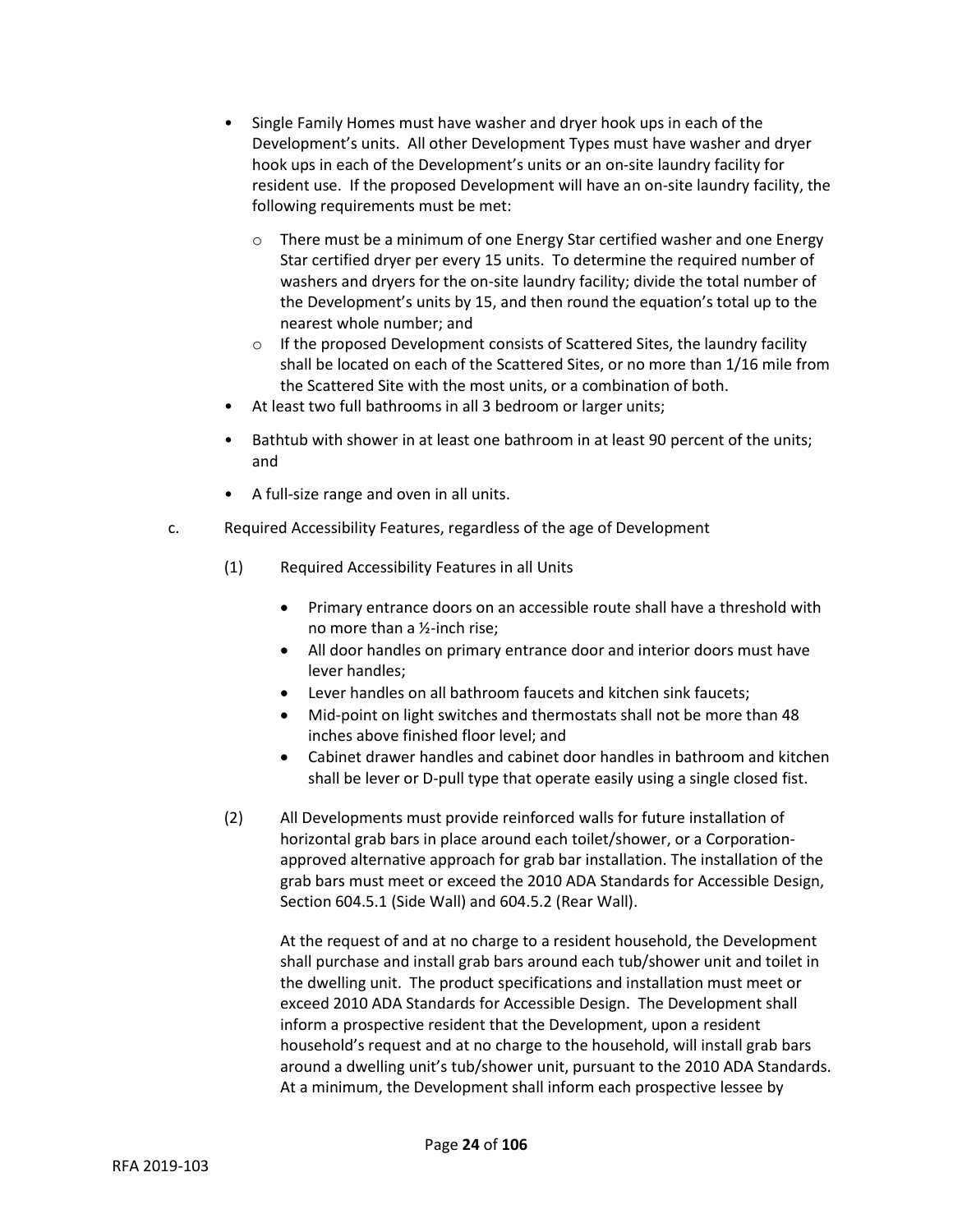including language in the Development's written materials listing and describing the unit's features, as well as including the language in each household's lease.

- d. Required Green Building Features in all Developments
	- (1) All units must have the features listed below:
		- Low or No-VOC paint for all interior walls (Low-VOC means 50 grams per liter or less for flat; 150 grams per liter or less for non-flat paint);
		- Low-flow water fixtures in bathrooms—WaterSense labeled products or the following specifications:
			- o Toilets: 1.28 gallons/flush or less,
			- o Urinals: 0.5 gallons/flush,
			- o Lavatory Faucets: 1.5 gallons/minute or less at 60 psi flow rate,
			- o Showerheads: 2.0 gallons/minute or less at 80 psi flow rate;
		- Energy Star certified refrigerator;
		- Energy Star certified dishwasher;
		- Energy Star certified ventilation fan in all bathrooms;
		- Water heater minimum efficiency specifications:
			- o Residential Electric:
				- Up to 55 gallons = .95 EF or .92 UEF; or
				- More than 55 gallons = Energy Star certified; or
				- Tankless = Energy Star certified;
			- o Residential Gas (storage or tankless/instantaneous): Energy Star certified,
			- o Commercial Gas Water Heater: Energy Star certified;
		- Energy Star certified ceiling fans with lighting fixtures in bedrooms;
		- Air Conditioning (choose in-unit or commercial):
			- o Air-Source Heat Pumps Energy Star certified:
				- $≥ 8.5$  HSPF/ $≥ 15$  SEER/ $≥ 12.5$  EER for split systems
				- ≥ 8.2 HSPF ≥15 SEER/ ≥12 EER for single package equipment including gas/electric package units
			- o Central Air Conditioners Energy Star certified:
				- ≥15 SEER/ ≥12.5 EER<sup>\*</sup> for split systems
				- ≥15 SEER/ ≥12 EER\* for single package equipment including gas/electric package units.

NOTE: Window air conditioners and portable air conditioners are not allowed. Package Terminal Air Conditioners (PTACs) / Package Terminal Heat Pumps (PTHPs) are allowed in studio and 1 bedroom units.

(2) In addition to the required Green Building features outlined in (1) above, proposed Developments must achieve one of the following Green Building Certification programs: Leadership in Energy and Environmental Design (LEED); Florida Green Building Coalition (FGBC); Enterprise Green Communities; or ICC 700 National Green Building Standard (NGBS).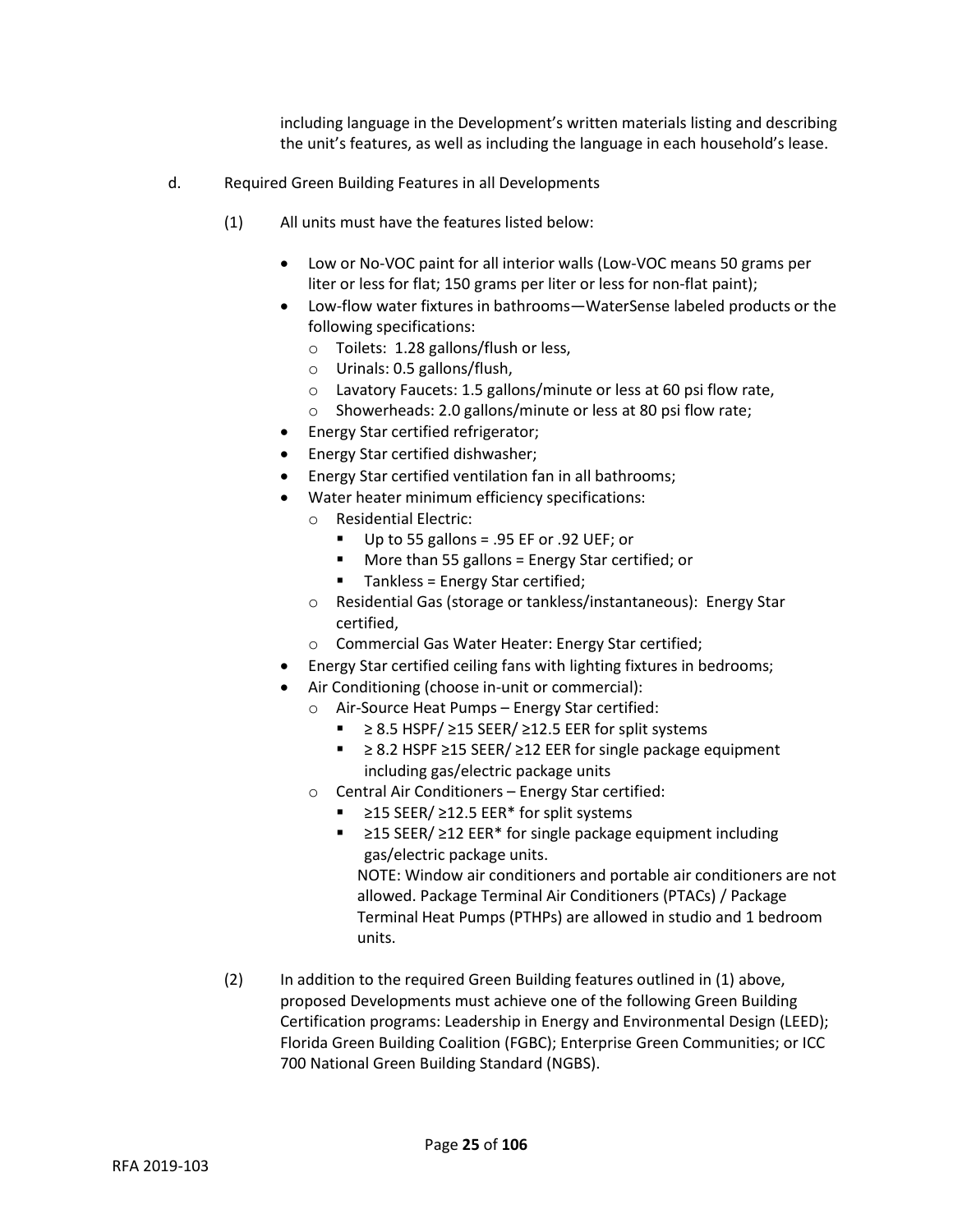## **9. Resident Programs**

The quality of the Resident Programs committed to by the Applicant is subject to approval of the Board of Directors. The availability of the Resident Programs must be publicized on an ongoing basis such as through community newsletters, bulletin board posts, or flyers.

For proposed Developments that consist of up to 25 units, it is a requirement that at least one Resident Program be selected; a Resident Program may be conducted off-site if accommodations are made so that residents can attend without incurring transportation expense. For all proposed Developments that consist of more than 25 units, it is a requirement that at least two of the Resident Programs be selected and offered on-site. The eligible resident programs which may be selected are as follows:

a. After School Program for Children

This program requires the Applicant or its Management Company to provide supervised, structured, age-appropriate activities for children during after school hours, Monday through Friday.

b. Adult Literacy

The Applicant or its Management Company must make available, at no cost to the resident, literacy tutor(s) who will provide weekly literacy lessons to residents in private space. Various literacy programming can be offered that strengthens participants' reading, writing skills, and comprehension, but at a minimum, these must include English proficiency and basic reading education.

Training must be held between the hours of 8:00 a.m. and 7:00 p.m. and electronic media, if used, must be used in conjunction with live instruction. If the Resident Program is offered on site, and if the Development consists of Scattered Sites, this resident program must be provided on the Scattered Site with the most units.

c. Employment Assistance Program

The Applicant or its Management Company must provide, at no cost to the resident, a minimum of quarterly scheduled Employment Assistance Program workshops/meetings offering employment counseling by a knowledgeable employment counselor. Such a program includes employability skills workshops providing instruction in the basic skills necessary for getting, keeping, and doing well in a job. The instruction must be held between the hours of 8:00 a.m. and 7:00 p.m. and include, but not be limited to, the following:

- Evaluation of current job skills;
- Assistance in setting job goals;
- Assistance in development of and regular review/update of an individualized plan for each participating resident;
- Resume assistance;
- Interview preparation; and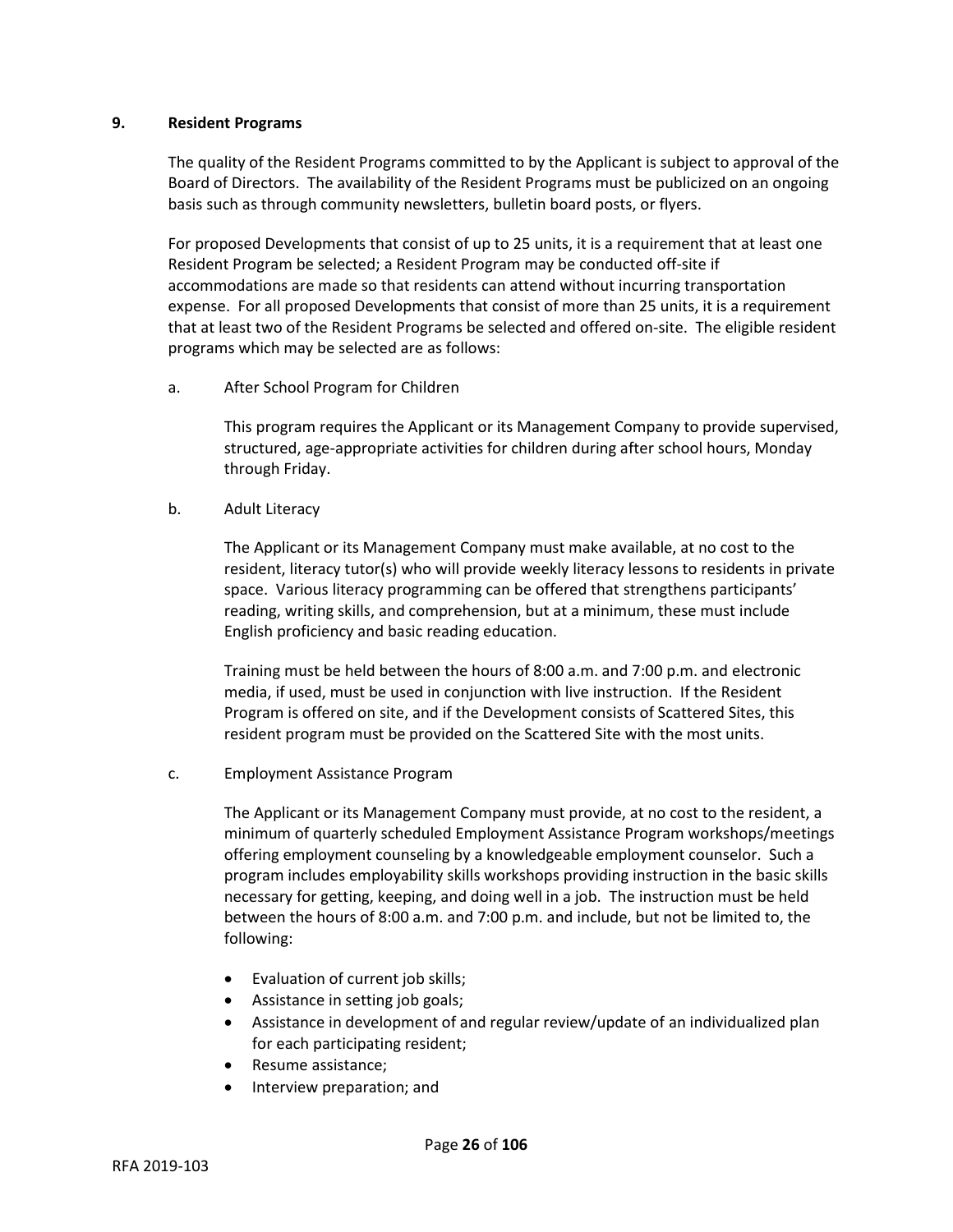• Placement and follow-up services.

Electronic media, if used, must be used in conjunction with live instruction.

d. Family Support Coordinator

A Family Support Coordinator must be provided at no cost to the resident. The Family Support Coordinator shall assist residents in assessing needs and obtaining services, with the goal of promoting successful tenancies and helping residents achieve and maintain maximum independence and self-sufficiency. Responsibilities shall include linking residents with public and private resources in the community to provide needed assistance, develop and oversee on-site programs and activities based on the needs and interests of residents, and support residents in organizing group activities to build community and to address and solve problems such as crime and drug activity. The duties of the Family Support Coordinator shall not be performed by property management staff. The Coordinator shall be on-site and available to residents at least 20 hours per week, within the hours of 9 a.m. and 8 p.m. The Coordinator may be an employee of the Development or, through an agreement, an employee of a third-party agency or organization that provides these services.

e. Financial Management Program

The Applicant or its Management Company shall provide a series of classes to provide residents training in various aspects of personal financial management. Classes must be held at least quarterly, consisting of at least two hours of training per quarter, and must be conducted by parties that are qualified to provide training regarding the respective topic area. If the Resident Program is offered on site, and if the Development consists of Scattered Sites, the Resident Program must be held on the Scattered Site with the most units. Residents residing at the other sites of a Scattered Site Development must be offered transportation, at no cost to them, to the classes. The topic areas must include, but not be limited to:

- Financial budgeting and bill-paying including training in the use of technologies and web-based applications;
- Tax preparation including do's and don'ts, common tips, and how and where to file, including electronically;
- Fraud prevention including how to prevent credit card and banking fraud, identity theft, computer hacking and avoiding common consumer scams;
- Retirement planning & savings options including preparing a will and estate planning; and
- Homebuyer education including how to prepare to buy a home, and how to access to first-time homebuyer programs in the county in which the development is located.

Different topic areas must be selected for each session, and no topic area may be repeated consecutively.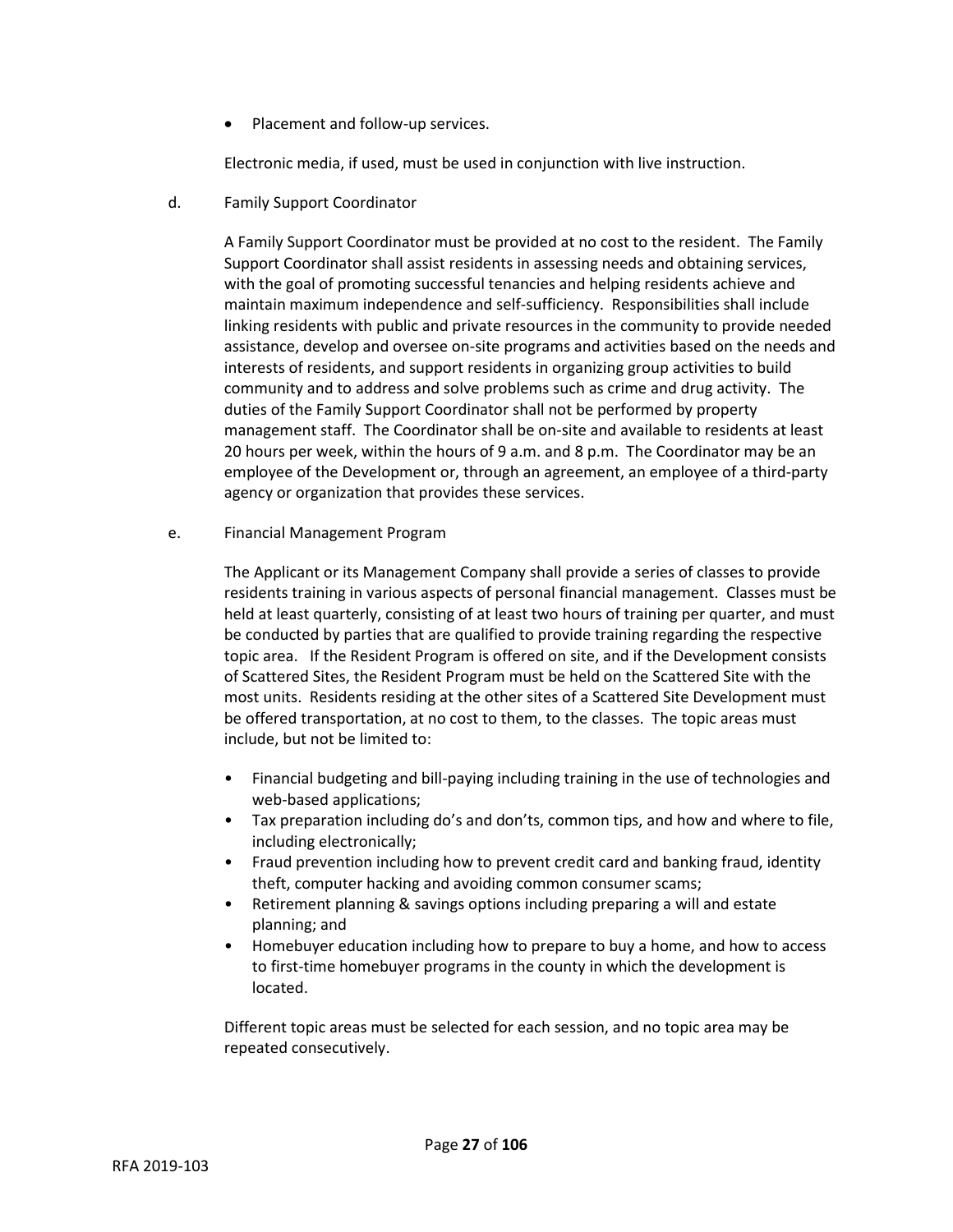## **10. Funding**

- a. Corporation Funding
	- (1) CDBG-DR Funding
		- (a) CDBG-DR Funding Request Amounts

State the amount of CDBG-DR Funding it is requesting in Exhibit A, as well as on the Development Cost Pro Forma. The maximum CDBG-DR request is the lesser of the Total Maximum Per Unit CDBG-DR Rental FHFC Subsidy Limit for the applicable county as calculated in question 10.a.(2) of Exhibit A or \$5 million.

- o \$149,868 per Zero Bedroom Unit
- o \$171,802 per 1 Bedroom Unit
- o \$208,913 per 2 Bedroom Unit
- o \$270,266 per 3 Bedroom Unit
- o \$296,666 per 4 Bedroom Unit
- (b) Loan Terms

The loan shall be non-amortizing and shall have an interest rate of zero percent per annum. The loan will not require payment for as long as the proposed Development remains in Compliance. The loan will be forgiven after 20 years. The terms and conditions of the loan are further outlined in Exhibit E of this RFA.

(c) Additional adjustments, if applicable

During the scoring process, if the Applicant states a request amount that is greater than the amount the Applicant is eligible to request, the Corporation will reduce the amount down to the maximum amount the Applicant is eligible to request. The Applicant's request amount will be reviewed for compliance with the per unit limit and per Development limit, as well as its contribution to the percentage of Total Development Cost limitation below.

If a reduction in the request amount is needed and a funding shortfall is created in either the Construction and/or the Permanent Analysis of the Applicant's Development Cost Pro Forma, the amount of the adjustment(s), to the extent needed and possible, will be offset by increasing the deferred Developer fee up to the maximum eligible amount as provided below.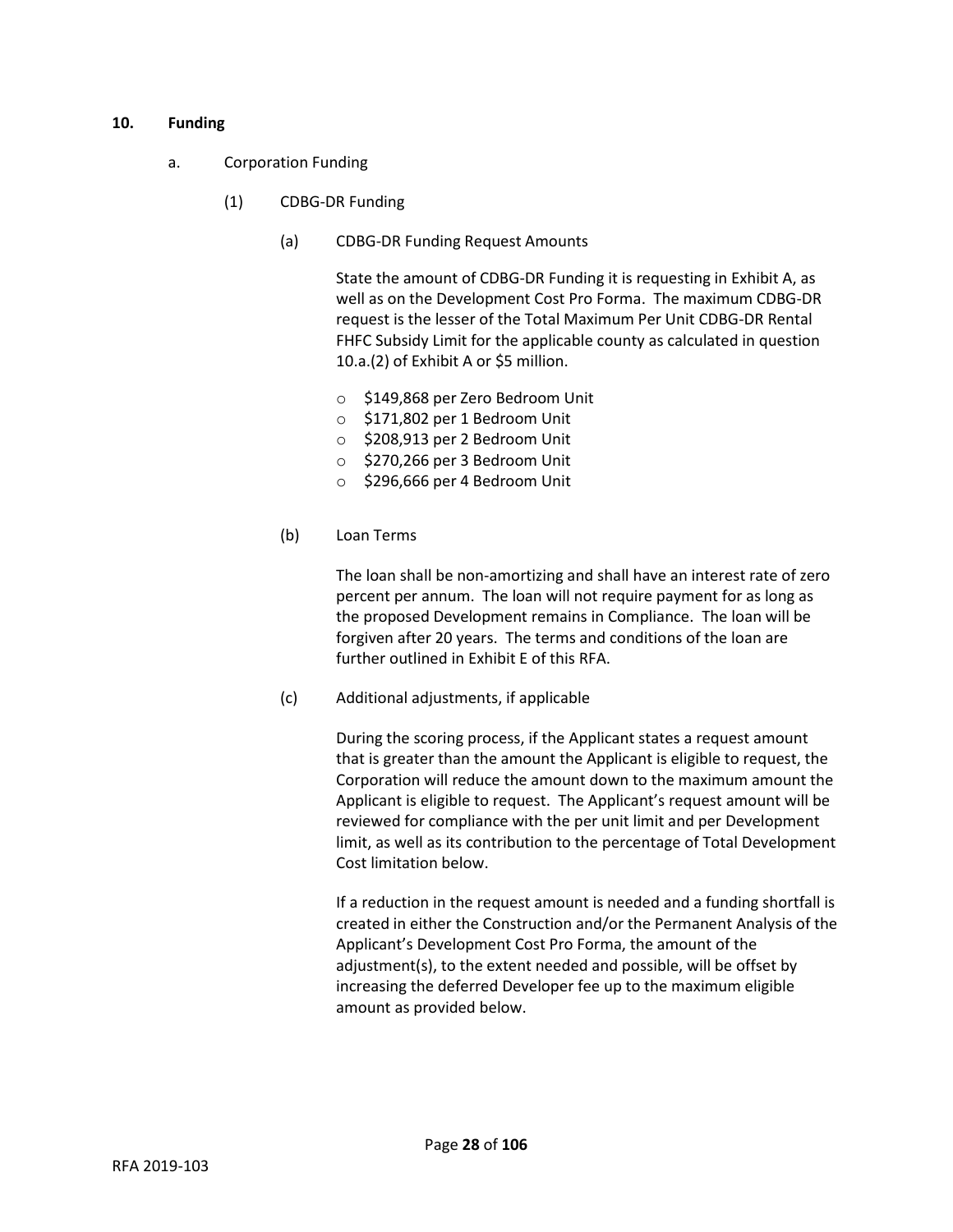- (3) Other Corporation Funding
	- (a) If the Development has received funding from the Predevelopment Loan Program (PLP), the Corporation file number and amount of funding must be listed. Note: PLP funding cannot be used as a source of financing on the Construction Analysis or the Permanent Analysis.
	- (b) List any other Corporation funding that is intended to be utilized as a source of financing for the proposed Development.

# (2) b. Non-Corporation Funding Proposals

Unless stated otherwise within this RFA, in order for funding, other than Corporation funding and deferred Developer fee, to be counted as a source on the Development Cost Pro Forma, provide documentation of all financing proposals from both the construction and the permanent lender(s), and other sources of funding. The financing proposals must state whether they are for construction financing, permanent financing, or both, and all attachments and/or exhibits referenced in the proposal must be included. Insert documentation for each source as **Attachment 13** to Exhibit A. Evidence for each funding source must be behind its own sequentially numbered attachment.

For purposes of the Application, the following will not be considered a source of financing: net operating income, capital contributions, fee waivers or any portion of any fees that are reimbursed by the local government. Also, fee waivers and any portion of any fees that are reimbursed by the local government cannot be considered as Development costs.

Financing proposal documentation, regardless of whether the documentation is in the form of a commitment, proposal, term sheet, or letter of intent, must meet the following criteria. Evidence for each funding source must be behind its own numbered attachment.

- (1) Each financing proposal shall contain:
	- Amount of the construction loan, if applicable;
	- Amount of the permanent loan, if applicable;

Page **29** of **106**

- Specific reference to the Applicant as the borrower or direct recipient; and
- Signature of the lender.

Note: For ALL Applicants, eligible Local Government financial commitments can be considered without meeting the requirements of (i) through (iv) above if the Applicant provides the properly completed and executed Local Government Verification of Contribution – Grant Form and/or the Local Government Verification of Contribution – Loan Form.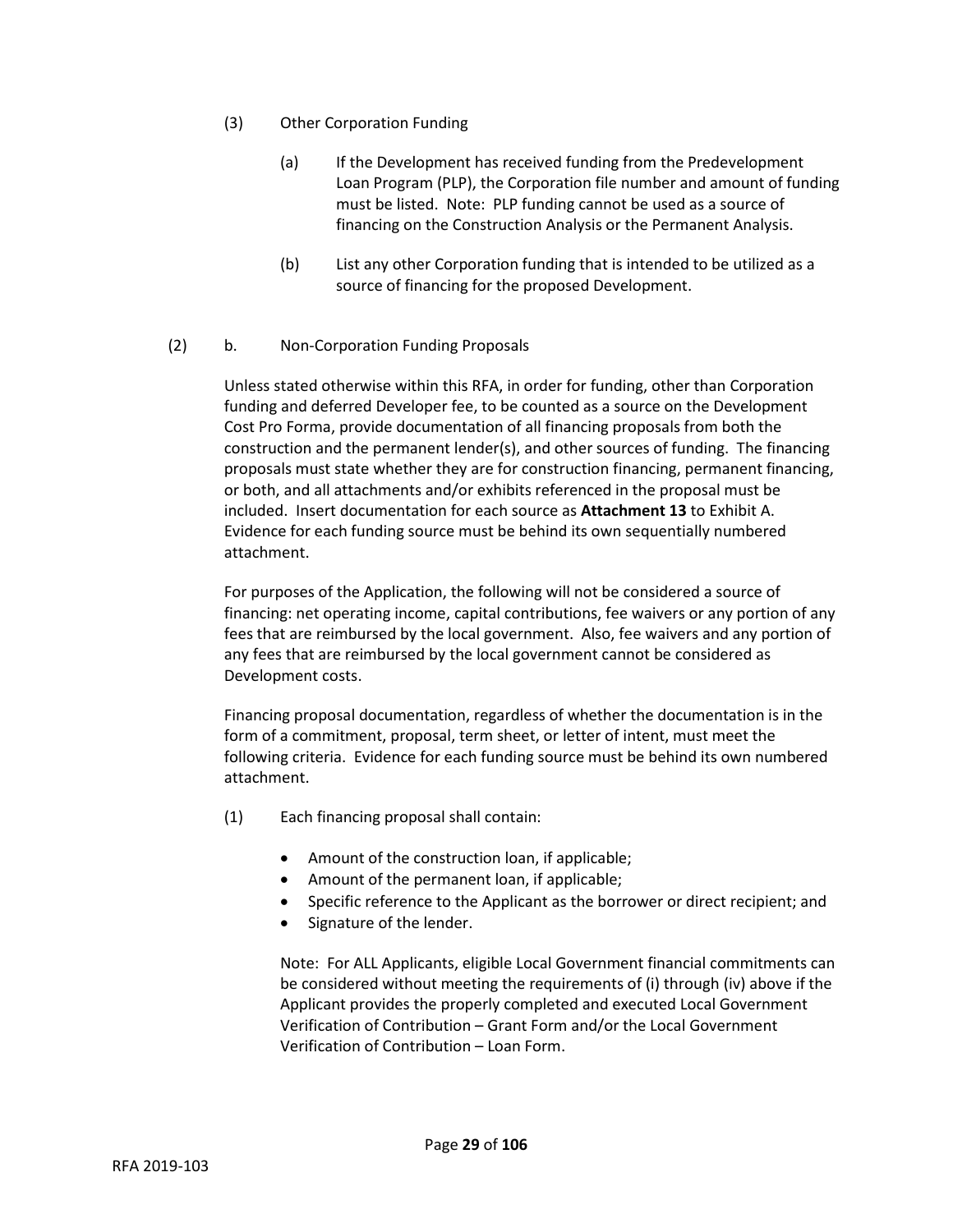(2) Financing that has closed

If the financing has closed in the Applicant's name, provide a letter from the lender acknowledging that the loan has closed. The letter must also include the following information:

- Amount of the construction loan, if applicable;
- Amount of the permanent loan, if applicable; and
- Specific reference to the Applicant as the borrower/direct recipient/ mortgagee.
- (3) If the financing proposal is not from a Regulated Mortgage Lender in the business of making loans or a governmental entity, evidence of ability to fund must be provided. Evidence of ability to fund includes: (i) a copy of the lender's most current audited financial statements no more than 17 months old; or (ii) if the loan has already been funded, a copy of the note and recorded mortgage. The age of all financial statements is as of the Application Deadline. In evaluating ability to fund, the Corporation will consider the entity's unrestricted current assets typically used in the normal course of business. Assets considered restricted include, but are not limited to, pension funds, rental security deposits, and sinking funds. Financing proposals from lenders who cannot demonstrate ability to fund will not count as a source of financing. Financial statements must be included in the Application. Note: This provision does not apply to deferred Developer fee.

In the case where the seller of the Development's property is providing a seller's note (purchase money mortgage) to help finance the Applicant's acquisition of the property, evidence of its ability to fund the amount of the seller's note is not needed so long as the Application includes a letter from the seller that meets the financing proposal criteria outlined in (4)(a) above and the amount of the seller's note is equal to or less than the purchase price of the property.

- (4) If a financing proposal shows an amount less than the corresponding line item on the Development Cost Pro Forma, only the financing proposal amount will be considered as a funding source. However, if a financing proposal shows an amount greater than the corresponding line item on the Development Cost Pro Forma, up to the total amount of the financing proposal amount may be utilized as a funding source, if needed.
- (5) The loan amount may be conditioned upon an appraisal or debt service coverage ratio or any other typical due diligence required during credit underwriting.
- (6) Financing proposals may be conditioned upon the Applicant receiving the funding from the Corporation for which it is applying.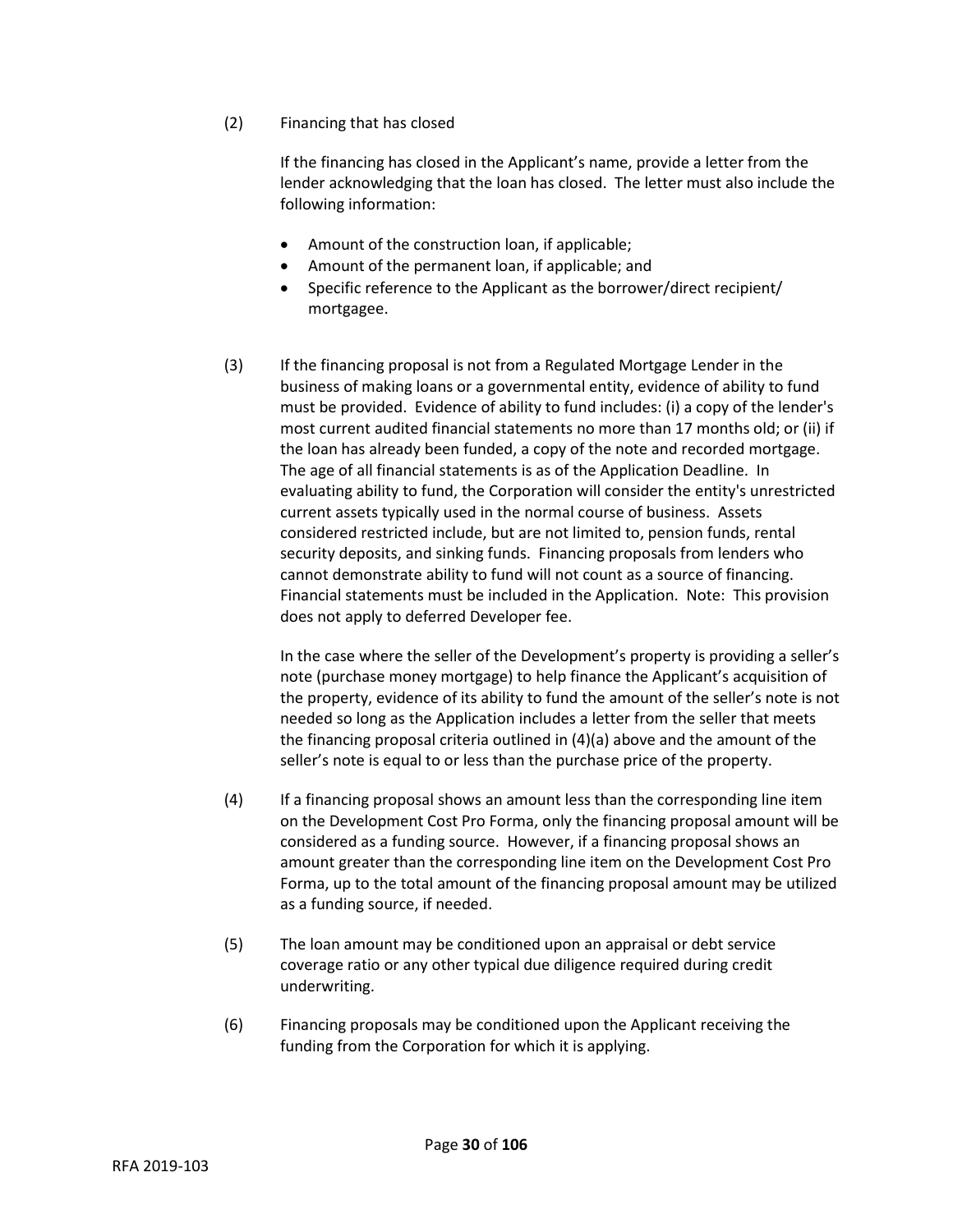- (7) If a financing proposal has a provision for holding back funds until certain conditions are met, the amount of the hold-back will not be counted as a source of construction financing unless it can be determined that the conditions for the release of the hold-back can be met prior to or simultaneous with the closing of the Development's permanent financing.
- (8) Grant funds are contributions to the Development, other than equity, which carry no repayment provision or interest rate. A commitment for grant funds will be considered a commitment for scoring purposes if the commitment is properly executed and, if applicable, evidence of ability to fund is provided.
- c. Development Cost Pro Forma

All Applicants must complete the Development Cost Pro Forma listing the anticipated expenses or uses, the Detail/Explanation Sheet, if applicable, and the Construction Analysis and Permanent Analysis listing the anticipated sources (both Corporation and non-Corporation funding). The sources must equal or exceed the uses. During the scoring process, if a funding source is not considered and/or if the Applicant's funding Request Amount is adjusted downward, this may result in a funding shortfall. If the Applicant has a funding shortfall, it will be ineligible for funding.

The Development Cost Pro Forma must include all anticipated costs of the Development construction and, if applicable, acquisition, including the Developer fee and General Contractor fee, as outlined below. Waived or reimbursed fees or charges are not considered costs to the Development and therefore, should not be included on the Development Cost Pro Forma. Note: deferred Developer fees are not considered "waived fees."

Developer fee and General Contractor fee must be disclosed. In the event the Developer fee and/or General Contractor fee are/is not disclosed on the Development Cost Pro Forma, the Corporation will assume that these fees will be the maximum allowable and will add the maximum amount(s) to Total Development Cost. If an Applicant lists a Developer fee, General Contractor fee, or contingency reserve that exceeds the stated Application limits, the Corporation will adjust the fee to the maximum allowable. As stated below, Applicants may not enter any amounts pertaining to operating deficit reserves. The Corporation will not consider any operating deficit reserves listed on the Development Cost Pro Forma.

Unless stated otherwise in this RFA, except for deferred Developer fee, the Application requires complete information on all sources of Development funding and the proposed uses of those funds. All loans, grants, donations, syndication proceeds, etc., should be detailed in the Application as outlined above. The total of monetary funds determined to be in funding proposals must equal or exceed uses.

(1) Developer Fee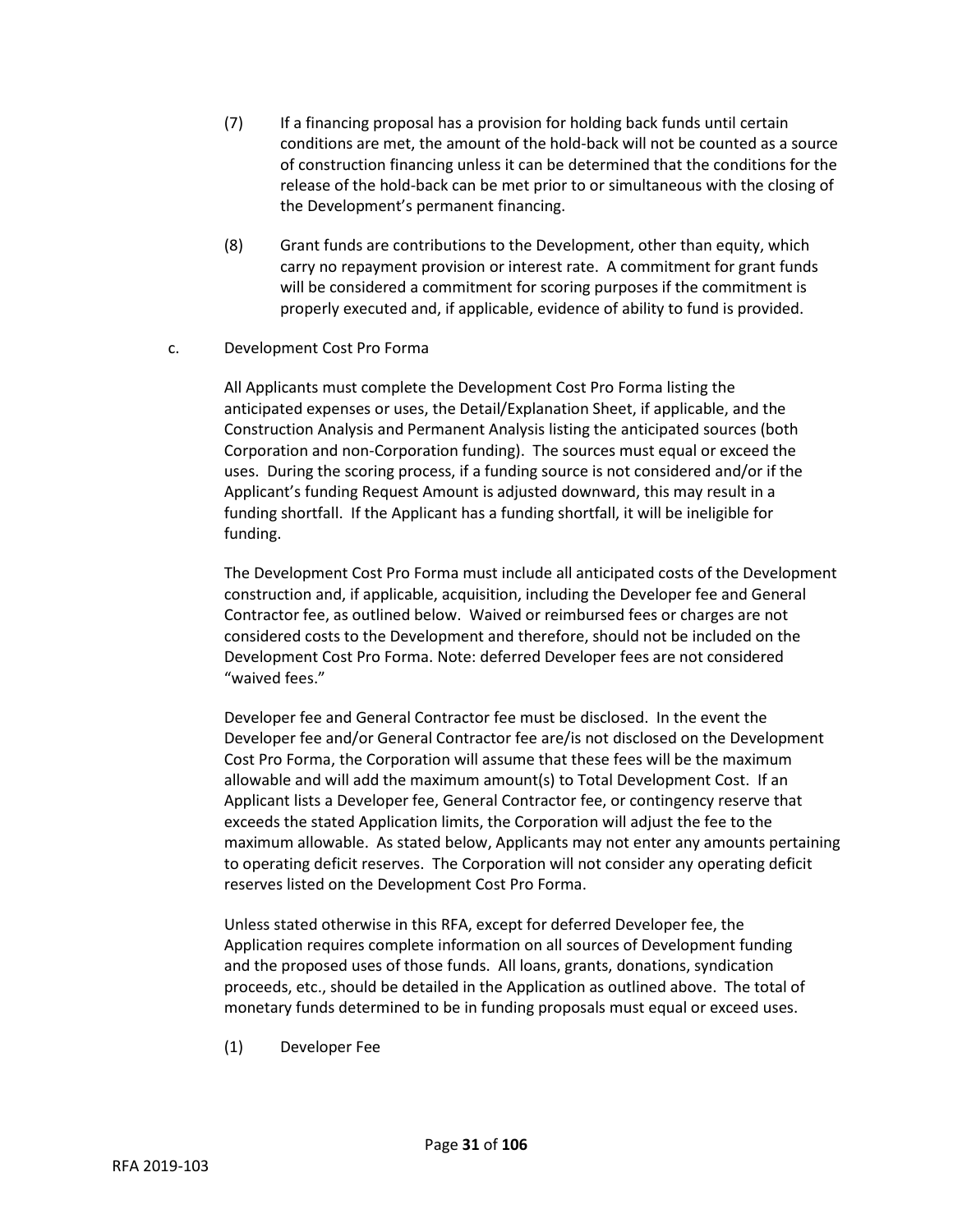Developer Fee, is limited to 16 percent of the Development Cost stated on the Development Cost Pro Forma in Column 3 of Item C, rounded down to the nearest dollar. If the maximums are exceeded, the Corporation will adjust the amount down to the maximum allowed.

• If the amount of Developer fee on Non-Acquisition Costs is more than the amount allowed, the Corporation will reduce the amount of Developer fee on Non-Acquisition Costs to the maximum allowed amount, up to the maximum allowed amount.

The Corporation will allow up to 100 percent of the eligible Developer fee to be deferred and used as a source on the Development Cost Pro Forma without the requirement to show evidence of ability to fund.

Consulting fees, if any, and any financial or other guarantees required for the financing must be paid out of the Developer fee. Consulting fees include, but are not limited to, payments for Application consultants, construction management or supervision consultants, or local government consultants.

# (2) General Contractor Fee

General Contractor fee shall be limited to 14 percent of actual construction cost. The maximum allowable General Contractor fee will be tested during the scoring of the Application by multiplying the actual construction cost by 14 percent, rounded down to the nearest dollar.

# (3) Contingency Reserves

For Application purposes, the maximum hard and soft cost contingencies allowed cannot exceed 5 percent of hard and soft costs. The determination of the contingency reserve is limited to the maximum stated percentage of total actual construction costs (hard costs) and general development costs (soft costs), as applicable.

## (4) Operating Deficit Reserves

An operating deficit reserve is not to be included as part of Development Costs and cannot be used in determining the maximum Developer fee. Applicants may not enter any amounts pertaining to any type of reserve other than the contingency reserve mentioned above on the Development Cost Pro Forma as part of the Application process. A reserve, including an operating deficit reserve, if necessary as determined by an equity provider, first mortgage lender, and/or the Credit Underwriter engaged by the Corporation in its reasonable discretion, will be required and sized in credit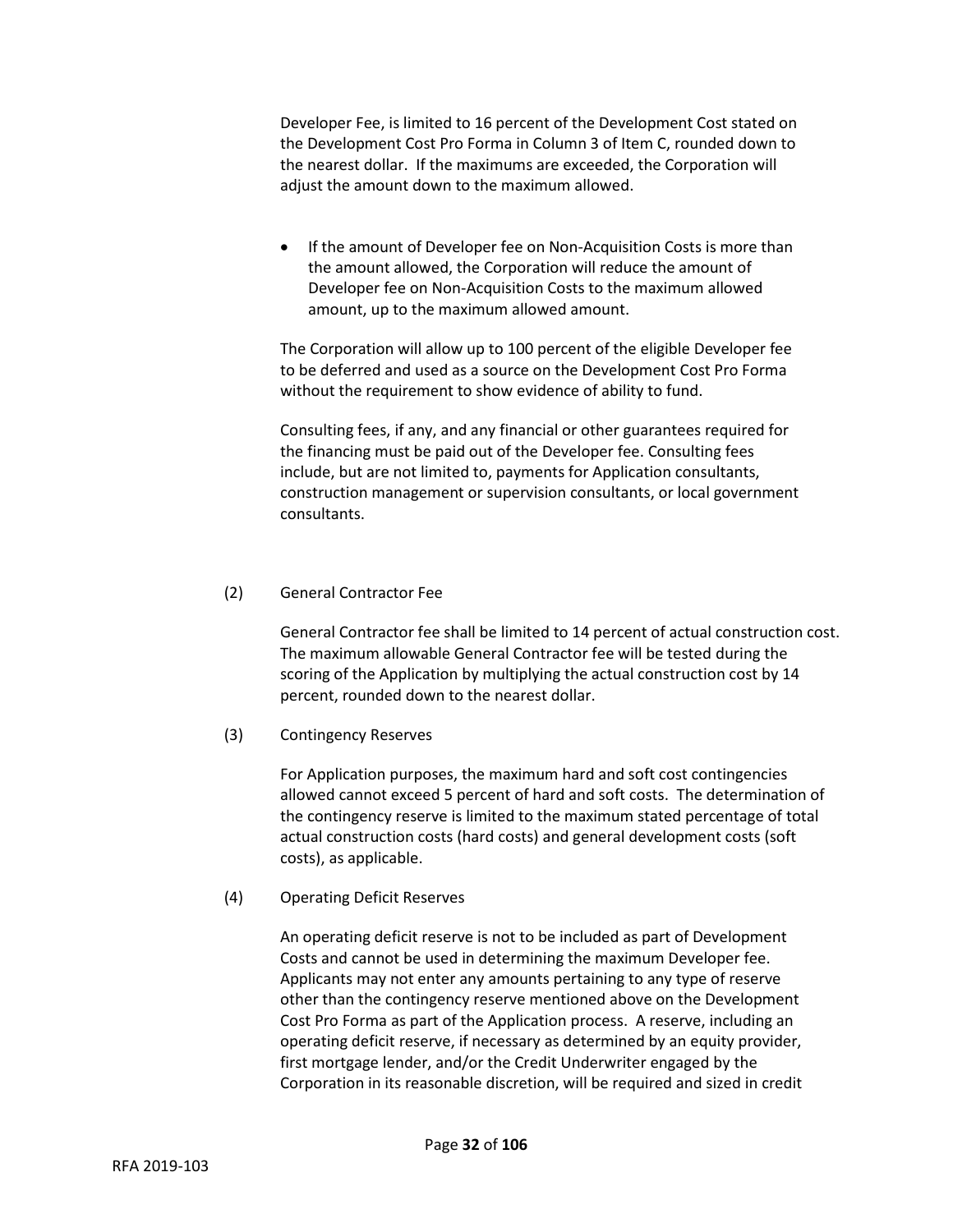underwriting. The inclusion of any reserve is not permitted in the Application (other than the permitted contingency reserve) which may include, but is not limited to, operating deficit reserve, debt service shortfalls, lease-up, rent-re-stabilization, working capital, lender or syndicator required reserve(s), and any pre-funded capital (replacement) reserves. If any reserve other than the permitted contingency reserve can be identified and is included in the Development Cost Pro Forma, the Corporation will remove it during Application scoring.

In exchange for receiving funding from the Corporation, the Corporation reserves the authority to restrict the disposition of any funds remaining in any operating deficit reserve(s) after the term of the reserve's original purpose has terminated or is near termination. Authorized disposition uses are limited to payments towards any outstanding loan balances of the Development funded from the Corporation, any outstanding Corporation fees, any unpaid costs incurred in the completion of the Development (i.e., deferred Developer fee), the Development's capital replacement reserve account (provided, however, that any operating deficit reserve funds deposited to the replacement reserve account will not replace, negate, or otherwise be considered an advance payment or pre-funding of the Applicant's obligation to periodically fund the replacement reserve account), the reimbursement of any loan(s) provided by a partner, member or guarantor as set forth in the Applicant's organizational agreement (i.e., operating or limited partnership agreement). The actual direction of the disposition is at the Applicant's discretion so long as it is an option permitted by the Corporation. In no event, shall the payment of amounts to the Applicant or the Developer from any operating deficit reserve established for the Development cause the Developer fee or General Contractor fee to exceed the applicable percentage limitations provided for in this RFA.

- (5) With respect to the loan amount(s), all fees set forth in Exhibit C to the RFA, except for Loan Servicing Fees, are part of Development Cost and can be included in the Development Cost Pro Forma and paid with loan proceeds.
- d. Principal of the Applicant is a Public Housing Authority and/or an instrumentality of a Public Housing Authority

The Applicant should state whether any Principals of the Applicant entity are a Public Housing Authority and/or an instrumentality of a Public Housing Authority. To qualify as an instrumentality, the Public Housing Authority and/or instrumentality of a Public Housing Authority must be reflected on the CDBG-DR Principals of the Applicant and Developer(s) Disclosure Form (Form Rev. 06-19). The Public Housing Authority and/or instrumentality of a Public Housing Authority must not be disclosed as only the Investor Limited Partner of the Applicant or Investor Member of the Applicant.

If the Principal of the Applicant is an instrumentality of a Public Housing Authority, state the name of the Public Housing Authority.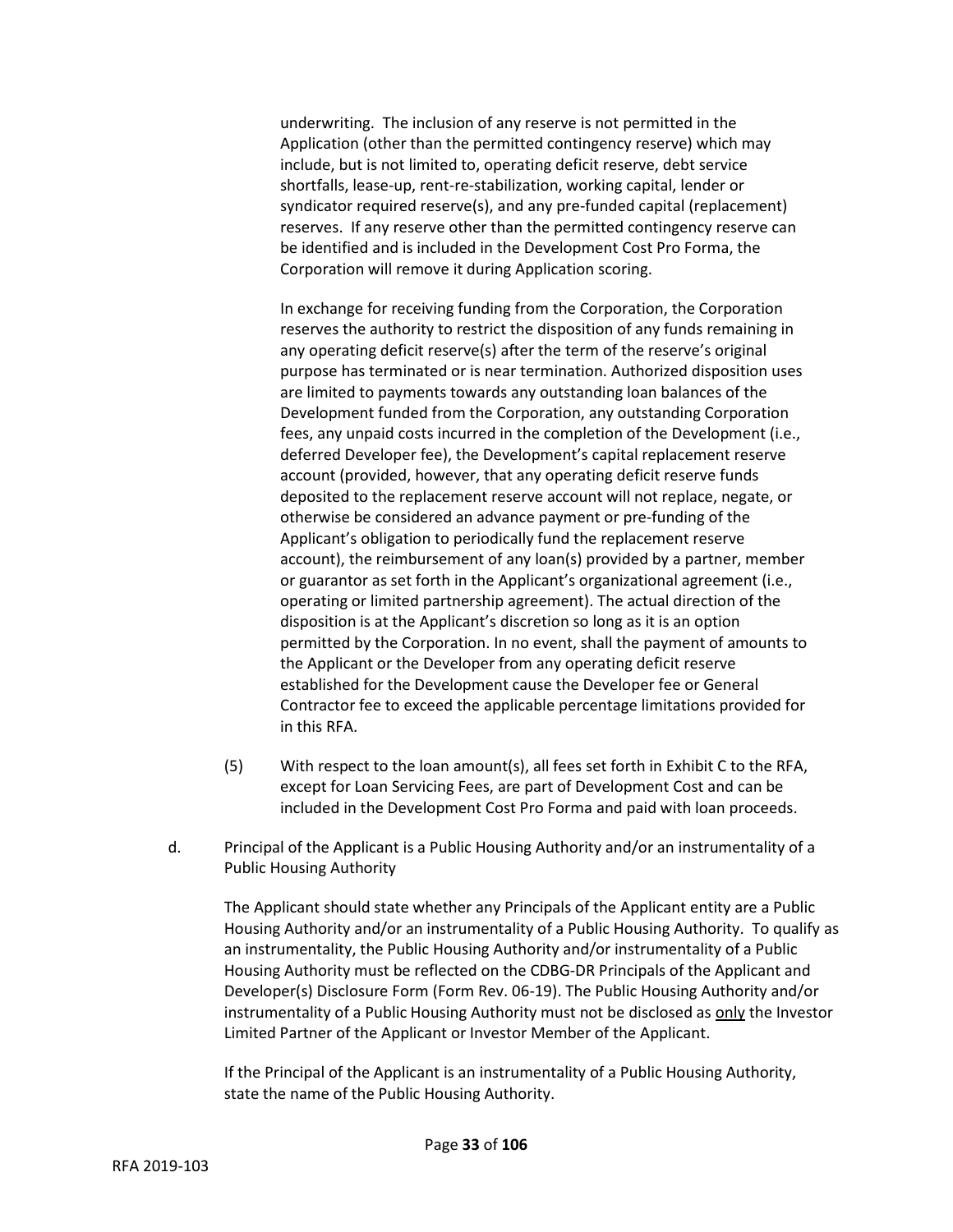# **11. Uniform Relocation Act:**

The Uniform Relocation Assistance and Real Property Acquisition Policies Act of 1970 (URA) is government-wide legislation which establishes minimum standards for federally-funded programs or projects requiring the acquisition of real property or displacement of persons from the homes, businesses, or farms as a direct result of: Acquisition, Rehabilitation or Demolition. CDBG-DR is the same at CDBG except as expressly waived and alternative requirements as issued for CDBG-DR funds that are specific to each disaster. Applicants should be prepared to familiarize themselves with URA & Section 104(d) statues and regulations at 49 CFR 24 (URA), 24 CFR 42 (104(d), 24 CFR 570 (CDBG) and Section 414 of the Stafford Act. The URA is triggered at site identification or intended use of federal funds. A General Information Notice (GIN) should be issued to all occupants at such time there exists, 1) documented legal intent of a project triggered by project pre-application/application, AND 2) site identification. For land proposed for acquisition that may have occupied residential dwellings, compliance begins at General Information Notice information, and the following required Uniform Relocation Act information must be provided in the Application.

a. Occupied Units:

At question 11.a. of Exhibit A, select "Yes" if any units are occupied.

b. Tenant Relocation Information for Existing Properties:

At question 11.b.(1) through (4) of Exhibit A, answer all applicable questions.

- (1) State how many total units now exist on land in the proposed Development.
- (2) State how many units are occupied.
- (3) State whether or not, based on the income information of each tenant, permanent relocation (displacement) is anticipated during or after the construction period. If "Yes", state how many units are affected.
- (4) State whether or not temporary relocation of any tenants will be required. If "Yes", state how many tenants will require temporary relocation.

At questions 11.b.(5) through (7) of Exhibit A, provide the following required information:

(5) Provide in the Application, as **Attachment 14**, a list of all occupied units and tenant income certifications. The income of persons and households who are currently occupying a unit that will receive CDBG-DR assistance must be provided to determine whether they are income eligible. For all occupied units, provide a summary list of all residents and income certifications for those residents in occupied units that will be CDBG-DR-Assisted Units. If the existing residents and/or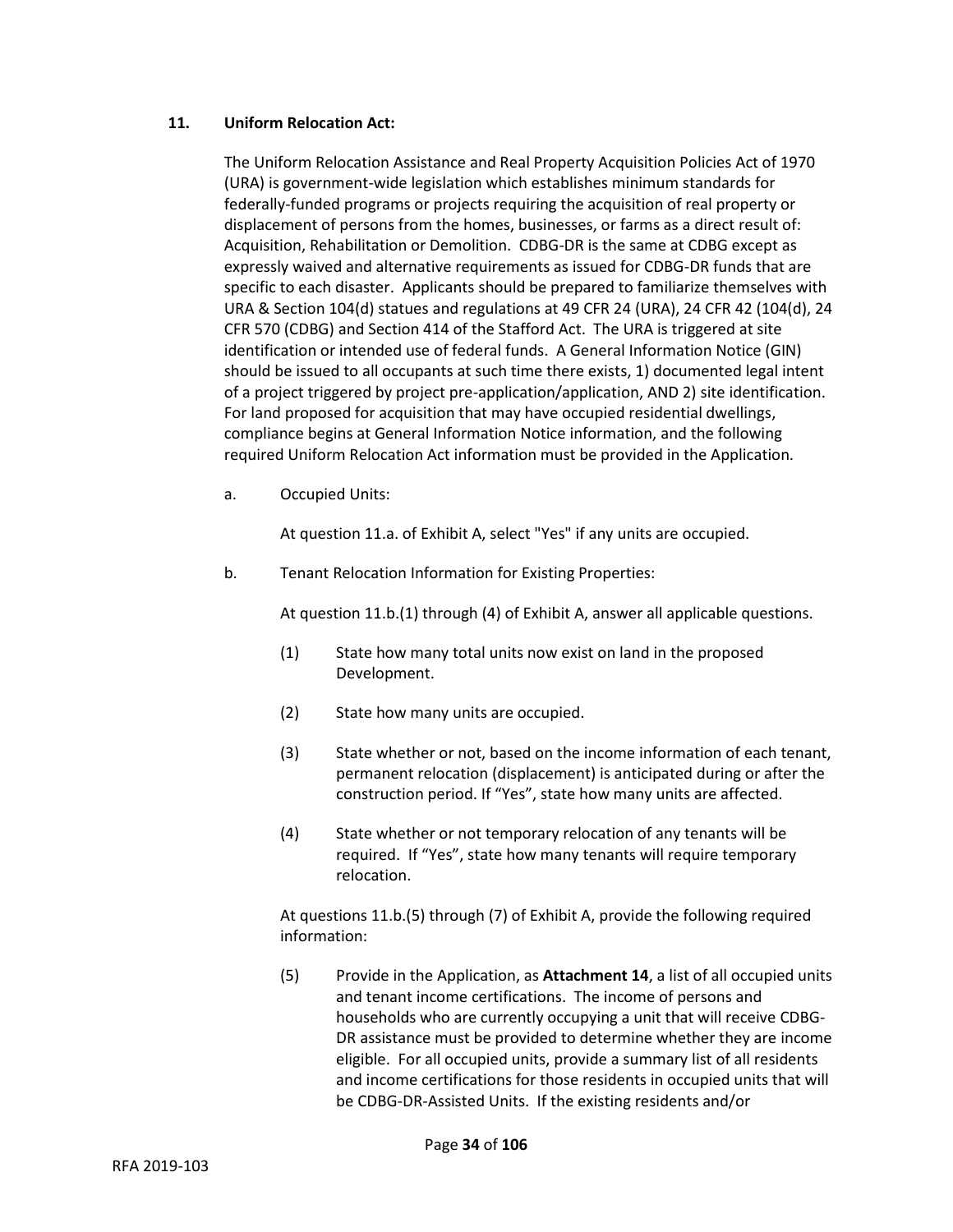Development is/are currently participating in a federally subsidized program (such as Project-based Section 8, Section 8 Existing or Section 8 Voucher Programs), the residents' current income certification forms required for that program may be used to meet this requirement.

Note: Attachment 14 will be redacted by the Corporation prior to posting the received Applications.

- (6) Provide in the Application, as **Attachment 15**, a brief description of how the Development will meet the CDBG-DR set-aside requirements. The description must indicate whether the existing residents are CDBG-DR eligible residents, or whether the residents will be evicted and replaced with income eligible residents in order to meet the set-aside requirements committed to in this Application.
- (7) Provide in the Application, as **Attachment 16**, a description of how the cost of relocation will be covered. Detail how the temporary and permanent relocation will be handled.

The CDBG-DR General Information Notice information will be required only after the Application is selected for funding, as outlined in Item 4 of Exhibit C. The due date for this information will be included in the invitation to enter credit underwriting.

c. Uniform Relocation Act Acquisition Information (For All Development Categories):

Provide the following information:

- (1) If the Applicant owns the Development site (i.e., holds a deed or currently has a lease with a minimum 50-year term), provide a narrative describing the acquisition as **Attachment 17** to Exhibit A. This narrative must describe how, when, and from whom the property was acquired and whether or not the property was vacant when acquired.
- (2) If the Applicant is a private company and is acquiring the property or will have a lease with a minimum 50-year term for the property, the Applicant (buyer) must provide the seller with a notice that the buyer does not have the power of eminent domain to obtain the property and a determination of market value will estimate the value of the property. This must be done prior to execution of the contract or proposed lease (with a minimum 50-year term) or may be attached as an addendum to the contract or proposed lease (with a minimum 50-year term). A copy of the required notice and confirmation of the current owner's/seller's receipt of notice must be provided as **Attachment 18** to Exhibit A.
- (3) If the Applicant is a public (government) Applicant, respond to all applicable remaining questions in this relocation section.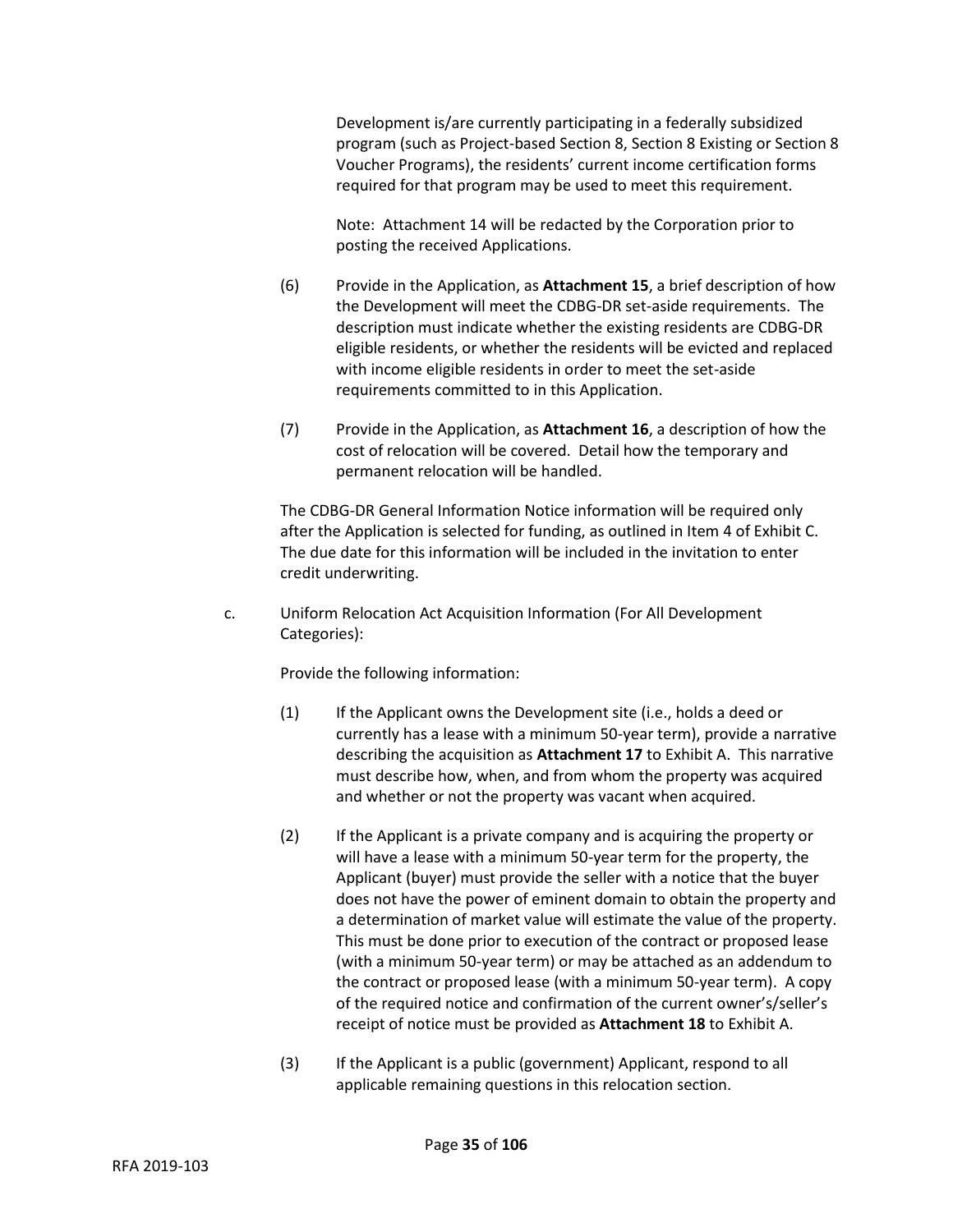- (4) Eminent Domain:
	- (a) If the buyer has the power of eminent domain, the buyer must notify the seller in writing that it has such power and the determination of market value for the property is being waived. Provide a copy of the required notice as **Attachment 19** to Exhibit A.
	- (b) If the Applicant is a public (government) Applicant and does not have the power of eminent domain, provide the following: (i) notice of interest, (ii) determination of fair market value, (iii) appraisal of the property, and (iv) written offer of just compensation which includes a statement of just value, property description, and identification of buildings. Provide all required documentation as **Attachment 19** to Exhibit A.

## **B. Addenda**

The Applicant may use the Addenda section of Exhibit A to provide any additional information or explanatory addendum for items in the Application. Please specify the particular item to which the additional information or explanatory addendum applies.

# **SECTION FIVE SCORING AND EVALUATION PROCESS**

#### **A. Determining Eligibility**

Only Applications that meet all of the following Eligibility Items will be eligible for funding and considered for funding selection.

| <b>Eligibility Items</b>                                                           |
|------------------------------------------------------------------------------------|
| Submission Requirements met*                                                       |
| Applicant Certification and Acknowledgement form provided                          |
| Name of Applicant provided                                                         |
| Evidence Applicant is a legally formed entity provided                             |
| Name of Each Developer provided                                                    |
| Evidence that each Developer entity is a legally formed entity provided            |
| Principals for Applicant and Developer(s) Disclosure Form provided                 |
| Name of Management Company provided                                                |
| Prior experience chart for the Management Company or a principal of the Management |
| Company provided, if applicable                                                    |
| Authorized Principal Representative provided                                       |
| Name of Proposed Development provided                                              |
| Development Type provided                                                          |
| Question whether construction has commenced answered                               |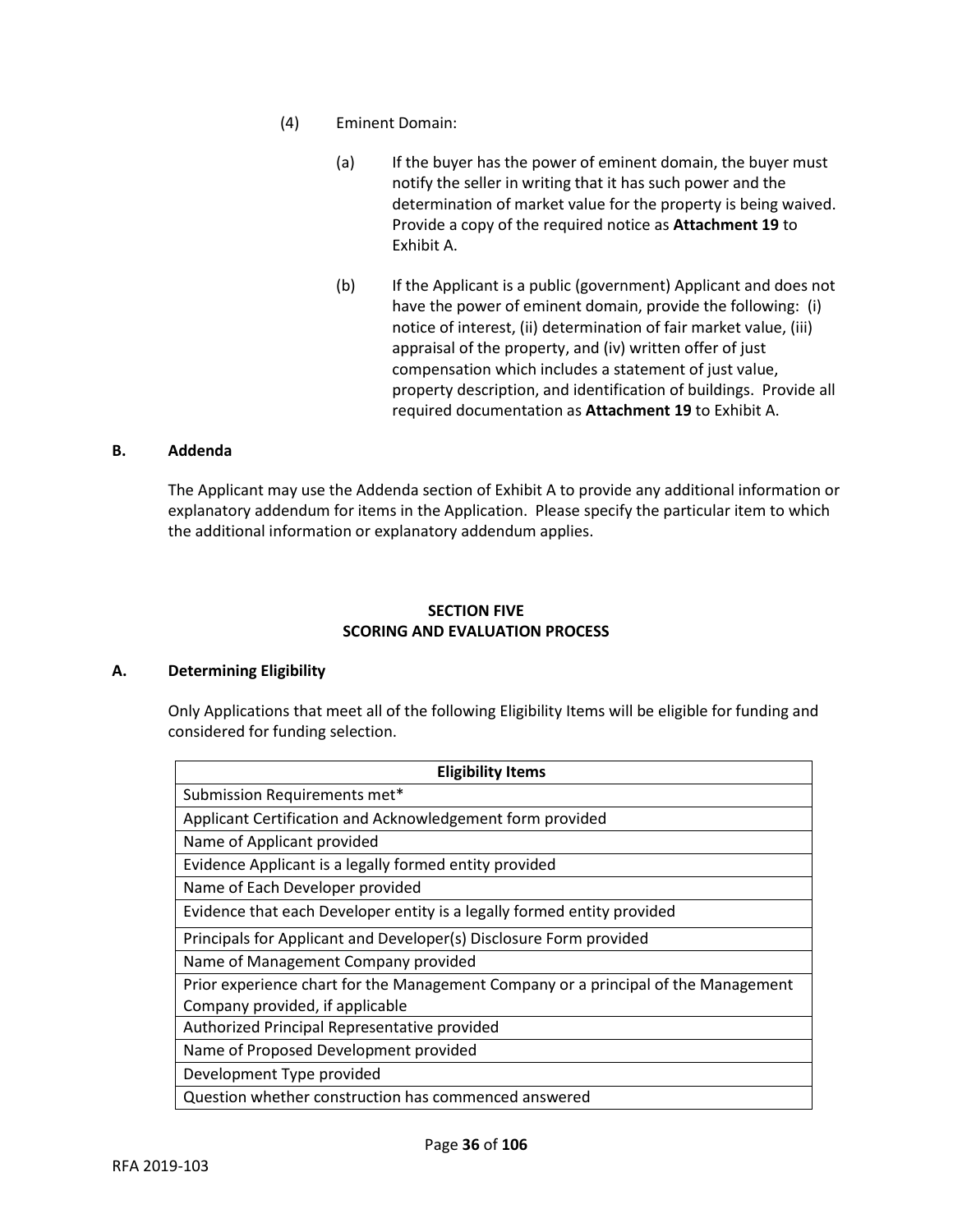County identified Address of Development Site provided Question whether a Scattered Sites Development answered Latitude and Longitude Coordinates for all sites including any Scattered Sites provided, if applicable Evidence that proposed Development is located in a Rural Area provided, if applicable Total Number of Units provided and within limits Total Set-Aside Breakdown Chart properly completed Number of residential buildings provided Unit Mix provided and meets requirements Evidence of Site Control provided Appropriate Zoning demonstrated Availability of Electricity demonstrated Availability of Water demonstrated Availability of Sewer demonstrated Availability of Roads demonstrated Minimum Resident Programs selected Applicant's Request Amount provided Development Cost Pro Forma provided (listing expenses or uses) and Construction analysis and Permanent analysis (listing sources) – Sources must equal or exceed uses Units occupied question answered Tenant Relocation information provided, if applicable Uniform Relocation Act documentation provided, if applicable Financial Arrearage Requirements met\*\* No prior acceptance to an invitation to enter credit underwriting for the same Development in a previous RFA. \*\*\*

Total Development Cost Per Unit Limitation met\*\*\*\*

Submission Requirement

To be eligible for funding, the following submission requirements must be met: (i) the Application must be submitted online by the Application Deadline, (ii) the required hard copy must be submitted by the Application Deadline, (iii) the Applicant's hard copy submission must be contained in a sealed package, and (iv) the required Application fee must be submitted as of the Application Deadline.

\*\* Financial Arrearage Requirement

An Application will be deemed ineligible for funding if, as of close of business the day before the Committee meets to make a recommendation to the Board, there remains any financial obligations for which an Applicant or Developer or Principal, Affiliate or Financial Beneficiary of the Applicant or Developer is in arrears to the Corporation or any agent or assignee of the Corporation as reflected on the most recently published Past Due Report posted to the Corporation's Website under the link Property Owners &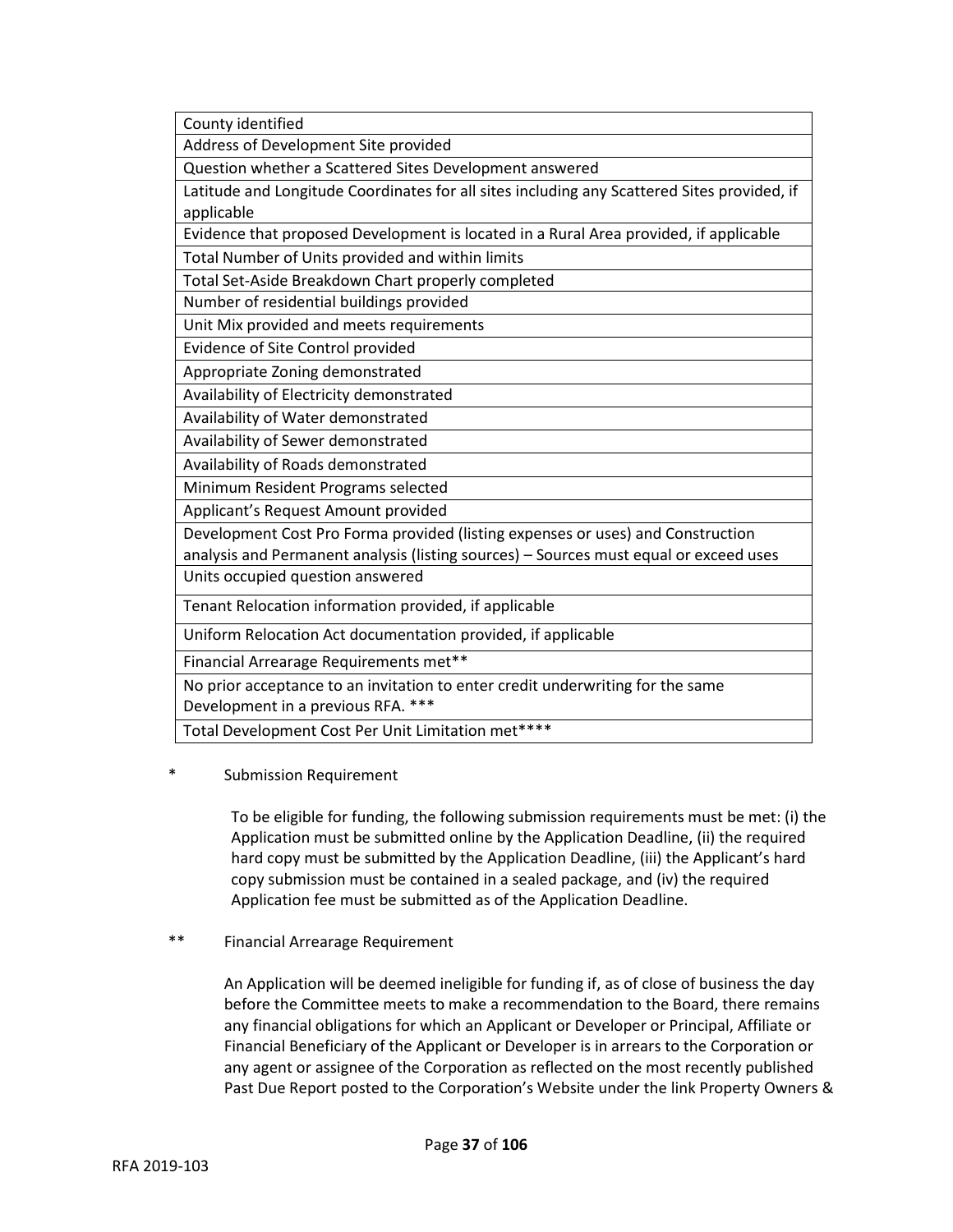Managers/Past Due Reports (also accessible by clicking [here\)](https://www.floridahousing.org/data-docs-reports/past-due-reports), but not more recently than five business days prior to the date the Committee meets to make a recommendation to the Board.

- An Application will be deemed ineligible for funding if the Applicant has accepted an invitation to enter credit underwriting for the same Development in a previous RFA (with the exception of funding awarded under the Predevelopment Loan Program (PLP) and/or the Elderly Housing Community Loan (EHCL) program) and, as of Application Deadline for this RFA, the funding has not been returned to the Corporation. If the acceptance to an invitation to enter credit underwriting in a previous RFA occurs after the Application Deadline and before the Review Committee Meeting for this RFA, the proposed Development will be considered ineligible for funding in this RFA. If the acceptance to an invitation to enter credit underwriting in a previous RFA occurs after the Review Committee Meeting for this RFA, the proposed Development will be considered ineligible for funding in this RFA and any funding awarded in this RFA will be rescinded and considered Returned Funding.
- \*\*\*\* Total Development Cost Per Unit Limitation

By submitting its Application, the Applicant agrees and acknowledges that the Application will be subject to the Total Development Cost Per Unit Limitation during the scoring and credit underwriting.

The Corporation shall limit the Total Development Cost (TDC) per unit for all Developments categorized by the construction type of the units as indicated below and this limit is referred to as the TDC Per Unit Limitation. It is a limit based on TDC, but exclusive of land costs and exclusive of any operating deficit reserves that are part of the permanent phase (i.e., non-construction) financing for the Development which have not been included within the Developer fee, applying any applicable TDC multiplier and/or TDC add-on. The proposed Development's TDC will be tested against the TDC Per Unit Limitation during the scoring of the RFA, utilizing the Development Type, Development Category and ESS Construction determination made by the Applicant in the RFA and it will apply to all units in the proposed Development. During the credit underwriting process, and during the final allocation process, the maximum TDC per unit will be recalculated for each unit type as described in Item 1 of Exhibit C, with consideration given to whether the Development consists of a mix of wood and ESS Construction units.

Any Application that has an amount that exceeds these limitations during scoring will not be eligible for funding. These TDC Per Unit Base Limitation amounts, inclusive of any applicable TDC multiplier and/or TDC add-on, are effective during the scoring process. Item 1 of Exhibit C provides the TDC Per Unit Base Limitation amounts that account for an escalation factor to be incorporated for the credit underwriting process and final allocation process, as explained in the exhibit.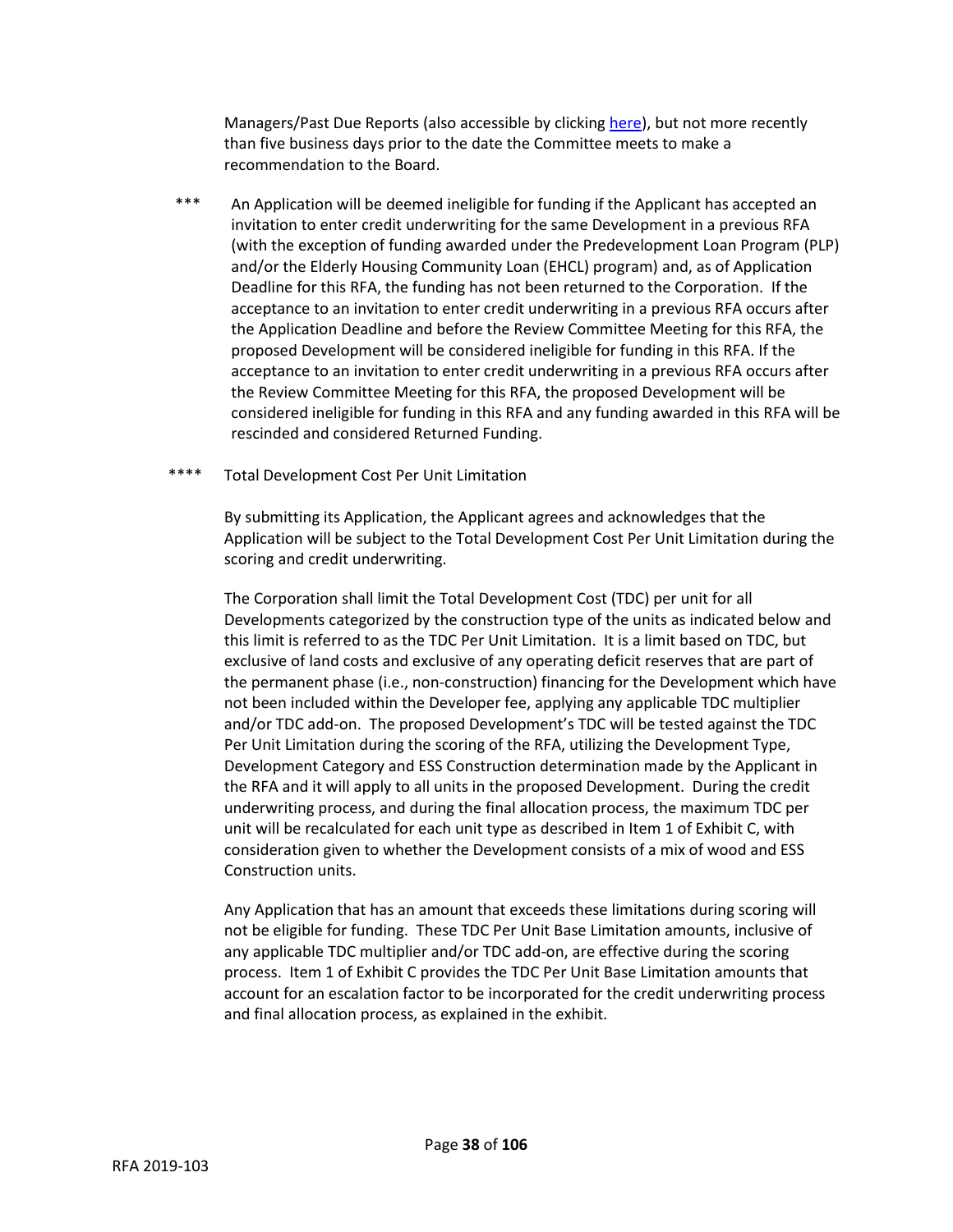|  | <b>Total Development Cost Per Unit Base Limitations</b> |  |  |  |
|--|---------------------------------------------------------|--|--|--|
|--|---------------------------------------------------------|--|--|--|

|                                                                                                                                                                             | <b>New Construction Units</b> |           |                    |               |
|-----------------------------------------------------------------------------------------------------------------------------------------------------------------------------|-------------------------------|-----------|--------------------|---------------|
| <b>Measure</b>                                                                                                                                                              | Wood*                         | ESS*      | Mid-Rise-<br>Wood* | Mid-Rise-ESS* |
| Maximum TDC Per Unit Limitation **<br>for all counties except Broward and<br>Miami-Dade                                                                                     | \$206,000                     | \$248,000 | \$248,000          | \$274,000     |
| Maximum TDC Per Unit Limitation **<br>for Broward and Miami-Dade<br>counties                                                                                                | \$217,000                     | \$260,000 | \$260,000          | \$287,000     |
| Applicable TDC Multipliers (to be applied against the Development's TDC) and TDC Add-Ons (to be added<br>to the Maximum TDC Per Unit Limitation)                            |                               |           |                    |               |
| \$5,000 of additional per unit costs<br>TDC Add-On for the additional costs related to the Federal Program<br>will be added to the above<br>Maximum TDC Per Unit Limitation |                               |           |                    |               |

\*\* Exclusive of land costs and exclusive of any approved operating deficit reserves that are part of the permanent phase (i.e., nonconstruction) financing for the Development which have not been included within the Developer fee. When the term of operating deficit reserves (ODR) is mentioned in this TDC Per Unit Limitation section, the term shall refer to these particular operating deficit reserves. Examples of reserves which can be considered part of the operating deficit reserve for this calculation are provided in the Operating Deficit Reserve portion of the Funding section in the RFA. For purposes of property acquisition valuation (land with or without building improvements), the Corporation uses the lesser of the appraised value, or the actual cost of acquisition. The appraised value will be determined during credit underwriting. When land costs are referenced in this TDC Per Unit Limitation section, the reference shall be limited to the amount of the land cost approved by the Corporation to be provided in the final cost certification under the land owned cost line item. For Applicants that have a public housing authority/instrumentality of a public housing authority listed as a Principal on the Applicant's Principal Disclosure Form may also exclude demolition costs and tenant relocation costs from TDC PU Limitation calculations. The total amount of costs that are to be excluded from the TDC Per Unit Limitation process are the applicable land costs, operating deficit reserves and certain PHA costs described herein are referred to in Exhibit C in the congregate as applicable qualifying costs.

# **2. Awarding Points**

| <b>Point Items</b>                                 | <b>Maximum Points</b> |
|----------------------------------------------------|-----------------------|
| Submission of Principal Disclosure Form stamped by |                       |
| Corporation as "Pre-Approved"                      |                       |
| <b>Total Possible Points</b>                       |                       |

## **B. Selection Process**

# 1. Application Sorting Order

All Tier 1 and Tier 2 Applications will be grouped together and then sorted together using the following sorting criteria. Then, all Tier 3 and Tier 4 Applications will be grouped together and then sorted together using the following sorting criteria:

- a. First, by the Tier Level, with Tier 1 Applications receiving the highest preference;
- b. Next, by the points achieved;
- c. Next, by the Resiliency Preference outlined in Section Four, A.4.d, with Applications that qualify for the preference listed above Applications that do not qualify for the preference;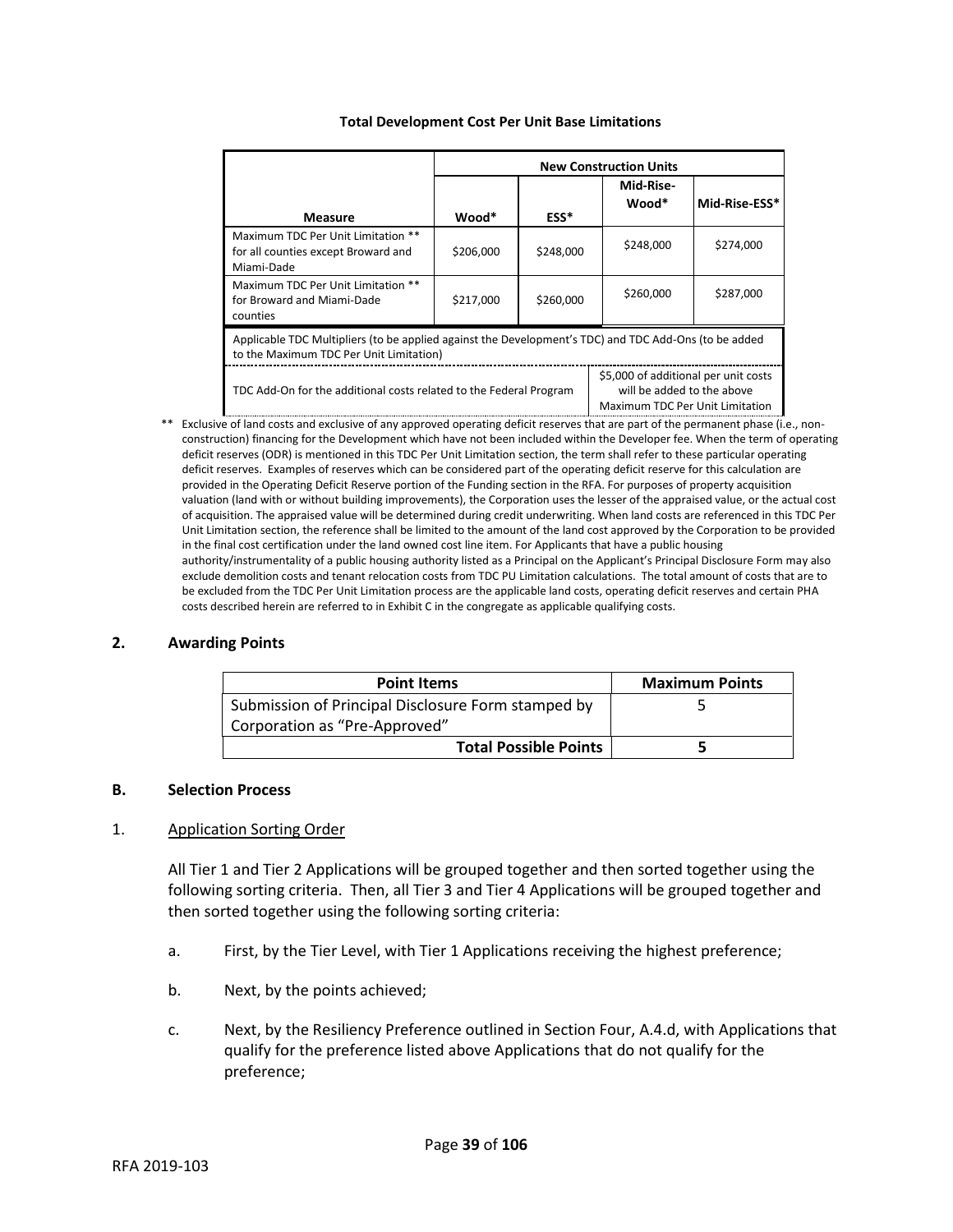- d. Next, by the Affordable Housing Experience Preference outlined in Section Four, A.3.b.(3), with Applications that qualify for the preference listed above Applications that do not qualify for the preference;
- e. Next, by the Federal Funding Experience Preference outlined in Section Four, A.3.b.(4), with Applications that qualify for the preference listed above Applications that do not qualify for the preference;
- f. Next, by the Application's CDBG-DR Request Amount per Unit;
- g. By the Application's eligibility for the Florida Job Creation Funding Preference which is outlined in Item 2 of Exhibit C of the RFA (with Applications that qualify for the preference listed above Applications that do not qualify for the preference);
- h. Finally, by lottery number, with Applications that have a lower lottery number listed above Applications with a higher lottery number.

# 2. Funding

Funding Available – As stated in Section One, \$20,000,000 in CDBG-DR funding will be made available for award.

# 3. County Award Tally

As each Application in this RFA is selected for tentative funding, regardless of Tier Level, the county where the proposed Development will be located will have one Application credited toward the County Award Tally. The Corporation will prioritize eligible unfunded Applications that meet can be fully funded and are located in counties that have the lowest applicable County Award Tally above other eligible unfunded Applications in counties with a higher County Award Tally that can also be fully funded, even if the Applications with a higher County Award Tally are higher ranked.

# 4. Selection Process

The highest ranked eligible unfunded Tier 1 and Tier 2 Applications that can be fully funded will be selected for funding, subject to the County Award Tally. If funding remains and no Tier 1 or Tier 2 Applications can be fully funded, then no further Tier 1 or Tier 2 Applications will be selected for funding and the process will begin for Tier 3 and Tier 4 Applications.

If funding remains and no eligible unfunded Applications can be fully funded, no further Applications will be selected for funding and any remaining funding will be distributed as approved by the Board.

## 6. Returned Allocation

Funding that becomes available after the Board takes action on the Committee's recommendations, due to an Applicant withdrawing its Application, an Applicant declining its invitation to enter credit underwriting, or the Applicant's inability to satisfy a requirement outlined in this RFA will be distributed as approved by the Board.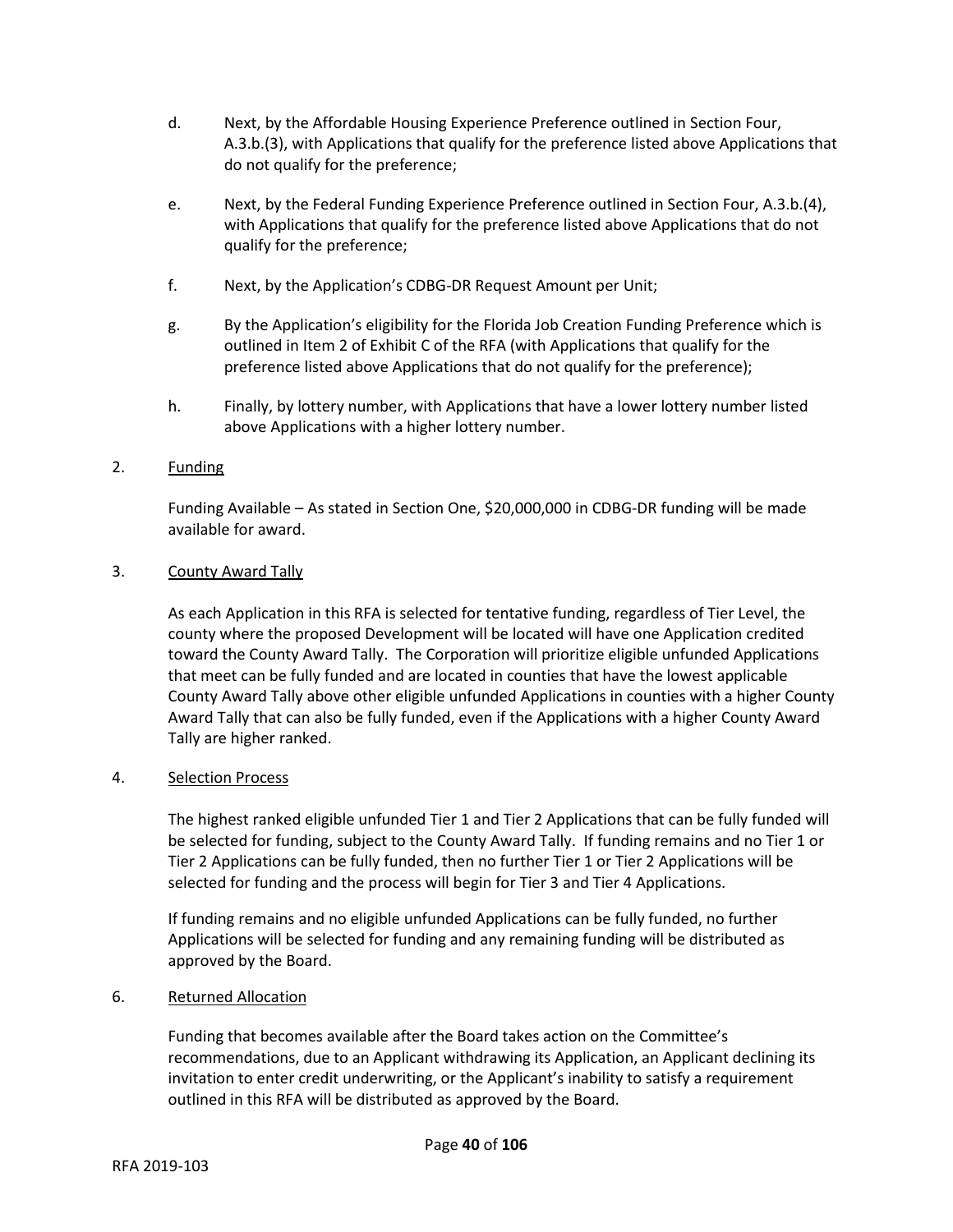# **SECTION SIX AWARD PROCESS**

Committee members shall independently evaluate and score their assigned portions of the submitted Applications, consulting with non-committee Corporation staff and legal counsel as necessary and appropriate.

The Committee shall conduct at least one public meeting during which the Committee members may discuss their evaluations, select Applicants to be considered for award, and make any adjustments deemed necessary to best serve the interests of the Corporation's mission. The Committee will list the Applications deemed eligible for funding in order applying the funding selection criteria outlined in Section Five above, and develop a recommendation or series of recommendations to the Board.

The Board may use the Applications, the Committee's scoring, any other information or recommendation provided by the Committee or staff, and any other information the Board deems relevant in its selection of Applicants to whom to award funding. Notwithstanding an award by the Board pursuant to this RFA, funding will be subject to a positive recommendation from the Credit Underwriter based on criteria outlined in the credit underwriting provisions in Exhibit F of this RFA.

The Corporation shall provide notice of its decision, or intended decision, for this RFA on the Corporation's Website the day of the applicable Board vote. After posting, an unsuccessful Applicant may file a notice of protest and a formal written protest in accordance with Section 120.57(3), Fla. Stat., et. al. Failure to file a protest within the time prescribed in Section 120.57(3), Fla. Stat., et. al. shall constitute a waiver of proceedings under Chapter 120, Fla. Stat.

After the Board's decision to select Applicants for funding in this RFA has become final action, the Corporation shall offer all Applicants within the funding range an invitation to enter credit underwriting. The Corporation shall select the Credit Underwriter for each Development.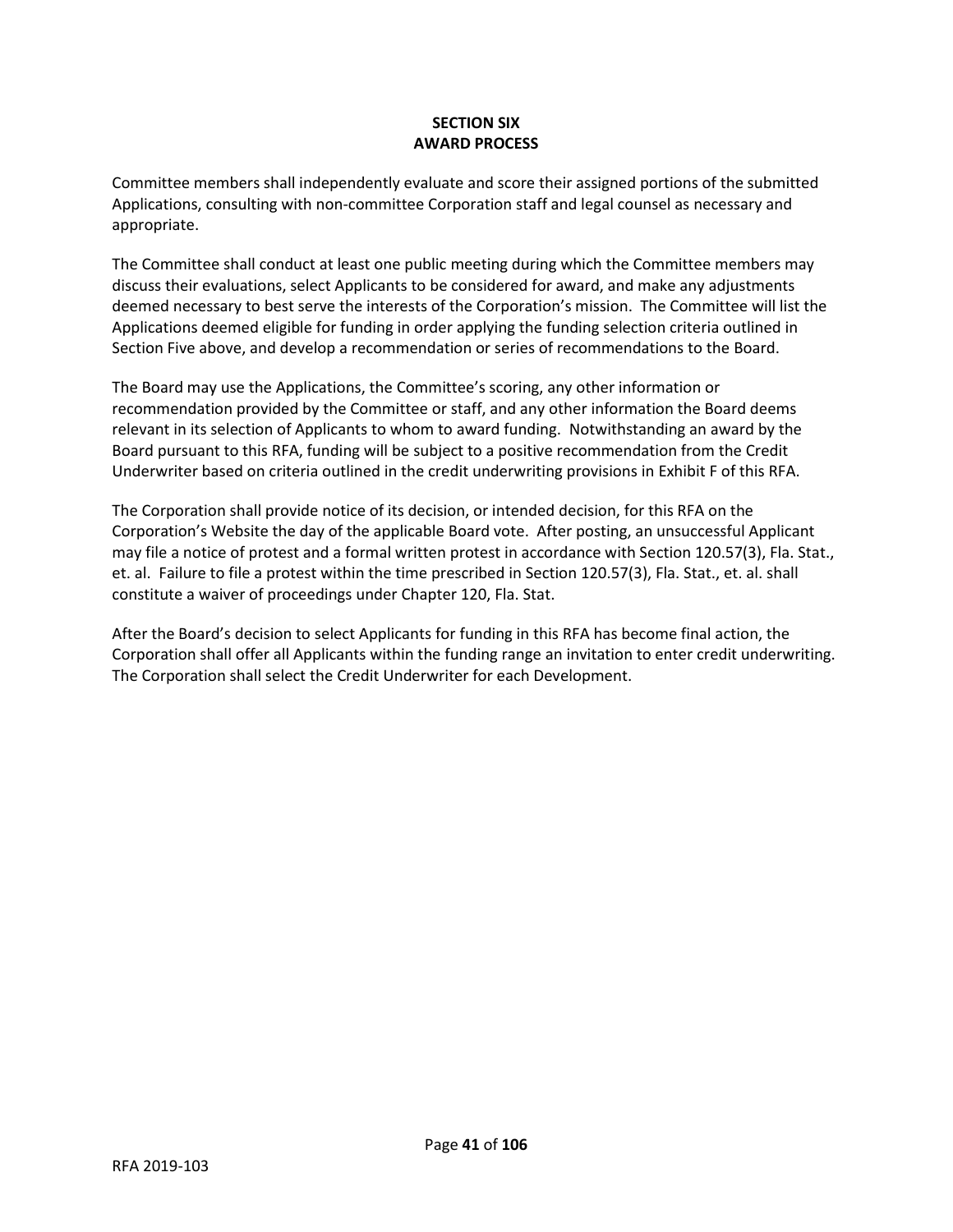# **Exhibit A to RFA 2019-103– CDBG-DR Financing for Small Developments in Areas Deemed Hurricane Recovery Priorities**

# **1. Applicant Certification and Acknowledgement form**

Provide the Applicant Certification and Acknowledgement, executed by the Authorized Principal Representative, as **Attachment 1**.

# **2. Demographic Commitment**

The Demographic Commitment must be Workforce, serving the general population.

# **3. Applicant/Developer/Management Company/Contact Person Information**

- a. Applicant
	- (1) Name of Applicant

## Click here to enter text.

- (2) Provide the required documentation to demonstrate that the Applicant is a legally formed entity qualified to do business in the state of Florida as of the Application Deadline as **Attachment 2**.
	- (3) Does the Applicant or the General Partner or managing member of the Applicant meet the definition of Non-Profit as set forth in Exhibit B?

## Choose an item.

If "Yes," provide the required information for the Non-Profit entity as **Attachment 3.**

- b. General Developer Information
	- (1) Name of each Developer (including all co-Developers)

Click here to enter text.

- (2) For each Developer entity listed in question (1) above (that is not a natural person, Local Government, Public Housing Authority, or Land Authority), provide, as **Attachment 4**, the required documentation demonstrating that the Developer is a legally formed entity qualified to do business in the state of Florida as of the Application Deadline.
- (3) Affordable Housing Experience Funding Preference

Does at least one natural person Principal of the Developer entity, or if more than one Developer entity, at least one natural person Principal of at least one of the Developer entities, meet the requirements to qualify for the Affordable Housing Experience Funding Preference?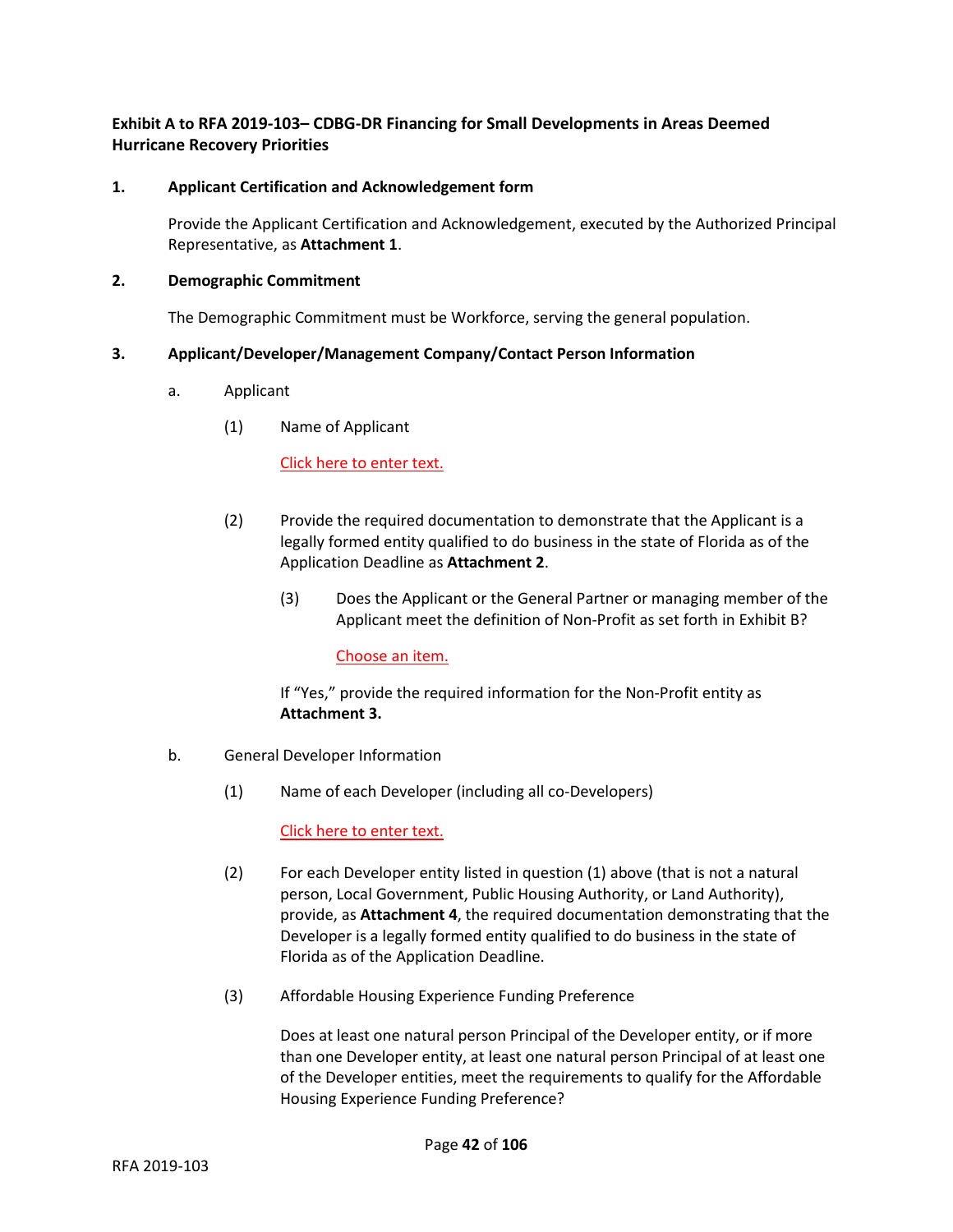# Choose an item.

If "Yes", in order to qualify for the preference, provide, as **Attachment 4**, the required prior experience chart demonstrating the experience.

(4) Federal Funding Experience Funding Preference

Does at least one Principal of the Developer entity, or if more than one Developer entity, at least one Principal of at least one of the Developer entities, meet the requirements to qualify for the Federal Funding Experience Preference?

## Choose an item.

If "Yes", in order to qualify for the preference, the prior experience chart provided as **Attachment 4** must demonstrate the experience.

- c. Principals Disclosure for the Applicant and for each Developer (5 points)
	- (1) Eligibility Requirement

To meet the submission requirements, upload the CDBG-DR Principals of the Applicant and Developer(s) Disclosure Form (Form Rev. 06-19) ("Principals Disclosure Form") with the Application and Development Cost Pro Forma, as outlined in Section Three of the RFA.

(2) Point Item

Applicants will receive 5 points if the uploaded Principal Disclosure Form was stamped "Approved" during the Advance Review Process.

d. General Management Company

Name of the Management Company:

Click here to enter text.

If the Development consists of more than 25 units, provide, as **Attachment 5**, the required prior experience chart for the Management Company or a principal of the Management Company reflecting the required information.

- e. Authorized Principal Representative / Contact Person
	- (1) Authorized Principal Representative contact information (required)

Name: Click here to enter text. Organization: Click here to enter text. Street Address: Click here to enter text. City: Click here to enter text. State: Click here to enter text.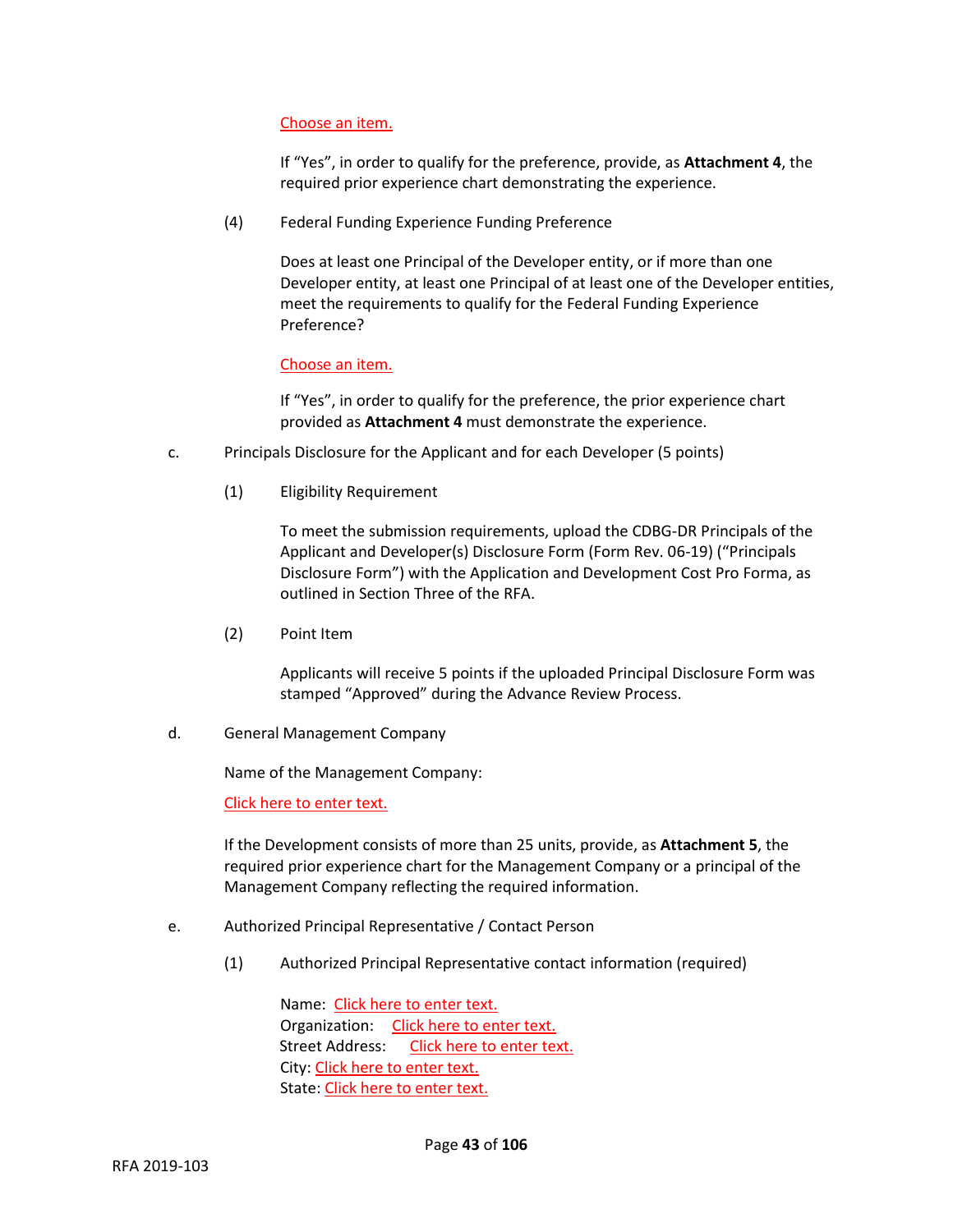Zip: Click here to enter text. Telephone: Click here to enter text. E-Mail Address: Click here to enter text.

(2) Operational Contact Person information (optional)

Name: Click here to enter text. Organization: Click here to enter text. Street Address: Click here to enter text. City: Click here to enter text. State: Click here to enter text. Zip: Click here to enter text. Telephone: Click here to enter text. E-Mail Address: Click here to enter text.

## **4. General Proposed Development Information**

a. Name of the proposed Development

Click here to enter text.

- b. Development Category must be new construction, with or without acquisition. All units must consist entirely of new construction units. Rehabilitation of existing units is not allowed. Demolition of current structures is allowed.
- c. Select the Development Type

Choose an item.

d. Resiliency Preference

Does the proposed Development meet the Resiliency Preference?

Choose an item.

e. Has construction commenced?

Choose an item.

Note: If "Yes", all rules and regulations in Item 5 of Exhibit C, which includes crosscutting Federal Regulations, will apply.

## **5. Location of proposed Development**

- a. County: Choose a county.
- b. Address of Development Site

State the Address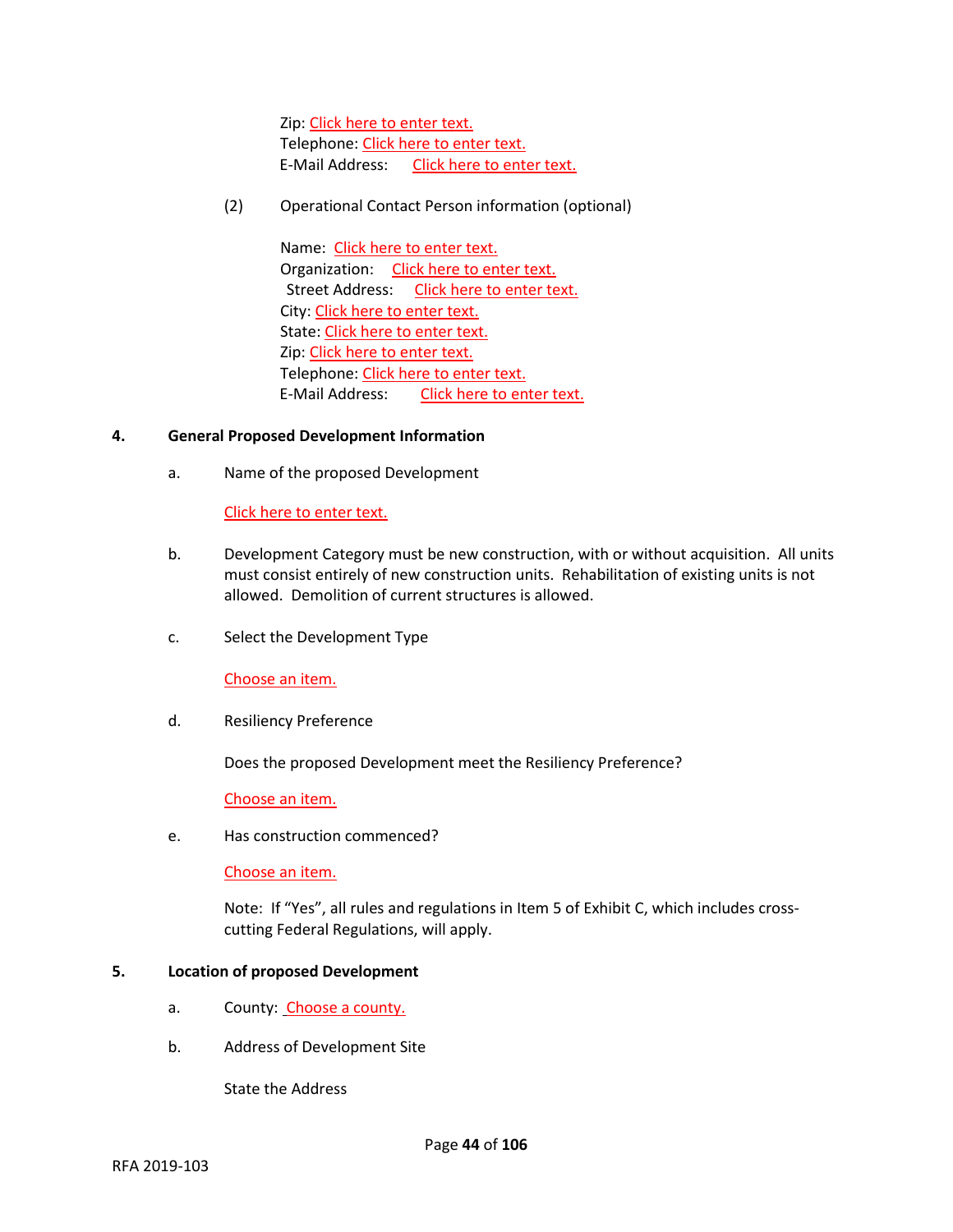Click here to enter text.

c. Does the proposed Development consist of Scattered Sites?

Choose an item.

- d. Latitude and Longitude Coordinates
	- (1) Latitude and Longitude Coordinates of the first site

Latitude in decimal degrees, rounded to at least the sixth decimal place Click here to enter text.

Longitude in decimal degrees, rounded to at least the sixth decimal place Click here to enter text.

(2) If the proposed Development consists of Scattered Sites, identify the latitude and longitude coordinate for any additional sites not identified above, rounded to at least the sixth decimal place:

Click here to enter text.

- e. Tier 1, 2, and 3 Classification
- (1) Indicate the Tier Classification Level of the Application: Choose a Tier Level. If applying as a Tier 1 Application, indicate which of the following zip codes applies to the proposed Development: Choose a zip code.
- (2) If applying as a Tier 2 or Tier 3 Application because the proposed Development is located in an eligible Rural Area as defined by the United State Department of Agriculture Rural Development (RD), provide the required evidence confirming that the proposed Development is located in an RD-designated Rural Area as **Attachment 6**.

## **6. Number of Building and Units**

- a. Total number of units in the proposed Development: Click here to enter text.
- b. Total Set Aside Breakdown Chart
	- (1) Workforce Units

The Applicant must commit to set aside 100 percent of the total units at or below 80 percent Area Median Income (AMI).

(2) Extremely Low-Income (ELI) Set-Aside Units

At least 10 percent of the total units must be set-aside at or below the appropriate AMI as Extremely Low-Income (ELI) Set-Aside Units.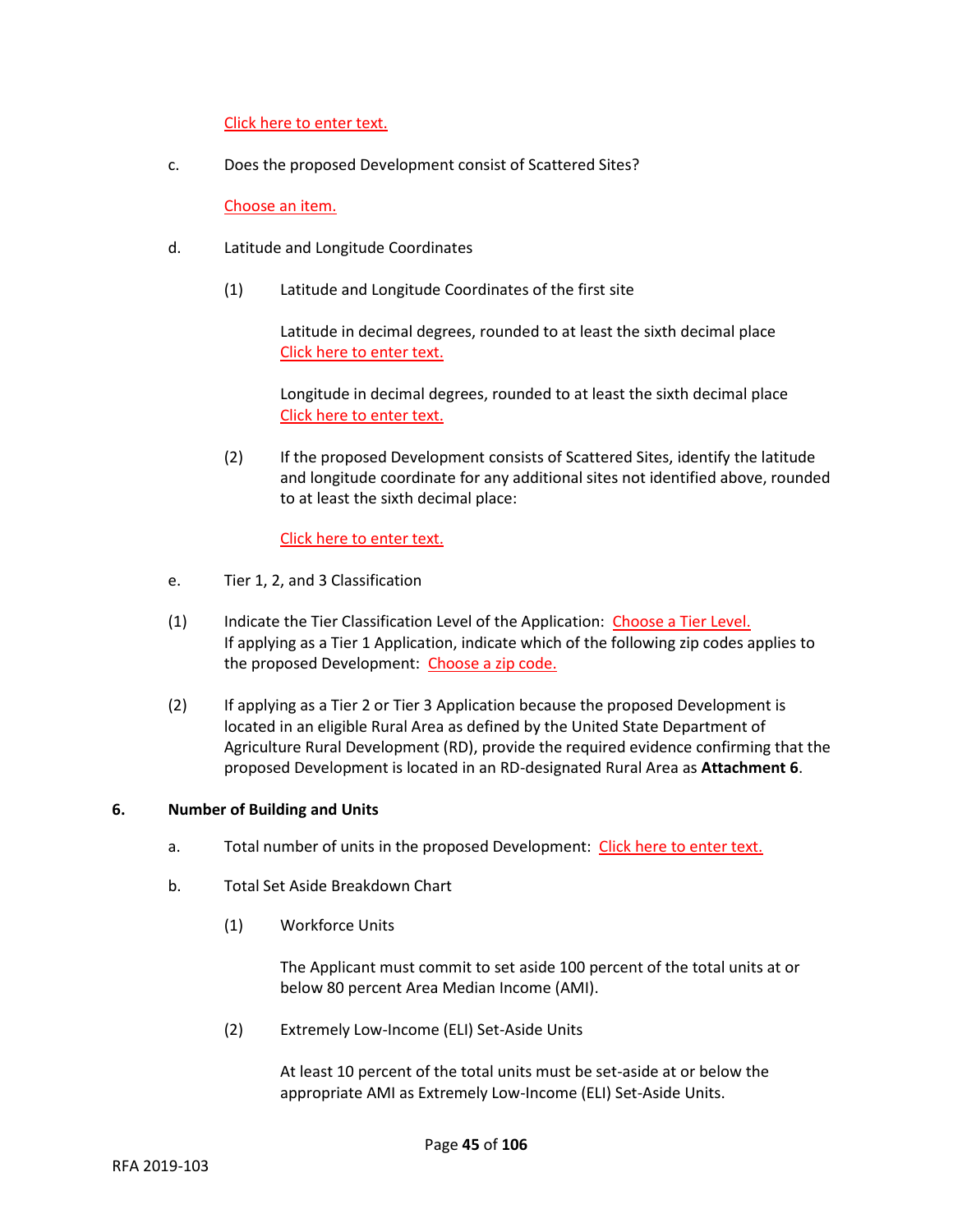All Developments must commit to set-aside at least 50 percent of the ELI Set-Aside units (i.e., at least 5 percent of the total units) as Link Units for Persons with Special Needs.

| Total Set-Aside Breakdown Chart |                  |  |
|---------------------------------|------------------|--|
| Percentage of Residential Units | <b>AMI</b> Level |  |
| <b>Enter Number %</b>           | At or Below 25%  |  |
| <b>Enter Number %</b>           | At or Below 28%  |  |
| <b>Enter Number %</b>           | At or Below 30%  |  |
| <b>Enter Number %</b>           | At or Below 33%  |  |
| <b>Enter Number %</b>           | At or Below 35%  |  |
| <b>Enter Number %</b>           | At or Below 40%  |  |
| <b>Enter Number %</b>           | At or Below 45%  |  |
| <b>Enter Number %</b>           | At or Below 50%  |  |
| <b>Enter Number %</b>           | At or Below 60%  |  |
| <b>Enter Number %</b>           | At or Below 80%  |  |
| 100 % Total Set Aside           |                  |  |
| <b>Required</b><br>Percentage   |                  |  |

# c. Unit Mix Chart

| Number of<br><b>Bedrooms/Bathrooms</b><br>per Unit | <b>Number of Units per</b><br><b>Bedroom Type</b> | <b>Number of Units that</b><br>are ELI Set-Aside<br>Units |
|----------------------------------------------------|---------------------------------------------------|-----------------------------------------------------------|
| Choose an item.                                    | <b>Enter Number</b>                               | <b>Enter Number</b>                                       |
| Choose an item.                                    | <b>Enter Number</b>                               | <b>Enter Number</b>                                       |
| Choose an item.                                    | <b>Enter Number</b>                               | <b>Enter Number</b>                                       |
| Choose an item.                                    | <b>Enter Number</b>                               | <b>Enter Number</b>                                       |
| Choose an item.                                    | <b>Enter Number</b>                               | <b>Enter Number</b>                                       |
| Choose an item.                                    | <b>Enter Number</b>                               | <b>Enter Number</b>                                       |

- (1) How many Zero Bedroom Units are described in the unit mix chart? Enter Number
- (2) How many one-bedroom units are described in the unit mix chart? Enter Number
- (3) How many two-bedroom units are described in the unit mix chart? Enter Number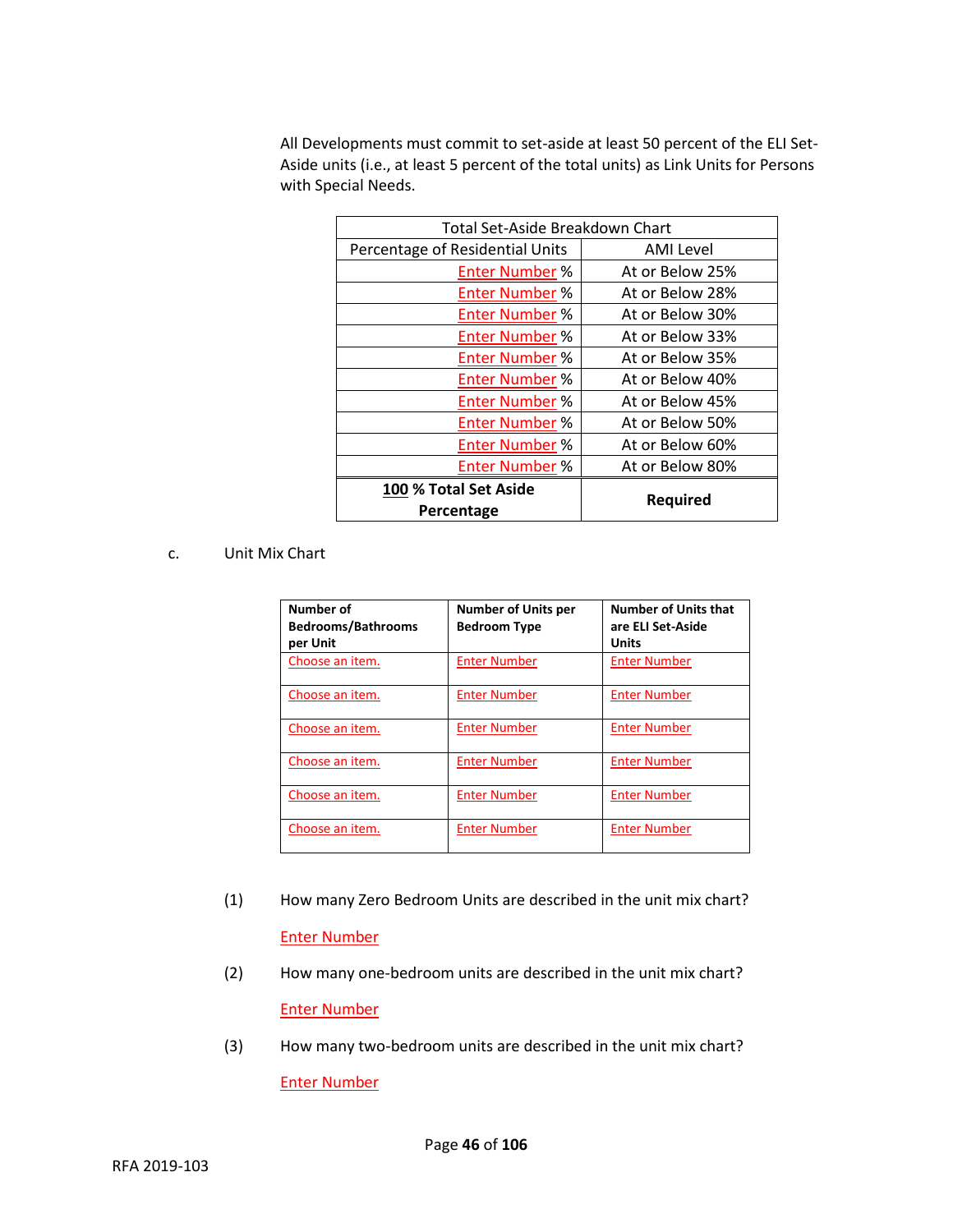- (4) How many three-bedroom units are described in the unit mix chart? Enter Number
- (5) How many four-bedroom units are described in the unit mix chart? Enter Number
- d. Number of Buildings

Number of anticipated residential buildings: Enter Number

# **7. Readiness to Proceed**

a. Site Control

The properly completed and executed Florida Housing Finance Corporation Site Control Certification form (Form Rev. 08-18) and attachments must be provided as **Attachment 7** to demonstrate site control as of Application Deadline.

- b. Ability to Proceed documents
	- (1) Provide the required documentation to demonstrate zoning as **Attachment 8**.
	- (2) Provide the required documentation to demonstrate availability of electricity as **Attachment 9.**
	- (3) Provide the required documentation to demonstrate availability of water as **Attachment 10**.
	- (4) Provide the required documentation to demonstrate availability of sewer as **Attachment 11**.
	- (5) Provide the required documentation to demonstrate availability of roads as **Attachment 12**.

# **8. Construction Features**

- a. Federal requirements and State Building Code requirements for all Developments are outlined in Section Four.
- b. General feature requirements for all Developments are outlined in Section Four.
- c. Accessibility feature requirements for all Developments are outlined in Section Four.
- d. Green Building Features:
	- (1) Green Building feature requirements for all Developments are outlined in Section Four.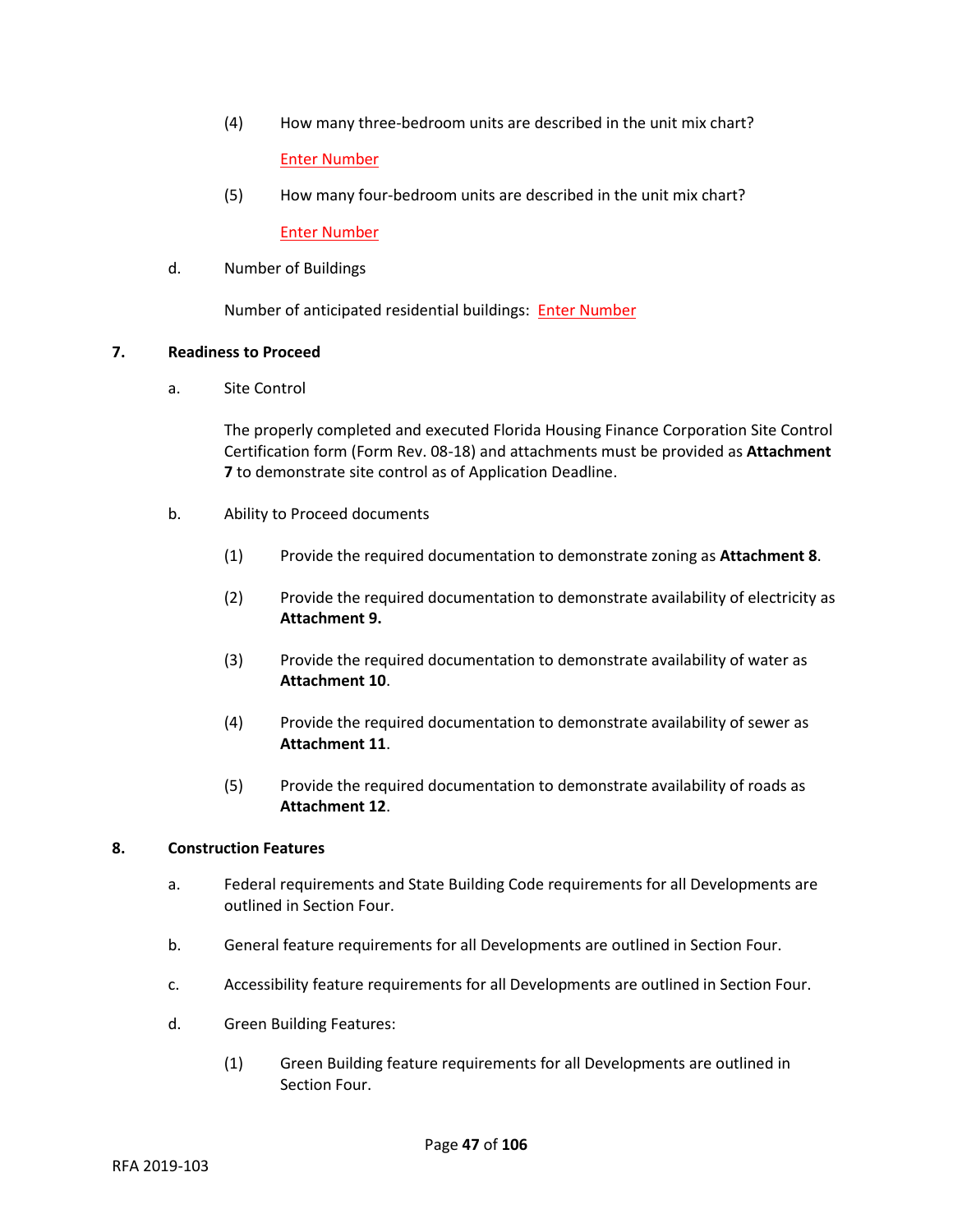(2) Applicants must commit to achieve one of the following Green Building Certification programs described in Section Four.

## Choose an item.

## **9. Resident Programs**

For proposed Developments that consist of up to 25 units, it is a Mandatory requirement that at least one of the resident programs is selected, but this may be off-site if accommodations are made so that residents can attend. For all proposed Developments that consist of more than 25 units, at least two of the resident programs below must be selected and offered on-site.

- ☐ After School Program for Children
- ☐ Adult Literacy
- ☐ Employment Assistance Program
- ☐ Family Support Coordinator
- ☐ Financial Management Program

## **10. Funding**

- a. Corporation Funding
	- (1) CDBG-DR Request Amount: \$ Click here to enter text.
	- (2) Other Corporation Funding
		- (a) If a PLP loan has been awarded for this Development, provide the following information:

| <b>Corporation File #</b> | <b>Amount of Funding</b>   |
|---------------------------|----------------------------|
| Click here to enter text  | S Click here to enter text |

(b) If any other Corporation funds will be incorporated as a source of financing for the proposed Development, provide the information in the chart below:

| <b>Corporation Program</b> | <b>Corporation File No.</b> | <b>Amount of Funding</b> |
|----------------------------|-----------------------------|--------------------------|
| SAIL                       | Enter file No.              | \$ Enter file No.        |
| HOME-Rental                | Enter file No.              | \$ Enter file No.        |
| <b>MMRB</b>                | Enter file No.              | \$ Enter file No.        |
| <b>FHCL</b>                | Enter file No.              | \$ Enter file No.        |

b. Non-Corporation Funding

Attach all funding proposals executed by the lender(s) or by any other source as **Attachment 13**.

c. Development Cost Pro Forma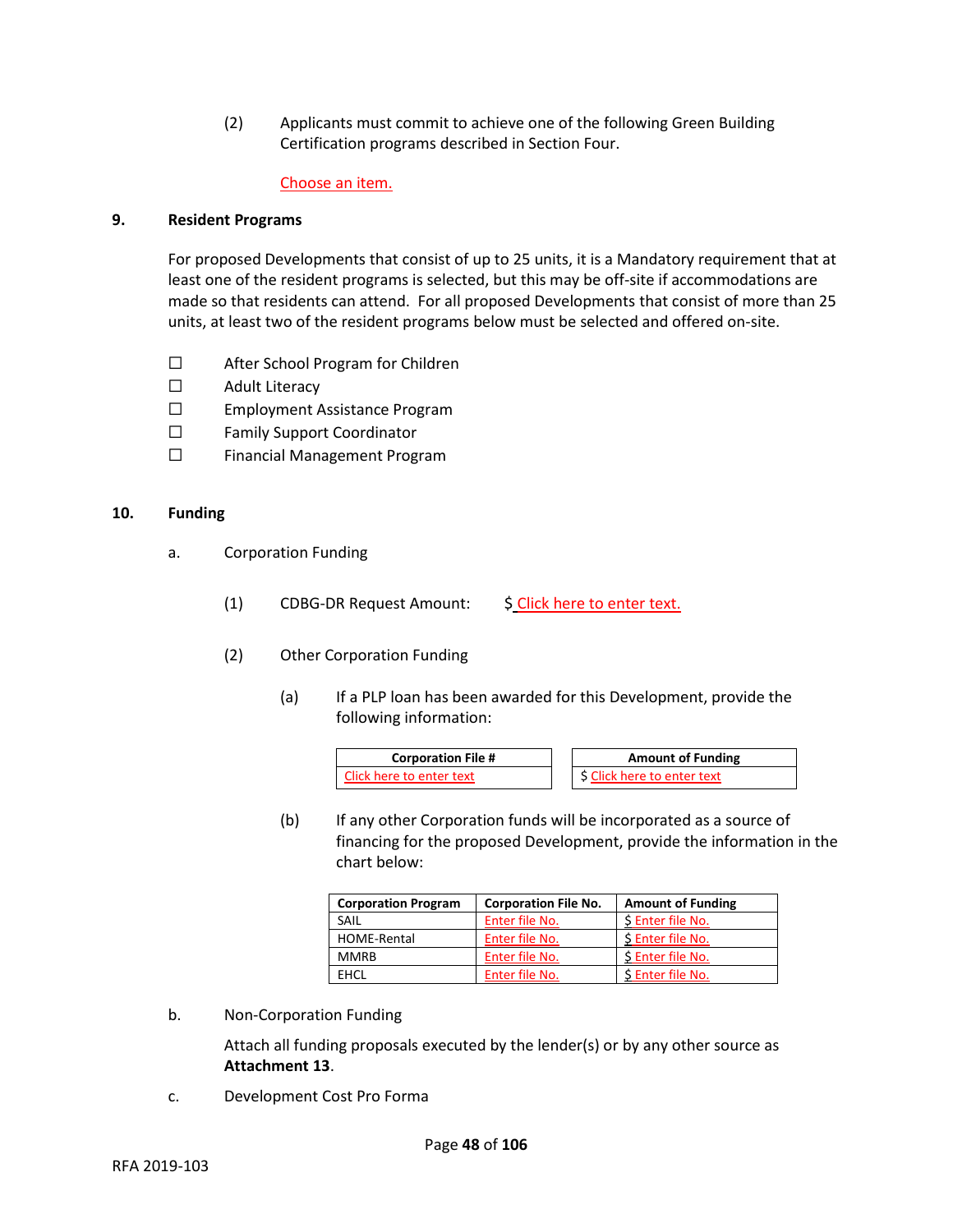To meet the submission requirements, upload the Development Cost Pro Forma with the Application and CDBG-DR Principals of the Applicant and Developer(s) Disclosure Form (Form Rev. 06-19) ("Principals Disclosure Form"), as outlined in Section Three of the RFA.

d. Public Housing Authority as a Principal of the Applicant Entity

Is a Principal of the Applicant Entity a Public Housing Authority or an instrumentality of a Public Housing Authority?

Choose an item.

If the Principal of the Applicant Entity is an instrumentality of a Public Housing Authority, state the name of the Public Housing Authority:

Click here to enter text.

# **11. Uniform Relocation Act**

a. Are there any units occupied?

Choose an item.

If "Yes" – Go to question b. below.

If "No" – Go to question c. below.

- b. Tenant Relocation Information for Existing Properties:
	- (1) How many total units now exist in the development? Click here to enter text.
	- (2) How many units are occupied? Click here to enter text.
	- (3) Based on the income information of each tenant, is permanent relocation (displacement) anticipated during or after the construction period?

Choose an item.

If "Yes", how many units are affected? Click here to enter text.

(4) Will temporary relocation of any tenants be required?

Choose an item.

If "Yes", how many tenants will require temporary relocation? Click here to enter text.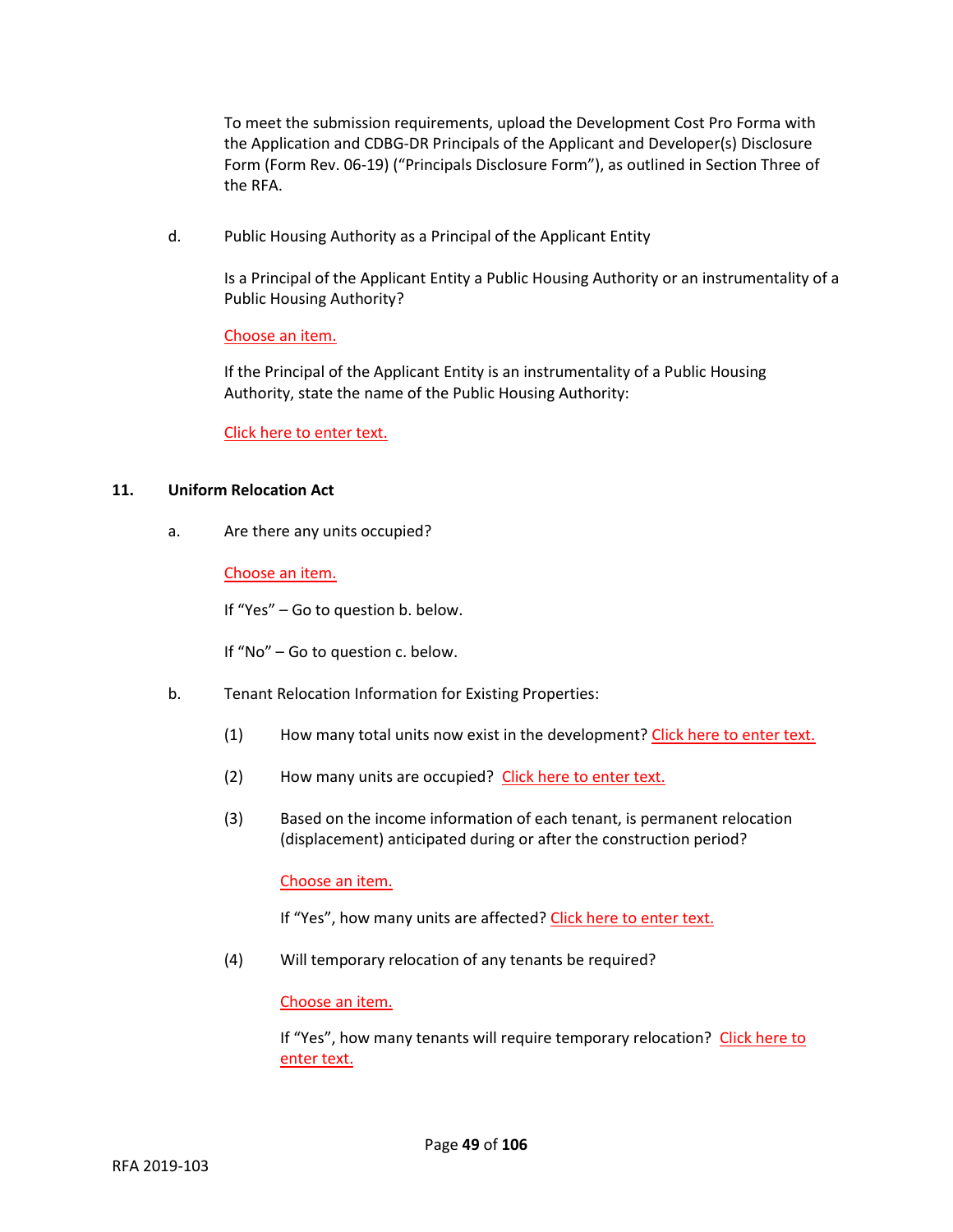- (5) Provide the required list of all occupied units and tenant income certifications as **Attachment 14**.
- (6) Provide the required description of how the Development will meet the setaside requirements as **Attachment 15**.
- (7) Provide the required description of how the cost of relocation will be covered as **Attachment 16**.
- c. Uniform Relocation Act (URA) Acquisition Information (For All Development Categories):
	- (1) Does the Applicant own the Development site?

Choose an item.

If "Yes" - Provide a narrative regarding the acquisition as **Attachment 17** and skip questions (2) through (4) below.

If "No" - Answer question (2) below.

(2) Is Applicant a private company?

Choose an item.

If "Yes" - Provide a copy of the notice provided to the current owner/seller as **Attachment 18** and skip questions (3) and (4) below.

If "No" - Answer question (3) below.

(3) Is the Applicant a public (government) Applicant?

Choose an item.

If "Yes" - Answer question (4) below.

If "No" - Skip question (4) below.

(4) Does the Applicant have eminent domain power?

Choose an item.

If "Yes" - Provide a copy of the required notice as **Attachment 19**.

If "No" - Provide the required information as **Attachment 19**.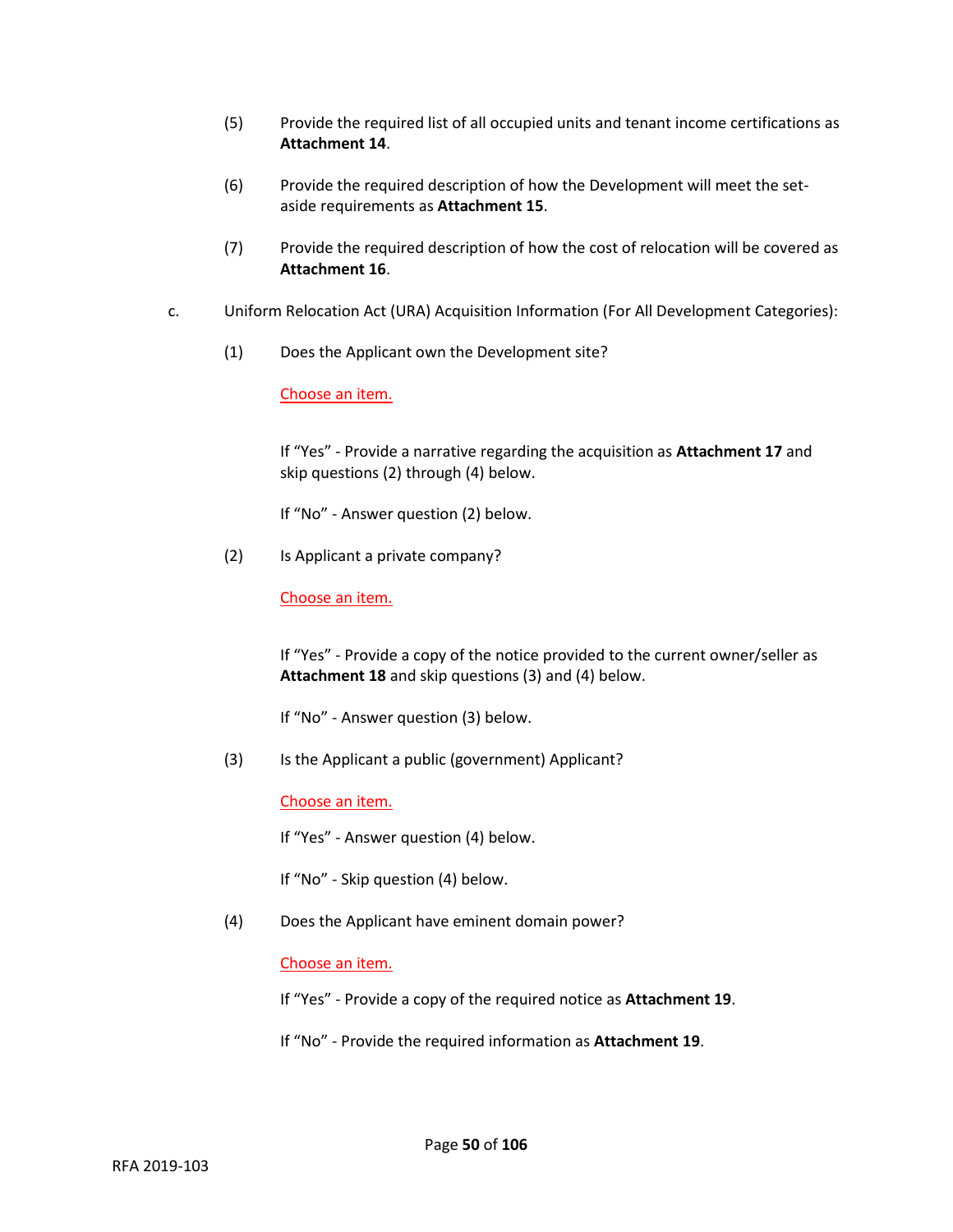#### \*\*\*\*\*\*\*\*\*\*\*\*\*\*\*\*\*

## **B. Addenda**

The Applicant may use the space below to provide any additional information or explanatory addendum for items in the Application. Please specify the particular item to which the additional information or explanatory addendum applies.

Click here to enter text.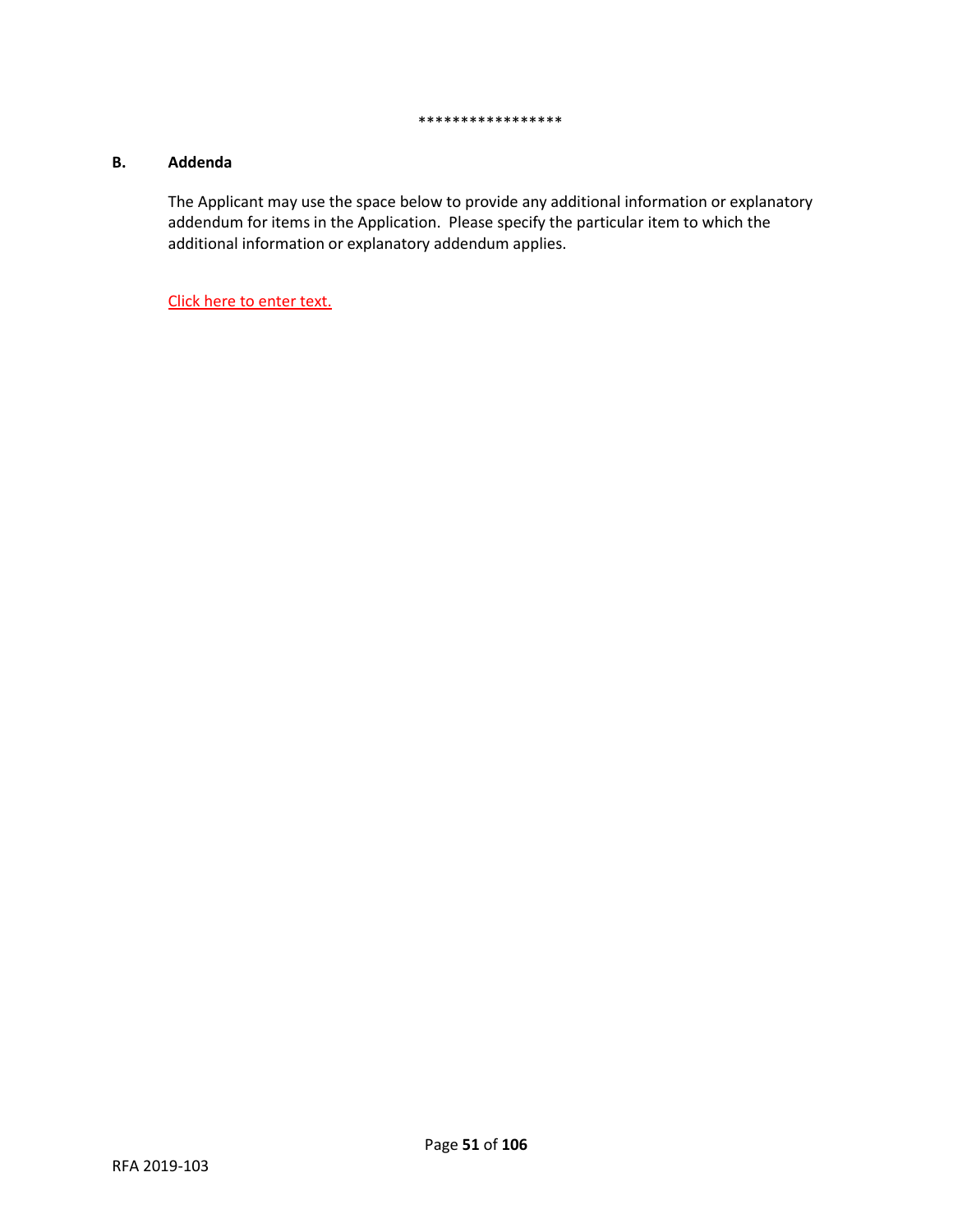### **RFA 2019-103 DEVELOPMENT COST PRO FORMA** (Page 1 of 7)  $[Page 10f 7]$

- NOTES: (1) Developer fee may not exceed the limits established in this RFA Any portion of the fee that has been deferred must be included in Total Development Cost.
	- (2) General Contractor's fee is limited to 14% of actual construction cost (for Application purposes, this is represented by A1.1. Column 3), rounded down to nearest dollar. The General Contractor's fee must be disclosed. The General Contractor's fee includes General Conditions, Overhead, and Profit.
	- (3) For Application purposes, the maximum hard cost contingency allowed cannot exceed 5% of the amount provided in column 3 for A1.3. TOTAL ACTUAL CONSTRUCTION COSTS for Developments where 50 percent or more of the units are new construction. Otherwise the maximum is 15%. The maximum soft cost contintengy allowed cannot exceed 5% of the amount provided in column 3 for A2.1 TOTAL GENERAL DEVELOPMENT COST. Limitations on these contingency line items post-Application are provided in this RFA.
	- (4) Operating Deficit Reserves (ODR) of any kind are not to be included in C. DEVELOPMENT COST and cannot be used in determining the maximum Developer fee. In addition, an ODR is not permitted in this Application at all. If one has been included, it will be removed by the scorer, reducing total costs. However, one may be included during the credit underwriting process where it will be sized. The final cost certification may include an ODR, but it cannot exceed the amount sized during credit underwriting.
	- (5) Although the Corporation acknowledges that the costs listed on the Development Cost Pro Forma, Detail/Explanation Sheet, Construction or Rehab Analysis and Permanent Analysis are subject to change during credit underwriting, such costs are subject to the Total Development Cost Per Unit Limitation as provided in the RFA, as well as the other cost limitations provided in this RFA.

#### **USE THE DETAIL/EXPLANATION SHEET FOR EXPLANATION OF \* ITEMS. IF ADDITIONAL SPACE IS REQUIRED, ENTER THE INFORMATION ON THE ADDENDA LOCATED AT THE END OF THE APPLICATION.**

| What was the Development Category of the Proposed Development:  |                                                             | New Construction (w/ or w/o Acquisition) |                              |
|-----------------------------------------------------------------|-------------------------------------------------------------|------------------------------------------|------------------------------|
| Indicate the number of total units in the proposed Development: |                                                             | (enter a value)                          |                              |
|                                                                 | 1                                                           |                                          | 3                            |
|                                                                 | <b>ENTER TOTAL</b><br><b>COSTS IN THIS</b><br><b>COLUMN</b> |                                          | <b>TOTAL</b><br><b>COSTS</b> |
| <b>DEVELOPMENT COSTS</b>                                        |                                                             |                                          |                              |
| <b>Actual Construction Costs</b>                                |                                                             |                                          |                              |
| <b>Accessory Buildings</b>                                      |                                                             |                                          |                              |
| Demolition                                                      |                                                             |                                          |                              |
| <b>New Rental Units</b>                                         |                                                             |                                          |                              |
| *Off-Site Work (explain in detail)                              |                                                             |                                          |                              |
| <b>Recreational Amenities</b>                                   |                                                             |                                          |                              |
| Rehab of Existing Common Areas                                  |                                                             |                                          |                              |
| Rehab of Existing Rental Units                                  |                                                             |                                          |                              |
| Site Work                                                       |                                                             |                                          |                              |
| *Other (explain in detail)                                      |                                                             |                                          |                              |
| A1.1. Actual Construction Cost                                  |                                                             |                                          |                              |
| A1.2. General Contractor Fee See Note (2)                       |                                                             |                                          |                              |
| (Max. 14% of A1.1., column 3)                                   | \$                                                          |                                          |                              |
| A1.3. TOTAL ACTUAL CONSTRUCTION                                 |                                                             |                                          |                              |
| <b>COSTS</b>                                                    |                                                             |                                          |                              |
| A1.4. HARD COST CONTINGENCY See Note (3)                        |                                                             |                                          |                              |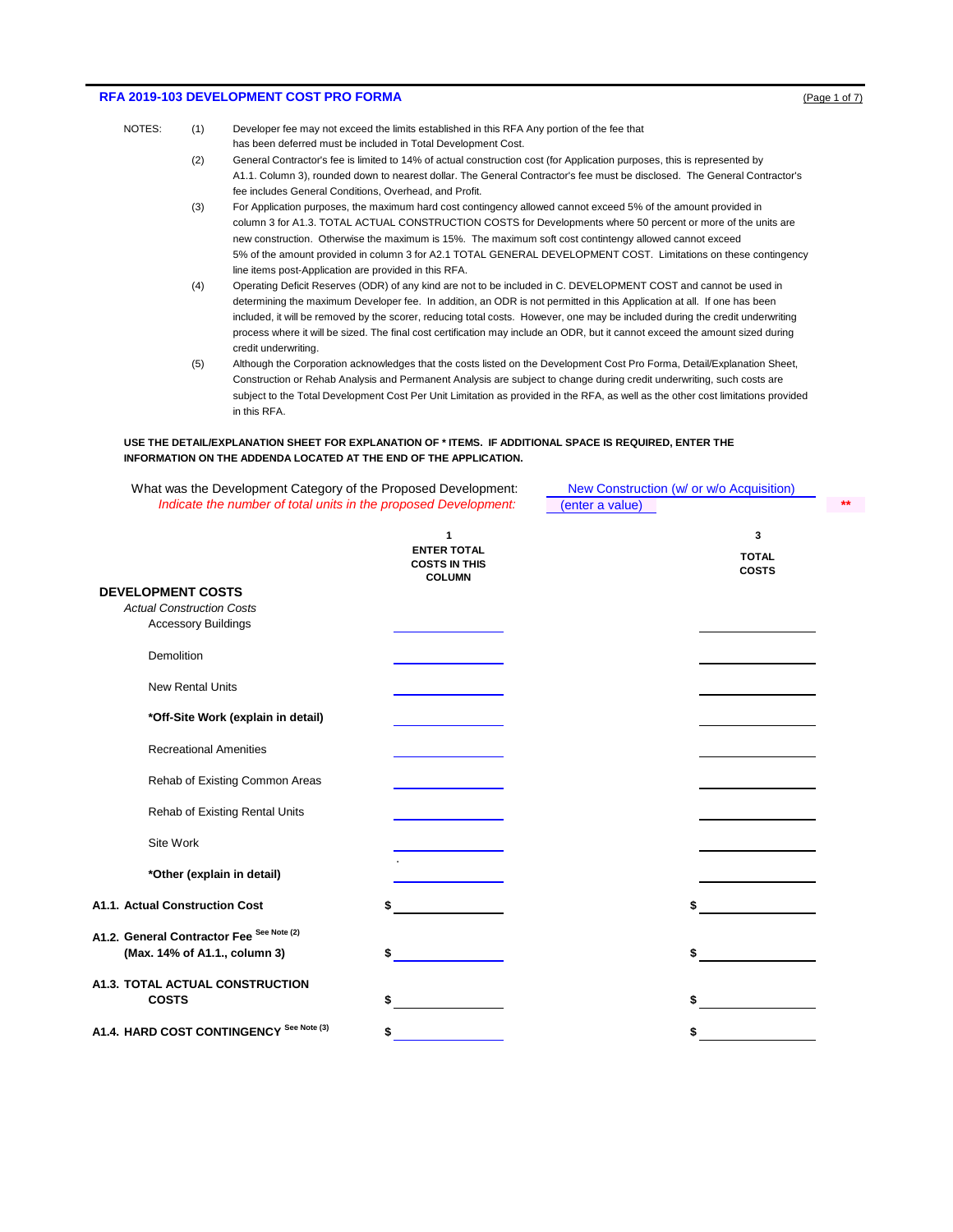| RFA 2019-103 DEVELOPMENT COST PRO FORMA                       |                                                                  | (Page 2 of 7)                     |
|---------------------------------------------------------------|------------------------------------------------------------------|-----------------------------------|
|                                                               | 1<br><b>ENTER TOTAL</b><br><b>COSTS IN THIS</b><br><b>COLUMN</b> | 3<br><b>TOTAL</b><br><b>COSTS</b> |
| <b>General Development Costs</b><br><b>Accounting Fees</b>    |                                                                  |                                   |
| Appraisal                                                     |                                                                  |                                   |
| Architect's Fee - Site/Building Design                        |                                                                  |                                   |
| Architect's Fee - Supervision                                 |                                                                  |                                   |
| <b>Builder's Risk Insurance</b>                               |                                                                  |                                   |
| <b>Building Permit</b>                                        |                                                                  |                                   |
| Capital Needs Assessment                                      |                                                                  |                                   |
| <b>Engineering Fees</b>                                       |                                                                  |                                   |
| <b>Environmental Report</b>                                   |                                                                  |                                   |
| FHFC Administrative Fee                                       |                                                                  |                                   |
| FHFC Application Fee                                          |                                                                  |                                   |
| FHFC Compliance Fee                                           |                                                                  |                                   |
| FHFC Credit Underwriting Fees                                 |                                                                  |                                   |
| Green Building Certification/<br><b>HERS Inspection Costs</b> |                                                                  |                                   |
| *Impact Fees (list in detail)                                 |                                                                  |                                   |
| <b>Inspection Fees</b>                                        |                                                                  |                                   |
| Insurance                                                     |                                                                  |                                   |
| Legal Fees                                                    |                                                                  |                                   |
| Market Study                                                  |                                                                  |                                   |
| Marketing/Advertising                                         |                                                                  |                                   |
| <b>Property Taxes</b>                                         |                                                                  |                                   |
| Soil Test Report                                              |                                                                  |                                   |
| Survey                                                        |                                                                  |                                   |
| <b>Tenant Relocation Costs</b>                                |                                                                  |                                   |
| Title Insurance & Recording Fees                              |                                                                  |                                   |
| Utility Connection Fee                                        |                                                                  |                                   |
| *Other (explain in detail)                                    |                                                                  |                                   |
| A2.1. TOTAL GENERAL DEVELOPMENT<br><b>COST</b>                | \$                                                               | \$                                |
| A2.2. SOFT COST CONTINGENCY See Note (3)                      | \$                                                               | \$                                |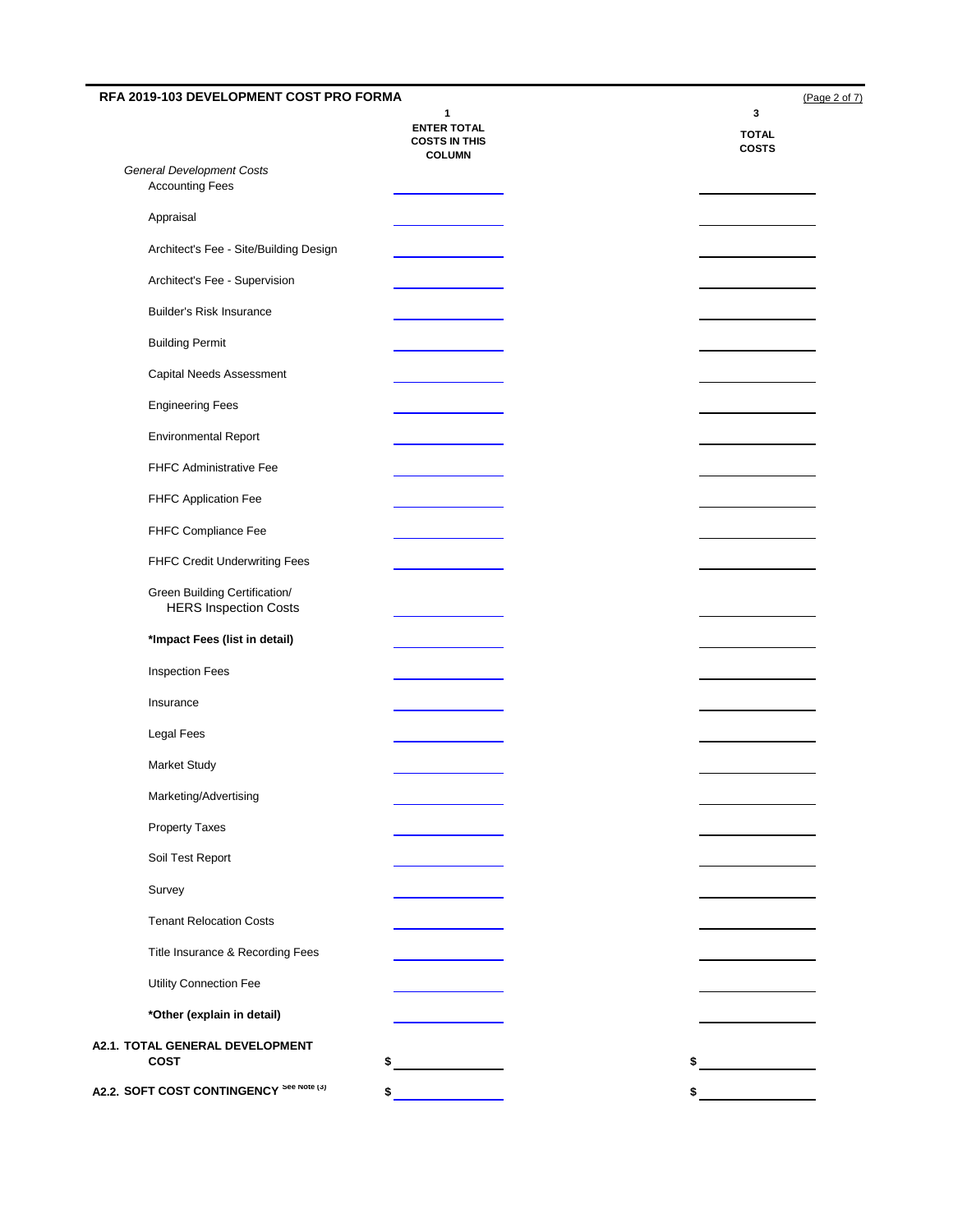| RFA 2019-103 DEVELOPMENT COST PRO FORMA                                              |                                                                  | (Page 3 of 7)                     |
|--------------------------------------------------------------------------------------|------------------------------------------------------------------|-----------------------------------|
|                                                                                      | 1<br><b>ENTER TOTAL</b><br><b>COSTS IN THIS</b><br><b>COLUMN</b> | 3<br><b>TOTAL</b><br><b>COSTS</b> |
| <b>Financial Costs</b>                                                               |                                                                  |                                   |
| Construction Loan Origination/<br><b>Commitment Fee(s)</b>                           |                                                                  |                                   |
| <b>Construction Loan Credit</b><br>Enhancement Fee(s)                                |                                                                  |                                   |
| <b>Construction Loan Interest</b>                                                    |                                                                  |                                   |
| Non-Permanent Loan(s) Closing<br>Costs                                               |                                                                  |                                   |
| Permanent Loan Origination/<br>Commitment Fee(s)                                     |                                                                  |                                   |
| Permanent Loan Credit<br>Enhancement Fee(s)                                          |                                                                  |                                   |
| Permanent Loan Closing Costs                                                         |                                                                  |                                   |
| Bridge Loan Origination/<br>Commitment Fee(s)                                        |                                                                  |                                   |
| Bridge Loan Interest                                                                 |                                                                  |                                   |
| *Other (explain in detail)                                                           |                                                                  |                                   |
| <b>A3. TOTAL FINANCIAL COSTS</b>                                                     |                                                                  | \$                                |
| ACQUISITION COST OF EXISTING<br>DEVELOPMENT (excluding land)<br>Existing Building(s) |                                                                  |                                   |
| *Other (explain in detail)                                                           |                                                                  |                                   |
| <b>B. TOTAL ACQUISITION COSTS OF EXISTING</b><br><b>DEVELOPMENT</b> (excluding land) |                                                                  | \$                                |
| <b>C. DEVELOPMENT COST</b><br>(A1.3+A1.4+A2.1+A2.2+A3+B)                             |                                                                  |                                   |
| Developer Fee See Note (1)<br>Developer Fee on Acquisition Costs                     |                                                                  |                                   |
| Developer Fee on Non-Acquisition Costs                                               |                                                                  |                                   |
| D. TOTAL DEVELOPER FEE                                                               |                                                                  |                                   |
| E. OPERATING DEFICIT RESERVES See Note (4)                                           |                                                                  |                                   |
| F. TOTAL LAND COST                                                                   |                                                                  |                                   |
| G. TOTAL DEVELOPMENT COST See Note (5)<br>$(C+D+E+F)$                                | \$                                                               | $\frac{1}{2}$                     |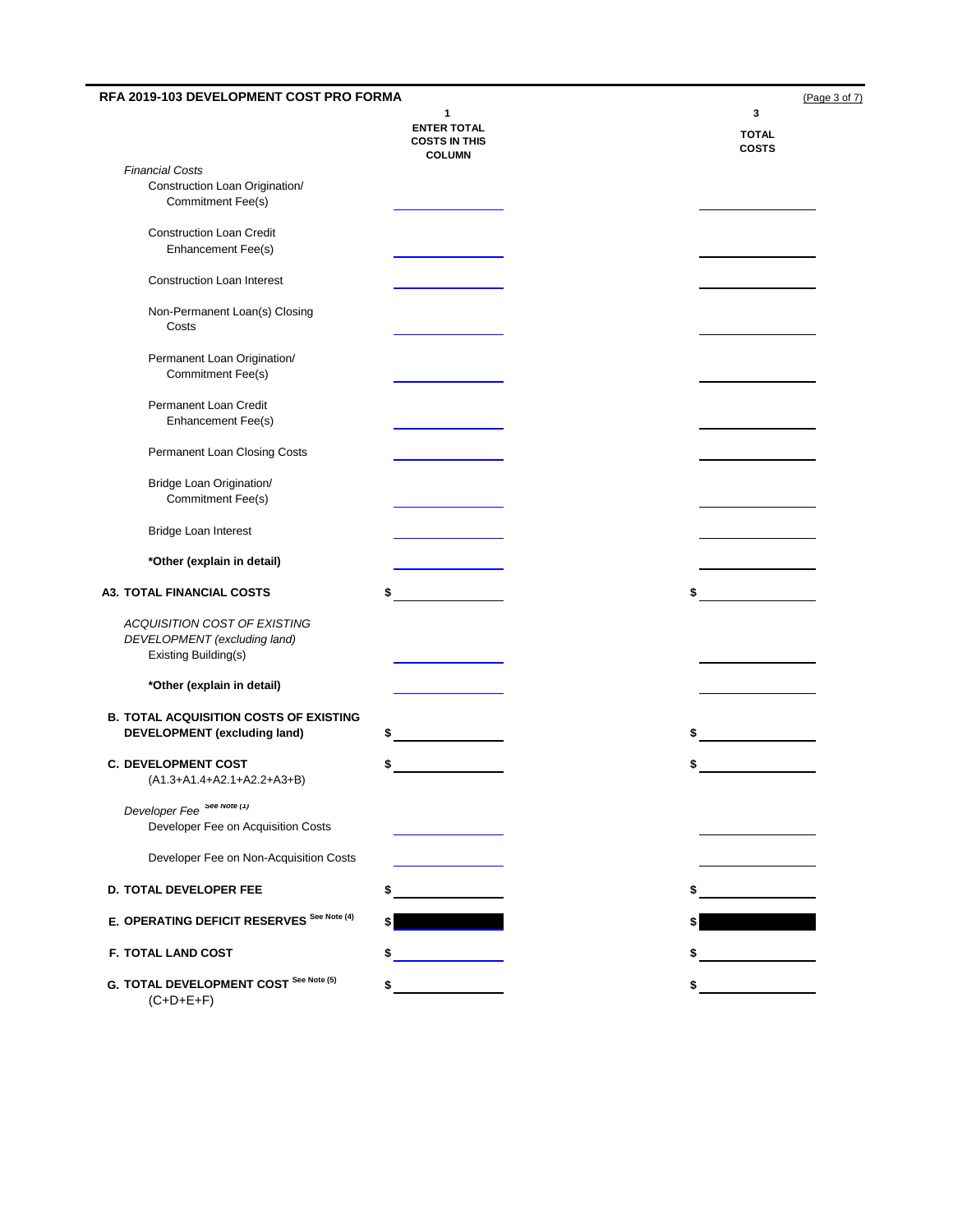## **RFA 2019-103 DEVELOPMENT COST PRO FORMA** (Page 4 of 7)

## **Detail/Explanation Sheet**

**Totals must agree with Pro Forma. Provide component descriptions and amounts for each item that has been completed on the Pro Forma that requires a detailed list or explanation.**

### **DEVELOPMENT COSTS**

#### *Actual Construction Cost*

*(as listed at Item A1.)*

| Off-Site Work: |  |
|----------------|--|
| Other:         |  |

### *General Development Costs*

| (as listed at Item A2.)                           |                                                  |
|---------------------------------------------------|--------------------------------------------------|
| Impact Fees:                                      |                                                  |
| Other:                                            |                                                  |
| <b>Financial Costs</b><br>(as listed at Item A3.) |                                                  |
| Other:                                            |                                                  |
| (as listed at Item B2.)                           | <b>Acquisition Cost of Existing Developments</b> |
| Other:                                            |                                                  |

NOTES: Neither brokerage fees nor syndication fees can be included in eligible basis. Consulting fees, if any, and any financial or other guarantees required for the financing must be paid out of the Developer fee. Consulting fees include, but are not limited to, payments for Application consultants, construction management or supervision consultants, or local government consultants.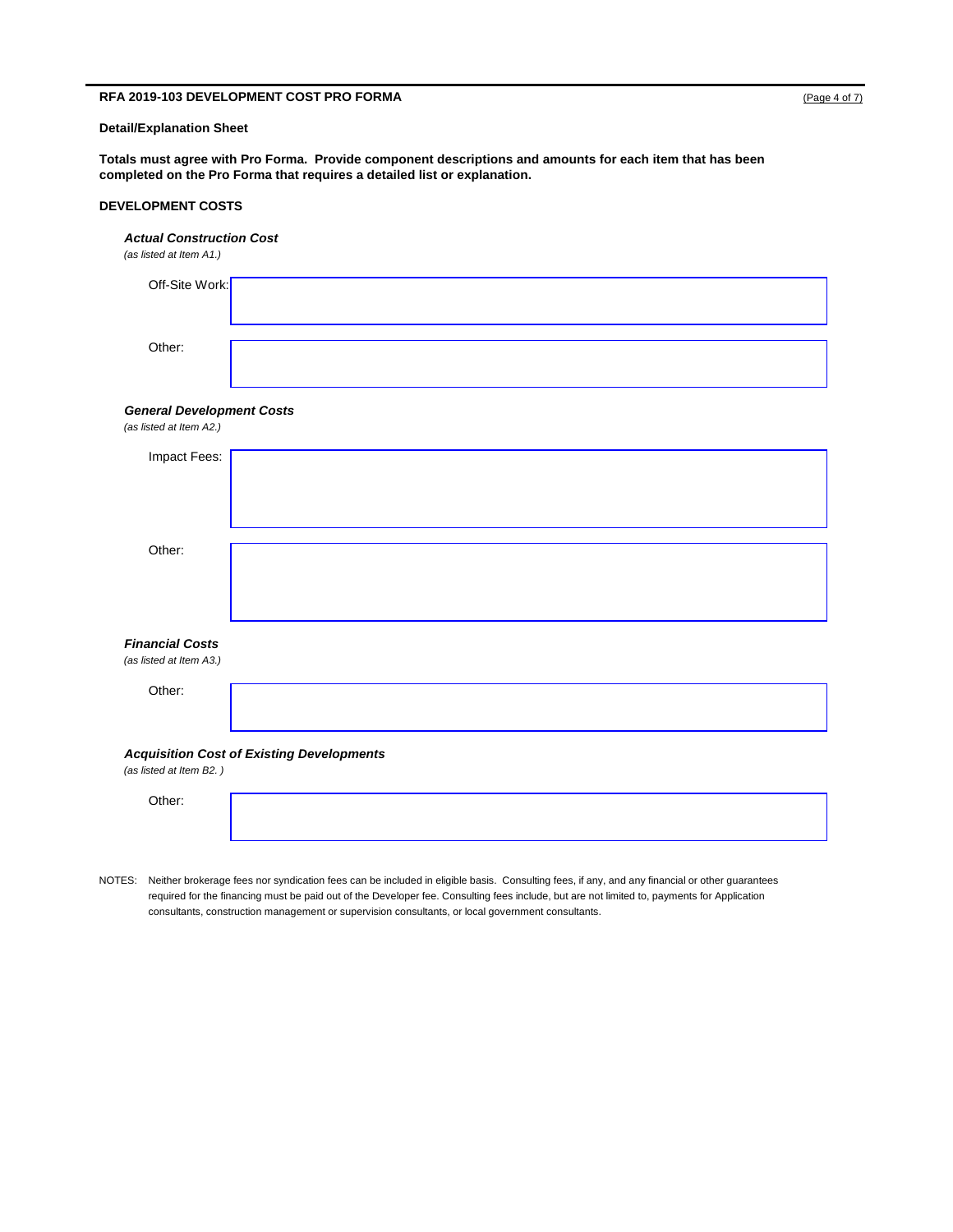## RFA 2019-103 DEVELOPMENT COST PRO FORMA **(Page 5 of 7)**  $(Page 5 of 7)$

### **CONSTRUCTION/REHAB ANALYSIS**

|                                                                                                                                                                                                                                | <b>AMOUNT</b>              | <b>LENDER/TYPE OF FUNDS</b>                              |
|--------------------------------------------------------------------------------------------------------------------------------------------------------------------------------------------------------------------------------|----------------------------|----------------------------------------------------------|
| A. Total Development Costs                                                                                                                                                                                                     | \$                         |                                                          |
| <b>B. Construction Funding Sources:</b>                                                                                                                                                                                        |                            |                                                          |
| 1. First Mortgage Financing                                                                                                                                                                                                    | $\frac{1}{2}$              | <select from="" menu=""></select>                        |
| 2. Second Mortgage Financing                                                                                                                                                                                                   | \$<br><u>and the state</u> | <select from="" menu=""></select>                        |
| 3. Third Mortgage Financing                                                                                                                                                                                                    |                            | <select from="" menu=""></select>                        |
| 4. Fourth Mortgage Financing                                                                                                                                                                                                   |                            | <select from="" menu=""></select>                        |
| 5. Fifth Mortgage Financing                                                                                                                                                                                                    |                            | <select from="" menu=""></select>                        |
| 6. Sixth Mortgage Financing                                                                                                                                                                                                    |                            | <select from="" menu=""></select>                        |
| 7. Seventh Mortgage Financing                                                                                                                                                                                                  |                            | <select from="" menu=""></select>                        |
| 8. Eighth Mortgage Financing                                                                                                                                                                                                   |                            | <select from="" menu=""></select>                        |
| 9. Ninth Mortgage Financing                                                                                                                                                                                                    |                            | <select from="" menu=""></select>                        |
| 10. Tenth Mortgage Financing                                                                                                                                                                                                   |                            | <select from="" menu=""></select>                        |
| 11. Other: <u>_________________________</u>                                                                                                                                                                                    |                            |                                                          |
| 12. Other: Website and Communications of the contract of the contract of the contract of the contract of the contract of the contract of the contract of the contract of the contract of the contract of the contract of the c |                            |                                                          |
| 13. Deferred Developer Fee                                                                                                                                                                                                     |                            |                                                          |
| <b>14. Total Construction Sources</b>                                                                                                                                                                                          |                            |                                                          |
| <b>C. Construction Funding Surplus</b>                                                                                                                                                                                         |                            |                                                          |
| (B.14. Total Construction Sources.<br>less A. Total Development Costs):                                                                                                                                                        | \$                         | (A negative number here represents a funding shortfall.) |

**Each Attachment must be listed behind its own Tab. DO NOT INCLUDE ALL ATTACHMENTS BEHIND ONE TAB.**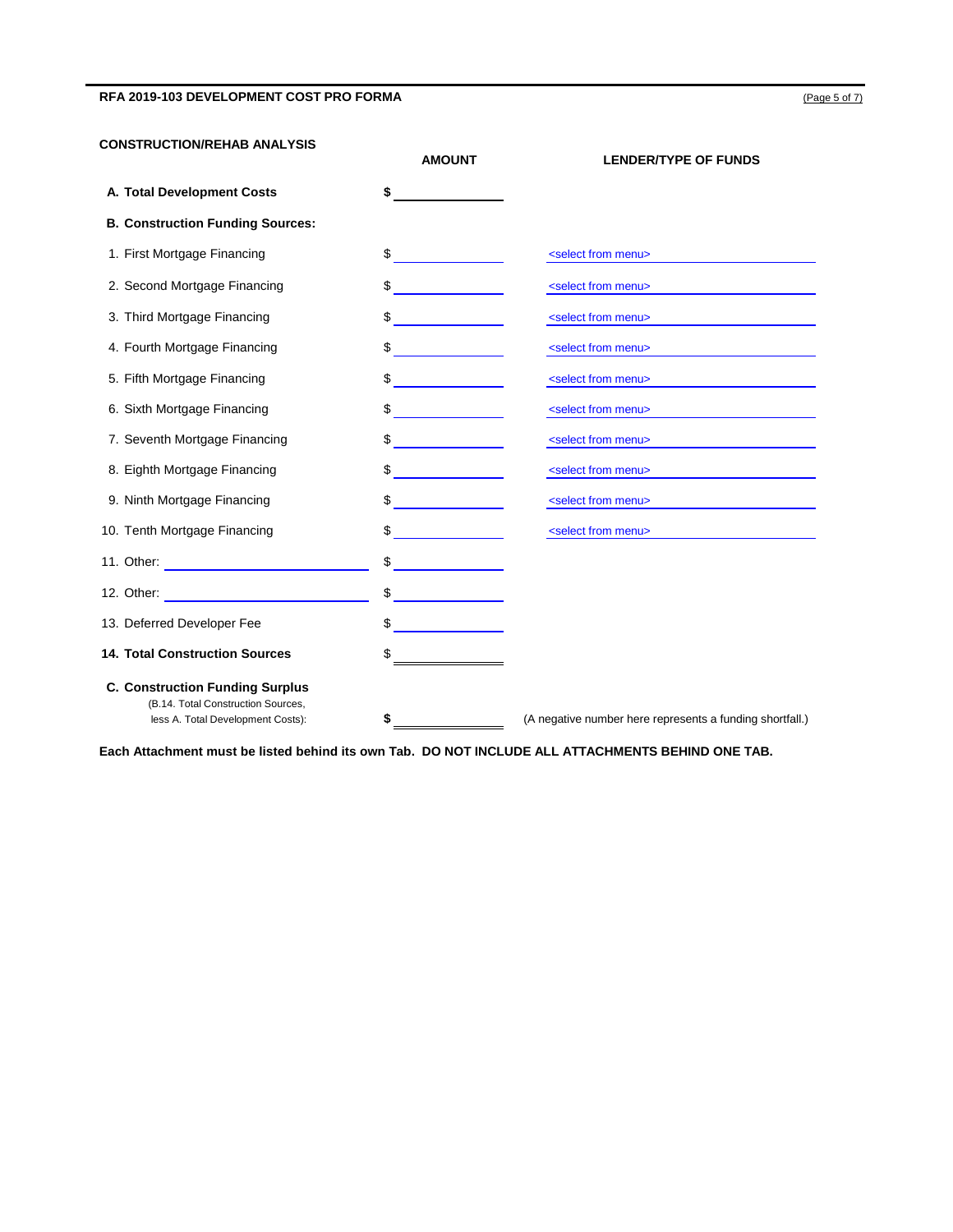## RFA 2019-103 DEVELOPMENT COST PRO FORMA **(Page 6 of 7)**  $(Page 6 of 7)$

#### **PERMANENT ANALYSIS**

|                                                                                                                     | <b>AMOUNT</b>                                | <b>LENDER/TYPE OF FUNDS</b>                              |
|---------------------------------------------------------------------------------------------------------------------|----------------------------------------------|----------------------------------------------------------|
| A. Total Development Costs                                                                                          | S                                            |                                                          |
| <b>B. Permanent Funding Sources:</b>                                                                                |                                              |                                                          |
| 1. First Mortgage Financing                                                                                         | $\frac{1}{\sqrt{2}}$                         | <select from="" menu=""></select>                        |
| 2. Second Mortgage Financing                                                                                        | \$<br><u>and the state</u>                   | <select from="" menu=""></select>                        |
| 3. Third Mortgage Financing                                                                                         |                                              | <select from="" menu=""></select>                        |
| 4. Fourth Mortgage Financing                                                                                        |                                              | <select from="" menu=""></select>                        |
| 5. Fifth Mortgage Financing                                                                                         |                                              | <select from="" menu=""></select>                        |
| 6. Sixth Mortgage Financing                                                                                         | <u> 1999 - Jan Jawa</u>                      | <select from="" menu=""></select>                        |
| 7. Seventh Mortgage Financing                                                                                       |                                              | <select from="" menu=""></select>                        |
| 8. Eighth Mortgage Financing                                                                                        |                                              | <select from="" menu=""></select>                        |
| 9. Ninth Mortgage Financing                                                                                         |                                              | <select from="" menu=""></select>                        |
| 10. Tenth Mortgage Financing                                                                                        | \$                                           | <select from="" menu=""></select>                        |
| 11. Other: <u>___________________</u> ______                                                                        | $\frac{1}{\sqrt{2}}$                         |                                                          |
|                                                                                                                     | $\frac{1}{\sqrt{2}}$                         |                                                          |
| 13. Deferred Developer Fee                                                                                          | <u> 1999 - Jan Barnett, fransk politiker</u> |                                                          |
| 14. Total Permanent Funding Sources                                                                                 |                                              |                                                          |
| <b>C. Permanent Funding Surplus</b><br>(B.14. Total Permanent Funding Sources,<br>less A. Total Development Costs): | \$                                           | (A negative number here represents a funding shortfall.) |

**Each Attachment must be listed behind its own Tab. DO NOT INCLUDE ALL ATTACHMENTS BEHIND ONE TAB.**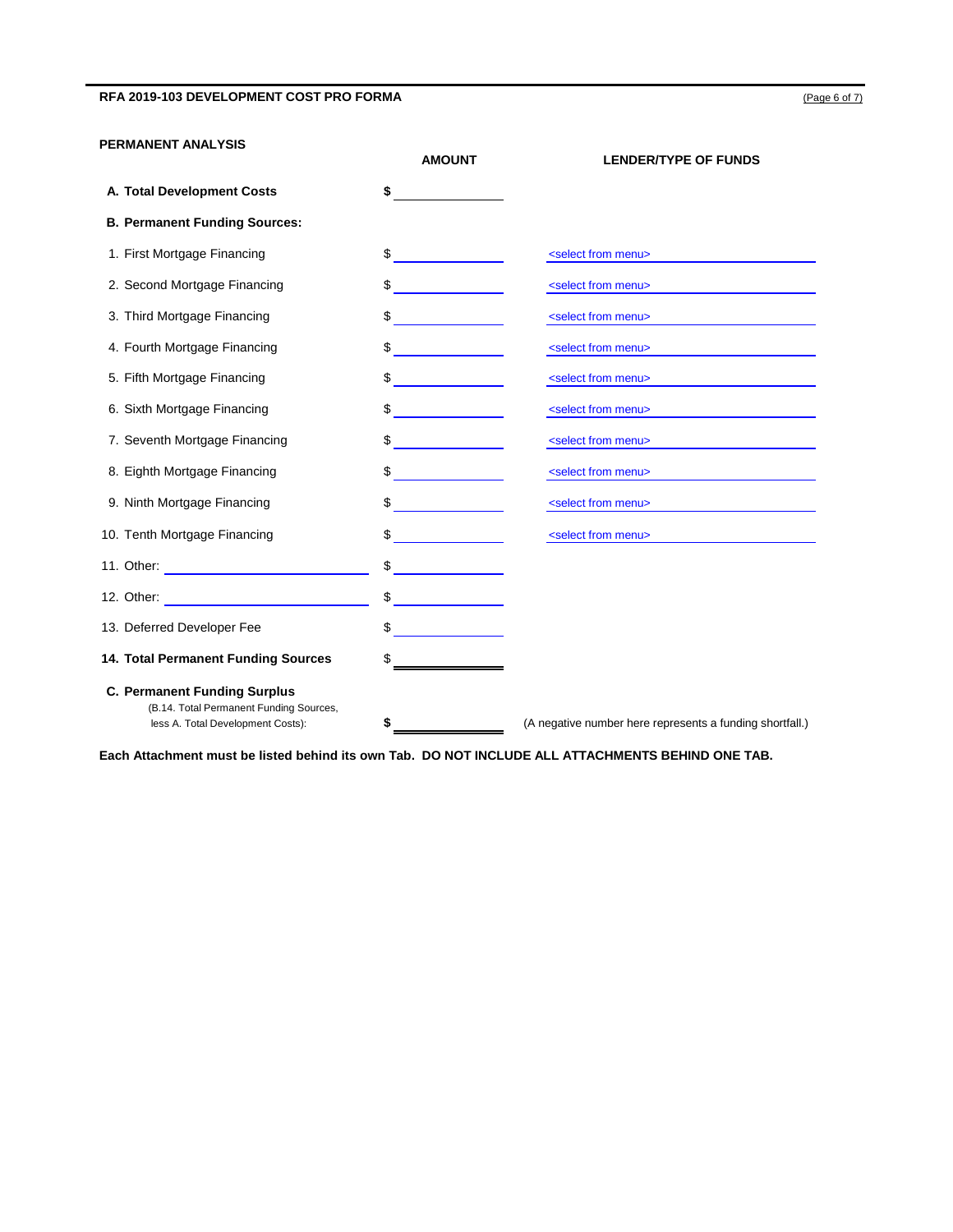### **RFA 2019-103 DEVELOPMENT COST PRO FORMA** (Page 7 of 7) **Page 7 of 7) (Page 7 of 7)**

The intent of this page is to assist the Applicant in determining a TDC PU Limitation for the proposed Development and comparing it to the appropriate RFA's TDC PU Limitation. The accuracy of the comparison is dependent upon the accuracy of the inputs and Florida Housing takes no responsibility in any programing errors. FHFC will not use this page to score TDC PU Limitation criteria. If FHFC makes any adjustments to the Applicant's data or assumptions, FHFC's TDC PU for Limitation purposes of the proposed Development or the TDC PU Limitation determined by FHFC may be different than the amounts provided below. Please read the RFA for qualifying responses and definition of terms. This table is optional and its use is at the sole discretion of the Applicant. Applicant is responsible to verify and be in compliance with all aspects of the Application to meet RFA criteria.

#### **TDC PU LIMITATION ANALYSIS**

| In which county is the proposed Development to be located?                                   | <select from="" menu=""></select>        |
|----------------------------------------------------------------------------------------------|------------------------------------------|
| You have indicated above on row 32 that the Development                                      | New Construction (w/ or w/o Acquisition) |
| What is the proposed Development's Development Type?                                         | Garden                                   |
| Does the proposed Development qualify as Enhanced Structural<br>Systems Construction (ESSC)? | <select from="" menu=""></select>        |
| The TDC PU Base Limitation for the above defined Development is                              | Need County                              |

Does the proposed Development qualify for any of the following TDC PU Add-Ons or Multipliers? Choose all that apply.

| (c) Requesting CDBG-DR funds from FHFC Add-On                                                                                                                                                                                                                            | <select from="" menu=""><br/>Yes</select> | (Select one or no<br>option, as applicable) |
|--------------------------------------------------------------------------------------------------------------------------------------------------------------------------------------------------------------------------------------------------------------------------|-------------------------------------------|---------------------------------------------|
| 2. Tax-Exempt Bond Add-On.                                                                                                                                                                                                                                               |                                           | (Select if applicable)                      |
|                                                                                                                                                                                                                                                                          |                                           | (Select one option if<br>applicable)        |
| 4. (a) Persons with Developmental Disabilities Multiplier.<br>(b) Persons with a Disabling Condition Multiplier                                                                                                                                                          |                                           | (Select one or no<br>option, as applicable) |
|                                                                                                                                                                                                                                                                          |                                           | (Select if applicable)                      |
| 6. (a) Less than 51 units Multiplier*<br>(b) More than 50 units, but less than 81 units Multiplier*<br>*For 9% HC Permanent Supportive Housing RFAs only. The proposed Development must be new construction to<br>qualify as well as not being located in Monroe County. |                                           | (Select one option if<br>applicable)        |

The final overall TDC PU Limitation for the above defined Development is..

#### **Derivation of the TDC PU of the proposed Development for Limitation purposes:**

| Total Development Costs (Line G., column 3)                                                                                      | \$0.00 |              |
|----------------------------------------------------------------------------------------------------------------------------------|--------|--------------|
| Less Land Costs (Line F., column 3)                                                                                              | \$0.00 |              |
| Less Operating Deficit Reserves (Line E., column 3)                                                                              | \$0.00 |              |
| Less Demolition and Relocation Costs, if applicable                                                                              | \$0.00 |              |
| TDC of the proposed Development for Limitation Purposes:                                                                         | \$0.00 |              |
| TDC PU of the proposed Development for Limitation Purposes:                                                                      | \$0.00 | (Need Units) |
| Is the proposed Development's TDC PU for Limitation purposes equal<br>to or less than the TDC PU Limitation provided in the RFA? | TBD    |              |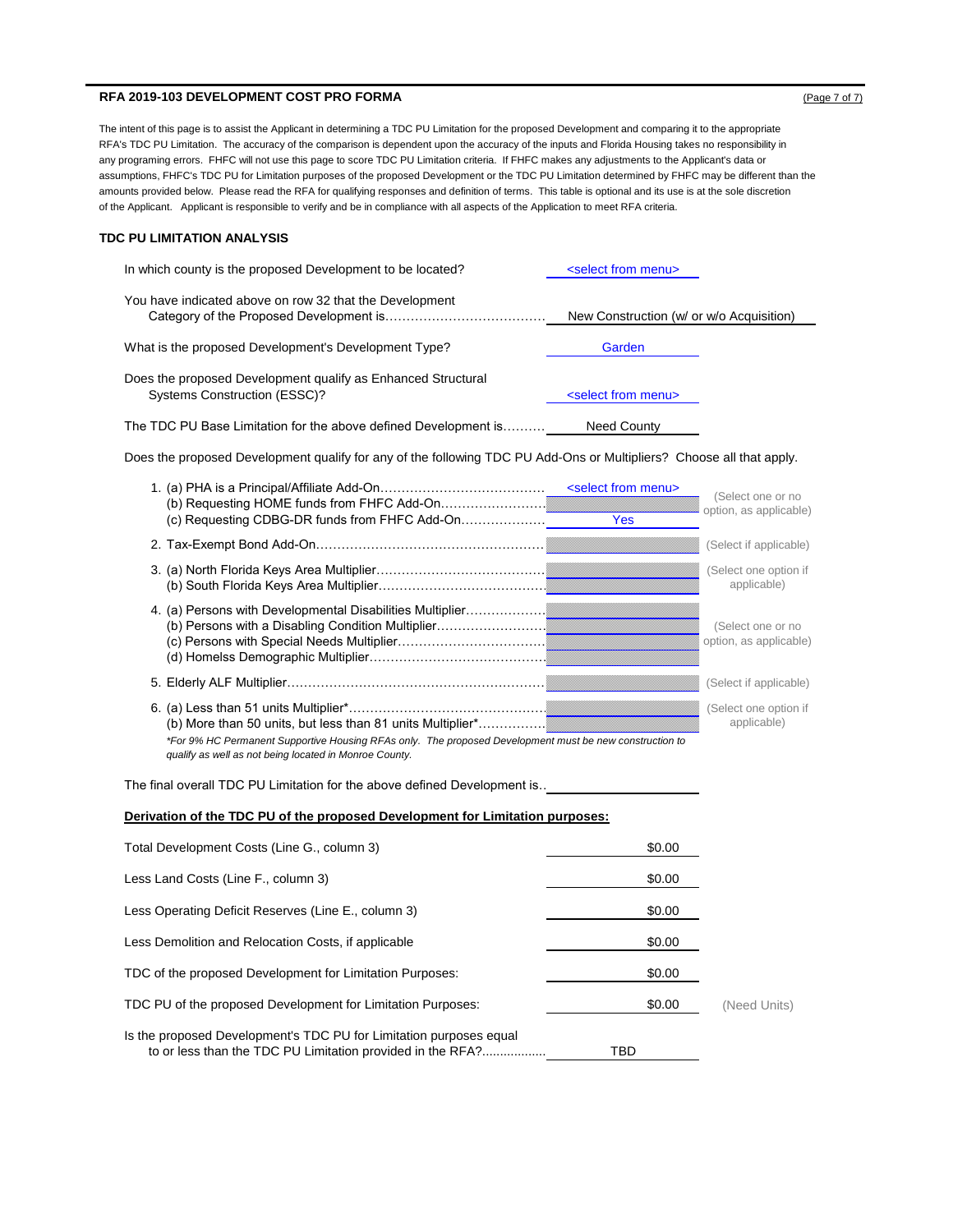# **Exhibit B – Definitions**

| "Affiliate"           | Any person that:                                                                                                                                                                                                                                                                                                                                                                                                                                                                                                                                                                                                                                                                                                                                                                                                                                                                        |
|-----------------------|-----------------------------------------------------------------------------------------------------------------------------------------------------------------------------------------------------------------------------------------------------------------------------------------------------------------------------------------------------------------------------------------------------------------------------------------------------------------------------------------------------------------------------------------------------------------------------------------------------------------------------------------------------------------------------------------------------------------------------------------------------------------------------------------------------------------------------------------------------------------------------------------|
|                       | (a) Directly or indirectly, through one or more intermediaries, controls, is controlled<br>by, or is under common control with the Applicant or Developer;                                                                                                                                                                                                                                                                                                                                                                                                                                                                                                                                                                                                                                                                                                                              |
|                       | (b) Serves as an officer or director of the Applicant or Developer or of any Affiliate<br>of the Applicant or Developer;                                                                                                                                                                                                                                                                                                                                                                                                                                                                                                                                                                                                                                                                                                                                                                |
|                       | (c) Directly or indirectly receives or will receive a financial benefit from a<br>Development with the exception of third-party lenders, third-party management<br>agents or companies, third-party service providers, Housing Credit Syndicators,<br>credit enhancers regulated by a state or federal agency, or contractors whose total<br>fees are within the limit described in this RFA, or                                                                                                                                                                                                                                                                                                                                                                                                                                                                                        |
|                       | (d) Is the spouse, parent, child, sibling, or relative by marriage of a person described<br>in paragraph (a), (b) or (c), above.                                                                                                                                                                                                                                                                                                                                                                                                                                                                                                                                                                                                                                                                                                                                                        |
| "Applicant"           | Any person or legal entity of the type and with the management and ownership<br>structure described herein that is seeking a loan or funding from the Corporation by<br>submitting an Application or responding to a competitive solicitation pursuant to<br>Rule Chapter 67-60, F.A.C., for one or more of the Corporation's programs.                                                                                                                                                                                                                                                                                                                                                                                                                                                                                                                                                 |
| "Development<br>Cost" | The total of all costs incurred in the completion of a Development excluding<br>Developer Fee, operating deficit reserves, and total land cost as typically shown in<br>the Development Cost line item on the development cost pro forma.                                                                                                                                                                                                                                                                                                                                                                                                                                                                                                                                                                                                                                               |
| "Developer"           | Any individual, association, corporation, joint venturer, governmental organization,<br>or partnership which possesses the requisite skill, experience, and credit<br>worthiness to successfully produce affordable housing as required in the<br>Application.                                                                                                                                                                                                                                                                                                                                                                                                                                                                                                                                                                                                                          |
| "For Profit Entity"   | A entity with an ownership structure that includes an entity with at least one for<br>profit Principal, and therefore does not meet the definition of Non-Profit Entity.                                                                                                                                                                                                                                                                                                                                                                                                                                                                                                                                                                                                                                                                                                                |
| "Local<br>Government" | Local Government as defined in Section 420.503 F.S.                                                                                                                                                                                                                                                                                                                                                                                                                                                                                                                                                                                                                                                                                                                                                                                                                                     |
| "Non-Profit"          | A qualified non-profit entity as defined in Section 42(h)(5)(C), subsection 501(c)(3)<br>or 501(c)(4) of the IRC and organized under chapter 617, F.S., if a Florida<br>Corporation, or organized under similar state law if organized in a jurisdiction other<br>than Florida, to provide housing and other services on a not-for-profit basis, which<br>owns at least 51 percent of the ownership interest in the Development held by the<br>general partner or managing member entity, which shall receive at least 25 percent<br>of the Developer Fee, and which entity is acceptable to federal and state agencies<br>and financial institutions as a Sponsor for affordable housing. A for-profit entity<br>wholly owned by one or more qualified non-profit organizations will constitute a<br>Non-Profit entity. The purpose of the Non-Profit must be, in part, to foster low- |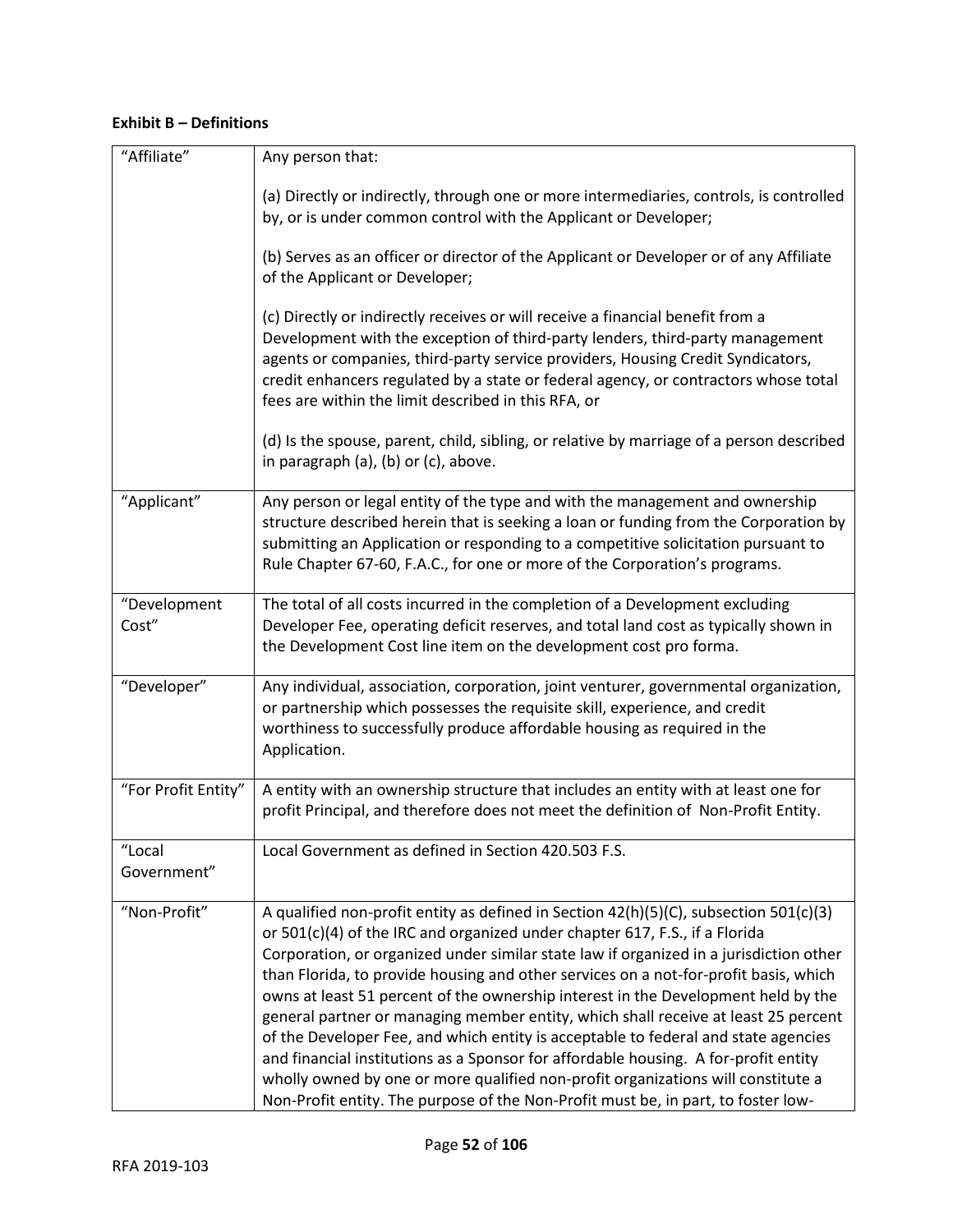|                                   | income housing and such purpose must be reflected in the Articles of Incorporation<br>of the Non-Profit entity. A Non-Profit entity shall own an interest in the<br>Development, either directly or indirectly; shall not be affiliated with or controlled<br>by a for-profit Corporation; and shall materially participate in the development and<br>operation of the Development throughout the total affordability period as stated in<br>the Land Use Restriction Agreement.                                                                                                                                                                                                                                                                                                                                                                  |
|-----------------------------------|---------------------------------------------------------------------------------------------------------------------------------------------------------------------------------------------------------------------------------------------------------------------------------------------------------------------------------------------------------------------------------------------------------------------------------------------------------------------------------------------------------------------------------------------------------------------------------------------------------------------------------------------------------------------------------------------------------------------------------------------------------------------------------------------------------------------------------------------------|
| "Principal"                       | (a) For a corporation, each officer, director, executive director, and shareholder of<br>the corporation.                                                                                                                                                                                                                                                                                                                                                                                                                                                                                                                                                                                                                                                                                                                                         |
|                                   | (b) For a limited partnership, each general partner and each limited partner of the<br>limited partnership.                                                                                                                                                                                                                                                                                                                                                                                                                                                                                                                                                                                                                                                                                                                                       |
|                                   | (c) For a limited liability company, each manager and each member of the limited<br>liability company.                                                                                                                                                                                                                                                                                                                                                                                                                                                                                                                                                                                                                                                                                                                                            |
|                                   | (d) For a trust, each trustee of the trust and all beneficiaries of majority age (i.e.; 18<br>years of age) as of Application deadline.                                                                                                                                                                                                                                                                                                                                                                                                                                                                                                                                                                                                                                                                                                           |
|                                   | (e) For a Public Housing Authority, each officer, director, commissioner, and<br>executive director of the Authority.                                                                                                                                                                                                                                                                                                                                                                                                                                                                                                                                                                                                                                                                                                                             |
|                                   | (f) For a Local Government or Land Authority, a designated individual with authority<br>to bind the Local Government or Land Authority and execute documents on behalf<br>of the Local Government or Land Authority.                                                                                                                                                                                                                                                                                                                                                                                                                                                                                                                                                                                                                              |
| "Rural" or "Rural<br>Area"        | An area of land in Florida recognized, as of Application Deadline, by the United<br>States Department of Agriculture, Rural Development (USDA RD) as an eligible rural<br>area, within which properties are eligible to participate in USDA RD administered<br>single family or multifamily housing programs, as applicable, based on the written<br>determination of USDA RD or which maps as an eligible rural area on the maps and<br>mapping systems established and maintained for that purpose by USDA RD and<br>available at the following link:<br>http://eligibility.sc.egov.usda.gov/eligibility/welcomeAction.do (also accessible by<br>clicking here). The Florida offices of the USDA can be contacted using information<br>found at the website: http://www.rurdev.usda.gov/FL-Contacts.html (also<br>accessible by clicking here). |
| "Regulated<br>Mortgage<br>Lender" | (a) A state or federally chartered entity authorized to transact business in this state<br>that regularly engages in the business of making mortgage loans secured by real<br>property in this state, whose mortgage lending activities subject it to the<br>jurisdiction of the State of Florida Office of Financial Regulation, the Board of<br>Governors of the Federal Reserve, Office of the Comptroller of the Currency, the<br>National Credit Union Administration, or the Federal Deposit Insurance<br>Corporation; (b) A Fannie Mae-approved lender whose name appears on the Fannie<br>Mae list of Delegated Underwriting and Servicing (DUS®) Lenders*; (c) A HUD-<br>approved lender whose name appears on the U.S. Department of Housing and<br>Urban Development (HUD) list of Multifamily Accelerated Processing (MAP)            |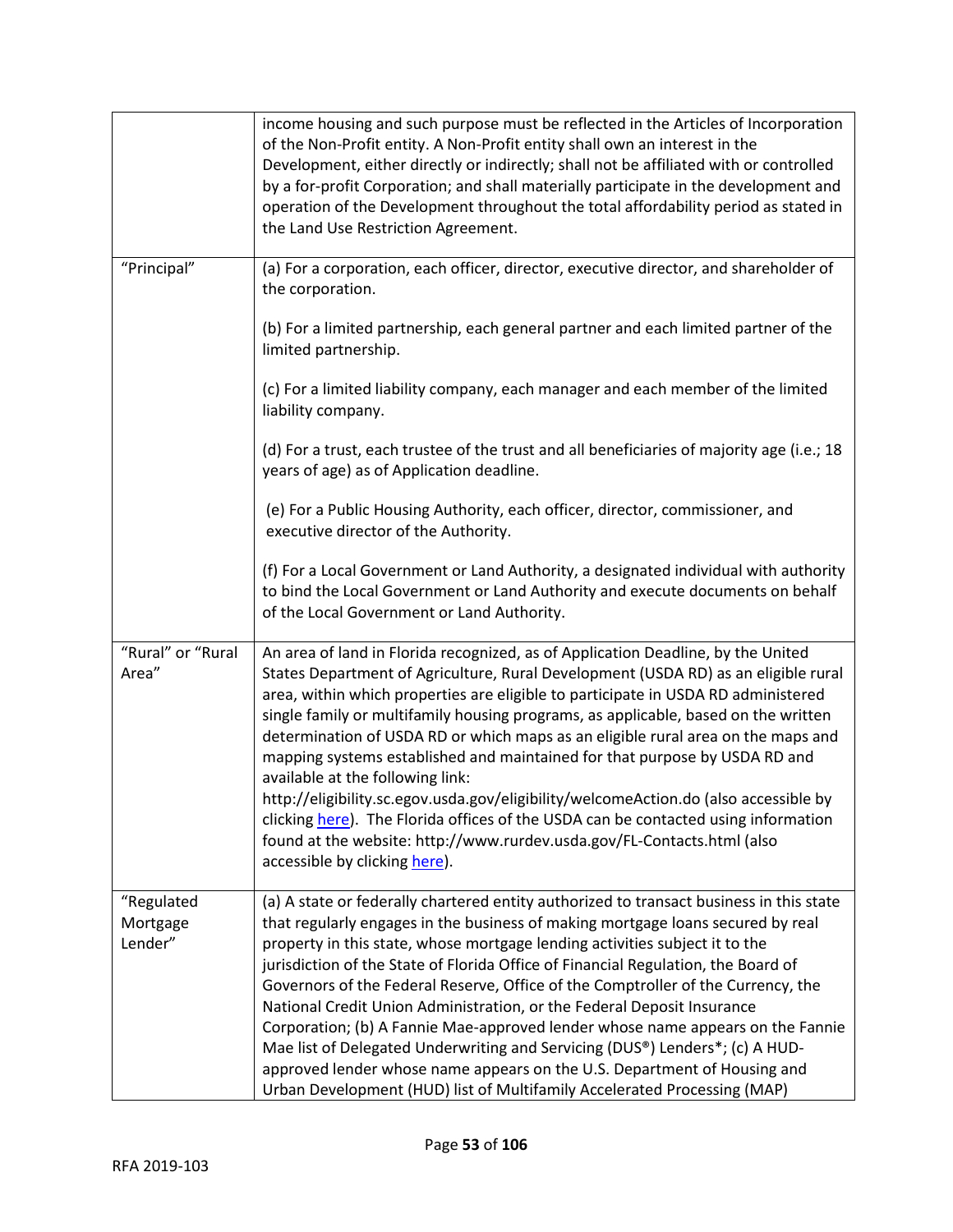|                        | Approved Lenders*; (d) A RD-approved lender whose name appears on the U.S.<br>Department of Agriculture, Rural Development (RD), list of Section 538 Guaranteed<br>Rural Rental Housing approved lenders*; or (e) A Freddie Mac-approved<br>multifamily lender whose name appears on Freddie Mac's lists of Program Plus<br>(Florida region) lenders, Targeted Affordable Housing lenders or Seniors Housing<br>lenders*; or (f) a mortgage lender that is a certified Community Development<br>Financial Institution (CDFI) in the State of Florida that has been awarded funding<br>from the CDFI Fund in a cumulative amount of at least \$5,000,000, exclusive of New<br>Market Tax Credit (NMTC) awards, whose name and CDFI awards can be confirmed<br>on the CDFI Fund's web site (Qualified CDFI, and the affiliate(s) of such Qualified<br>CDFI. As used herein, the affiliate(s) of a Qualified CDFI means the parent,<br>subsidiary or successor of the Qualified CDFI, or an entity that shares common<br>ownership or management with the Qualified CDFI. If the lender is an affiliate of<br>the Qualified CDFI, the funding letter(s) being considered by the Corporation must<br>include the name of the Qualified CDFI and a statement that the lender is an<br>affiliate of the Qualified CDFI. |
|------------------------|-------------------------------------------------------------------------------------------------------------------------------------------------------------------------------------------------------------------------------------------------------------------------------------------------------------------------------------------------------------------------------------------------------------------------------------------------------------------------------------------------------------------------------------------------------------------------------------------------------------------------------------------------------------------------------------------------------------------------------------------------------------------------------------------------------------------------------------------------------------------------------------------------------------------------------------------------------------------------------------------------------------------------------------------------------------------------------------------------------------------------------------------------------------------------------------------------------------------------------------------------------------------------------------------------------------------|
|                        | *These documents are available on the RFA Website.                                                                                                                                                                                                                                                                                                                                                                                                                                                                                                                                                                                                                                                                                                                                                                                                                                                                                                                                                                                                                                                                                                                                                                                                                                                                |
| "Scattered Sites"      | As applied to a single Development, means a Development site that, when taken as<br>a whole, is comprised of real property that is not contiguous (each such non-<br>contiguous site within a Scattered Site Development, is considered to be a<br>"Scattered Site"). For purposes of this definition "contiguous" means touching at a<br>point or along a boundary. Real property is contiguous if the only intervening real<br>property interest is an easement, provided the easement is not a roadway or<br>street. All of the Scattered Sites must be located in the same county.                                                                                                                                                                                                                                                                                                                                                                                                                                                                                                                                                                                                                                                                                                                            |
| "Workforce<br>Housing" | All of the units must be general occupancy, set aside at 80 percent AMI or less.                                                                                                                                                                                                                                                                                                                                                                                                                                                                                                                                                                                                                                                                                                                                                                                                                                                                                                                                                                                                                                                                                                                                                                                                                                  |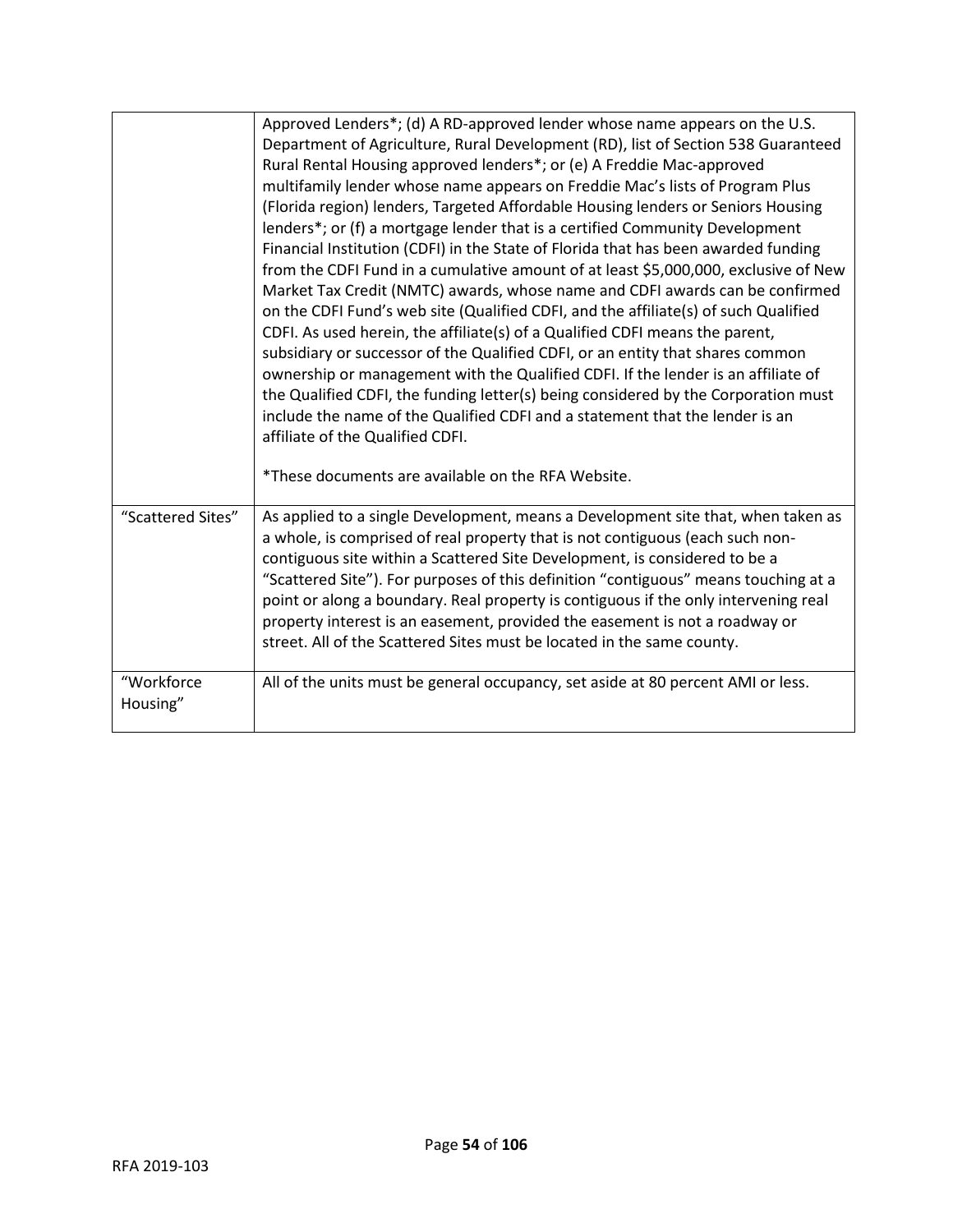## **Exhibit C – Additional Information**

## **1. Total Development Cost Per Unit Limitation**

a. The Total Development Cost Per Unit Limitation was reviewed during the scoring process as outlined in Section Five, A. During credit underwriting and final cost certification, the Total Development Cost Per Unit Limitation will be reviewed again using the values in the chart below.

|                                                                                                                                                                             | <b>New Construction Units</b> |           |                    |               |
|-----------------------------------------------------------------------------------------------------------------------------------------------------------------------------|-------------------------------|-----------|--------------------|---------------|
| <b>Measure</b>                                                                                                                                                              | Wood*                         | ESS*      | Mid-Rise-<br>Wood* | Mid-Rise-ESS* |
| Maximum TDC Per Unit Limitation **<br>for all counties except Broward and<br>Miami-Dade                                                                                     | \$206,000                     | \$248,000 | \$248,000          | \$274,000     |
| Maximum TDC Per Unit Limitation **<br>for Broward and Miami-Dade<br>counties                                                                                                | \$217,000                     | \$260,000 | \$260,000          | \$287,000     |
| Applicable TDC Multipliers (to be applied against the Development's TDC) and TDC Add-Ons (to be added<br>to the Maximum TDC Per Unit Limitation)                            |                               |           |                    |               |
| \$5,000 of additional per unit costs<br>will be added to the above<br>TDC Add-On for the additional costs related to the Federal Program<br>Maximum TDC Per Unit Limitation |                               |           |                    |               |

## **Total Development Cost Per Unit Base Limitations**

\* ESS means Enhanced Structural Systems Construction.

- \*\* Exclusive of land costs and exclusive of any approved operating deficit reserves that are part of the permanent phase (i.e., nonconstruction) financing for the Development which have not been included within the Developer fee. When the term of operating deficit reserves (ODR) is mentioned in this TDC Per Unit Limitation section, the term shall refer to these particular operating deficit reserves. Examples of reserves which can be considered part of the operating deficit reserve for this calculation are provided in the Operating Deficit Reserve portion of the Funding section in the RFA. For purposes of property acquisition valuation (land with or without building improvements), the Corporation uses the lesser of the appraised value, or the actual cost of acquisition. The appraised value will be determined during credit underwriting. When land costs are referenced in this TDC Per Unit Limitation section, the reference shall be limited to the amount of the land cost approved by the Corporation to be provided in the final cost certification under the land owned cost line item. For Applicants that have a public housing authority/instrumentality of a public housing authority listed as a Principal on the Applicant's Principal Disclosure Form may also exclude demolition costs and tenant relocation costs from TDC PU Limitation calculations. The total amount of costs that are to be excluded from the TDC Per Unit Limitation process are the applicable land costs, operating deficit reserves and certain PHA costs described herein are referred to in Exhibit C in the congregate as applicable qualifying costs.
- b. Any Applicant that has the Credit Underwriter present a credit underwriting report with an amount that exceeds these limitations by more than 5 percent, after taking into consideration an escalation factor for development costs rising after the Application Deadline of 3.0 percent for any Development with the Development Category of new construction and incorporating any applicable TDC reduction and adjustments processes provided below will receive a negative recommendation by the Credit Underwriter.

Any Applicant that has the Credit Underwriter present a credit underwriting report with an amount that exceeds these limitations will require staff to review the credit underwriting report for compliance to the TDC reduction and adjustment procedure provided below: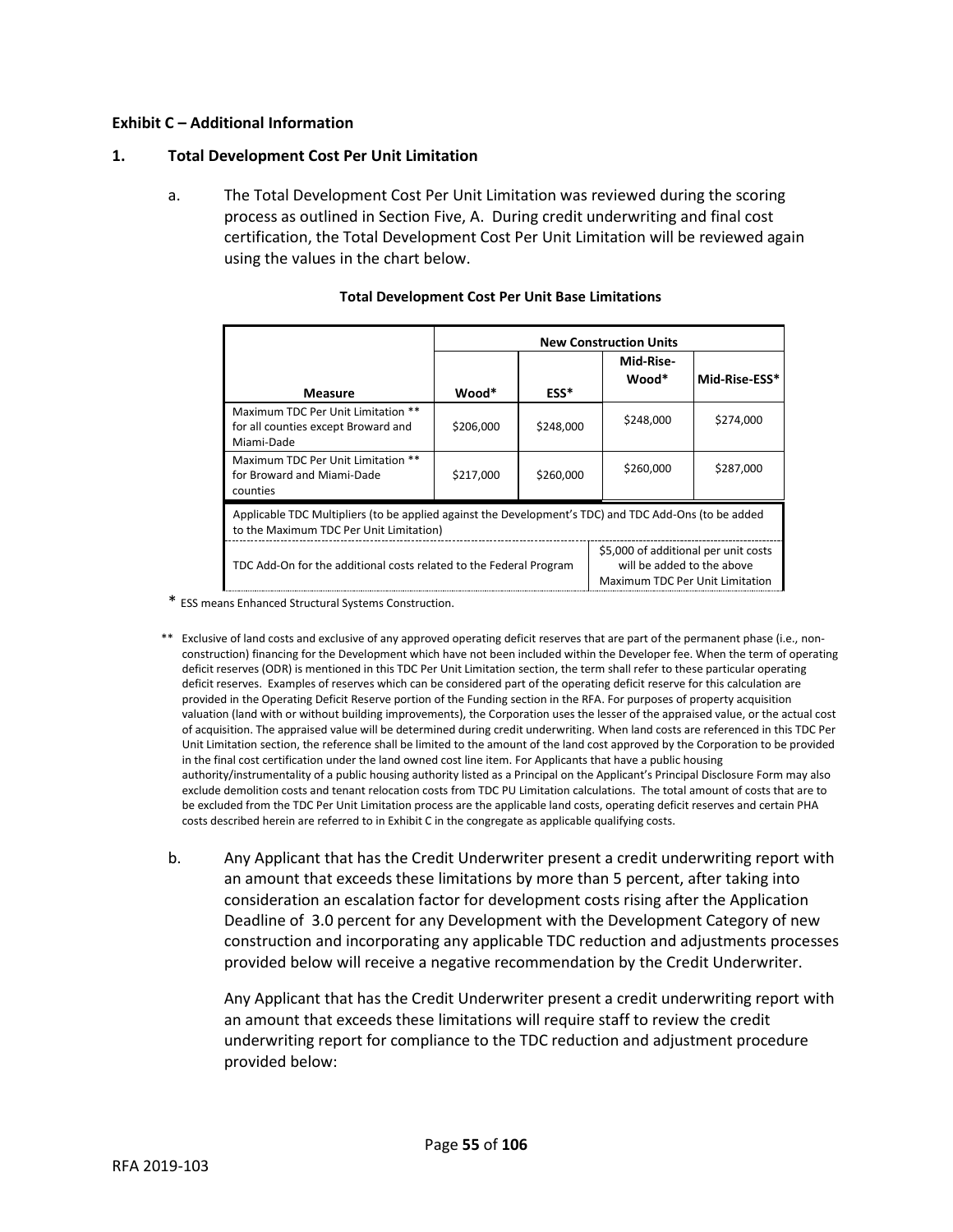(1) A TDC Per Unit Limitation is the maximum allowable and is determined by adding the applicable TDC Per Unit Base Limitation from the table above with respect to the Development as provided in this RFA to any applicable TDC addon and multiplying that sum by the appropriate escalation rate, and then dividing by any applicable TDC multiplier and finally taking the resulting amount and multiplying it by the number of total units in the Development. If there are multiple unit types, this process is done for each unique unit type and then they are all added together.

The Developer Fee will be limited to the maximum allowable within the TDC Per Unit Limitation, in all instances. A Developer Fee can be earned on Development Cost as defined in Exhibit B, up to the maximum allowed within the TDC Per Unit Limitation, but it cannot be earned on costs in excess of said limitation. If the Development costs exceed the amount allowed by the TDC Per Unit Limitation, then the maximum allowable Developer Fee will be adjusted as outlined below. The maximum allowable Developer Fee limit can be determined by taking the TDC Per Unit Limitation amount and dividing by 1.16\* and then multiply the result by 16 percent\*. This will yield the maximum allowable Developer Fee within the TDC Per Unit Limitation.

Prior to determining any necessary adjustment, if the Developer Fee initially stated by the Applicant or Credit Underwriter is in excess of the maximum allowable Developer Fee as provided in 1.b.(1) above, the stated Developer Fee will be reduced to said maximum allowable Developer Fee, and the TDC will be equally reduced to incorporate the cost reduction.

(2) Subsequent to reducing the stated Developer Fee to the maximum allowable amount provided above, additional adjustments may be necessary if the TDC Per Unit Limitation remains exceeded. An adjustment to the maximum allowable Developer Fee limit shall be determined by reducing the maximum allowable Developer Fee, as determined in 1.b.(1) above, dollar-for-dollar, for any costs in excess of the amount allowed by the TDC Per Unit Limitation, up to the lesser of (a) the actual amount of costs in excess of the amount allowed by the TDC Per Unit Limitation, (b) \$500,000, or (c) 25 percent of the initial maximum allowable Developer Fee limit. If the stated Developer Fee, inclusive of any necessary adjustments incorporated above, exceeds the maximum allowable Developer Fee limit as adjusted herein, the stated Developer Fee, inclusive of any necessary adjustments incorporated above shall be further adjusted to not exceed the new maximum allowable Developer Fee limit, and the Applicant's TDC will be equally reduced to incorporate the cost reduction. If after following this Developer Fee limitation process, the Applicant's TDC exclusive of the applicable qualifying costs is reduced to be within the amount allowed by the TDC Per Unit Limitation, then the Developer Fee adjustment calculation is complete. If the Applicant's TDC exclusive of the applicable qualifying costs remains above the amount allowed by the TDC Per Unit Limitation, then there is an additional Developer Fee adjustment process, as outlined in (3) below.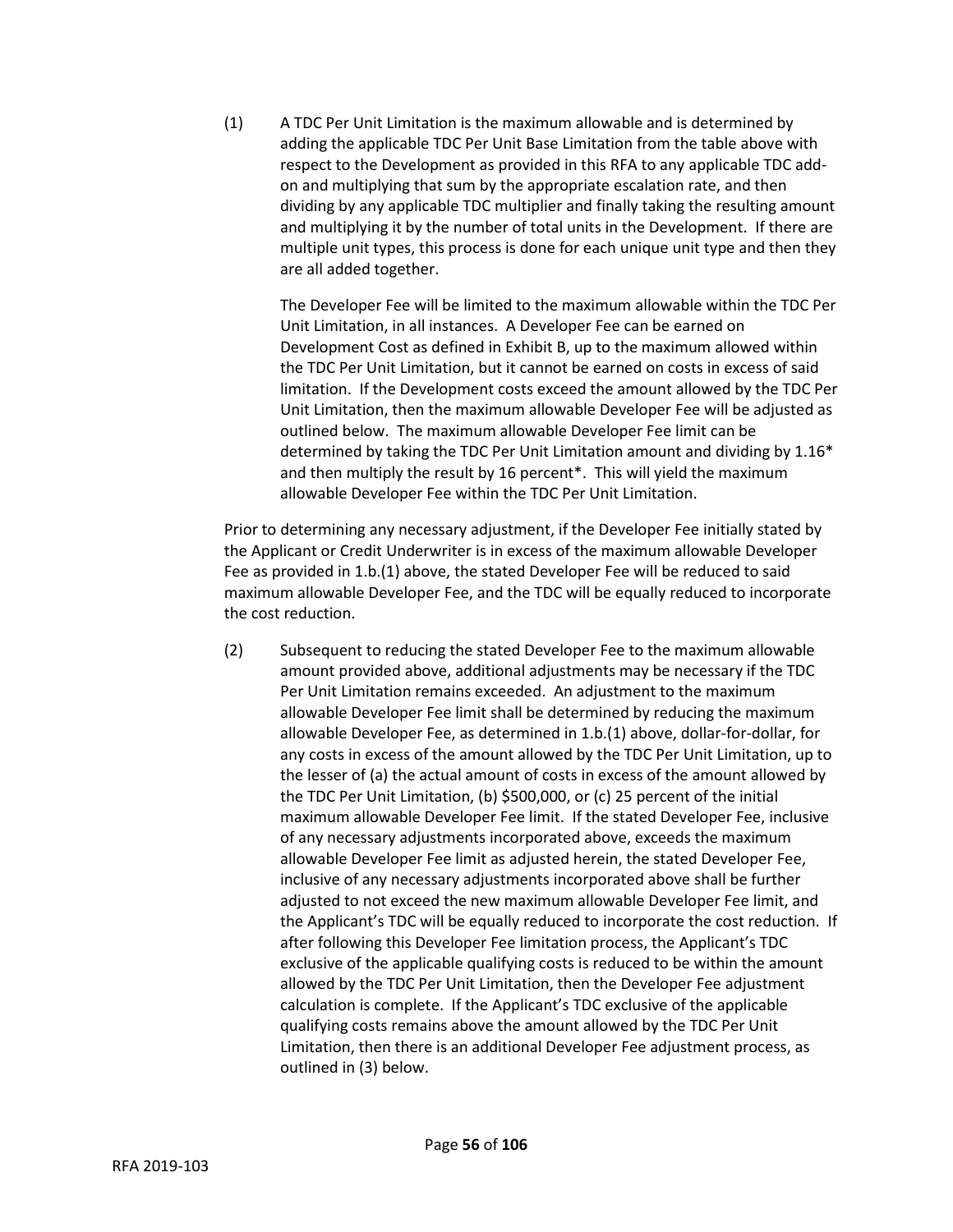(3) An additional Developer Fee limitation adjustment will be initiated to further reduce the allowable maximum Developer Fee limit in the event the Applicant's TDC exclusive of the applicable qualifying costs (as adjusted above) exceeds the TDC Per Unit Limitation. The reduction will be determined by deriving a percentage amount that the Applicant's TDC exclusive of the applicable qualifying costs (as adjusted above) exceeds the TDC Per Unit Limitation and multiplying this excess percentage by the amount of the adjusted Developer Fee, resulting in a product that is the additional adjustment to the Developer Fee. For instance, if the Applicant's adjusted TDC excusive of the applicable qualifying costs exceeds the limitation by 4 percent, then the maximum allowable Developer Fee limit is further reduced by 4 percent. If the stated Developer Fee is greater than this limit, it must be reduced to be equal to the new limit. Once this step is complete, there is no further Developer Fee adjustment or corresponding cost savings mandated to be incorporated into the Applicant's TDC for this process.

It is at this point that the Applicant's adjusted TDC exclusive of the applicable qualifying costs are compared to the TDC Per Unit Limitation, and if the TDC Per Unit Limitation is exceeded by more than 5 percent (as presented in the opening paragraph of 1.b above), the credit underwriting report shall be presented with a negative recommendation by the Credit Underwriter.

As a note, if the Developer Fee in the credit underwriting report is already at or below the maximum allowable Developer Fee limit, then there is no additional adjustment mandated to be incorporated into the Developer Fee. This also means there are no corresponding cost savings to reduce the Applicant's TDC since all TDC cost reductions stemming from this process are coming from reducing the Developer Fee. If the Developer Fee in the credit underwriting report needs to be reduced to incorporate any adjustment as provided above, then as the Developer Fee is reduced, so is the Applicant's TDC in order to incorporate the reduced Developer Fee cost.

For example:

A 20-unit Development located in Sarasota County with a Development Category of new construction and a Development Type of Garden-ESSC (NC) with 20 units. The credit underwriter initially reports the Applicant's TDC of \$5,500,000, inclusive of the Applicant's stated Developer Fee of \$760,000, but exclusive of applicable qualifying costs at time of credit underwriting, and also prior to any adjustment. The Applicant does qualify for a TDC Add-On of \$5,000 for the Federal Programs Boost.

# **Calculate TDC Limitation for the Development and Maximum Allowable Developer Fee**

1.(a) TDC Per Unit Base Limitation, inclusive of any applicable TDC Add-On (\$5,000), any applicable TDC Multiplier (100%), and the credit underwriting escalation rate (3.0%): [ (\$248,000.00 Per Unit + \$5,000 TDC Add-On) x 20 Garden-ESSC (NC) Units ) x (1 + 3.0%) ] / 100% TDC Multiplier = \$5,211,800. (To determine the final TDC PU Limitation, divide by total units: \$5,211,800 / 20 Total Units = \$260,590.00 Per Unit.)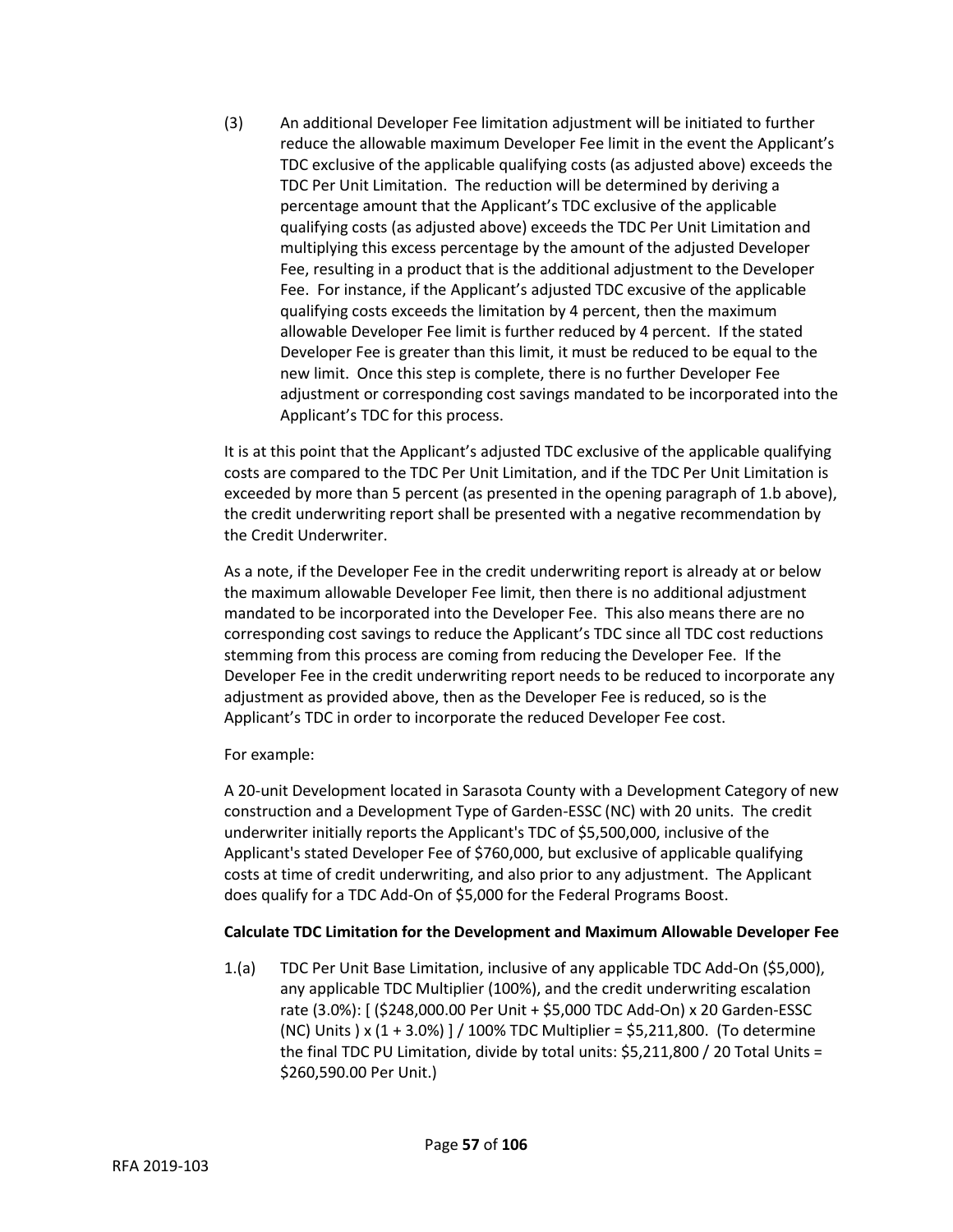- 1.(b) Implied maximum Development Cost per the limitation:  $$5,211,800 \div 1.16 =$ \$4,492,932.
- 1.(c) Determine maximum allowable Developer Fee limit within the TDC limitation (prior to any applicable Developer Fee adjustment):  $$4,492,932 \times 16\% =$ \$718,868.
- 1.(d) This maximum Developer Fee of \$718,868..

*(Note: The calculations in both 1.(b) and 1.(c) incorporates the requirement to round down the Developer Fee to the next lower whole dollar.)*

# **First Developer Fee/TDC adjustment Calculation Methodology (If necessary)**

- 2.(a)(i) Is the Applicant's initial Developer Fee (\$760,000) greater than the maximum allowable of \$718,868? \$760,000 > \$718,868; Yes.
- $2.(a)(ii)$  If the response to  $2.(a)(i)$  is "Yes", then determine the excess: \$760,000 -\$718,868 = \$41,132 (initial excess Developer Fee).
- 2.(b) Reduce the Applicant's initial Developer Fee to the lesser of either the maximum allowable (\$718,868) or the Applicant's initial fee (\$760,000) and reduce the Applicant's initial TDC by an equal amount: \$760,000 - \$41,132 = \$718,868 (Applicant's initial adjusted fee); \$5,500,000 - \$41,132 = \$5,458,868 (Applicant's initial adjusted TDC).
- 2.(c) If the response to 2.(a)(i) is "No" or once the adjustment of 2.(b) has been completed, then determine if the Applicant's (adjusted) TDC remains in excess of the limitation and if so, the amount of the excess: \$5,458,868 (initial adjusted TDC) > \$5,211,800 (TDC limitation); \$5,458,868 - \$5,211,800 = \$247,068 (excess).
- 2.(d) Determine the components used to calculate an adjusted maximum allowable Developer Fee. Any adjustment will be the lesser of either (i) 100% of the excess TDC (\$247,068), (ii) \$500,000, or (iii) 25 percent of the maximum allowable Developer Fee limit (25% x \$718,868 = \$179,717): \$179,717 <  $$247,068 < $500,000$ .
- 2.(e) Apply the least amount of the three components in 2(d) above (\$179,717) to determine the maximum allowable Developer Fee limit, subject to this adjustment: \$718,868 - \$179,717 = \$539,151 (maximum fee limit at this stage).
- 2.(f) Determine if the Applicant's initial adjusted Developer Fee (as provided in 2.(b) above) is greater than the new maximum allowable Developer Fee limit (from 2.(e) above) and, if so, reduce the Applicant's initial adjusted fee appropriately: \$718,868 (Applicant's initial adjusted fee) > \$539,151 (maximum fee limit at this stage); Adjust the fee appropriately: Applicant's interim adjusted fee = \$539,151.
- 2.(g) Determine the Applicant's TDC reduction due to the Developer Fee adjustment in 2.(f) above and apply the adjustment accordingly: \$718,868 (Applicant's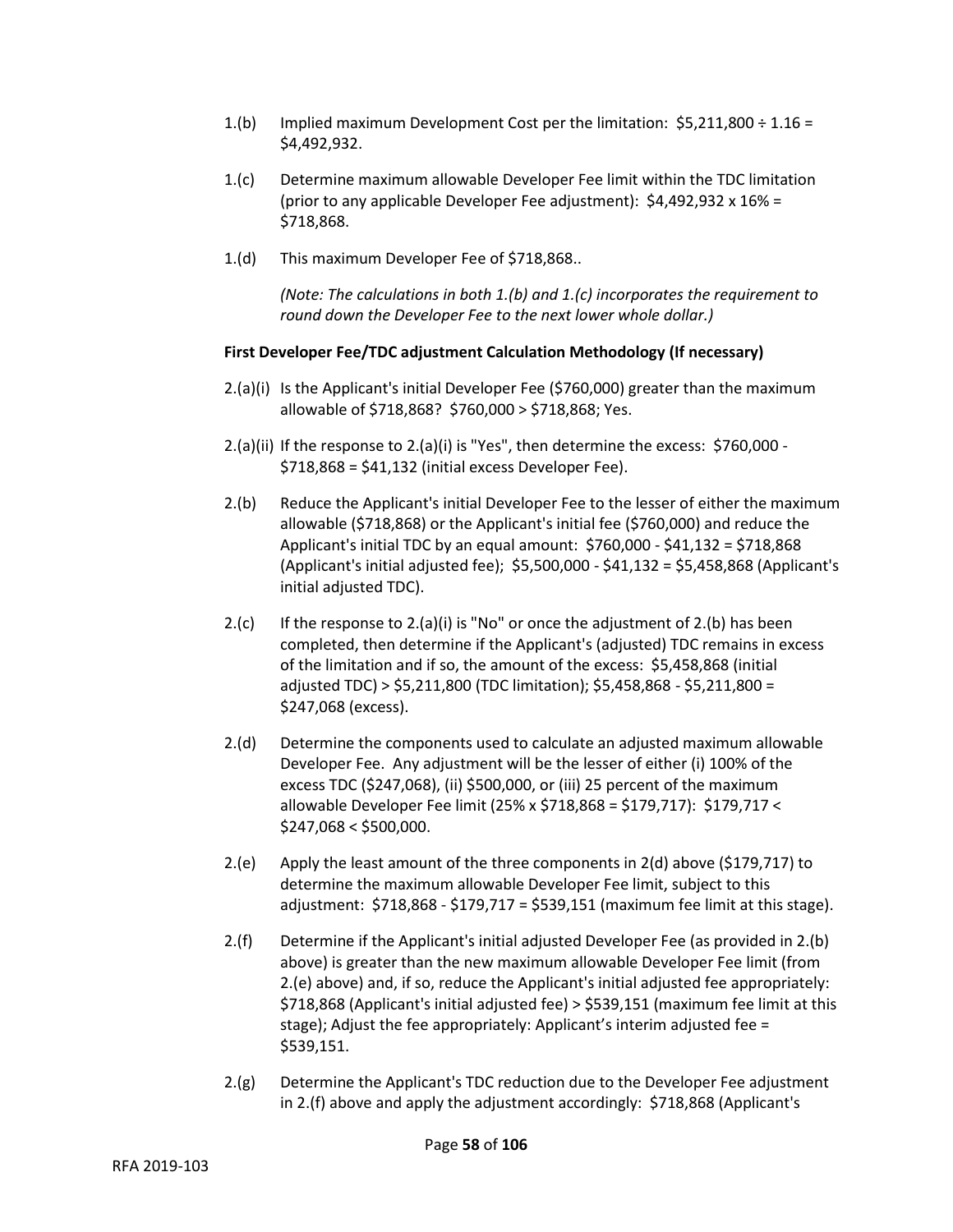initial adjusted fee) - \$539,151 = \$179,717 (Applicant's TDC reduction); \$5,458,868 - \$179,717 = \$5,279,151 (Applicant's interim adjusted TDC).

(As a note, this TDC is still greater than the TDC Per Unit Limitation so an additional adjustment to the maximum allowable Developer Fee will need to be calculated.)

# **Second Developer Fee/TDC adjustment Calculation Methodology (If necessary)**

- 3.(a) Determine the percentage the Applicant's (adjusted) TDC without the applicable qualifying costs (as adjusted above in  $2.(g)$ ) that exceeds the amount allowed by the TDC Per Unit Limitation: Amount of excess TDC: \$5,279,151 (Applicant's interim adjusted TDC) -  $$5,211,800$  (TDC limitation) =  $$67,351$  (excess TDC); Excess TDC as a percentage of TDC Limitation:  $$67,351 \div $5,211,800 = 1.29\%$ . (Note: This number is only rounded here for illustrative purposes. The actual calculation will not be rounded.)
- 3.(b) Determine the final maximum Developer Fee limit: 1.29% x \$539,151 (maximum fee limit from 2.(e) above) = \$6,967; \$539,151 - \$6,967 = \$532,184 (final maximum allowable Developer Fee limit).
- 3.(c) Determine if the Applicant's interim adjusted Developer Fee (from 2.(f) above) is greater than the final maximum allowable Developer Fee limit (from 3.(b) above) and, if so, reduce the Applicant's interim adjusted Developer Fee appropriately: \$539,151 (Applicant's interim adjusted fee) > \$532,184 (final fee limitation); \$539,151 - \$6,967 = \$532,184 (Applicant's final adjusted Developer Fee).
- 3.(d) Determine the Applicant's final adjusted TDC at time of credit underwriting by taking the Applicant's interim adjusted TDC (as provided in 2.(g) above) and subtracting any adjustment to the Applicant's final adjusted Developer Fee (from 3.(c) above): \$5,279,151 - \$6,967 = \$5,272,184 (Applicant's final adjusted TDC).
- 3.(e) Verify the status of the 5% variance test: (\$5,272,184 \$5,211,800) / \$5,211,800 = 1.16%, which falls within the criteria of being less than or equal to 5% above of the amount allowed by the TDC Per Unit Limitation.
- c. Any Applicant that presents a Final Cost Certification Application Package (FCCAP) **that has applicable TDC amounts that exceed the TDC Per Unit Limitation** will require staff to review the FCCAP for compliance to the procedure provided in (1), (2) and (3) below **if the Applicant did not have its Developer Fee adjusted at credit underwriting as provided in 1.b. above**, either voluntarily or by the credit underwriter in order to get the Applicant's TDC exclusive of the applicable qualifying costs to be in compliance with the TDC Per Unit Limitation requirements.
	- (1) A TDC Per Unit Limitation is the maximum allowable and is determined by adding the applicable TDC Per Unit Base Limitation from the table above with respect to the Development as provided in this RFA to any applicable TDC addon and multiplying that sum by the appropriate escalation rate, and then dividing by any applicable TDC multiplier and finally taking the resulting amount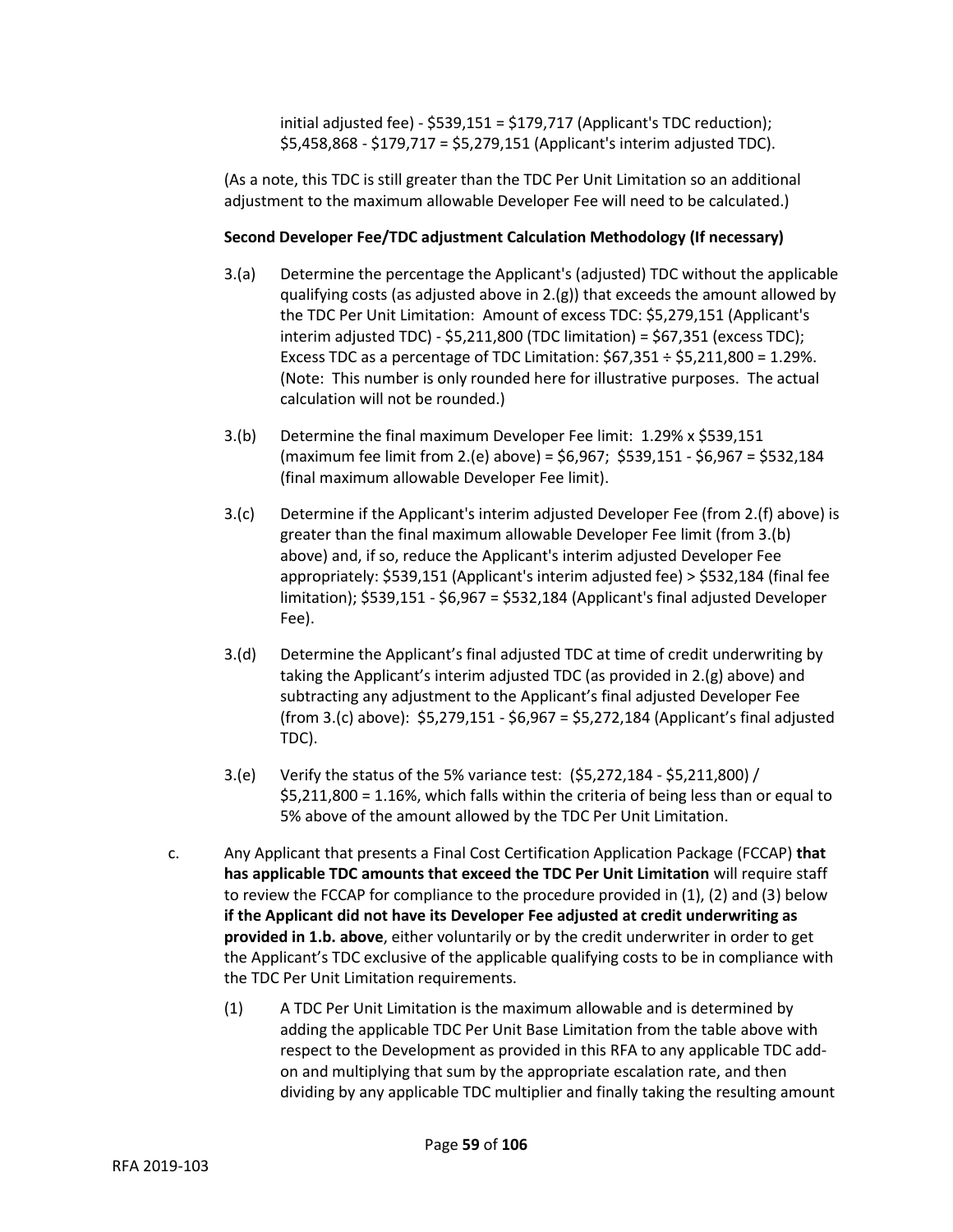and multiplying it by the number of total units in the Development. If there are multiple unit types, this process is done for each unique unit type and then they are all added together.

The Developer Fee will be limited to the maximum allowable within the TDC Per Unit Limitation, in all instances. A Developer Fee can be earned on Development Cost as defined in Exhibit B, up to the maximum allowed within the TDC Per Unit Limitation, but it cannot be earned on costs in excess of said limitation. If the Development costs exceed the amount allowed by the TDC Per Unit Limitation, then the maximum allowable Developer Fee will be adjusted as outlined below. The maximum allowable Developer Fee limit can be determined by taking the TDC Per Unit Limitation amount and dividing by 1.16\* and then multiply the result by 16 percent\*. This will yield the maximum allowable Developer Fee within the TDC Per Unit Limitation.

Prior to determining any necessary adjustment, if the Developer Fee initially stated by the FCCAP is in excess of the maximum allowable Developer Fee as provided in 1.c.(1) above, the Developer Fee will be reduced to said maximum allowable Developer Fee, and the Applicant's TDC will be equally reduced to incorporate the cost reduction.

- (2) Subsequent to reducing the Developer Fee to the maximum allowable amount, additional adjustments may be necessary if the TDC Per Unit Limitation remains exceeded. An adjustment to the maximum allowable Developer Fee limit shall be determined by reducing the maximum allowable Developer Fee limit as determined in 1.c.(1) above, dollar-for-dollar, for any costs in excess of the amount allowed by the TDC Per Unit Limitation, up to the lesser of (a) the actual amount of costs in excess of the amount allowed by the TDC Per Unit Limitation, (b) \$250,000, or (c) 10 percent of the initial maximum allowable Developer Fee limit. If the stated Developer Fee, inclusive of any necessary adjustments incorporated above, exceeds the maximum allowable Developer Fee limit as adjusted herein, the stated Developer Fee, inclusive of any necessary adjustments incorporated above, shall be further adjusted to not exceed the new maximum allowable Developer Fee limit, and the Applicant's TDC will be equally reduced to incorporate the cost reduction. If, after following this Developer Fee limitation process, the Applicant's TDC exclusive of the applicable qualifying costs is reduced to be within the amount allowed by the TDC Per Unit Limitation, then the Developer Fee adjustment calculation is complete. If the Applicant's TDC exclusive of the applicable qualifying costs remains above the amount allowed by the TDC Per Unit Limitation, then there is an additional Developer Fee adjustment process, as outlined in (3) below.
- (3) An additional Developer Fee limitation adjustment will be initiated to further reduce the maximum allowable Developer Fee limit in the event the Applicant's TDC exclusive of the applicable qualifying costs (as adjusted above) exceeds the TDC Per Unit Limitation. The reduction will be determined by deriving a percentage amount that the Applicant's TDC exclusive of the applicable qualifying costs (as adjusted above) exceeds the amount allowed by the TDC Per Unit Limitation, and multiplying this excess percentage by the amount of the adjusted Developer Fee, resulting in a product that is the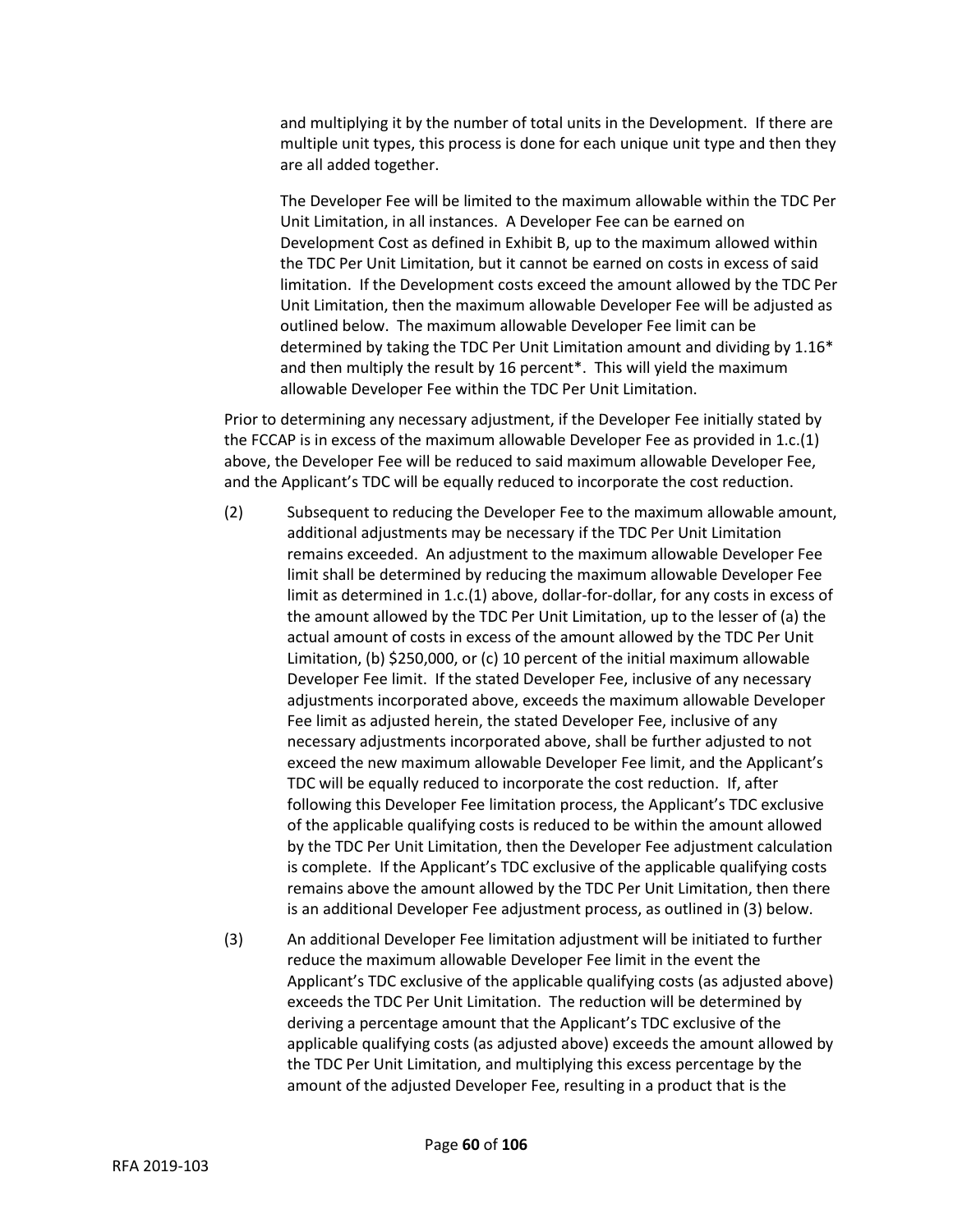additional adjustment to the Developer Fee. For instance, if the Applicant's adjusted TDC exclusive of the applicable qualifying costs exceeds the limitation, by 4 percent, then the maximum allowable Developer Fee limit is further reduced by 4 percent. If the stated Developer Fee is greater than this limit, it must be reduced to be equal the new limit. Once this step is complete, there is no further Developer Fee adjustment or corresponding cost savings to be incorporated into the Applicant's TDC as a result of this process.

**If the Applicant** *already had* **its Developer Fee adjusted at credit underwriting as provided in 1.b. above**, either voluntarily or by the credit underwriter in order to get the Applicant's TDC exclusive of the applicable qualifying costs to be in compliance with the TDC Per Unit Limitation requirements, **but the Applicant's TDC without the applicable qualifying costs in the FCCAP** *is now less than* **the Applicant's TDC without the applicable qualifying costs provided in the credit underwriting report**, then the Developer Fee will be re-evaluated based on the procedure provided in 1.b. above, just as if it were going through the credit underwriting report process again.

**If the Applicant** *already had* **its Developer Fee adjusted at credit underwriting as provided in 1.b. above**, either voluntarily or by the credit underwriter in order to get the Applicant's TDC exclusive of the applicable qualifying costs to be in compliance with the TDC Per Unit Limitation requirements, **and the Applicant's TDC the applicable qualifying costs in the FCCAP** *exceeds* **the Applicant's TDC without the applicable qualifying costs provided in the credit underwriting report**, then the Developer Fee will have an additional adjustment to be incorporated as provided in (4) below. For the adjustment process below, the maximum initial Developer Fee (i.e., prior to any adjustments provided in (4) below) cannot exceed the final Developer's fee as stated in the credit underwriting report.

(4) For an Applicant that already had its Developer Fee adjusted at credit underwriting as provided in 1.b. above and whose TDC without the applicable qualifying costs in the FCCAP exceeds the Applicant's TDC without the applicable qualifying costs provided in the credit underwriting report, the maximum allowable Developer Fee limit will incorporate an additional adjustment. This additional Developer Fee adjustment will be the lesser of (a) the difference between the amount of the Applicant's TDC exclusive of the applicable qualifying costs as reported in the FCCAP that is in excess of the Applicant's TDC exclusive of the applicable qualifying costs provided in the credit underwriting report, (b) \$250,000, or (c) 10 percent of the allowable Developer Fee reported in the credit underwriting report. If the Developer Fee in the FCCAP is already equal to or less than the maximum allowable Developer Fee limit as determined with the incorporation of this additional Developer Fee adjustment, then neither the Developer Fee nor the Applicant's TDC is further reduced.

## For example:

Assuming the Development in the example provided in 1.b. above provides an FCCAP with the Applicant's TDC, exclusive of the applicable qualifying costs, which is \$265,000 higher than the Applicant's TDC, exclusive of applicable qualifying costs, provided in the credit underwriting report, but the Developer Fee is the same as provided in the credit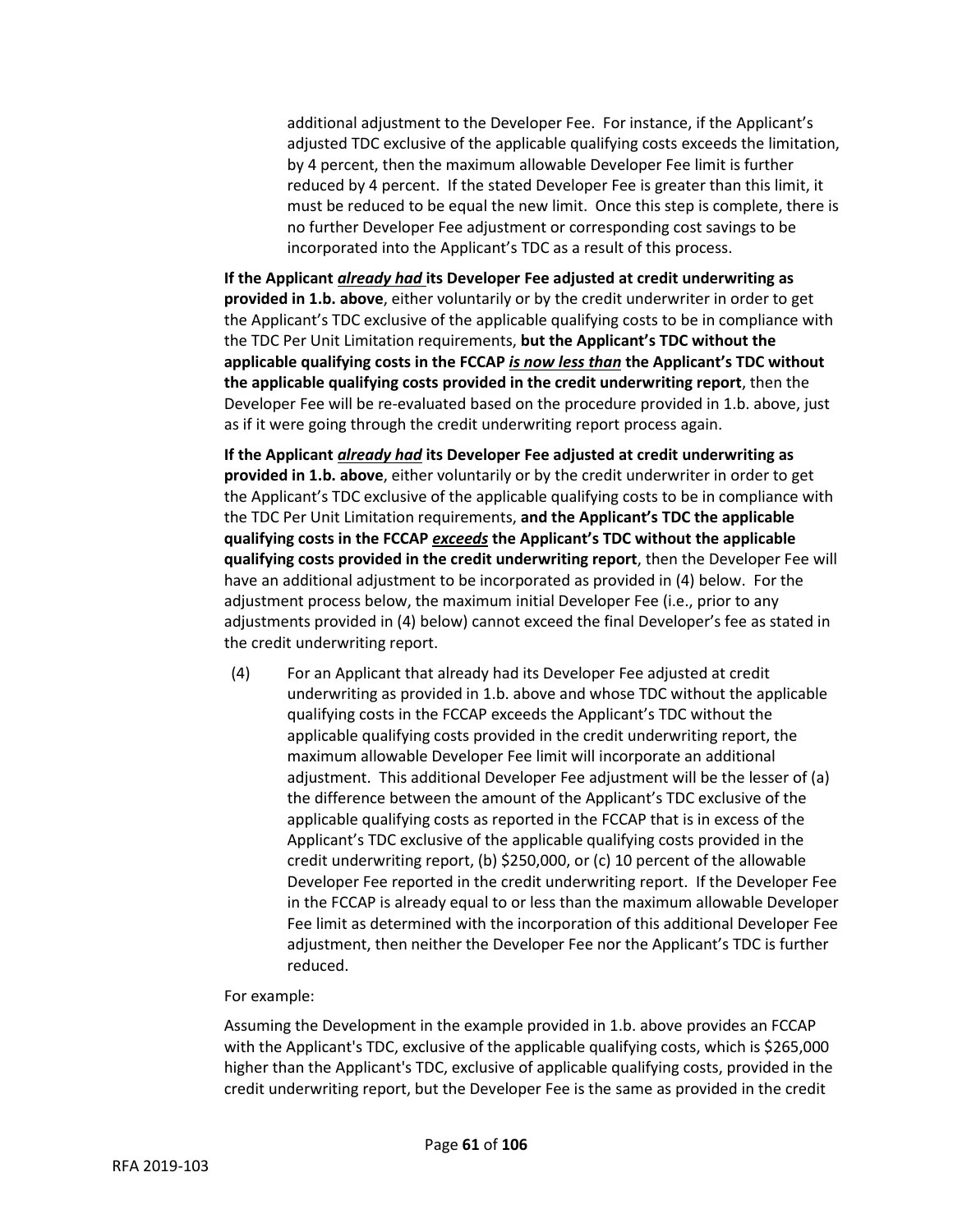underwriting report of \$532,184. The additional Developer Fee adjustment will be the lesser of (a) \$265,000 (the new excess costs), (b) \$250,000 (the maximum dollar limit of this additional Developer Fee adjustment), or (c) \$53,218 (10% of the allowable Developer Fee reported in the credit underwriting report).

Since option (c) is the least amount of the three options, the allowable Developer Fee will be lowered by \$53,218. Since the Applicant's Developer Fee initially reported in the FCCAP is equal to the allowable Developer Fee reported in the credit underwriting report, the Applicant's Developer Fee will be adjusted in the same manner as the allowable Developer Fee. The allowable Developer Fee and the Applicant's Developer Fee will be \$478,966. The Applicant's TDC, exclusive of applicable qualifying costs, in the FCCAP would be adjusted to \$5,483,966 (\$5,272,184 from the credit underwriting report plus \$265,000 of new additional costs less \$53,218 for the reduction in allowable Developer Fee).

As a note, if the Developer Fee in the FCCAP is already at or below this allowable Developer Fee, then there is no additional adjustment to be incorporated into the Developer Fee. This also means there are no corresponding costs savings to reduce the Applicant's TDC since all TDC cost reductions stemming from this process are coming from reducing the Developer Fee. If the Developer Fee in the FCCAP needs to be reduced to incorporate any adjustments provided above, then as the Developer Fee is reduced, so is the Applicant's TDC in order to incorporate the reduced Developer Fee cost.

\* These figures represent the applicable Developer Fee percentage for the Development of 16% and one plus the applicable Developer Fee percentage for the Development (1+16%).

# **2. Florida Job Creation Funding Preference**

Each Application will be measured to determine whether it qualifies for the Florida Job Creation Funding Preference. To determine eligibility for the preference, the Corporation will calculate the Application's Florida Job Creation score, which will reflect the number of Florida jobs per \$1 million of implied eligible CDBG-DR Funding amount requested at question 10.a.(1)(a) of Exhibit A. To qualify for the Florida Job Creation Funding Preference in Section Five of the RFA, all Applications must earn a Florida Job Creation score equal to or greater than 3.48.

Determination of the Florida Job Creation score will be based on the following information:

- The number of total units committed to by the Applicant (as stated by the Applicant at question 6.a. of Exhibit A);
- The Florida job creation rate of 1.738 Florida Jobs per Single Family Unit;
- The Florida job creation rate of 3.974 Florida Jobs per non-Single Family Unit;
- The Eligible CDBG-DR Funding Request Amount.

The score for the Florida Rate of Job Creation per \$1 million of CDBG-DR funding will be measured using the following calculation:

a. Developments consisting of only Single Family units: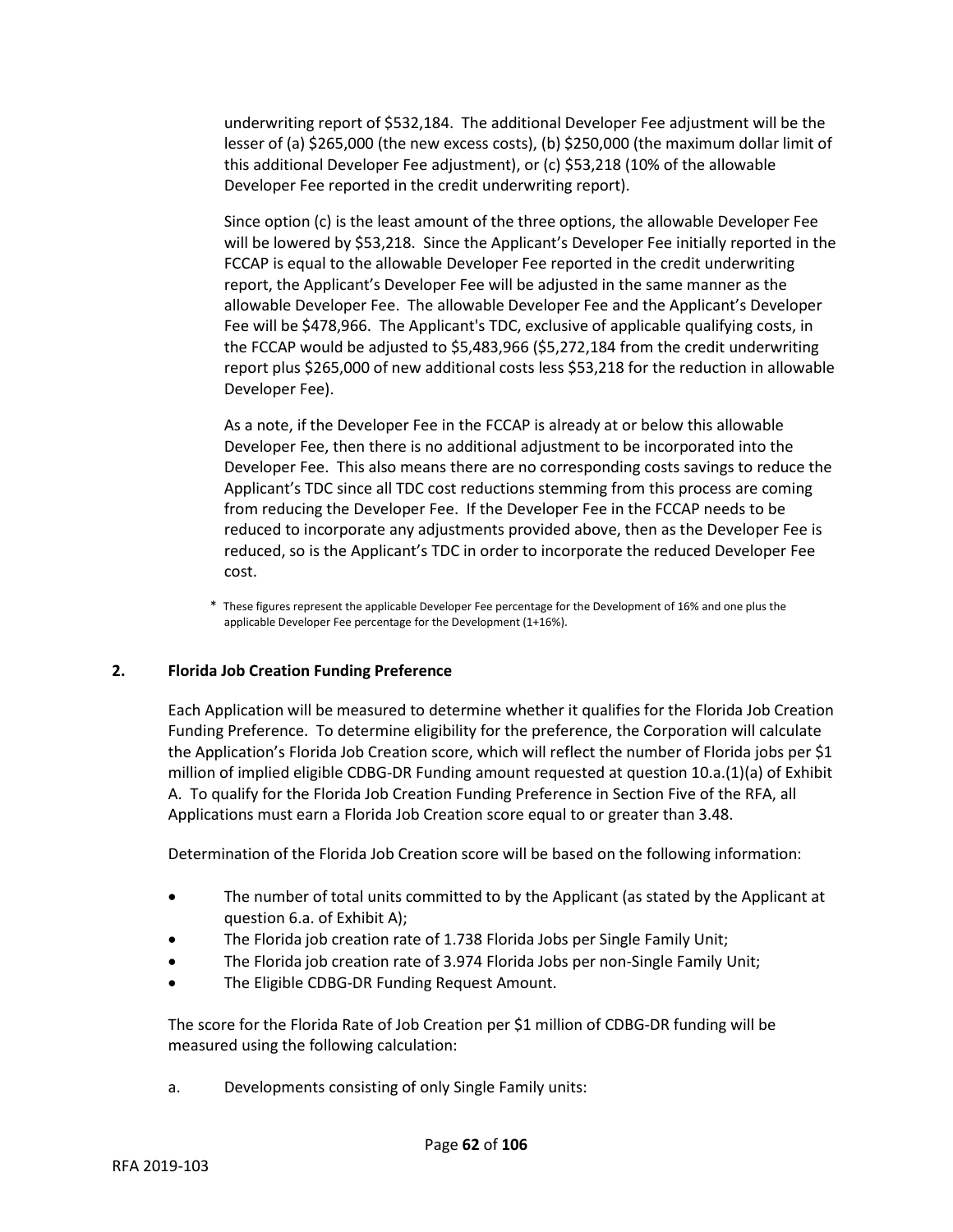Number of units x 1.738 Florida Jobs per Unit x 1,000,000 / Eligible CDBG-DR Funding Request Amount = Florida Jobs per \$1 million of CDBG-DR funding.

For example:

Application A consists of 15 Single Family units and has an Eligible CDBG-DR Funding Request Amount of \$4,500,000.

15 x 1.738 x 1,000,000 / 4,500,000 = Florida Job Creation score of 5.79.

b. Developments consisting of only non-Single Family units:

Number of units x 3.974 Florida Jobs per Unit x 1,000,000 / Eligible CDBG-DR Funding Request Amount = Florida Jobs per \$1 million of CDBG-DR funding.

For example:

Application B consists of 15 non-Single Family units and has an Eligible CDBG-DR Funding Request Amount of \$4,500,000.

15 x 3.974 x 1,000,000 / 4,500,000 = Florida Job Creation score of 13.25.

c. Developments consisting of both Single Family and non-Single Family units:

(Number of Single Family units x 1.738 Florida Jobs per unit + Number of non-Single Family units x 3.974 Florida Jobs per unit) x 1,000,000 / the Eligible CDBG-DR Request Amount = Florida Jobs per \$1 million of CDBG-DR funding.

For example:

Application C consists of 10 Single Family units and 5 non-Single Family units and has an Eligible CDBG-DR Funding Request Amount of \$4,500,000.

(10 x 1.738 + 5 x 3.974) x 1,000,000 / 4,500,000 = Florida Job Creation score of 8.28.

In the above examples, the Application will qualify for the Job Creation Funding Preference because it has a Florida Job Creation score that is at least 3.48.

# **3. Fees**

The Corporation and, if applicable, the Credit Underwriter shall collect via check or money order from the Applicant the following fees and charges in conjunction with this RFA. Failure to pay any fee shall cause the funding awarded to be withdrawn.

All fees set forth below, except for Loan Servicing Fees, are part of Development Cost and can be included in the Development Cost Pro Forma and paid with loan proceeds.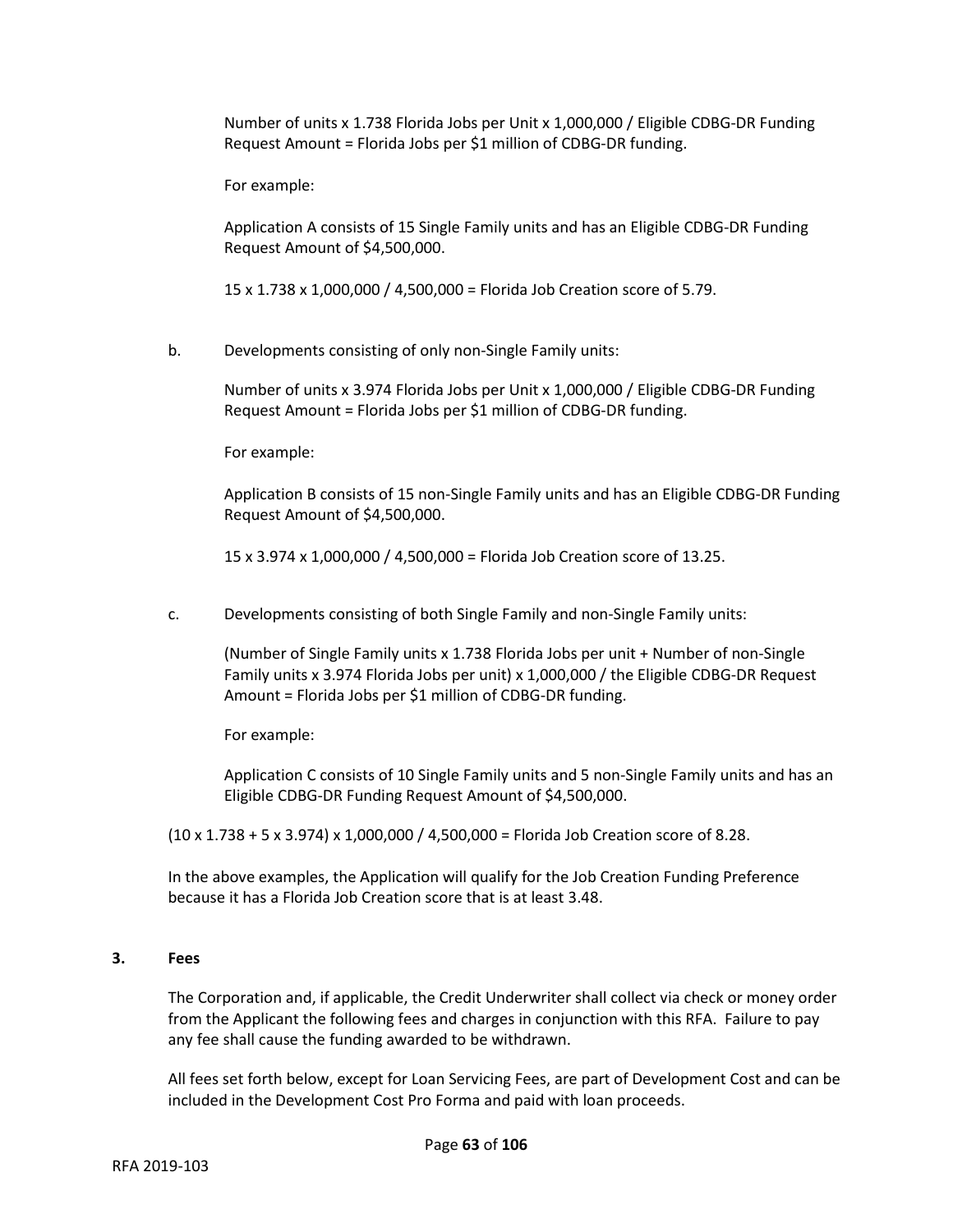- a. Application Fee
	- All Applicants requesting funding in this RFA shall submit to the Corporation as a part of the Application submission a non-refundable Application fee of \$3,000.
- b. Credit Underwriting Fees

The following fees are not the fees that will be charged but are listed below for estimation purposes of completing the Development Cost Pro-Forma in the Application. The actual fees will be determined based on the current contract, including any addendum, for services between the Corporation and the Credit Underwriter(s) in effect at the time underwriting begins.

- (1) Initial fee: \$14,082
- (2) Re-underwriting fee: \$181 per hour, not to exceed \$7,990.

Any Development requiring further analysis by the Credit Underwriter will be subject to a fee based on an hourly rate determined pursuant to contract between the Corporation and the Credit Underwriter. All credit underwriting fees shall be paid by the Applicant prior to the performance of the analysis by the Credit Underwriter. If the Development involves Scattered Sites of units within a single market area, a single credit underwriting fee shall be charged.

- (3) Extraordinary Services fee (which includes the Capital Needs Assessment Review, if applicable): \$181 per hour.
- (4) Credit Underwriting Extension Fees

Credit underwriting extension fees are outlined in Exhibit F.

c. Compliance Monitoring Fees

The following fees are not the fees that will be charged but are listed below for estimation purposes of completing the Development Cost Pro-Forma in the Application. The actual fees and percentage increases will be determined based on the current contract, including any addendum, for services between the Corporation and the Compliance Monitor(s).

(1) Initial Fee

A total annual fee comprised of a base fee of \$168 per month + an additional fee per set-aside unit of \$10.30 per year, subject to a minimum of \$263 per month, and subject to an automatic annual increase of 3 percent of the prior year's fee

- (2) Follow-up Reviews/Extraordinary Services fee: \$181 per hour
- d. Commitment Fees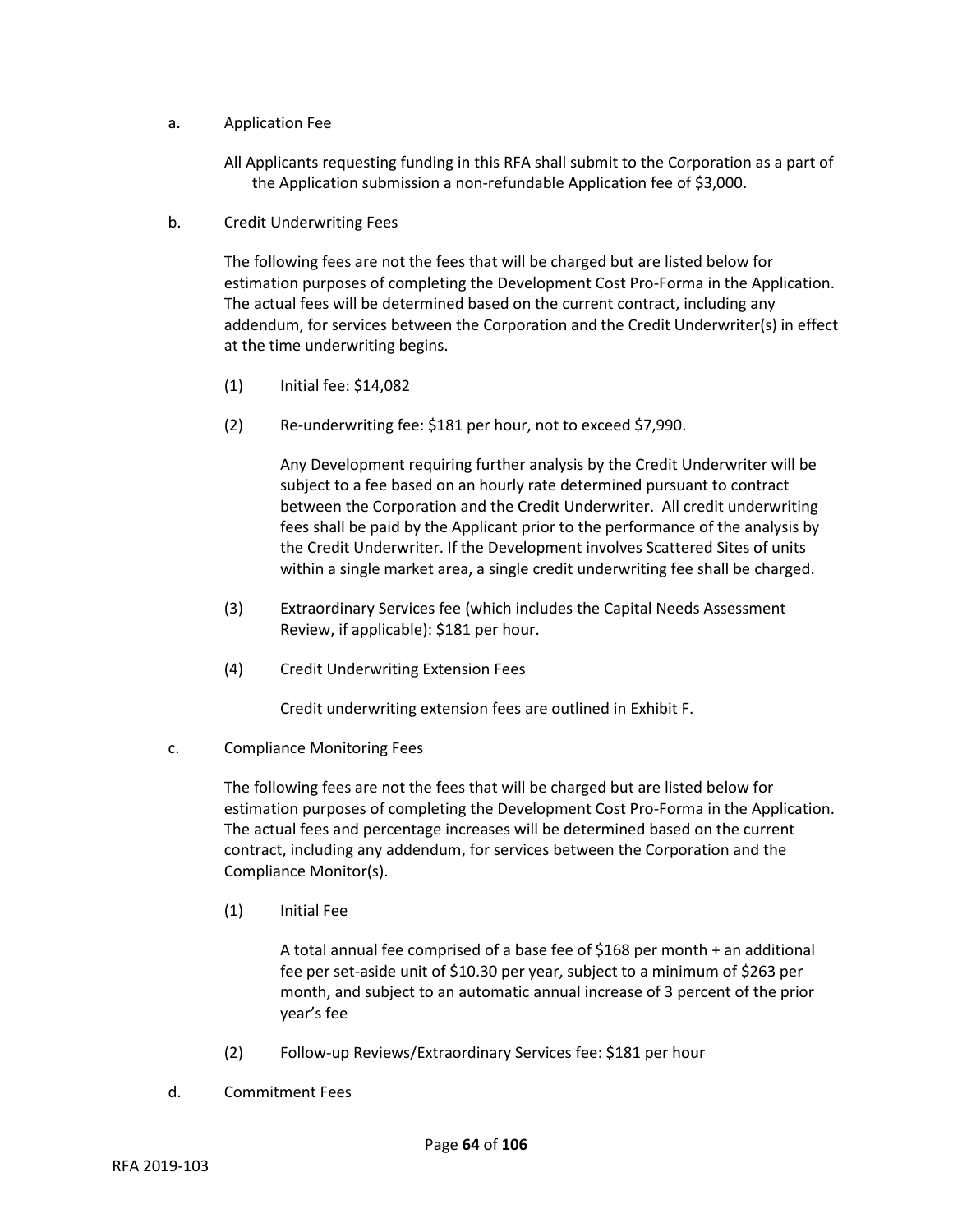Each Applicant to which a firm commitment is granted shall submit to the Corporation a non-refundable commitment fee of 1 percent of the CDBG-DR loan amount upon acceptance of the firm commitment.

- (1) Non-Profit sponsors who provide a certification indicating that funds will not be available prior to closing shall be permitted to pay the commitment fee at closing.
- (2) All Applicants shall remit the commitment fee payable to the Florida Housing Finance Corporation.
- e. Credit Underwriting and Loan Closing Extension Fees

In the event the loan does not close within the timeframes prescribed, extension fees will be assessed as follows:

(1) The firm loan commitment(s) must be issued as follows:

The firm loan commitment must be issued within 12 months of the Applicant's acceptance to enter credit underwriting. Unless an extension is approved by the Corporation in writing, failure to achieve credit underwriting report approval and issuance of a firm loan commitment by the specified deadline shall result in withdrawal of the preliminary commitment. Applicants may request one extension of up to six months to secure a firm loan commitment. All extension requests must be submitted in writing to the program administrator and contain the specific reasons for requesting the extension and shall detail the time frame to achieve a firm loan commitment. In determining whether to grant an extension, the Corporation shall consider the facts and circumstances of the Applicant's request, inclusive of the responsiveness of the Development team and its ability to deliver the Development timely. The Corporation shall charge a non-refundable extension fee of one percent of each loan amount if the request to extend the credit underwriting and firm loan commitment process beyond the initial 12 month deadline is approved. If an approved extension is utilized, for profit Applicants must pay the extension fee not later than seven Calendar Days after the original 12 month deadline. Non-Profit Applicants may request to pay the extension fee at the time of closing. Any such request must be made in writing to the Corporation. If, by the end of the extension period, the Applicant has not received a firm loan commitment, then the preliminary commitment shall be withdrawn.

(2) The loan must close as follows:

The loans and other mortgage loans related to the Development must close within 120 Calendar Days of the date of the firm loan commitment(s). Unless an extension is approved by the Board, failure to close the loan(s) by the specified deadline outlined above shall result in the firm loan commitment(s) being deemed void and the funds shall be de-obligated. Applicants may request one extension of the loan closing deadline outlined above for a term of up to 90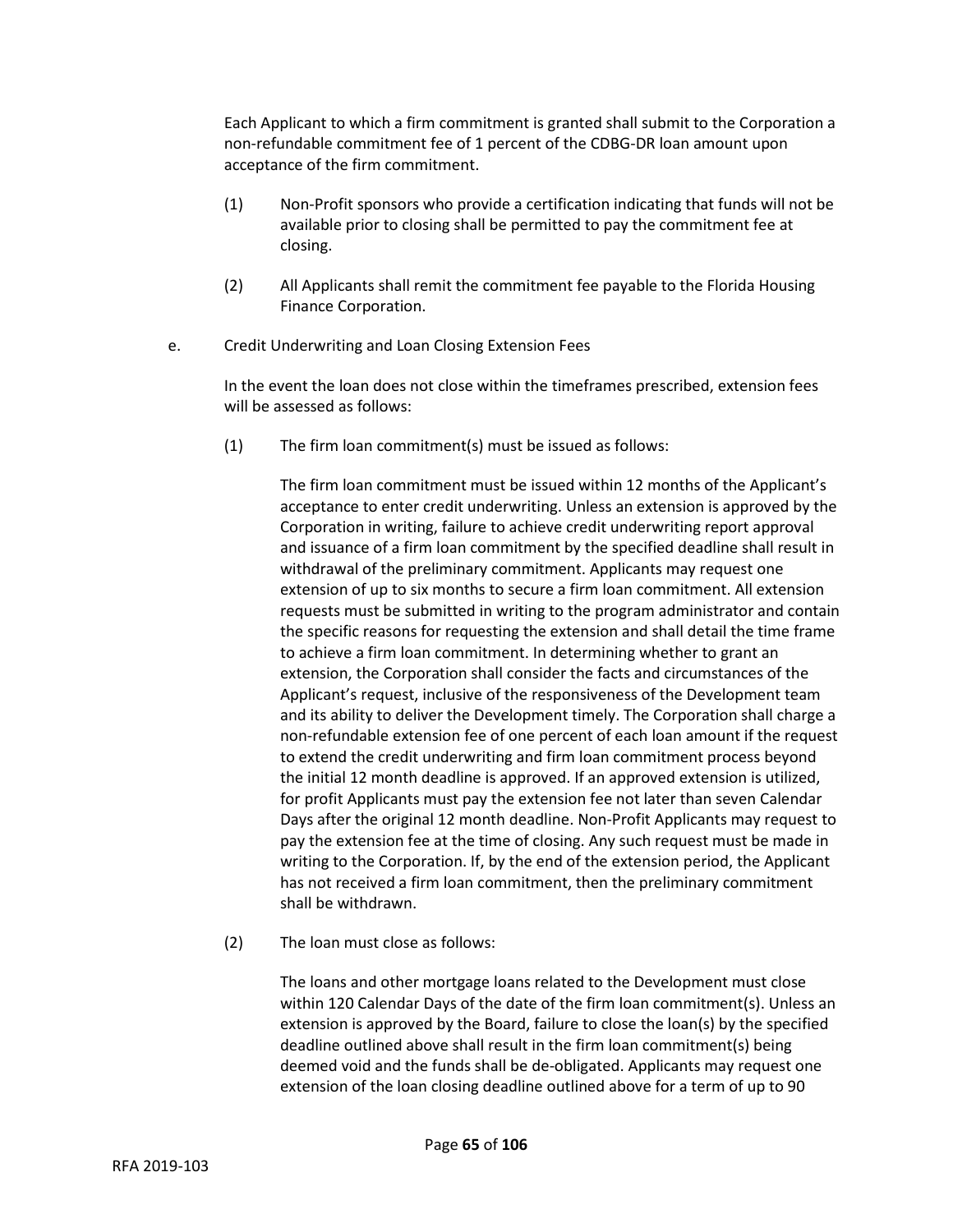Calendar Days. All extension requests must be submitted in writing to the program administrator and contain the specific reasons for requesting an extension and shall detail the time frame to close the loan. The Board shall consider the facts and circumstances of each Applicant's request, inclusive of the Applicant's ability to close within the extension term and any credit underwriting report, prior to determining whether to grant the requested extension. The Corporation shall charge an extension fee of one percent of each Corporation loan amount if the Board approves the request to extend the loan closing deadline beyond the applicable 120 Calendar Day or 180 Calendar Day period outlined above. If an approved extension is utilized, for profit Applicants must pay the extension fee not later than seven Calendar Days after the original loan closing deadline. Non-Profit Applicants may request to pay the extension fee at the time of closing. Any such request must be made in writing to the Corporation. In the event the Corporation loan(s) does not close by the end of the extension period, the firm loan commitment(s) shall be deemed void and the funds shall be de-obligated.

f. Loan Servicing Fees

The following fees are not the fees that will be charged but are listed below for estimation purposes of completing the Development Cost Pro Forma in the Application. The actual fees will be based on the current contract, including any addendum, for services between the Corporation and the Servicer(s).

(1) Construction Loan Servicing Fees

The loan has a Construction Loan Servicing Fee to be paid as indicated. The following fees are listed for estimation purposes only; the actual fees will be determined based on the current contract, including any addendum, for services between the Corporation and Servicer(s) in effect at the time of loan closing.

- \$181 per hour for an in-house review of a draw request
- \$181 per hour for on-site inspection fees, up to a maximum of \$1,793 per draw
- \$181 per hour for extraordinary services
- (2) Permanent Loan Servicing Fees

The loan has a Permanent Loan Servicing Fee to be paid annually. The following fee is listed for estimation purposes only; the actual fees will be determined based on the current contract, including any addendum, for services between the Corporation and Servicer(s) in effect at the time of loan closing.

• Annual fee of 25 bps of the outstanding loan amount, with a minimum monthly fee of \$216 and a maximum monthly fee of \$859, and an hourly fee of \$181 for extraordinary services.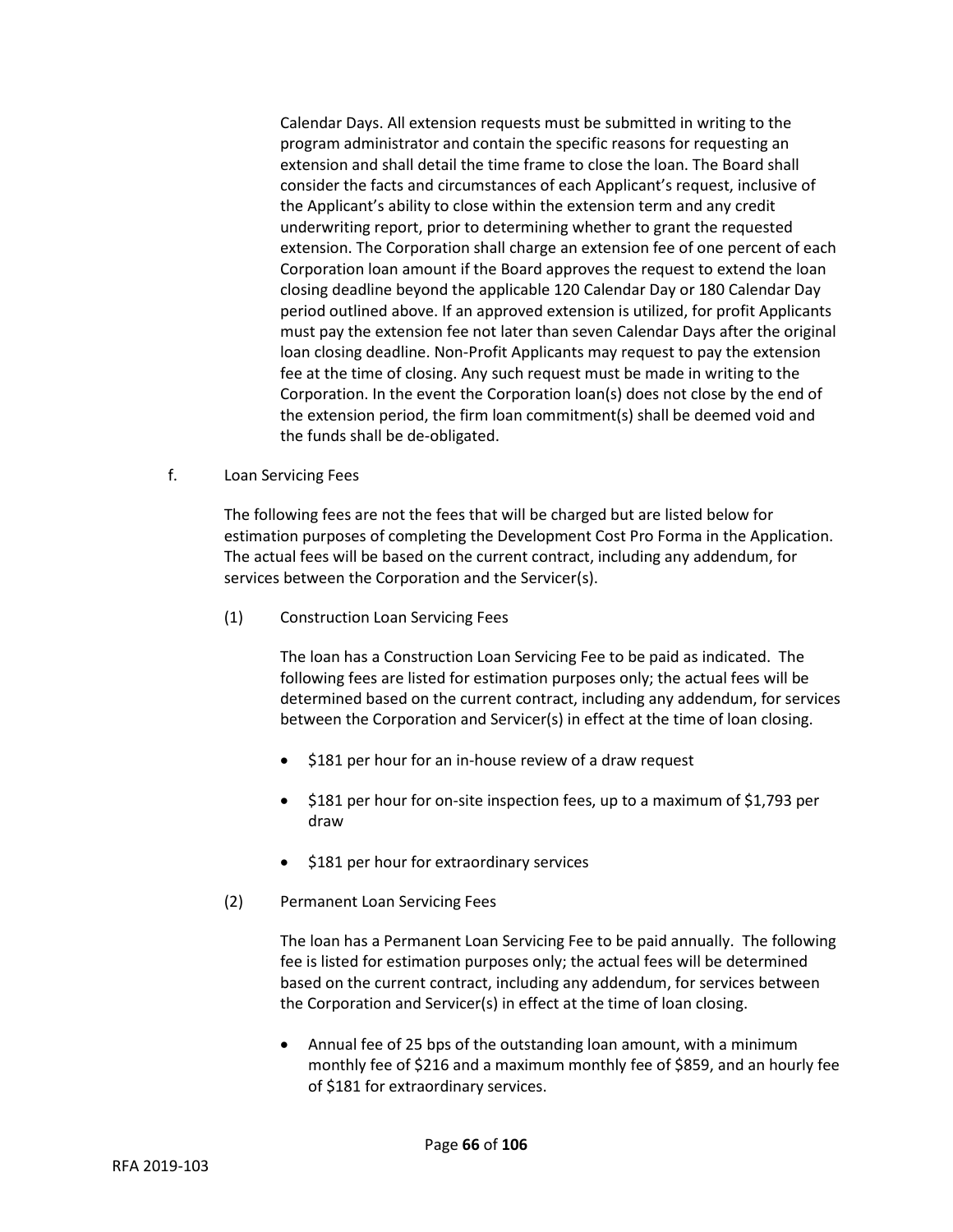g. Environmental Fees

Estimated cost of \$8,000

h. Additional Loan Fees

Applicants will be responsible for all fees associated with the Corporation's legal counsel based on the current contract for services between the Corporation and the legal counsel.

i. Construction Inspection Fees

The following fees are not the fees that will be charged but are listed below for estimation purposes of completing the Development Cost Pro Forma in the Application. The actual fees will be based on the current contract, including any addendum, for services between the Corporation and the Servicer(s).

On-site construction inspection - \$181 per hour, not to exceed \$1,793 per inspection.

j. Assumption/Renegotiation Fees

For all loans where the Applicant is requesting a sale and/or transfer and assumption of the loan, the borrower or purchaser shall submit to the Corporation a non-refundable assumption fee of one-tenth of one percent of the loan amount.

For all loans where the Applicant is requesting a renegotiation of the loan, the borrower shall submit to the Corporation a non-refundable renegotiation fee of one-half of one percent of the loan amount.

For all loans where the Applicant is requesting an extension of the loan term, the borrower shall submit to the Corporation a non-refundable extension fee of one-tenth of one percent of the loan amount. If the extension is associated with a renegotiation of the loan, then only the renegotiation fee will be charged.

#### **4. Additional Requirements**

By submitting its Application, the Applicant acknowledges and agrees that it will conform to the following requirements:

a. Eligible Reserve for Replacement Items

The replacement reserve funds required pursuant to Item 4.m. of Exhibit F are not to be used by the Applicant for normal maintenance and repairs, but shall be used for structural building repairs, major building systems replacements and other items included on the Eligible Reserve for Replacement Items list, effective October 15, 2010.

The list is available on the RFA Website.

b. Financial Reporting Form SR-1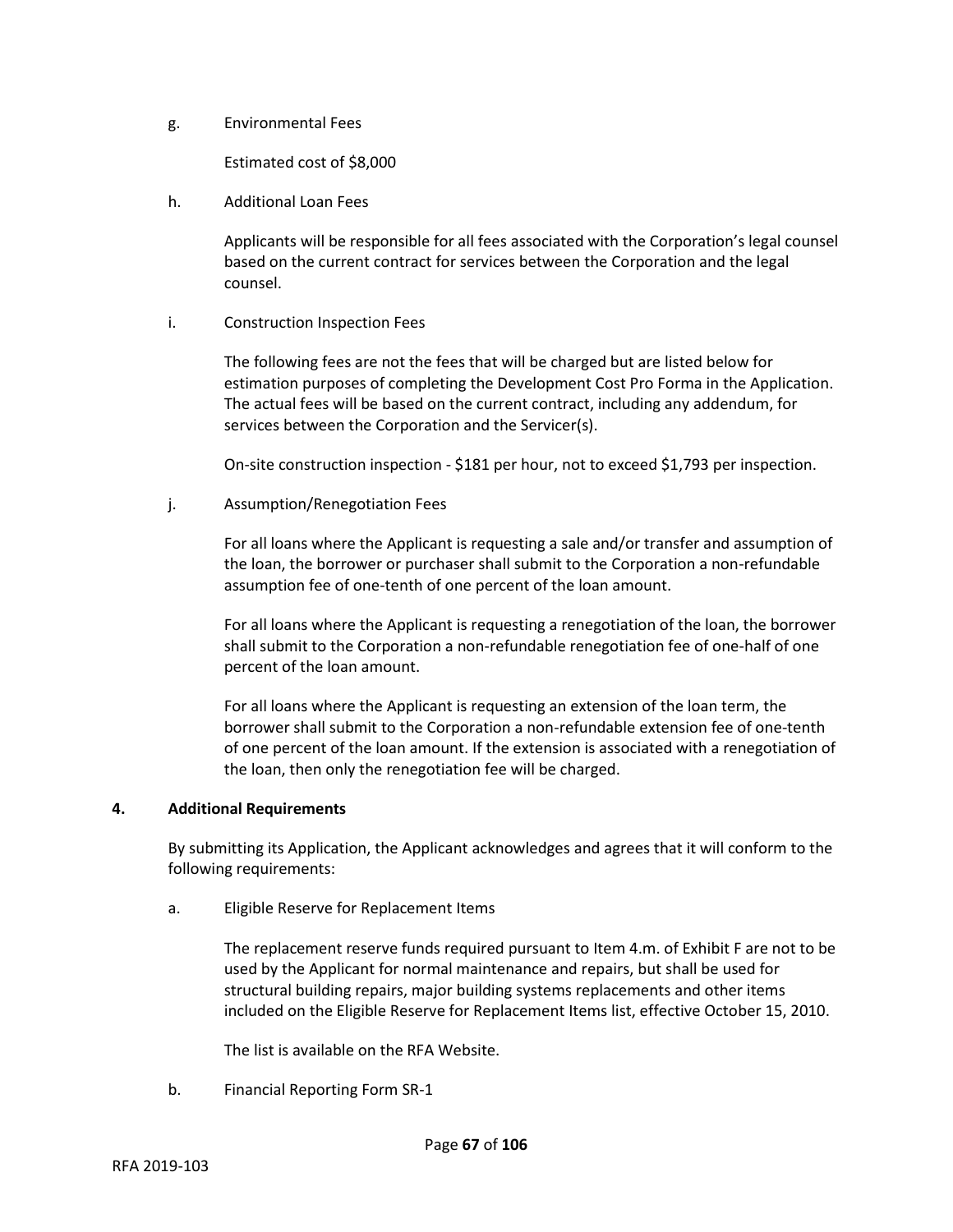By the date that is 151 Calendar Days after the Applicant's fiscal year end of each year of the loan term, the Applicant shall provide the Corporation's servicer with a certification detailing the information needed to determine the annual payment to be made. The Applicant shall complete and execute the annual reporting form, Financial Reporting Form SR-1, Rev. 05-14, and shall submit the form to the Corporation's servicer in both PDF format and electronic form as a Microsoft Excel spreadsheet.

The Financial Reporting Form SR-1 is available on the Corporation's Website http://www.floridahousing.org/owners-and-managers/compliance/forms (also accessible by clicking [here\)](http://www.floridahousing.org/owners-and-managers/compliance/forms).

c. Part IIIA, Sections 401 through 408 and 410, of the Fannie Mae Multifamily Selling and Servicing Guide, in effect as of June 10, 2015

The financial statements and information provided for review pursuant to 4.n. of Exhibit F should be in satisfactory form (inclusive of the substitution of the Multifamily Underwriting Certificate referenced in Section 407 with a similar certification meeting the same criteria) and shall be reviewed in accordance with Part IIIA, Sections 401 through 408 and 410, of Fannie Mae's Multifamily Selling and Servicing Guide, in effect as of June 10, 2015, which is available on the RFA Website.

When referring to the Multifamily Selling and Servicing Guide, any references to "Lender" means the "Corporation-assigned Credit Underwriter" and any references to "Fannie Mae" means "Florida Housing Finance Corporation."

d. Florida Housing Finance Corporation (FHFC) Insurance Guide

The Corporation shall require adequate insurance to be maintained on the Development as determined by the first mortgage lender, the Corporation, or the Corporation's servicer, sufficient to meet the standards established in the Florida Housing Finance Corporation (FHFC) Insurance Guide (and as amended from time to time). The most recently published FHFC Insurance Guide is available on the Corporation's Website http://www.floridahousing.org/owners-andmanagers/compliance/forms (also accessible by clickin[g here\)](http://www.floridahousing.org/owners-and-managers/compliance/forms).

## **5. CDBG-DR Other Federal Requirements**

(1) Federal Labor Requirements - – Construction work over \$2,000 that is financed in whole or in part with CDBG-DR funds must comply with the Federal Labor Standards requirements as identified in 40 U.S.C. 3141, *et seq*.), and 29 CFR part 1, 3, 5, 6, and 7.

Federal Labor Standards require that all persons working on the site be paid an hourly rate not less than the minimum rate specified in the Wage Determination issued by HUD for each particular property. The owner will be required to submit to the Corporation, or its representative servicer, payroll reports and certifications to verify wage payments. Conformance with Labor Standards will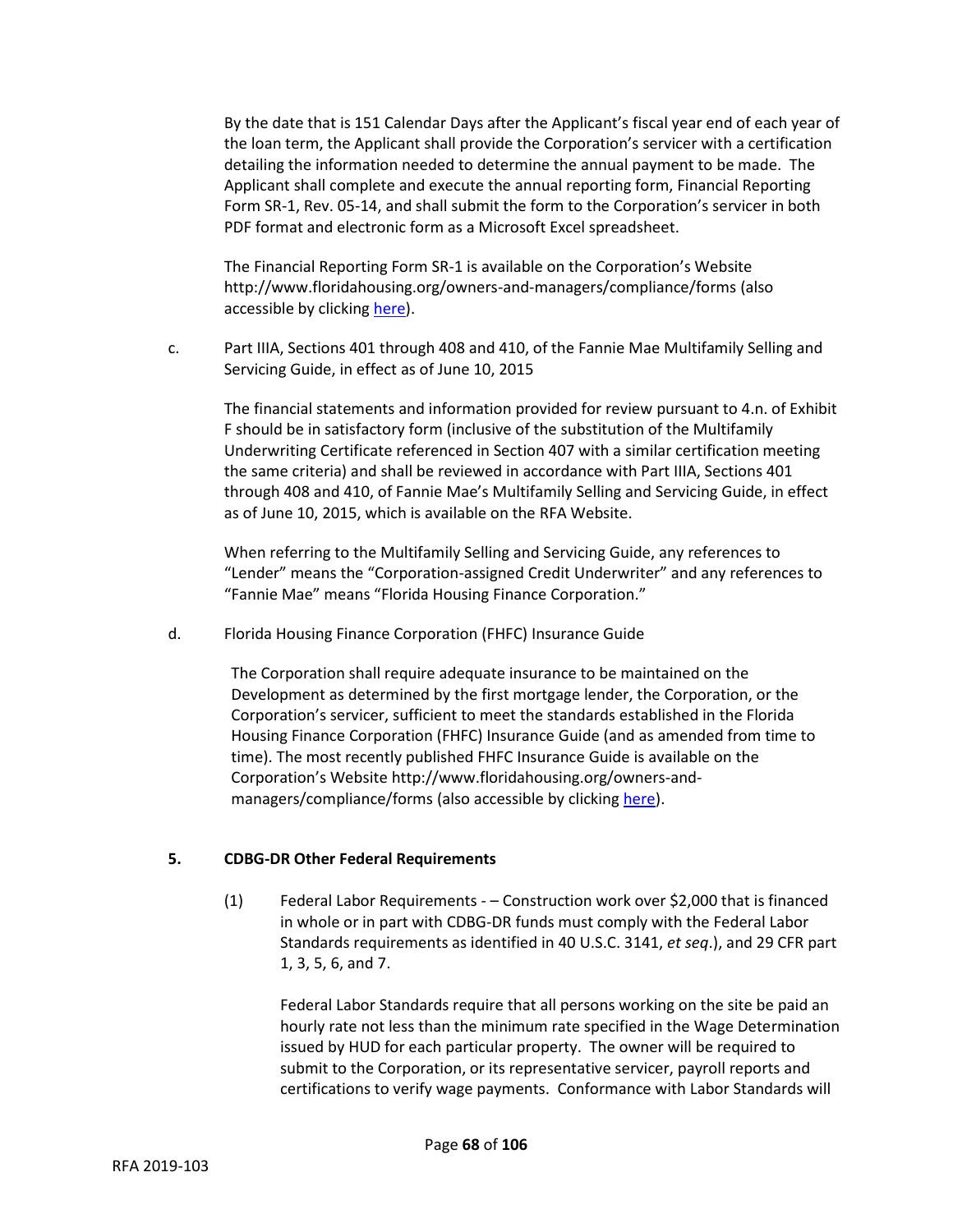be monitored during the construction period in conjunction with the draw inspections by the consulting engineer/architect engaged by the underwriter/servicer.

If the Development contains 8 or more units to be redeveloped or constructed under a single contract, the Corporation will require, prior to the start of construction, certification by the Applicant that it has been advised by the Corporation of its responsibilities and obligations regarding the federal labor and wage requirements and that it agrees to comply with the guidelines.

- (2) HUD Environmental Requirements Applicant will be required to comply with the HUD environmental requirements as provided in 24 CFR Part 58.
- (3) Debarment and Suspension Owners and contractors are prohibited from employing, awarding contracts, or funding any contractors or subcontractors that have been debarred, suspended, proposed for debarment or placed on ineligibility status by HUD. In addition, any owners who are debarred, suspended, proposed for debarment, or ineligible will be prohibited from participating in the Program. Therefore, a certification must be executed by the contractor for compliance with debarment and suspension regulations. During the credit underwriting process the Applicant will be required to provide the executed certification form\*.
- (4) Lead Based Paint If the Development was built before 1978, Lead Based Paint Regulations may apply. See 24 CFR Part 35 for exemptions. During the credit underwriting process, the Applicant must certify that it understands the requirements of the current HUD lead based paint regulations.

If the Applicant is purchasing the property and the Development was built before 1978, provide a copy of the executed Disclosure of Information on Lead Based Paint and Lead Based Paint Hazards form\*, signed by both the buyer and the seller.

(5) Section 3

Each Applicant shall encourage its contractors to hire qualified low- and moderate-income residents for any job openings that exist on CDBG-DR-funded projects in the community. The Applicant shall keep records to document the number of low- and moderate-income people who are hired to work on CDBG-DR-funded projects.

(6) Flood

The Applicant shall comply with the mandatory flood insurance purchase requirements of Section 102 of the Flood Disaster Protection Act of 1973, as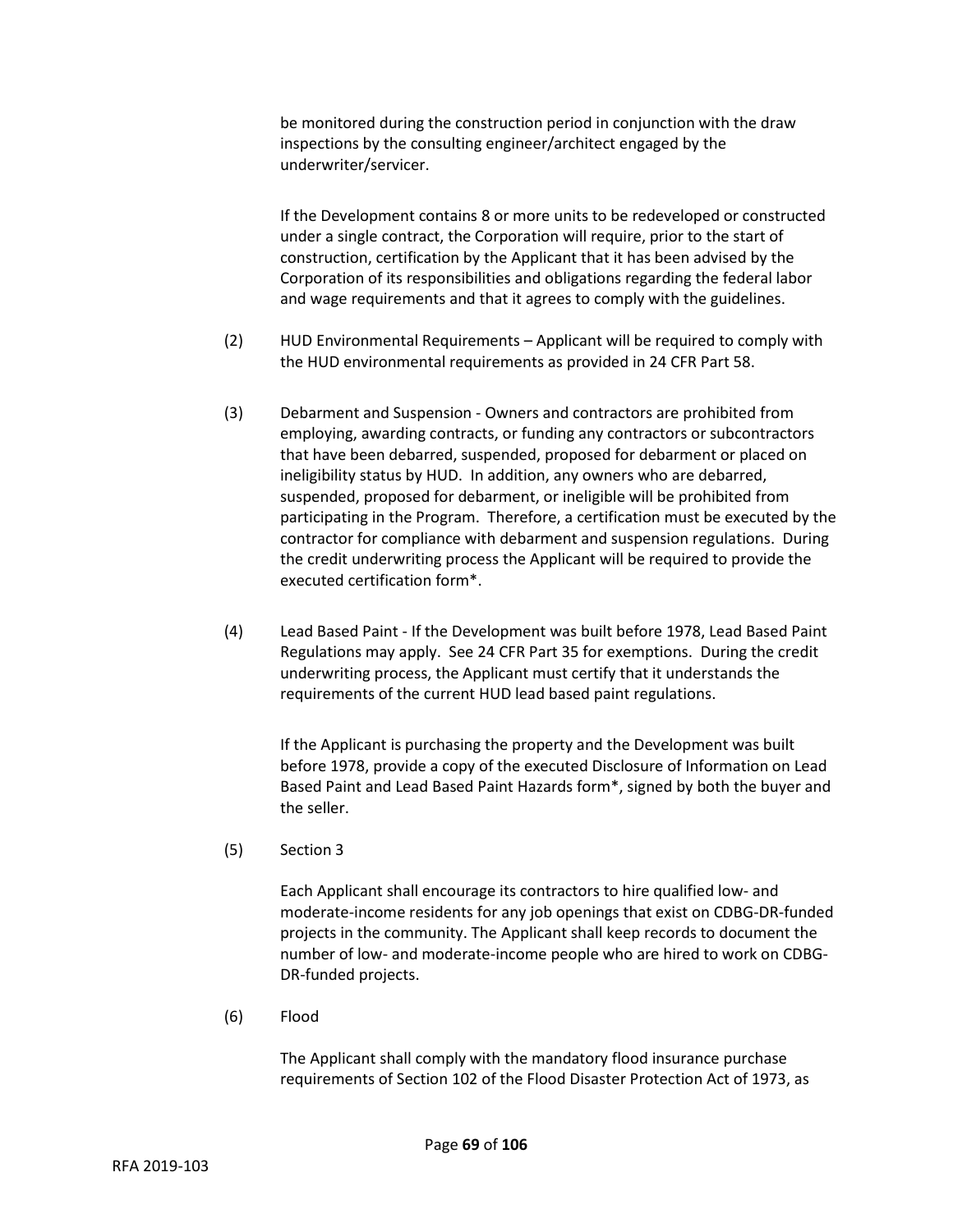amended by the National Flood Insurance Reform Act of 1994, 42 USC 4012a, as applicable.

(7) Historic Preservation

The Applicant shall comply with the Historic Preservation requirements set forth in the National Historic Preservation Act of 1966, as amended, codified in title 54 of the United States Code, as applicable. In general, this requires concurrence from the State Historic Preservation Officer for all rehabilitation and demolition of historic properties that are fifty years old or older or that are included on a Federal, state, or local historic property list.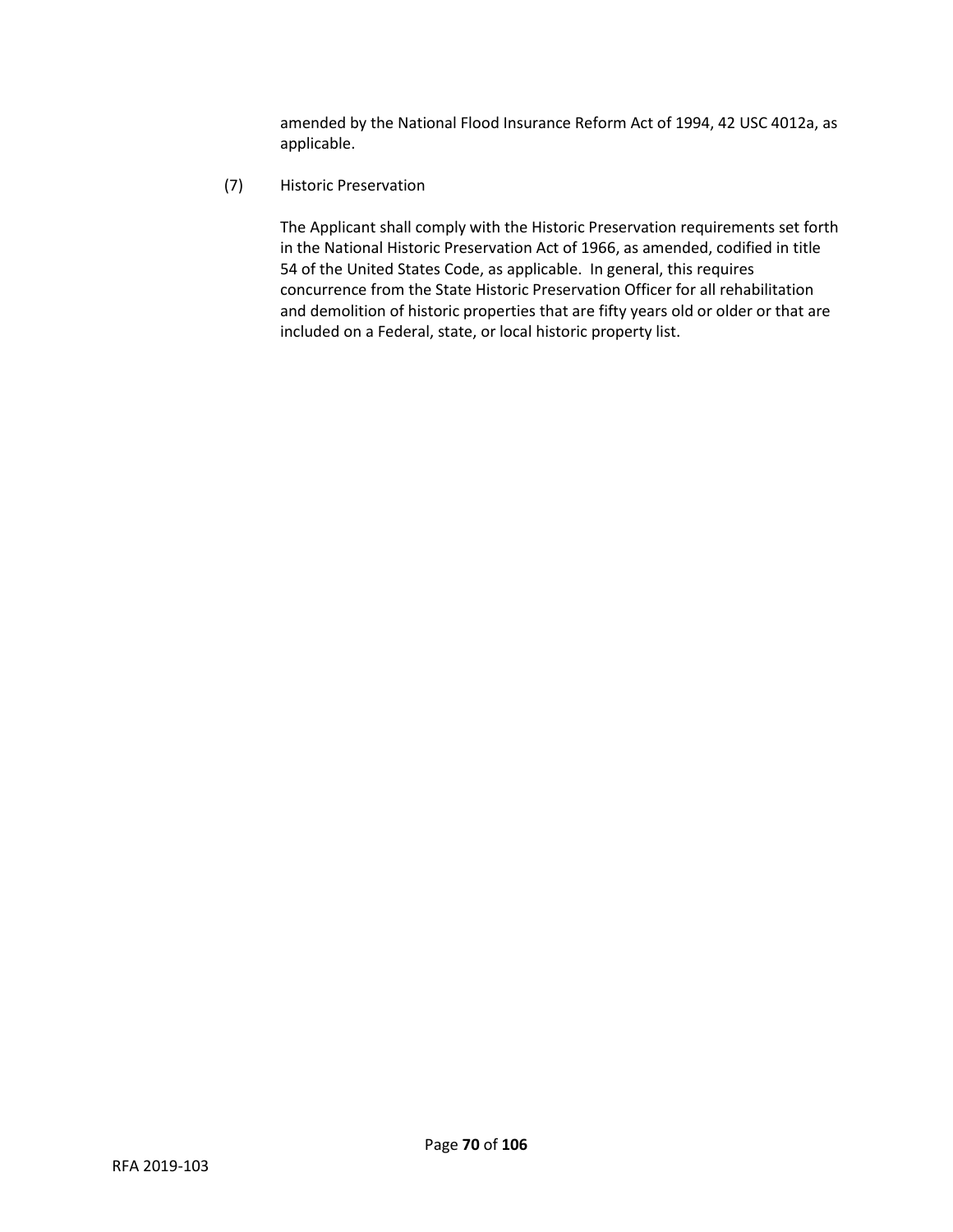## **Exhibit D – Timeline**

The Applicant acknowledges and certifies that the following information will be provided by the due date outlined below, or as otherwise outlined in the invitation to enter credit underwriting. Failure to provide the required information by the stated deadline may result in the withdrawal of the invitation to enter credit underwriting, unless an extension is approved by the Corporation.

- 1. Within seven Calendar Days of the date of the invitation to enter credit underwriting, the Applicant shall respond to the invitation and submit the non-refundable credit underwriting fee;
- 2. If requested by the Corporation, within 14 Calendar Days, submit IRS Form 8821 for all Financial Beneficiaries and all natural person Principals disclosed on the CDBG-DR Principals of the Applicant and Developer(s) Disclosure Form (Form Rev. 06-19) in order to receive a recommendation for funding.
- 3. Within 21 Calendar Days of the date of the invitation to enter credit underwriting:
	- a. Provide the completed and executed Florida Housing Finance Corporation Verification of Environmental Safety Phase I Environmental Site Assessment form\*, and, if applicable, the completed and executed Florida Housing Finance Corporation Verification of Environmental Safety Phase II Environmental Site Assessment form\*. Note: If a Phase II ESA is required, but has not been completed by the stated deadline, contact Corporation staff to request an extension for submission of the Phase II ESA form;
	- b. Provide the identity of the remaining members of the Development Team (i.e., inexperienced co-Developer(s), General Contractor, Architect, Attorney, and Accountant,), as outlined below. The team members so identified, and any future replacement thereof, must be acceptable to the Corporation and the Credit Underwriter;
		- (1) Identify any inexperienced co-Developer(s) by providing the name, address, telephone and facsimile numbers, e-mail address, and the relationship of the co-Developer to the Applicant.
		- (2) Identify the General Contractor by providing the completed and executed Florida Housing Finance Corporation General Contractor or Qualifying Agent of General Contractor Certification form\*. Note: The prior experience chart must also be provided, as outlined in the form.
		- (3) Identify the Architect by providing the completed and executed Florida Housing Finance Corporation Architect Certification form\*.
		- (4) Identify the Attorney by providing the completed and executed Florida Housing Finance Corporation Attorney Certification for MMRB, SAIL, HOME, And-Or Other Gap Loans form\*.
		- (5) Identify the Accountant by providing the completed and executed Florida Housing Finance Corporation Certification of Accountant form\*.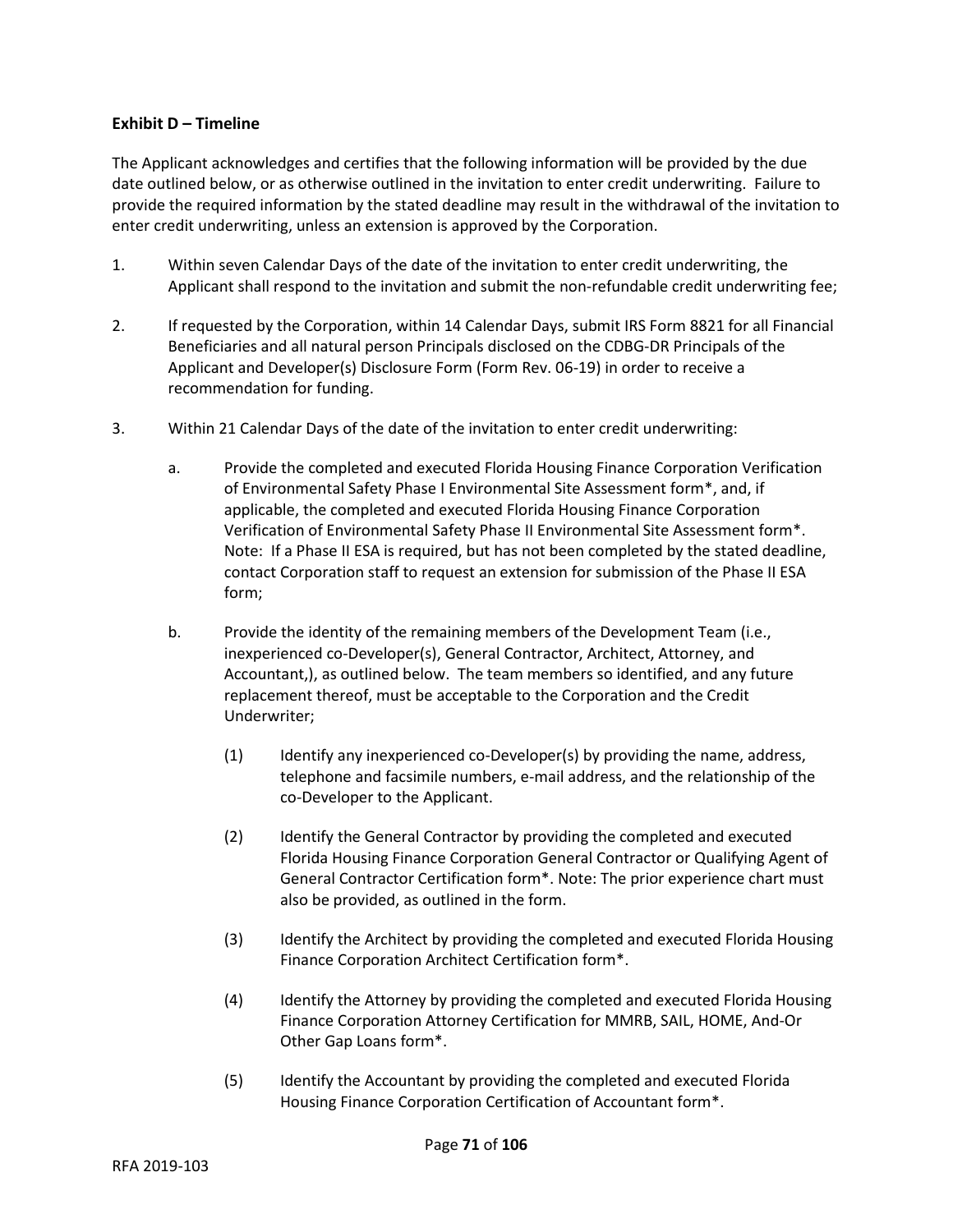\* The certification forms (Forms Rev. 10-17) which are available on the RFA Website. Note: The use of any prior version of these forms will not be acceptable to meet this requirement.

- c. Provide confirmation that all construction features committed to and proposed by the Applicant shall be located on the Development site;
- d. Confirmation that, if the proposed Development meets the definition of Scattered Sites, all Scattered Sites requirements that were not required to be met in the Application will be met, including that all features and amenities committed to and proposed by the Applicant that are not unit-specific shall be located on each of the Scattered Sites, or no more than 1/16 mile from the Scattered Site with the most units, or a combination of both. If the Applicant indicates that the proposed Development does not consist of Scattered Sites, but it is determined during credit underwriting that the proposed Development does meet the definition of Scattered Sites, all of the Scattered Sites requirements must have been met as of Application Deadline and, if all Scattered Sites requirements were not in place as of the Application Deadline, the Applicant's funding award will be rescinded;
- e. Provide notification of the percentage of ownership of the Principals of the Applicant. Upon the Applicant's acceptance of the invitation to enter credit underwriting, the Corporation will return the CDBG-DR Principals of the Application and Developer(s) Disclosure Form that was part of the Applicant's uploaded Application. The Applicant will be required to enter the applicable percentages on the form and return the completed form to the Corporation.
- 4. The credit underwriting process must be complete within the timeframe outlined in Exhibit F;
- 5. By Certificate of Occupancy, the Applicant commits to participate in the statewide housing locator system, as required by the Corporation;
- 6. Applicants are required to execute a CDBG-DR written agreement within twelve (12) months of the date of the invitation to enter into credit underwriting. To meet this requirement, all Applicants that are invited to enter credit underwriting will be expected to complete the credit underwriting process and receive Board approval of the credit underwriting report prior to that date;
- 7. The Credit Underwriter will provide an itemized list for additional documentation including, but not limited to, the following:
	- a. If the Applicant indicated that the proposed Development will be assisted with funding under the RD 538 Program and expects to use such funding as a source of financing, the Section 538 Selection Letter sent to the Applicant by RD must be provided;
	- b. The Construction Consultant engaged by the Corporation's credit underwriter must provide the properly completed and executed Americans with Disabilities Act Certification forms certifying that the design of the proposed Development and the completed Development includes the applicable accessibility, adaptability, Visitability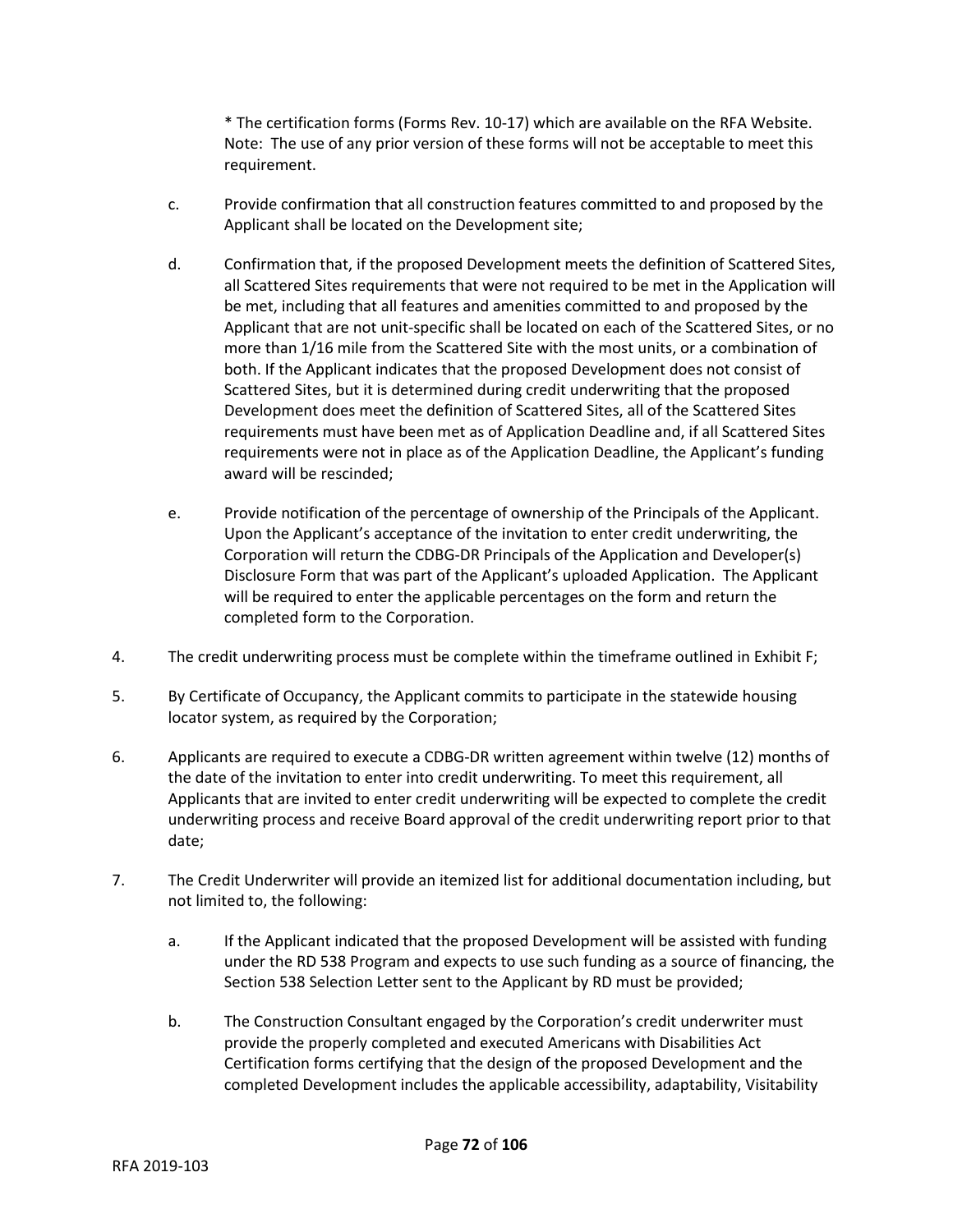and universal design features required by the Corporation and proposed by the Applicant (Forms Rev. 10-14) which are available on the RFA Website;

- c. For Developments with a Housing Assistance Payment Contract and/or an Annual Contributions Contract with HUD: Submission to the Corporation of the waiting list section of the Tenant Selection Plan for review and preliminary approval before sending to HUD. Such waiting list section shall establish selection preferences or a section for special admissions specifically for individuals or families that are referred by a designated Referral Agency serving the county where the Development is located; HUD approval of the Tenant Selection Plan shall be demonstrated to the Corporation prior to the completion of the final credit underwriting report;
- d. The required information and documentation relative to the General Information Notice (required by the Uniform Relocation Act), consistency with the Consolidated Plan, conformance with Federal Labor requirements, as well as Debarment/Suspension and Lead Based Paint regulations, as outlined in Item 4 of Exhibit C;
- e. Confirmation of the proposed Development's eligibility for funding in the event that construction has commenced.
- f. If the Development triggers Federal Labor Requirements, the Corporation will require, prior to the start of construction, certification by the Applicant that it has been advised by the Corporation of its responsibilities and obligations regarding the federal labor and wage requirements and that it agrees to comply with the guidelines;
- g. The Applicant will be required to comply with the HUD environmental requirements as provided in 24 CFR Part 58;
- h. The Applicant will be required to provide a certification that must be executed by the contractor for compliance with debarment and suspension regulations, as outlined in Item 4 of Exhibit C; and
- i. The Applicant must certify that it understands the requirements of the current HUD lead based paint regulations as outlined in Item 4 of Exhibit C.
- 4. The Credit Underwriter will also verify information submitted by the Applicant, including, but not limited to the following:
	- a. The Applicant's Non-Profit status, if applicable;
	- b. Each Scattered Site meets the requirements of this RFA, if applicable;
	- c. The proposed Development's ability to meet the Enhanced Structural Systems Construction qualifications, if applicable;
	- d. The appraisals conducted during credit underwriting may cause a reduction in the funding amount;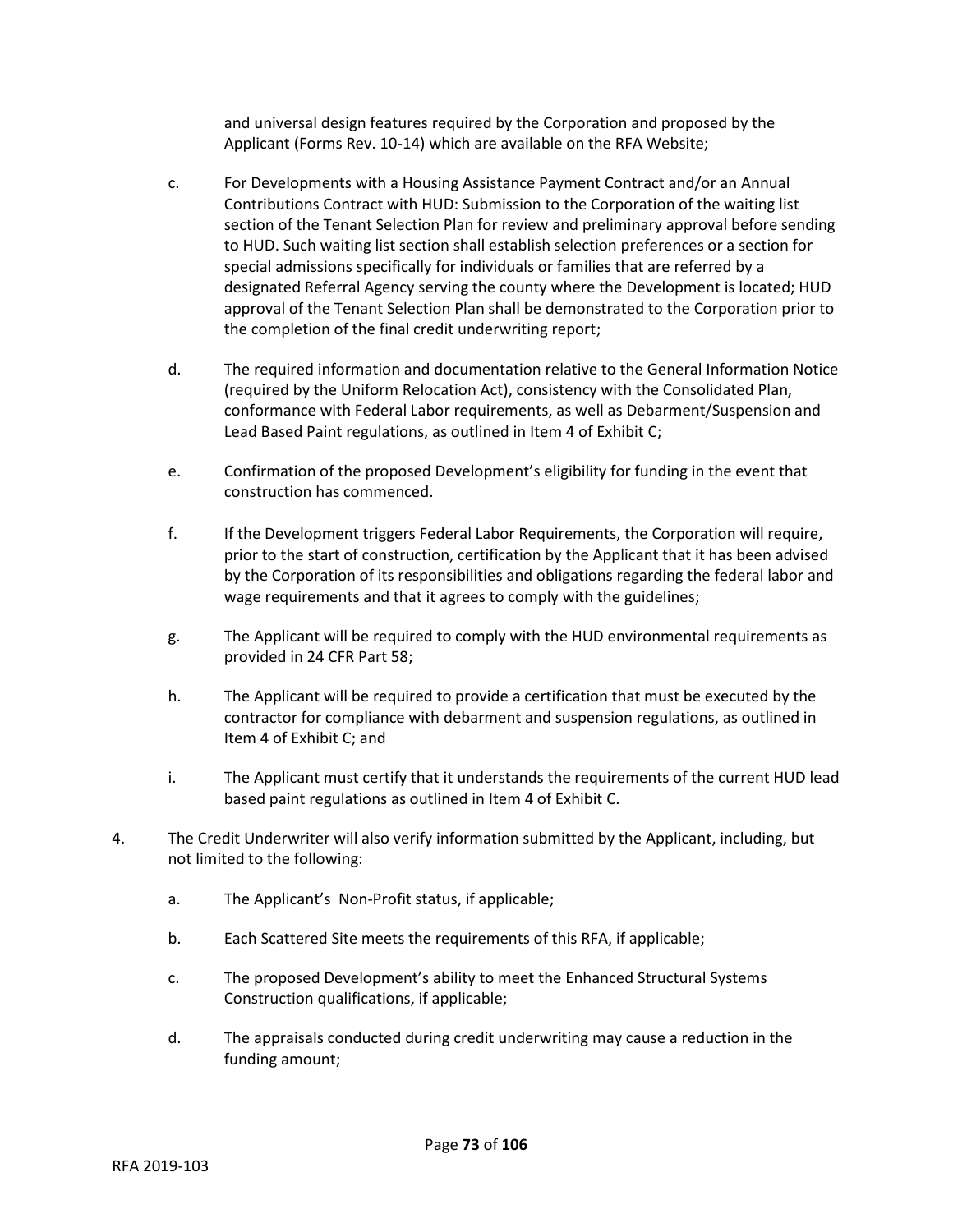- e. With the exception of Developments financed with HUD Section 811 or United States Department of Agriculture RD program, Developments must demonstrate HUD approval for an owner-adopted preference or special admissions preference specifically for individuals or families who are referred by a designated Referral Agency serving the county where the Development is located;
- f. The proposed Development's first phase or subsequent phase's status;
- g. Review of the Total Development Cost and its effect on the Total Development Cost Per Unit Limitation;

If any of these cannot be verified, all funding awarded under this RFA may be reduced or may be rescinded if the award or the Application's eligibility status was based on such information, and/or the Applicant may be determined to have made a material misrepresentation.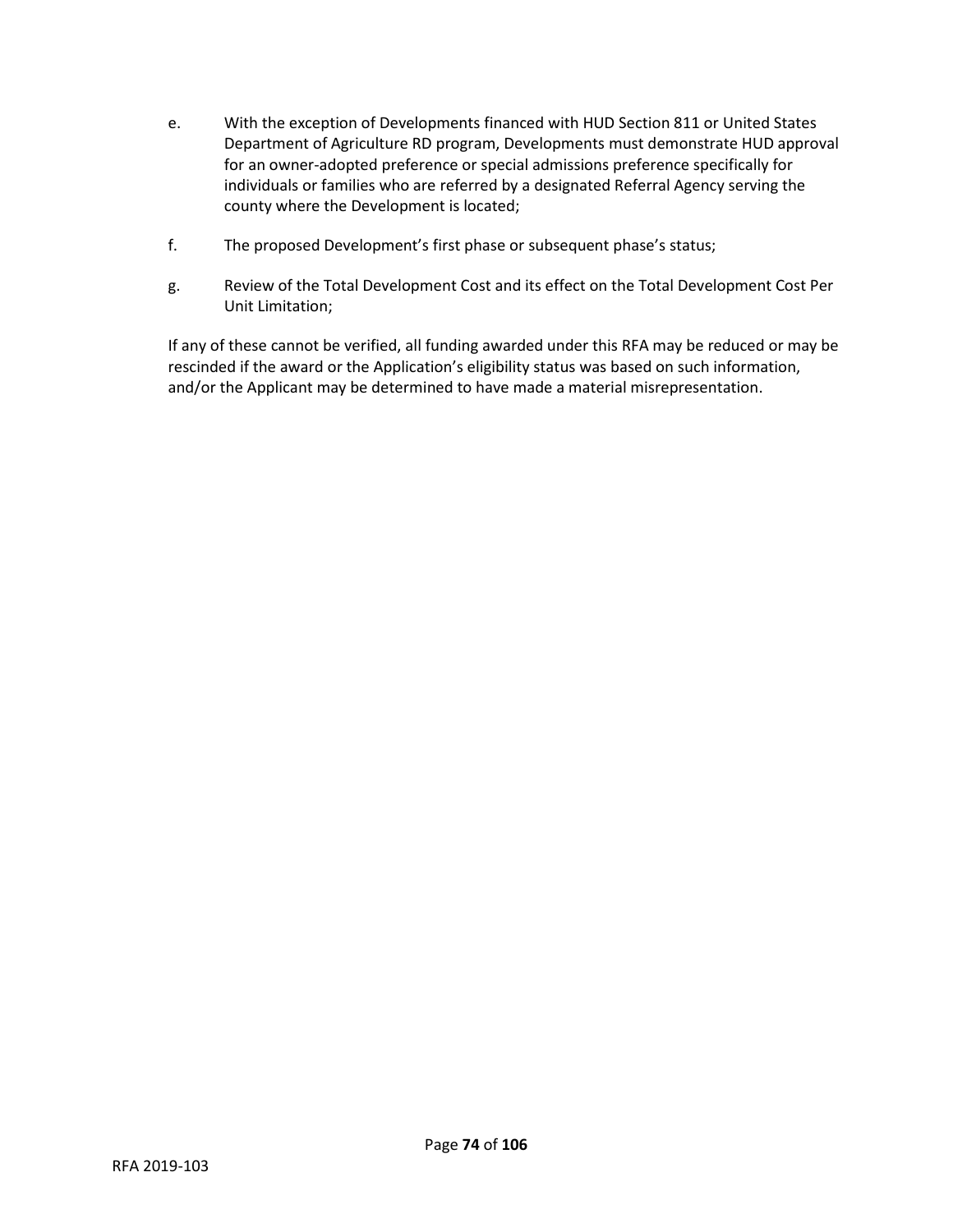## **Exhibit E – Additional requirements for the Link Units for Persons with Special Needs**

The Link to Permanent Housing Strategy (Link) enhances the ability of extremely low-income (ELI) households with special needs to access and retain affordable rental housing in their communities. The Corporation requires Developers to provide a specified percentage of a Development's ELI Set-Aside units for special needs households receiving community based supportive services who are referred by a designated supportive services agency in the community where the Development is located. All Link units must do the following:

# **I. Link Set-Aside Requirements**

With the exception of Developments financed with HUD Section 811, for the entire Compliance Period as specified in both the regulatory agreement and as stated in the RFA, the Development shall set aside the required percentage of the ELI Set-Aside units as Link Units for Persons with Special Needs. At least one member of each Link unit's household shall be referred by a Special Needs Household Referral Agency (Referral Agency) with which the owner executes a Link Memorandum of Understanding (MOU) approved by the Corporation.

# **II. Link Memorandum of Understanding (MOU)**

The Corporation has established and maintains a list of supportive service agencies or organizations serving each county, each of which is designated as a Referral Agency. The Referral Agency list is available on the Corporation's Website at http://apps.floridahousing.org/StandAlone/SpecialNeeds/ContentPage.aspx?PAGE=Link%20Initi ative%20Page (also accessible by clickin[g here\)](http://apps.floridahousing.org/StandAlone/SpecialNeeds/ContentPage.aspx?PAGE=Link%20Initiative%20Page). These agencies are statewide, regional or local organizations that administer community-based supportive services to the populations served by Link.

The MOU is a formal agreement between the owner and a Referral Agency that specifies the intent of the Link Strategy and describes the roles and responsibilities of each party to the MOU. The MOU form to be executed shall be the version most recently provided on the RFA Website.

- A. The owner shall execute an MOU with at least one designated Referral Agency serving the county and intended population where the Development will be located and rent units to households referred by the Referral Agency with which the MOU is executed.
- B. The deadline for receipt of the fully-executed MOU by the Corporation shall be established in the invitation to enter into credit underwriting, but shall be within nine months from the date of the invitation to enter into credit underwriting but no later than the date the first building is placed in service. If the owner is unable to meet the deadline, an extension may be requested from the Corporation, and a non-refundable processing fee of \$5,000 shall be charged to the owner.
- C. Prior to execution of the MOU, but not later than 10 Calendar Days before the deadline by which the fully-executed MOU shall be received by the Corporation, the MOU form stipulated in the applicable RFA shall be completed and reviewed by the owner and Referral Agency, and then submitted by the owner to the Corporation for review and preliminary approval.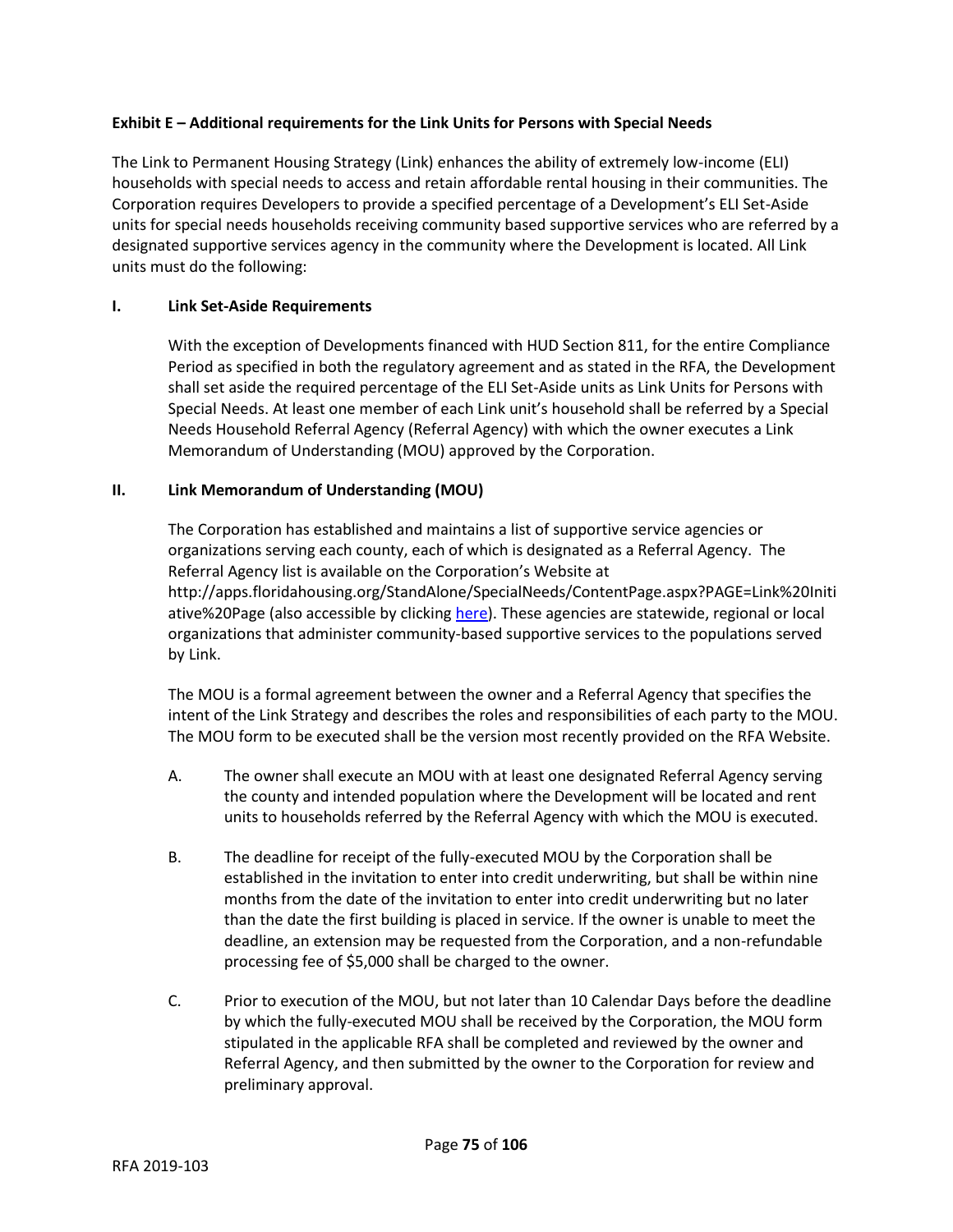- D. The owner that has a Housing Assistance Payment Contract and/or an Annual Contributions Contract with HUD shall establish and obtain approval from HUD for an owner-adopted preference or limited preference specifically for individuals or families who are referred by a designated Referral Agency serving the county where the Development is located. HUD approval shall be demonstrated to the Corporation prior to the completion of the final credit underwriting report.
- E. Owners that have a Housing Assistance Payment Contract and/or an Annual Contributions Contract with HUD shall maintain a separate waiting list for referred applicants and prioritize these individuals for any available Link units. During and after lease-up, Referral Agency referrals must be moved in first, regardless of chronological order of the general waiting list, until all Link units are occupied with Referral Agency referrals.
- F. After review and preliminary approval of the MOU by the Corporation, and no later than the deadline established in the invitation to enter into credit underwriting, the owner shall provide one original fully-executed hard copy of the MOU to the Corporation. Once approved by the Corporation, the owner shall arrange for a copy of the approved MOU to be maintained on file at the site of the Development's records for compliance monitoring purposes.
- G. When the owner is noncompliant because no Referral Agency that serves the county where the Development is located is available to execute an MOU, the noncompliance shall be held in a correction period status until the earlier of (i) approval by the Corporation of an MOU executed with a new Referral Agency, or (ii) the passage of 45 Calendar Days following placement of a Referral Agency that serves the Development's county onto the Corporation's Referral Agency list.
- H. When a Referral Agency notifies the owner of its intent to terminate an MOU, the owner shall notify the Corporation of the MOU termination by email, at Link@floridahousing.org, within five Calendar Days of receiving the notification from the Referral Agency. The owner shall then select another Referral Agency for the Development's county and obtain approval from the Corporation for the MOU executed with the new Referral Agency no later than 45 Calendar Days after receipt of notification from the prior Referral Agency of its intent to terminate the MOU.
- I. When an owner intends to terminate an MOU, the owner shall repeat the process outlined in all of the steps above to obtain approval from the Corporation for a new MOU executed with another Referral Agency before termination of the prior MOU may become effective.
- J. The Corporation may require the owner to terminate an MOU with a Referral Agency if that partnership is not effective in meeting the intent of the Link Set-Aside Requirement. The owner shall execute another MOU with a new Referral Agency before terminating the MOU. The owner shall follow the process outlined in all of the steps above to obtain approval from the Corporation.

## **III. Notification of the Availability of Units for Referral of Intended Link Households**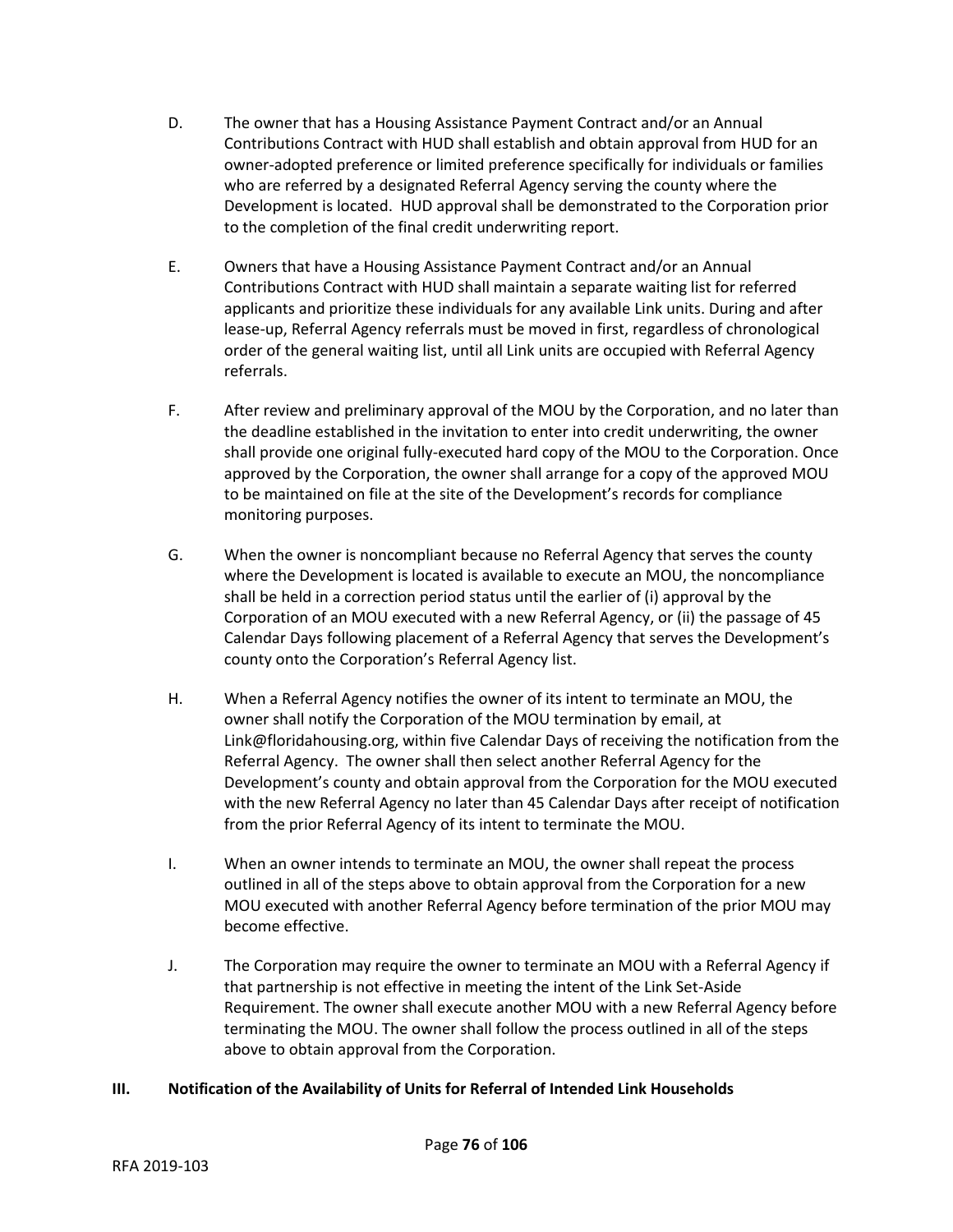- A. The owner shall meet with the chosen Referral Agency to review the Link roles and responsibilities of each party, the household income limitation and other eligibility criteria for tenancy, household move-in expenses and on-going monthly rental payments. The meeting shall be held no less than 45 Calendar Days before the anticipated commencement of any activities related to the leasing of any unit in the Development. The owner shall maintain documentation of the meeting with the Referral Agency and shall provide a copy for review by the Corporation upon its request.
- B. Leasing Activity (Lease-up and Pre-leasing): During leasing activities, the owner shall make all units available for the intended Link households referred by the Referral Agency, until the Development's Link Set-Aside Requirement has been met. If the Development has not met its Link Set-Aside Requirement by the passing of 30 Calendar Days after the last unit is actually available for occupancy, the owner may lease the units to any eligible household. To the extent that an ELI-unit requirement coincides with a Link Set-Aside Requirement, for a period not to exceed nine months, a failure to meet the ELI-unit requirement shall not cause noncompliance during the lease-up or 30 Calendar Day hold period.
- C. Once the Development's leasing activity is completed, a vacant unit formerly occupied by a Link household shall be held open for intended households referred by the Referral Agency for a period of 30 Calendar Days starting from the date the vacated unit is suitable for occupancy and ready to lease. The owner shall notify the Referral Agency that a unit is available on or before the date that the vacated unit becomes suitable for occupancy and ready to lease, but no more than 30 Calendar Days before the unit is anticipated to be ready to lease. The vacated unit shall retain the Link classification until next occupied, at which time the classification of the new household shall be applied to the unit.
- D. Communication between the owner and the Referral Agency's designated contact person related to activities in this section shall be conducted via email. Activities that must be conducted by email are as follows:
	- 1. Requests to develop MOU with Referral Agency;
	- 2. Draft reviews of MOUs between the parties;
	- 3. Final version of executed MOU;
	- 4. Current contact information for the contact staff designated by the owner and Referral Agency and listed in the MOU;
	- 5. Notifications of unit availability;
	- 6. Number of Calendar Days unit will be held open for referrals;
	- 7. Information about rental policies and eligibility criteria;
	- 8. Outcome of referrals;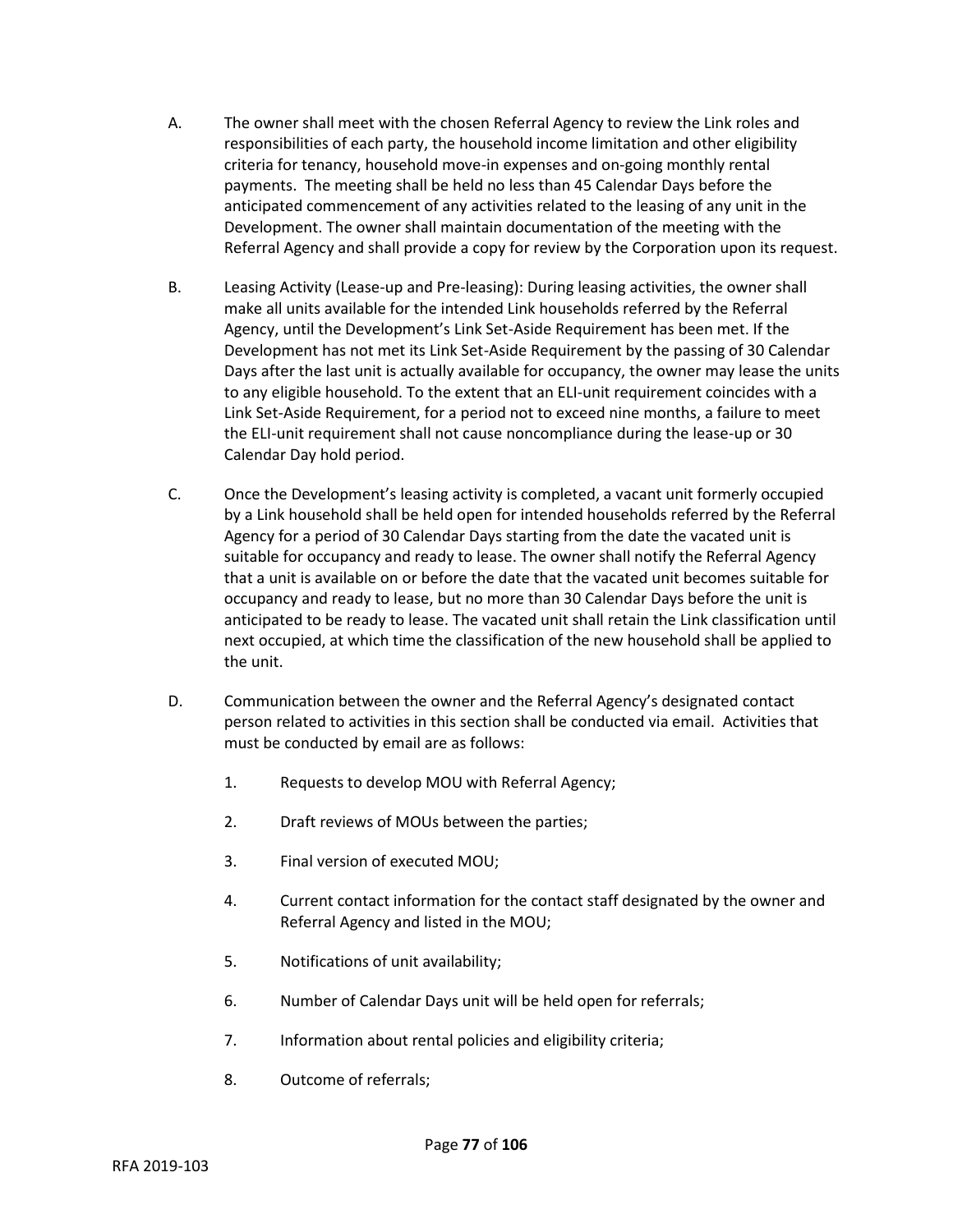- 9. Notifications of issues or concerns that may adversely affect the tenancy of the household; and
- 10. Requests for termination of MOU.
- E. The owner shall maintain a Link communication tracking log that documents: (i) the unit number of each offered unit; (ii) the date each unit was suitable for occupancy; (iii) the date of the email notice to the Referral Agency that each unit was available for rent to a Link household, including the dates of required follow up; (iv) date of response from Referral Agency, (v) Referral Agency response, (vi) outcome of referral, and (vii) number of days the unit was held open.
- F. If an owner notifies a Referral Agency that a unit is available and the Referral Agency does not respond, the owner shall contact the Referral Agency at least three times, at intervals of no less than seven Calendar Days, during the 30-day period after the initial notice of unit availability was sent to the Referral Agency. The owner shall document all notification activity on its Link communication tracking log.
- G. The owner shall notify the Referral Agency regarding the outcome of each referral within one business day after a determination is made regarding the household's eligibility to occupy the available unit.
- H. If a referral does not result in occupancy by the referred household, the 30-day holding period shall continue to allow the Referral Agency the opportunity to refer another household. The owner shall follow up with the Referral Agency at intervals of no less than seven Calendar Days during the remainder of the 30-day holding period. The owner shall document all notification activity on its Link communication tracking log.

## **IV. Link Compliance Monitoring Documentation**

- A. The owner shall cause the following documentation to be maintained on file for compliance monitoring purposes. Such documents shall be made available for inspection by Corporation personnel or its monitoring agents at any reasonable time. The owner shall provide copies of such documents, either electronic or paper, to the Corporation within three business days of any request by the Corporation for such copies.
	- 1. A copy of all active MOUs approved by the Corporation;
	- 2. A copy of all terminated MOUs. Terminated MOUs shall be retained for seven years beyond the period of tenancy for any household referred under the particular MOU;
	- 3. A copy of any current correction period extensions granted by the Corporation; and
	- 4. Email communication with the Referral Agency demonstrating timely notification regarding the availability of units for the intended Link household, outcome of each referral, and, when an available unit was not rented to a Link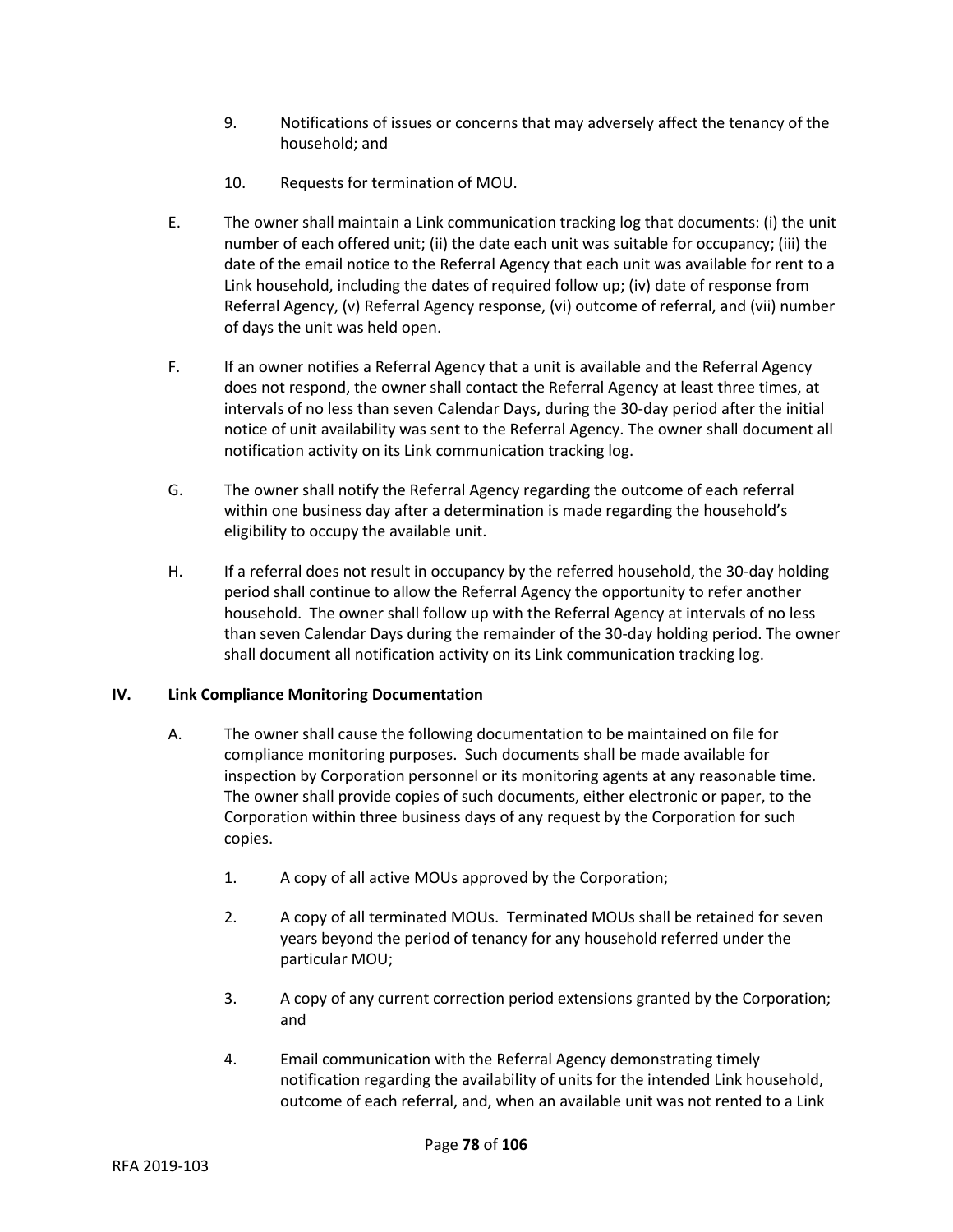household, the number of days the available unit was held open for intended Link household.

B. The monthly Program Report submitted to the Corporation by the Development shall reflect the number of Link households residing in an ELI Set-Aside unit.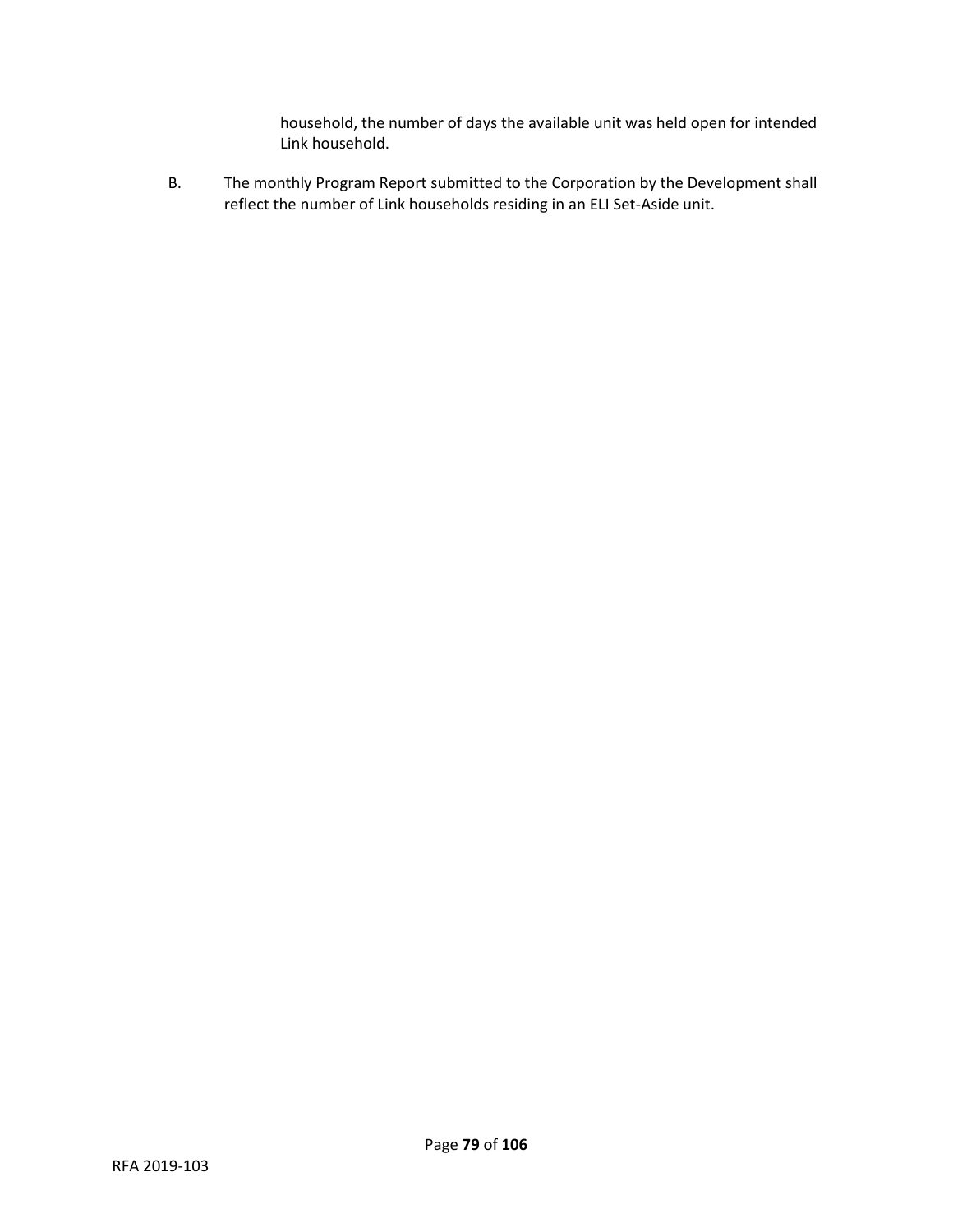#### **Exhibit F – Credit Underwriting Procedures**

#### 1. General Requirements

- a. Applications shall be limited to one submission per subject property. Two or more Applications, submitted in this RFA process, that have the same demographic commitment and one or more of the same Financial Beneficiaries, will be considered submissions for the same Development site if any of the following is true:
	- (1) Any part of any of the property sites is contiguous with any part of any of the other property sites, or
	- (2) Any of the property sites are divided by a street or easement, or
	- (3) It is readily apparent from the Applications, proximity, chain of title, or other information available to the Corporation that the properties are part of a common or related scheme of development.

If two or more Applications are considered to be submissions for the same Development site, the Corporation will reject all such Applications, even if the Applicant withdraws enough Applications so that only one Application would otherwise be eligible. If discovered after the Board approves the Review Committee's recommendations, any tentative funding or allocation for the Application and any other Application submitted by the same Applicant and any Affiliate of the Applicant will be withdrawn."

- b. An Applicant shall be ineligible for funding or allocation in any program administered by the Corporation for a period of time as determined in (c) below if:
	- (1) The Board determines that the Applicant or any Principal, Financial Beneficiary, or Affiliate of the Applicant has made a material misrepresentation or engaged in fraudulent actions in connection with any Application for a Corporation program. For purposes of this subsection, there is a rebuttable presumption that an Applicant has engaged in fraudulent actions if the Applicant or any Principal, Financial Beneficiary or Affiliate of the Applicant:
		- (a) Has been convicted of fraud, theft or misappropriation of funds,
		- (b) Has been excluded from federal or Florida procurement programs for any reason,
		- (c) Has been convicted of a felony in connection with any Corporation program, or
		- (d) Has offered or given consideration with respect to a local contribution as set forth in subsection (g) below.
	- (2) Before any such determination can be final or effective, the Corporation must serve an administrative complaint that affords reasonable notice to the Applicant of the facts or conduct that warrant the intended action, specifies a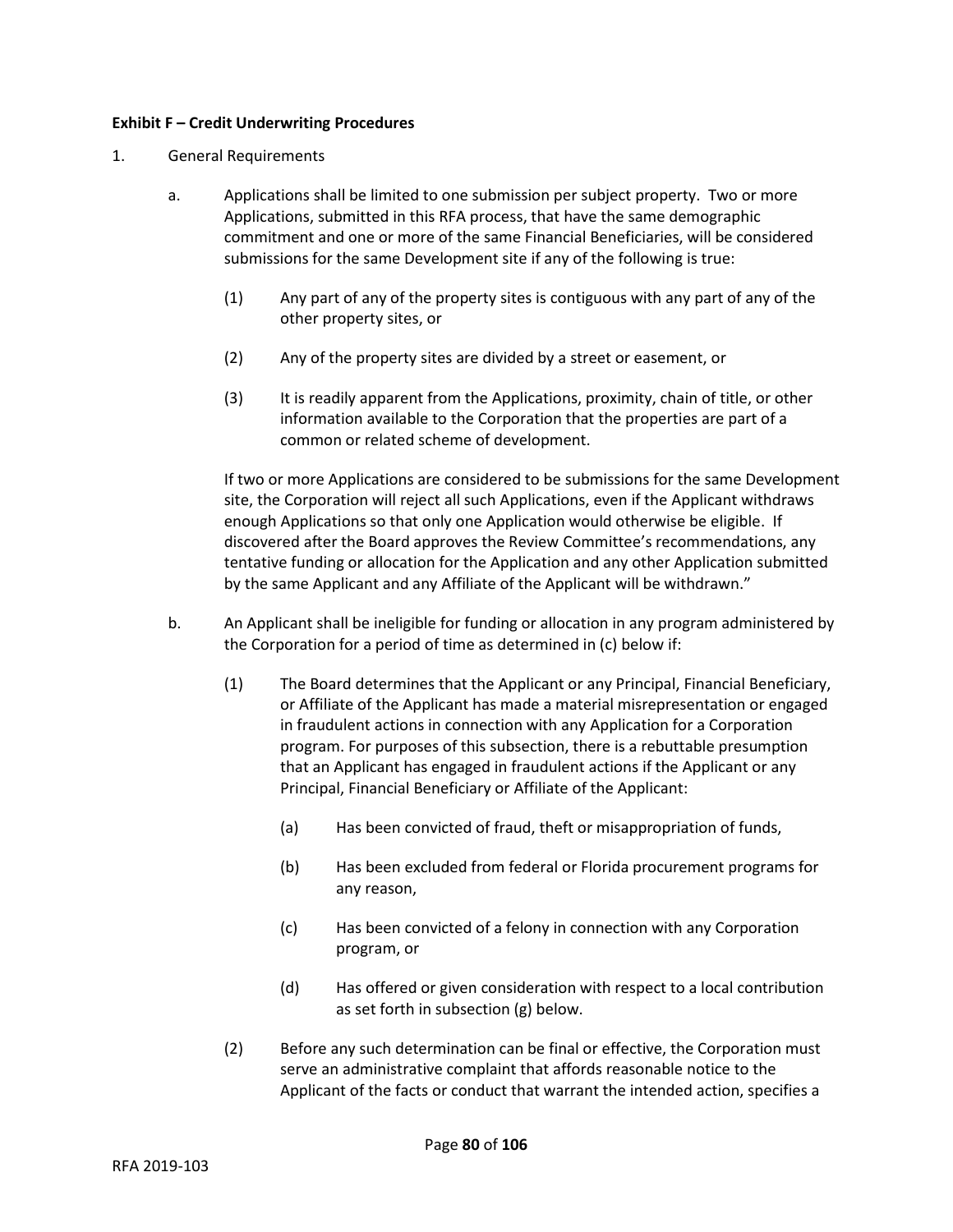proposed duration of ineligibility, and advises the Applicant of the opportunity to request a proceeding pursuant to Sections 120.569 and 120.57, F.S. Upon service of such complaint, all pending transactions under any program administered by the Corporation involving the Applicant, or any Principal, Financial Beneficiary or Affiliate of the Applicant shall be suspended until a final order is issued or the administrative complaint is dismissed.

- (3) The administrative complaint will include a proposed duration of ineligibility, which may be either a specific period of time or permanent in nature. With regard to establishing the duration, the Board shall consider the facts and circumstances, inclusive of each Applicant's compliance history, the type of misrepresentation or fraud committed, and the degree of harm to the Corporation's programs that has been or may be done.
- c. The following items as identified by the Applicant in the Application must be maintained and cannot be changed by the Applicant after the applicable submission, unless provided otherwise below:
	- (1) Name of Applicant entity; notwithstanding the foregoing, the name of the Applicant entity may be changed only by written request of an Applicant to Corporation staff and approval of the Board after the Applicant has been invited to enter credit underwriting. With regard to said approval, the Board shall consider the facts and circumstances of each Applicant's request, inclusive of validity and consistency of Application documentation;
	- (2) Principals of each Developer, including all co-Developers; notwithstanding the foregoing, the Principals of the Developer(s) may be changed only by written request of an Applicant to Corporation staff and approval of the Board after the Applicant has been invited to enter credit underwriting. With regard to said approval, the Board shall consider the facts and circumstances of each Applicant's request, inclusive of validity and consistency of Application documentation;
	- (3) Applicant applying as a Non-Profit or for-profit organization;
	- (4) Site for the Development; notwithstanding the foregoing, after the Applicant has been invited to enter credit underwriting and subject to written request of an Applicant to Corporation staff and approval of the Corporation, the site for the Development may be increased or decreased. In addition, if the increase of the site is such that the proposed Development now meets the definition of a Scattered Site, then the Applicant shall be required to provide such Scattered Sites information and meet all Scattered Sites requirements as required by Corporation staff. With regard to said approval, the Corporation shall consider the facts and circumstances of each Applicant's request, inclusive of validity and consistency of Application documentation;
	- (5) Development Category;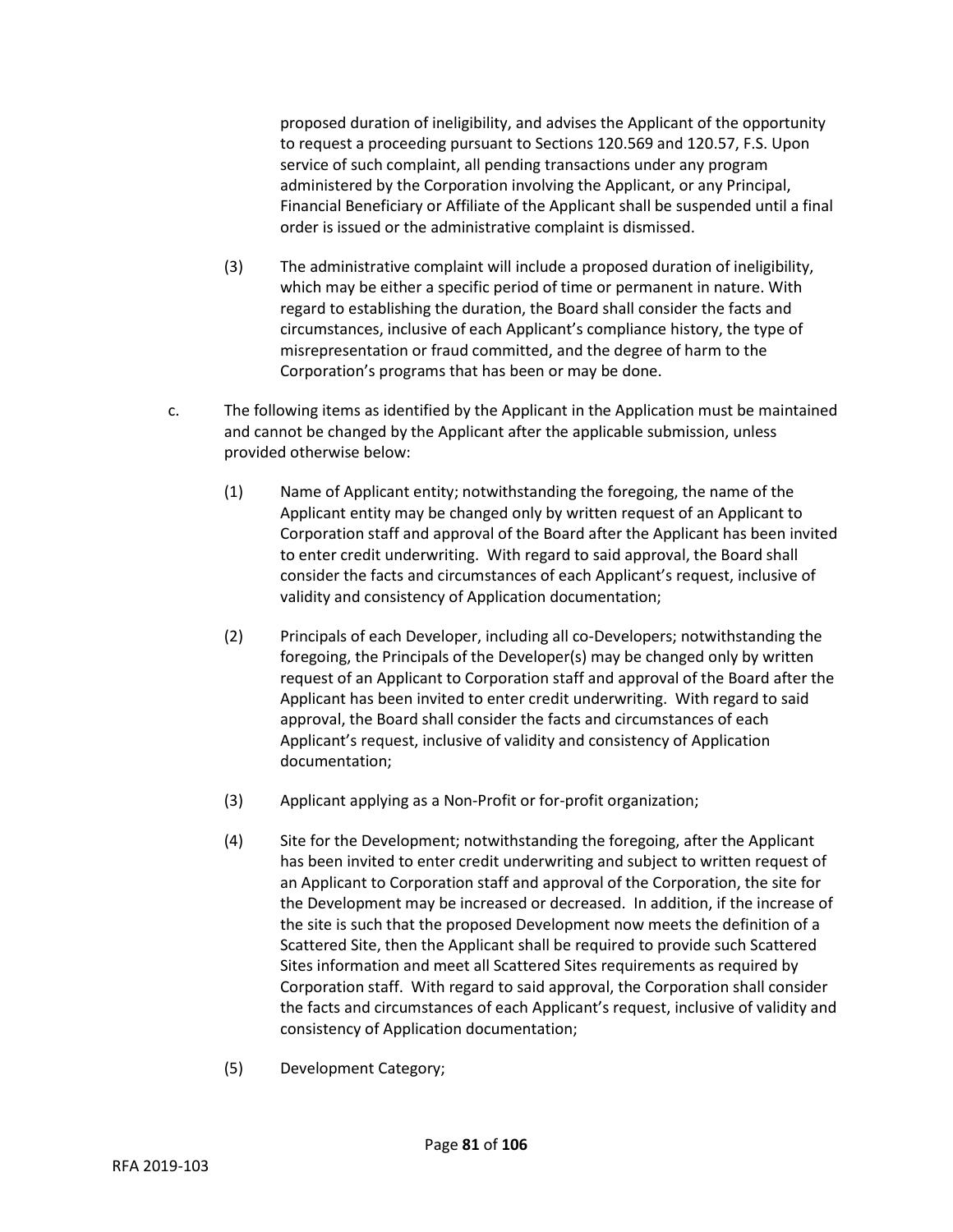- (6) Demographic Commitment;
- (7) Total number of units; notwithstanding the foregoing, the total number of units may be increased after the Applicant has been invited to enter credit underwriting, subject to written request of an Applicant to Corporation staff and approval of the Corporation. With regard to said approval, the Corporation shall consider the facts and circumstances, inclusive of each Applicant's request, in evaluating whether the changes made are prejudicial to the Development or to the market to be served by the Development; and
- (9) Funding Request Amount, exclusive of adjustments by the Corporation as outlined in this RFA.
- d. A Development will be withdrawn from funding and any outstanding commitments for funds will be rescinded if, at any time, the Board determines that the Applicant's Development or Development team is no longer the Development or Development team described in the Application or to the Credit Underwriter, and the changes made are prejudicial to the Development or to the market to be served by the Development.
- e. If an Applicant or Developer or any Principal, Affiliate or Financial Beneficiary of an Applicant or a Developer has any existing Developments participating in any Corporation programs that remain in non-compliance with Section 42 of the IRC, Title 67, F.A.C., any competitive solicitations, or applicable loan documents, and any applicable cure period granted for correcting such non-compliance has ended as of the time of submission of the Application or at the time of issuance of a credit underwriting report, the requested allocation will, upon a determination by the Board that such non-compliance substantially increases the likelihood that such Applicant or Developer will not be able to produce quality affordable housing, be denied and the Applicant or Developer and the Affiliates of the Applicant or Developer will be prohibited from new participation in any of the Corporation's programs until such time as all of their existing Developments participating in any Corporation programs are in compliance.
- f. The name of the Development provided in the Application may not be changed or altered after submission of the Application during the history of the Development with the Corporation unless the change is requested in writing and approved in writing by the Corporation. The Corporation shall consider the facts and circumstances of each Applicant's request and any credit underwriting report, if available, prior to determining whether to grant such request.
- g. If an Applicant or any Affiliate of an Applicant has offered or given consideration, other than the consideration to provide affordable housing, with respect to a local contribution and this is discovered prior to Board approval of the Review Committee's recommendations, the Corporation shall reject the Application and any other Application submitted by the same Applicant and any Affiliate of the Applicant. If discovered after the Board approves the Review Committee's recommendations, any tentative funding or allocation for the Application and any other Application submitted by the same Applicant and any Affiliate of the Applicant will be withdrawn. Such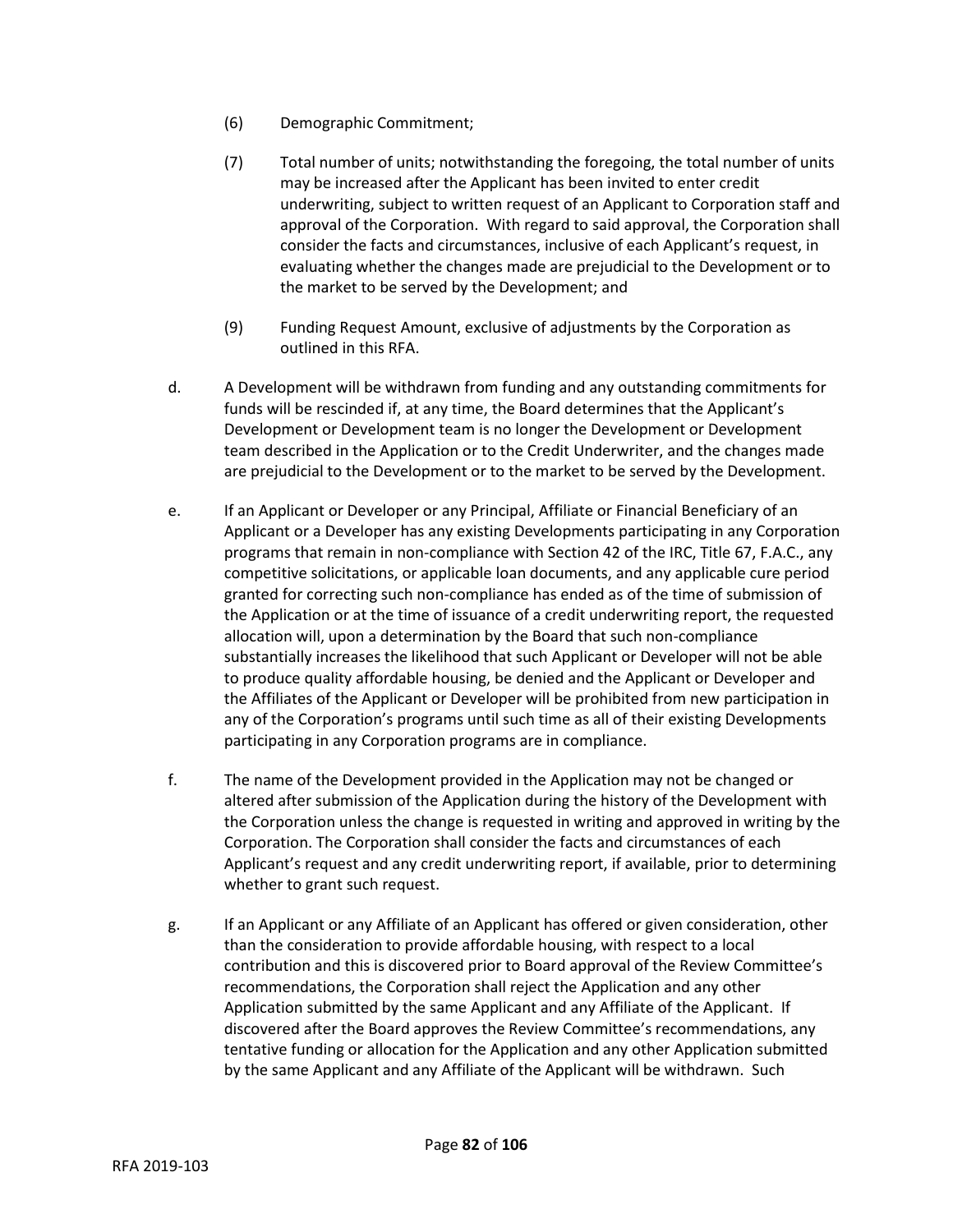Applicant and any of such Applicant's Affiliates will be ineligible for funding or allocation in any program administered by the Corporation in accordance with 2.b. above.

- h. Total Development Cost includes the following:
	- (1) The cost of acquiring real property and any buildings thereon, including payment for options, deposits, or contracts to purchase properties, of which the total cost cannot exceed the appraised value of the real property as determined in the credit underwriting process;
	- (2) The cost of site preparation, demolition, and development;
	- (3) Fees in connection with the planning, execution, and financing of the Development, such as those of architects, engineers, attorneys, accountants, Developer fee, and the Corporation;
	- (4) The cost of studies, surveys, plans, permits, insurance, interest, financing, tax and assessment costs, and other operating and carrying costs;
	- (5) The cost of equipping of the Development;
	- (6) The cost of land improvements, such as landscaping and offsite improvements related to the Development, whether such costs are paid in cash, property, or services;
	- (7) Expenses in connection with initial occupancy of the Development;
	- (8) Allowances for contingency reserves and reserves for any anticipated operating reserves as recommended by the Credit Underwriter and, if applicable, any rent-restabilization reserves required by a Regulated Mortgage Lender or government entity related to the potential loss of funding from the Development's contracted federal rental assistance program. Any funded rentrestabilization reserve not utilized for said purpose must be retained for the sole benefit of the Development; and
	- (9) The cost of such other items, including relocation costs, indemnity and surety bonds, and premiums on insurance for the Development.
- i. In determining the income standards of Eligible Persons for the applicable programs, the Corporation shall take into account the following factors:
	- (1) Requirements mandated by federal law;
	- (2) Variations in circumstances in the different areas of the state;
	- (3) Whether the determination is for rental housing; and
	- (4) The need for family size adjustments to accomplish the purposes set forth in this RFA.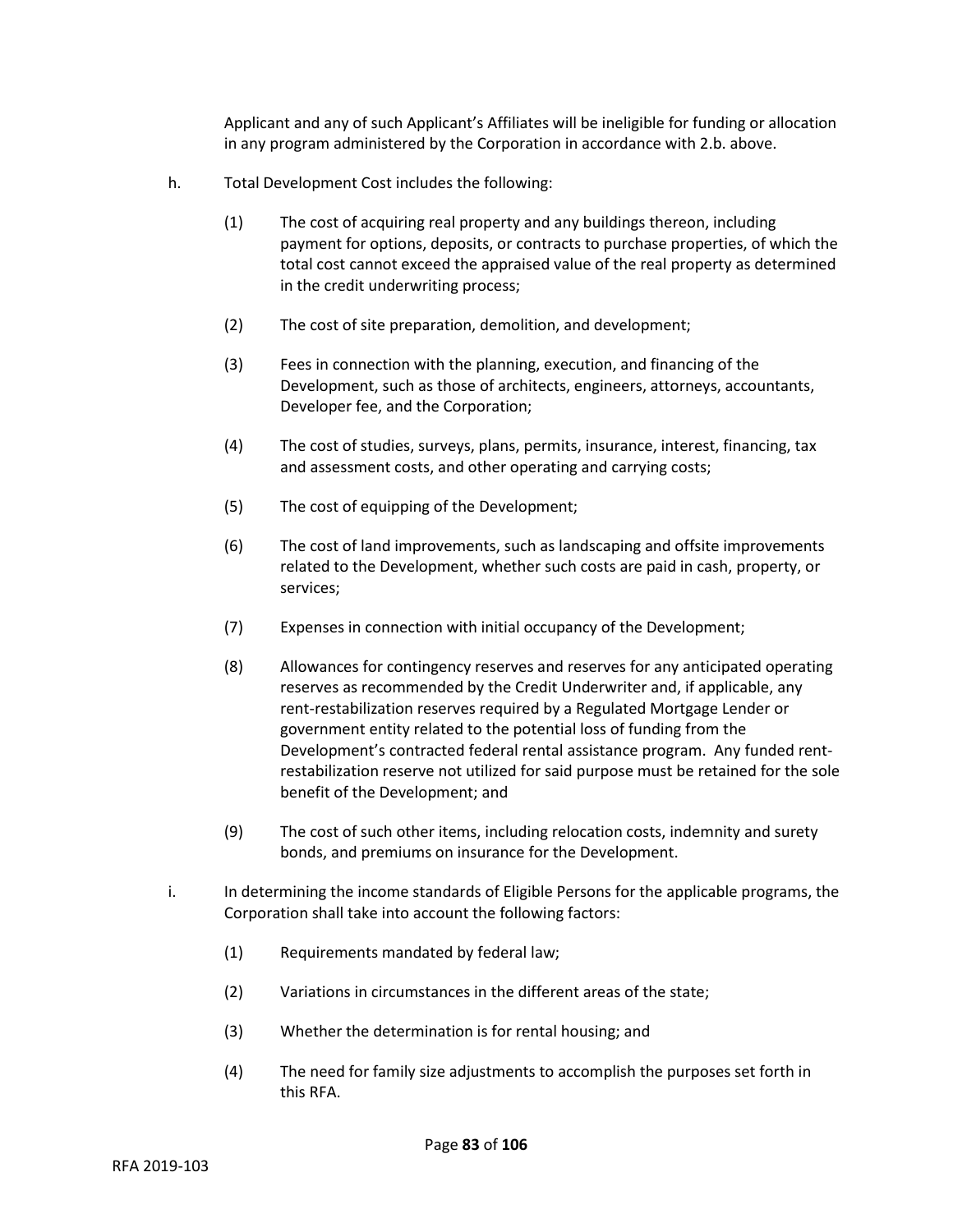- j. Financial Beneficiary and Affiliate, as defined in this RFA, do not include third party lenders, third party management agents or companies, third party service providers, Housing Credit Syndicators, credit enhancers regulated by a state or federal agency, or contractors whose total fees are within the limit described in this RFA.
- k. For computing any period of time allowed by this RFA, the day of the event from which the designated period of time begins to run shall not be included. The last day of the period so computed shall be included unless it is a Saturday, Sunday or legal holiday, in which event the period shall run until the end of the next day which is neither a Saturday, Sunday or legal holiday.
- 3. CDBG-DR General Program Procedures and Restrictions:

Selection for CDBG-DR Program participation is contingent upon fund availability at the conclusion of the appeals process as set forth in Rule 67-60.009, F.A.C.

4. Credit Underwriting Procedures for CDBG-DR Loan:

Credit underwriting is a de novo review of all information supplied, received or discovered during or after the RFA scoring and funding preference process, prior to the closing on funding. The success of an Applicant in being selected for funding is not an indication that the Applicant will receive a positive recommendation from the Credit Underwriter or that the Development team's experience, past performance or financial capacity is satisfactory. The credit underwriting review shall include a comprehensive analysis of the Applicant, the real estate, the economics of the Development, the ability of the Applicant and the Development team to proceed, the evidence of need for affordable housing in order to determine that the Development meets the 2018 State of Florida Action Plan for Disaster Recovery Workforce Housing program requirements and determine a recommended CDBG-DR forgivable loan amount, if any. Corporation funding will be based on appraisals of comparable developments, cost benefit analysis, and other documents evidencing justification of costs. As part of the credit underwriting review, the Credit Underwriter will consider the applicable provisions of the RFA.

- a. At the completion of all litigation and approval by the Board of all recommended orders with regard to this RFA process, the Corporation shall offer all Applicants within the funding range an invitation to enter credit underwriting. The Corporation shall select the Credit Underwriter for each Development.
- b. The invitation to enter credit underwriting constitutes a preliminary commitment.
- c. A response to the invitation to enter credit underwriting must be received by the Corporation and the Credit Underwriter not later than seven Calendar Days after the date of the invitation. For any invitation to enter credit underwriting that is offered to an Applicant after Board approval of the list of eligible Applications that is sorted from highest funding preference to lowest, where the Applicant's response is to decline to enter credit underwriting, the result shall be the removal of the Application from the list of eligible Applications for this RFA and any other funding where that list of eligible Applications will be used.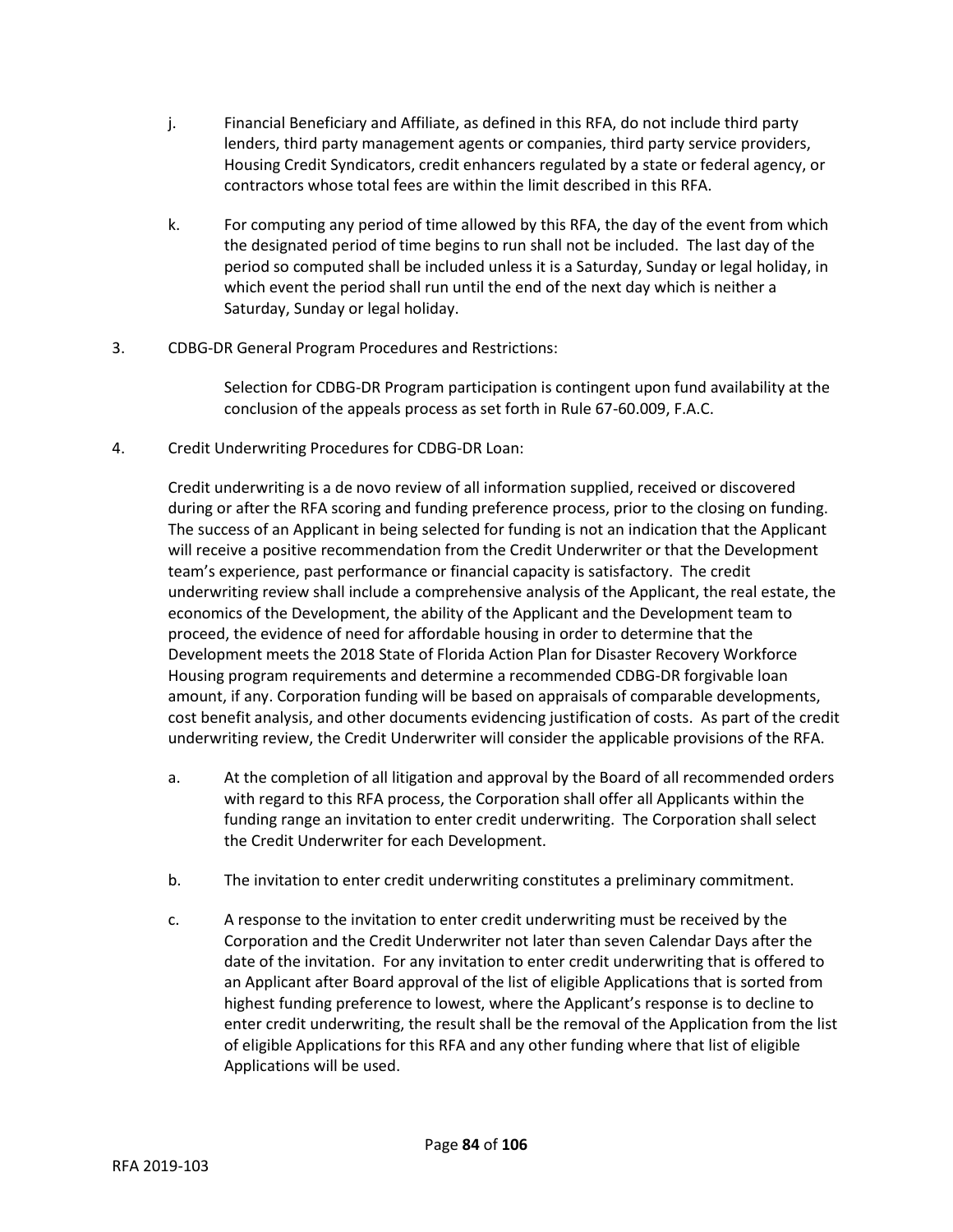- d. If the invitation to enter credit underwriting is accepted:
	- (1) All Applicants shall submit the credit underwriting fee to the Credit Underwriter within seven Calendar Days of the date of the invitation to enter credit underwriting. In addition, if requested by the Corporation, Applicants shall submit IRS Tax Information Authorization Form 8821 for all Financial Beneficiaries to the Corporation within 14 Calendar Days of the date of the invitation.
	- (2) Failure to submit the required credit underwriting fee by the specified deadline shall result in withdrawal of the invitation.
	- (3) The loan must close within the timeframe set out in 4.y. below.
- e. The Credit Underwriter shall review all information in the Application and subsequently provided during the credit underwriting process, including information relative to the Applicant, Developer and General Contractor, as well as other members of the Development team. The Credit Underwriter shall also request and review such other information as it deems appropriate to determine whether or not to provide a positive recommendation in connection with a proposed Development.
- f. In determining whether or not to provide a positive recommendation in connection with a proposed Development, the Credit Underwriter will consider the prior and recent performance history of the Applicant, Developer, any Financial Beneficiary of the Applicant or Developer, and the General Contractor in connection with any other affordable housing development. The performance history shall consider instances involving a foreclosure, deed in lieu of foreclosure, financial arrearage, or other event of material default in connection with any affordable housing development or the documents governing financing or operation of any such development.
	- (1) Unless the Credit Underwriter determines that mitigating factors exist, or that underwriting conditions can be imposed, sufficient to mitigate or offset the risk, the existence of the following shall result in a negative recommendation of the proposed Development by the Credit Underwriter:
		- (a) Considering all affordable housing developments in which any party named above has been involved, if:
			- (i) During the period prior to August 1, 2010, 5 percent or more of that party's developments have been the subject of a foreclosure or deed in lieu of foreclosure, or in financial arrearage or other material default and such arrearage or material default remained uncured for a period of 60 days or more, or
			- (ii) During the period beginning on or after August 1, 2010, any of that party's developments have been the subject of a foreclosure or deed in lieu of foreclosure, or in financial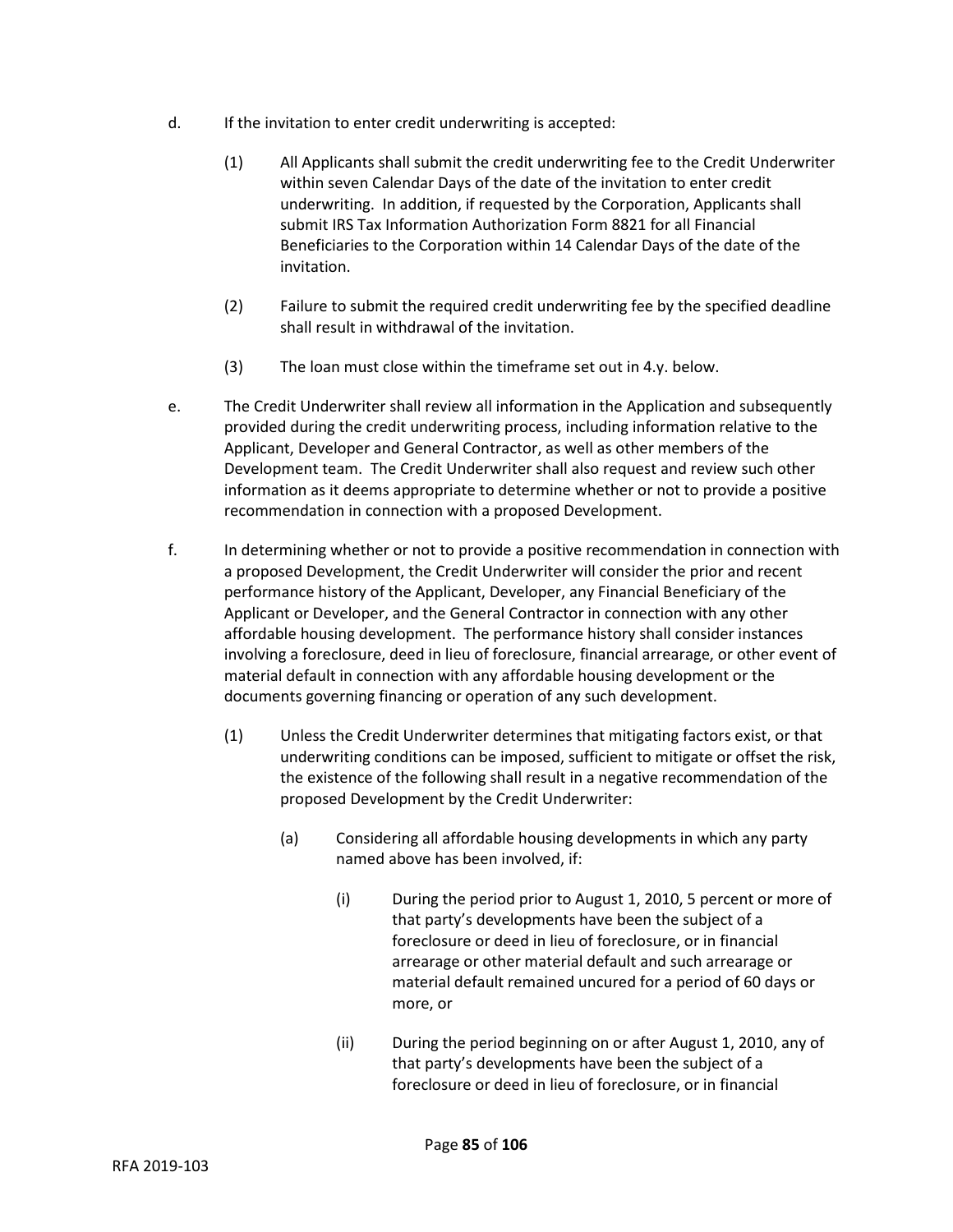arrearage or other material default and such arrearage or material default is uncured at the present or, if cured, remained uncured for a period of 60 days or more.

- (b) Mitigating factors to be considered by the Credit Underwriter, to the extent such information is reasonably available and verifiable, shall include the extent to which the party funded the operations of the development from that party's own funds in an attempt to keep the development afloat, the election by a party to forego financial participation in a development in an attempt to keep the development afloat, the party's satisfactory performance history over the last 10 years in connection with that party's affordable housing developments, and any other extenuating circumstances deemed relevant by the Credit Underwriter in connection with the party's involvement in a development.
- (2) A negative recommendation may also result from the review of:
	- (a) An Applicant, Developer, any Financial Beneficiary of the Applicant or Developer, and the General Contractor in connection with any other affordable housing development,
	- (b) Financial capacity of an Applicant, Developer, any Financial Beneficiary of the Applicant or Developer and the General Contractor, or
	- (c) Any other relevant matters relating to an Applicant, Developer, any Financial Beneficiary of the Applicant or Developer, and the General Contractor if, in the Credit Underwriter's opinion, one or more members of the Development team do not possess the ability to proceed.
- g. The Credit Underwriter shall report any inconsistencies or discrepancies or changes made to the Applicant's Application during credit underwriting.
- h. The Applicant will be responsible for all fees in connection with the documentation submitted to the Credit Underwriter.
- i. If the Credit Underwriter determines that special expertise is required to review information submitted to the Credit Underwriter which is beyond the scope of the Credit Underwriter's expertise, the fee for such services shall be borne by the Applicant.
- j. A full or self-contained appraisal as defined by the Uniform Standards of Professional Appraisal Practice and a separate market study shall be ordered by the Credit Underwriter, at the Applicant's expense, from an appraiser qualified for the geographic area and development type not later than completion of credit underwriting. The Credit Underwriter shall review the appraisal to properly evaluate the development property's financial feasibility. With the exception of Land Acquisition Program Funding, appraisals which have been ordered and submitted by a Regulated Mortgage Lender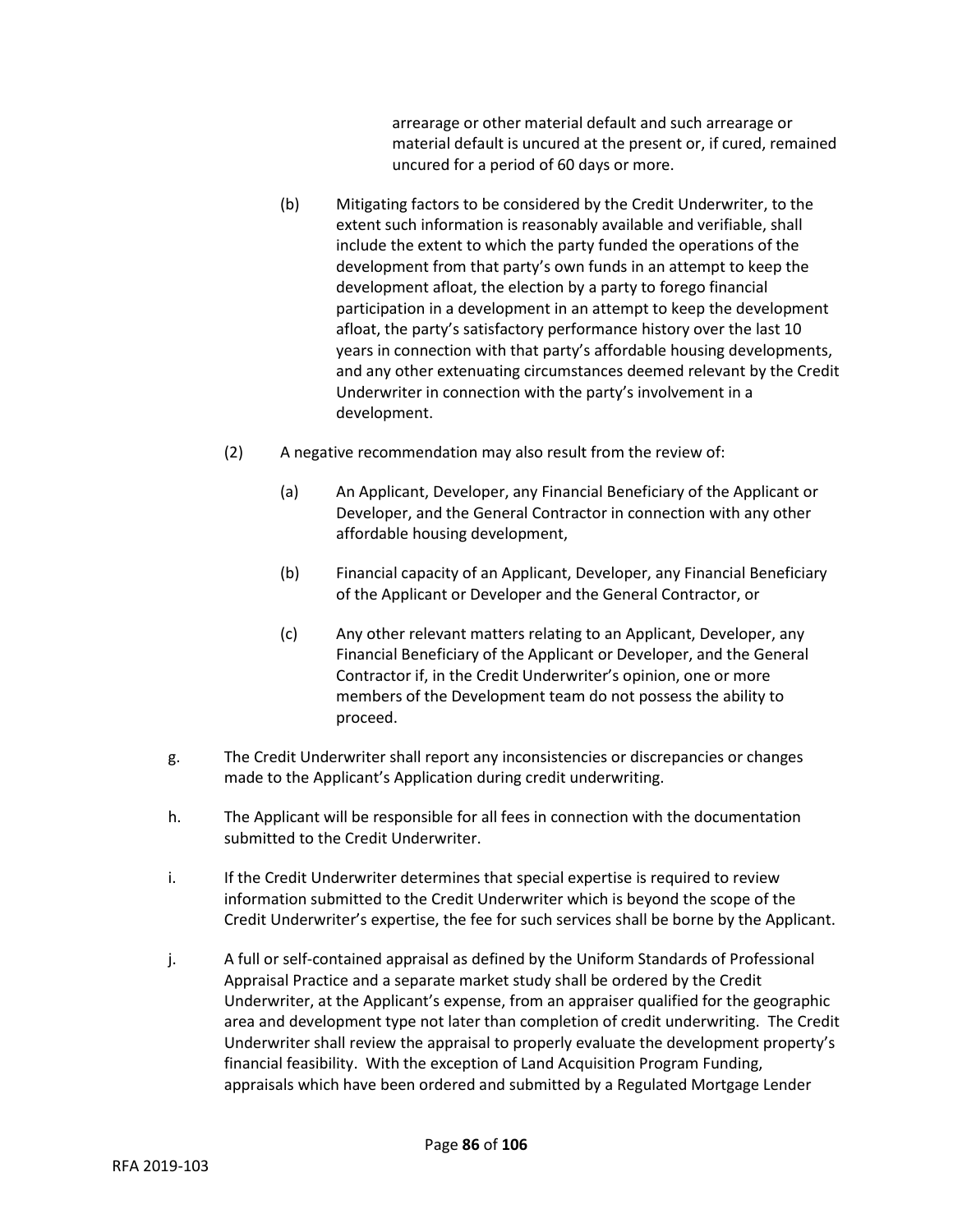and which meet the above requirements and are acceptable to the Credit Underwriter may be used instead of the appraisal referenced above. The market study must be completed by a disinterested party who is approved by the Credit Underwriter. The Credit Underwriter shall consider the market study, the Development's financial impact on Developments in the area previously funded by the Corporation, and other documentation when making its recommendation of whether to approve or disapprove a CDBG-DR loan. The Credit Underwriter shall also review the appraisal and other market documentation to determine if the market exists to support both the demographic and income restriction set-asides committed to within the Application.

- k. The Corporation's assigned Credit Underwriter shall require a guaranteed maximum price construction contract, which may include change orders for changes in cost or changes in the scope of work, or both, if all parties agree, and shall order, at the Applicant's sole expense, and review the Development's costs.
- l. In addition to operating expenses, the Credit Underwriter must include an estimate for replacement reserves and operating expense reserves deemed appropriate by the Credit Underwriter when calculating the final net operating income available to service the debt. A minimum amount of \$300 per unit per annum must be used for all Developments.

The initial replacement reserve will have limitations on the ability to be drawn upon. New Construction shall not be allowed to draw during the first five years or until the establishment of a minimum balance equal to the accumulation of five years of replacement reserves per unit.

- m. The Credit Underwriter may request additional information during the underwriting process, such as the following:
	- (1) For credit enhancers, audited financial statements for their most recent fiscal year ended, if published; otherwise the previous year's audited statements will be provided until the current statements are published or credit underwriting is complete. The audited statements may be waived if the credit enhancer is rated at least "A-" by Moody's, Standard and Poor's or Fitch.
	- (2) For the Applicant, general partner(s), and guarantors, audited financial statements or financial statements compiled or reviewed by a licensed Certified Public Accountant for the most recent fiscal year ended, credit check, banking and trade references, and deposit verifications. If financial statements that are either audited, compiled or reviewed by a licensed Certified Public Accountant are not available, unaudited financial statements prepared within the last 90 days and reviewed by the Credit Underwriter in accordance with Part IIIA, Sections 401 through 408 and 410, of Fannie Mae's Multifamily Selling and Servicing Guide, in effect as of June 10, 2015, which is available on the RFA Website, and the two most recent years' tax returns. If any of the applicable entities are newly formed (less than 18 months in existence as of the date that credit underwriting information is requested), a copy of any and all tax returns with related supporting notes and schedules. The financial statements and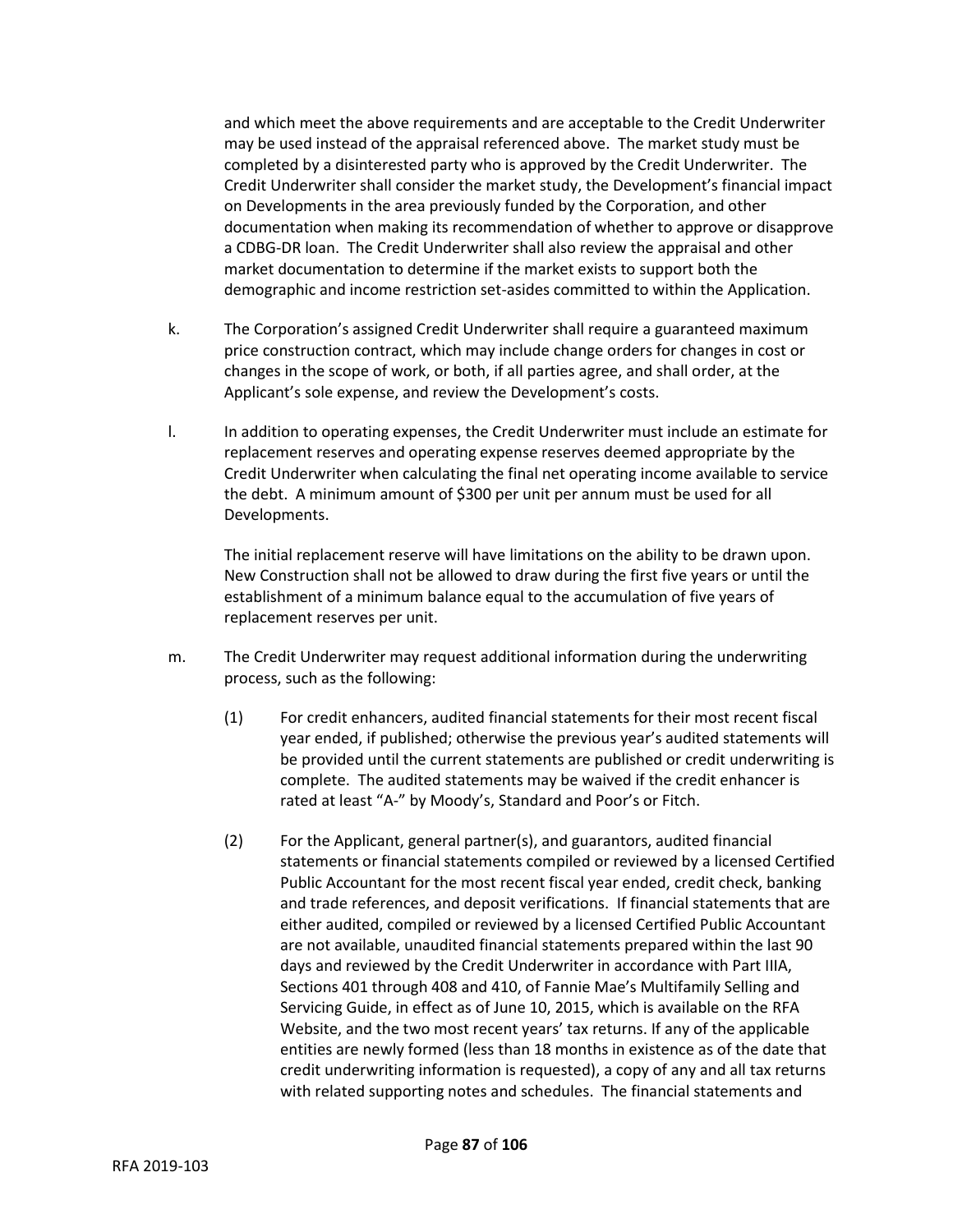information provided for review should be in satisfactory form and shall be reviewed in accordance with the terms and conditions required in this RFA. When referring to the Multifamily Selling and Servicing Guide, any references to "Lender" means the "Corporation-assigned Credit Underwriter" and any references to "Fannie Mae" means "Florida Housing Finance Corporation."

- (3) For the General Contractor, audited financial statements or financial statements compiled or reviewed by a licensed Certified Public Accountant for the most recent fiscal year ended, credit check, banking and trade references, and deposit verifications. The audited or compiled statements may be waived if a payment and performance bond equal to 100 percent of the total construction cost whose terms do not adversely affect the Corporation's interest, and is issued in the name of the General Contractor by a company rated at least "A-" by AMBest & Co.
- n. The general partner(s) (individual and entity) or manager(s)/managing member(s) (individual and entity), as applicable, of the Applicant shall provide a guarantee for completion of construction. In addition, one or more entities or individuals (other than a general partner or manger/managing member) having an ownership interest, either directly or indirectly, in the Applicant or in the general partner or managing member of the Applicant shall be required to provide guarantees or personal guarantees, as applicable, for completion of construction as recommended by the Credit Underwriter or as otherwise required by the Corporation. The Credit Underwriter shall consider the following when determining the need for construction completion guarantees:
	- (1) Liquidity of the guarantor(s).
	- (2) Applicant's, Developer and General Contractor's history in successfully completing Developments of similar nature.
	- (3) The past performance of the Applicant, Developer, General Contractor or any other guarantee provider in developing or constructing Development financed by the Corporation or its predecessor.
	- (4) Percentage of Corporation's funds utilized compared to Total Development Cost.
- o. For all Developments, the Developer fee and General Contractor's fee shall be limited to the following:
	- (1) The Developer fee limit shall be 16 percent of Development Cost, excluding land and operating deficit reserves.
	- (2) The General Contractor's fee shall be limited to a maximum of 14 percent of the actual construction cost.
- p. The General Contractor must meet the following conditions: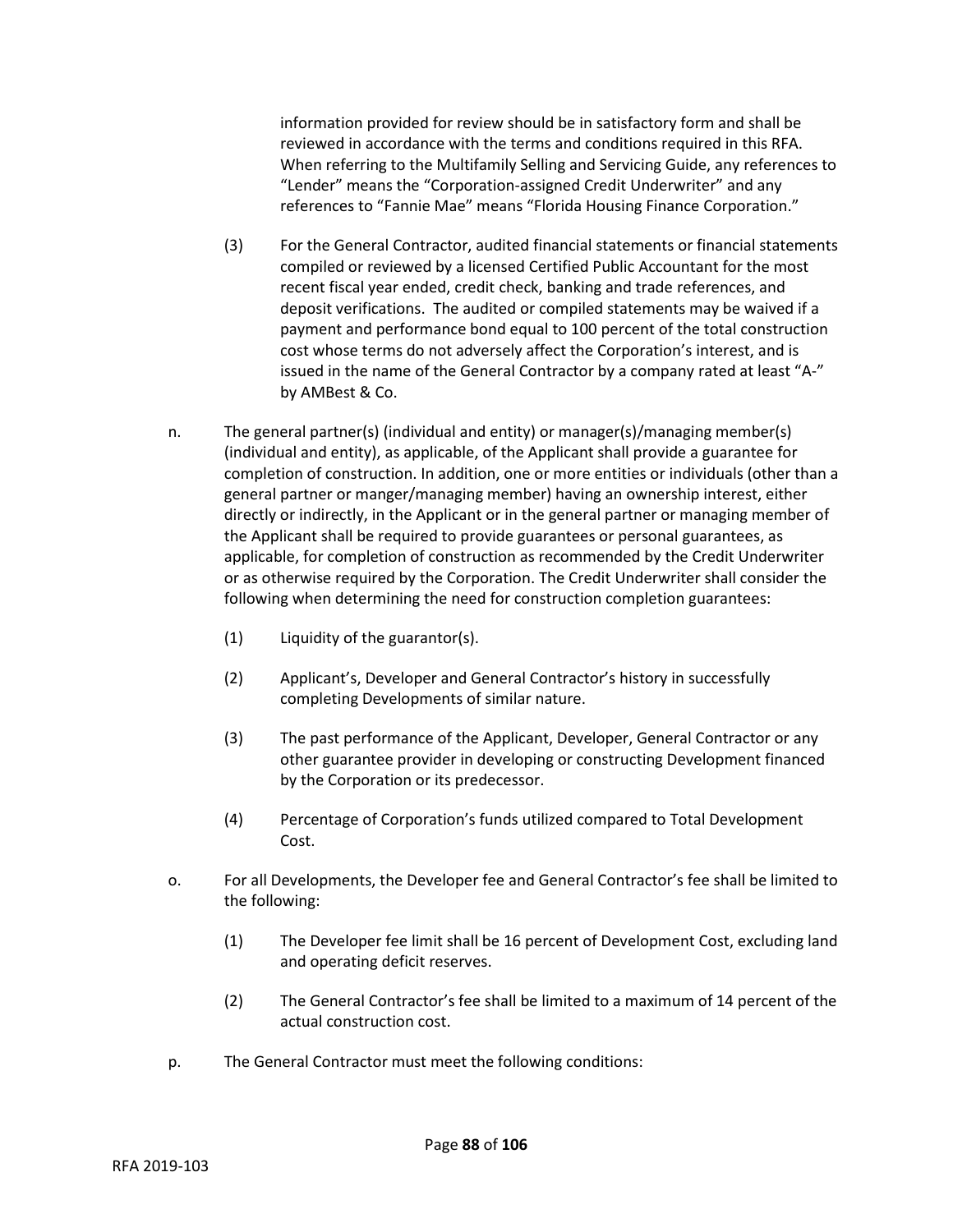- (1) Employ a Development superintendent and charge the costs of such employment to the general requirements line item of the General Contractor's budget;
- (2) Charge the costs of the Development construction trailer, if needed, and other overhead to the general requirements line item of the General Contractor's budget;
- (3) Secure building permits, issued in the name of the General Contractor;
- (4) Secure a payment and performance bond whose terms do not adversely affect the Corporation's interest (or approved alternate security for General Contractor's performance, such as a letter of credit), issued in the name of the General Contractor, from a company rated at least "A-" by AMBest & Co.;
- (5) Ensure that none of the General Contractor duties to manage and control the construction of the Development are subcontracted;
- (6) Ensure that not more than 20 percent of the construction cost is subcontracted to any one entity, with the exception of a subcontractor contracted to deliver the building shell of a building of at least five stories which may not have more than 31 percent of the construction cost in a subcontract, unless otherwise approved by the Board for a specific Development. With regard to said approval, the Board shall consider the facts and circumstances of each Applicant's request, inclusive of construction costs and the General Contractor's fees; and
- (7) Ensure that no construction cost is subcontracted to any entity that has common ownership or is affiliated with the General Contractor unless otherwise approved by the Board for a specific Development. With regard to said approval, the Board shall consider the facts and circumstances of each Applicant's request, inclusive of construction costs and ownership interests in the Development.
- q. The Credit Underwriter shall require an operating deficit guarantee, to be released upon achievement of a 1.15x debt service coverage for the combined permanent first mortgage and CDBG-DR loan, as determined by the Corporation or its agent, and 90 percent occupancy, and 90 percent of the gross potential rental income, net of utility allowances, if applicable, for a period equal to 12 consecutive months, all as certified by an independent Certified Public Accountant. The calculation of the debt service coverage ratio shall be made by the Corporation or its agent. Notwithstanding the above, the operating deficit guarantee shall not terminate earlier than three years following the final certificate of occupancy. An operating deficit guarantee, to be released upon achievement of 1.00 debt service coverage for a minimum of six consecutive months for the combined permanent first mortgage and CDBG-DR loan will be required for Developments receiving first mortgage funding from the United States Department of Agriculture Rural Development (RD) if RD is providing rental assistance and has acknowledged that rents will be set at an amount sufficient to pay all operating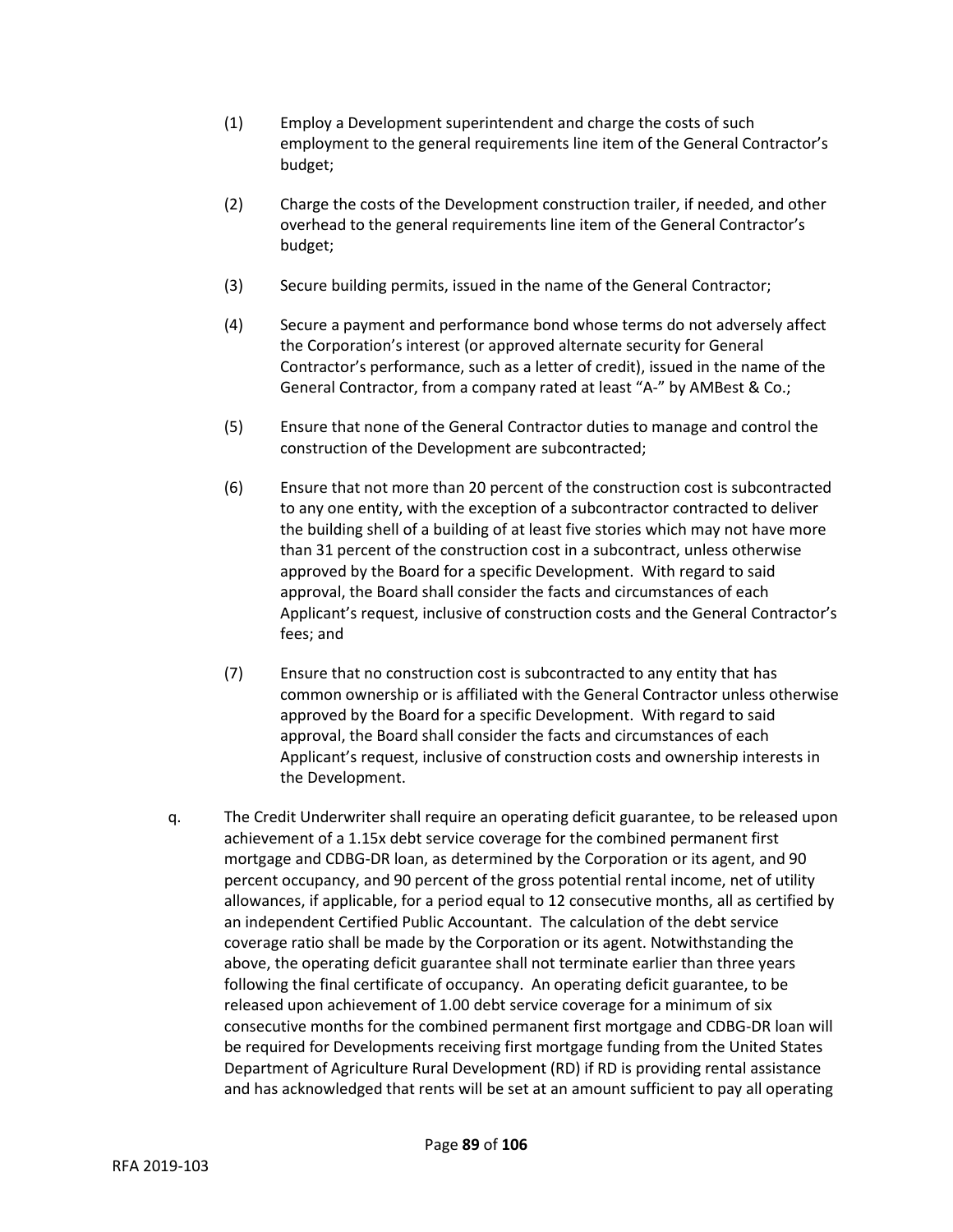expenses, replacement reserve requirements and debt service on the CDBG-DR loan and all superior mortgages.

- r. Contingency reserves which total no more than 5 percent of total actual construction costs (hard costs) and total general development costs (soft costs) for Developments may be included within the Total Development Cost for Application and underwriting purposes. Contingency reserves shall not be paid from CDBG-DR funds.
- s. The Credit Underwriter will review and determine if the number of loans and construction commitments of the Applicant and its Principals will impede its ability to proceed with the successful development of each proposed Corporation-funded Development.
- t. Applicants must complete the credit underwriting process within 12 months of the Applicant's acceptance to enter credit underwriting. Unless an extension is approved by the Corporation in writing, failure to complete the credit underwriting process by the specified deadline shall result in withdrawal of the preliminary commitment. Applicants may request one extension of up to six months to secure a firm loan commitment. All extension requests must be submitted in writing to the program administrator and contain the specific reasons for requesting the extension and shall detail the time frame to achieve a firm loan commitment. In determining whether to grant an extension, the Corporation shall consider the facts and circumstances of the Applicant's request, inclusive of the responsiveness of the Development team and its ability to deliver the Development timely. The Corporation shall charge a non-refundable extension fee of one percent of the loan amount if the request to extend the credit underwriting and firm loan commitment process beyond the initial 12 month deadline is approved. If, by the end of the extension period, the Applicant has not received a firm loan commitment, then the preliminary commitment shall be withdrawn.
- u. If the Credit Underwriter requires additional clarifying materials in the course of the underwriting process, the Credit Underwriter shall request same from the Applicant and shall specify deadlines for the submission of same. Failure to submit required information by the specified deadline, unless a written extension of time has been approved by the Corporation, shall result in withdrawal of the preliminary commitment or the invitation to enter credit underwriting, or both, as applicable. In determining whether to grant an extension, the Corporation shall consider the facts and circumstances of the Applicant's request, inclusive of the responsiveness of the Development team and its ability to deliver the Department timely. If the Corporation's decision is to deny the Applicant's request for an extension, then prior to the withdrawal of the preliminary commitment or the invitation to enter credit underwriting, or both, as applicable, the Board shall consider the facts and circumstances of the Applicant's request, the Corporation's denial, and any credit underwriting report, if available, and make a determination of whether to grant the requested extension.
- v. The Credit Underwriter shall complete its analysis and submit a written draft report and recommendation to the Corporation. Upon receipt, the Corporation shall provide to the Applicant the section of the written draft report consisting of supporting information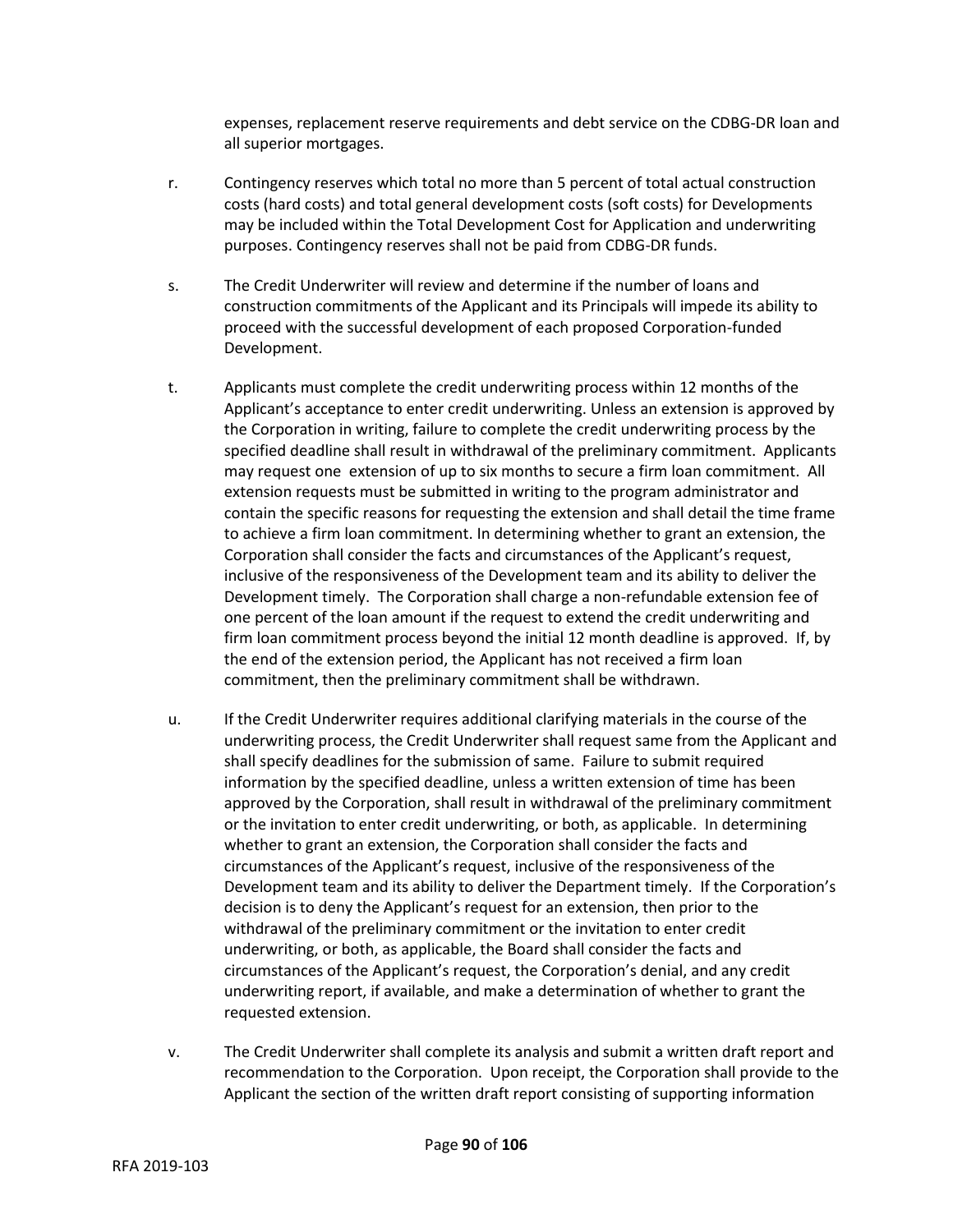and schedules. The Applicant shall review and provide written comments to the Corporation and Credit Underwriter within 48 hours of receipt. After the 48 hour period, the Corporation shall provide to the Credit Underwriter comments on the draft report and, as applicable, on the Applicant's comments. Then, the Credit Underwriter shall review and incorporate, if deemed appropriate, the Corporation's and Applicant's comments and release the revised report to the Corporation and the Applicant. Any additional comments from the Applicant shall be received by the Corporation and the Credit Underwriter within 72 hours of receipt of the revised report. Then, the Credit Underwriter will provide a final report, which will address comments made by the Applicant, to the Corporation.

- w. The Credit Underwriter's loan recommendations will be sent to the Board for approval. The Corporation shall issue a firm loan commitment within seven Calendar Days after approval of the Credit Underwriter's recommendation for funding by the Board.
- x. This loan and other mortgage loans related to the Development must close within 120 Calendar Days of the date of the firm loan commitment. A request for an extension of the firm loan commitment(s) may be considered by the Board for an extension term of up to 90 Calendar Days. All extension requests must be submitted in writing to the program administrator and contain the specific reasons for requesting an extension and shall detail the time frame to close the loan. The Board shall consider the facts and circumstances of each Applicant's request, inclusive of the Applicant's ability to close within the extension term, and any credit underwriting report, if available, prior to determining whether to grant the requested extension. The Corporation shall charge an extension fee of one percent of the loan amount if the Board approves the request to extend the commitment beyond the period outlined in this RFA.
- y. Prior to any loan closing:
	- (1) The Applicant must provide evidence of all necessary consents or required signatures from first mortgagees or subordinate mortgagees to the Corporation and its counsel, and
	- (2) The Credit Underwriter must have received all items necessary to release its letter confirming that all closing contingencies have been met, including the finalized sources and uses of funds and Draw schedule.
- 5. Terms and Conditions of CDBG-DR Loan:
	- a. If Land Acquisition Program Funding is awarded to an entity separate from the successful Applicant Entity in a proposed Development, the Local Government, PHA, Land/Trust Authority will enter into a separate CDBG-DR loan with the terms and conditions outlined below. The closing of the loans will be contemporaneous.
	- b. The proceeds of the CDBG-DR loan shall be used for Developments which provide affordable, safe and sanitary multifamily rental housing units.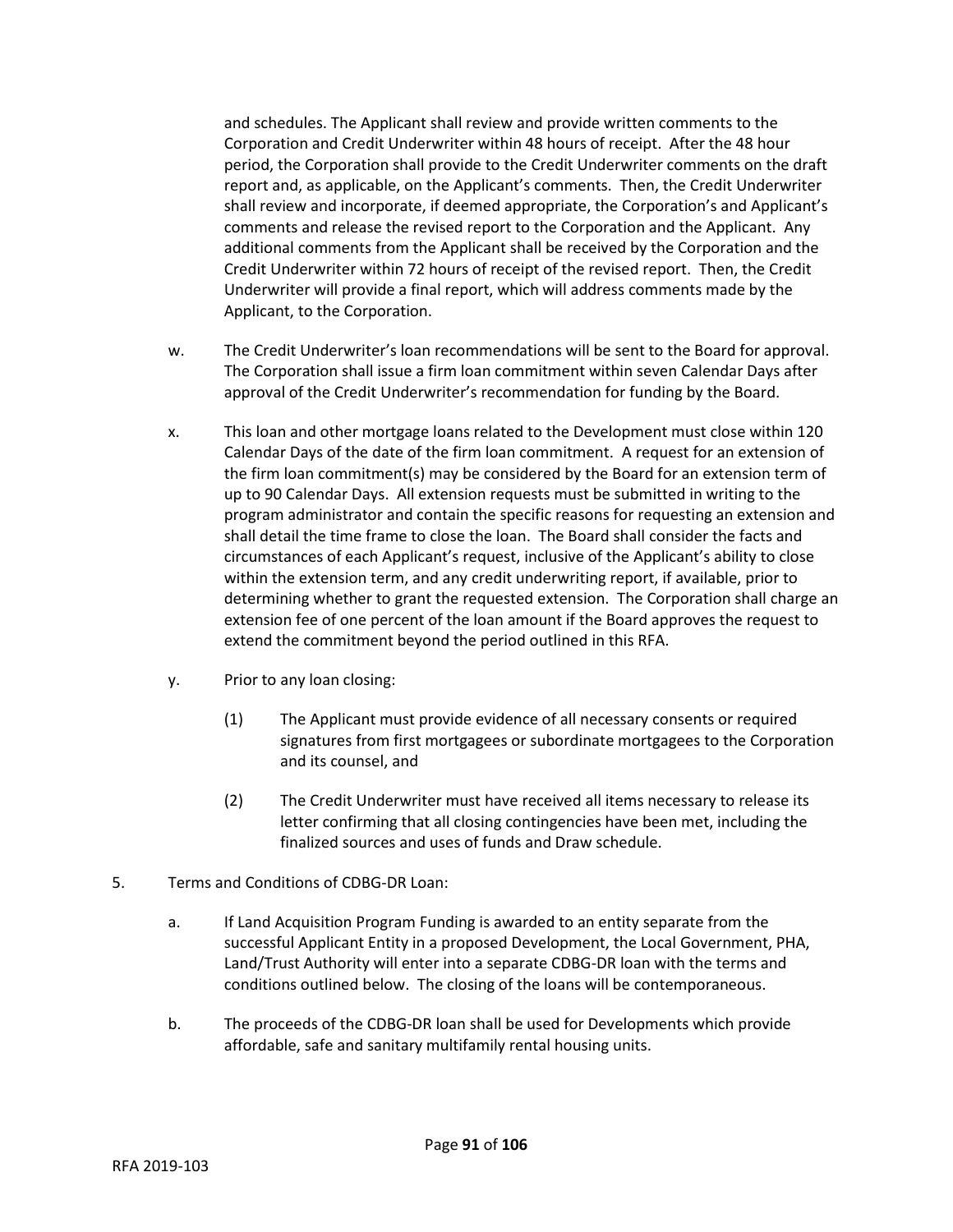- c. The CDBG-DR loan may be in a first, second, or other subordinated lien position. For purposes of this RFA, mortgages securing a letter of credit as credit enhancement for the bonds financing the first mortgage shall be considered a contingent liability and part of the first mortgage lien, provided that the Applicant's counsel furnishes an opinion regarding the contingent nature of such mortgage satisfactory to the Corporation and its counsel.
- d. The CDBG-DR loan shall be non-amortizing and shall have an interest rate of zero percent per annum. The loan will not require payment for as long as the proposed Development remains in Compliance. The loan will be forgiven after 20 years.
- e. The amount of any superior mortgages combined with the CDBG-DR mortgage shall be less than the appraised value of the Development. Any debt service reserve requirement associated with a superior mortgage shall be excluded from the amount of the superior mortgage for purposes of this calculation.

By the date that is 151 Calendar Days after the Applicant's fiscal year end of each year of the CDBG-DR loan term, the Applicant shall provide the Corporation's servicer with audited financial statements and the fully completed and executed annual reporting form, Financial Reporting Form SR-1. However, this certification requirement will be waived until 151 Calendar Days after the Applicant's fiscal year end following the fiscal year within which the first unit is occupied. The SR-1 form, Rev. 05-14, which is available on the Corporation's Website http://www.floridahousing.org/ PropertyOwnersAndManagers/Forms (also accessible by clickin[g here\)](http://www.floridahousing.org/%20PropertyOwnersAndManagers/Forms), shall be submitted to the Corporation's servicer in both PDF format and in electronic form as a Microsoft Excel spreadsheet. The audited financial statements are to be prepared in accordance with accounting principles generally accepted in the United States of America and audited in accordance with auditing standards generally accepted in the United States of America for the 12 month fiscal year period just ended and shall include:

- (1) Comparative Balance Sheet with prior year and current year balances;
- (2) Statement of revenue and expenses;
- (3) Statement of changes in fund balances or equity;
- (4) Statement of cash flows; and
- (5) Notes to financial statements.

The financial statements referenced above should also be accompanied by a certification of the Applicant as to the accuracy of such financial statements. A late fee of \$500 will be assessed by the Corporation for failure to submit the required audited financial statements and certification by 151 Calendar Days after the Applicant's fiscal year end of each year of the CDBG-DR loan term. Failure to submit the required audited financial statements and certification by 151 Calendar Days after the Applicant's fiscal year end of each year of the CDBG-DR loan term shall constitute an event of default on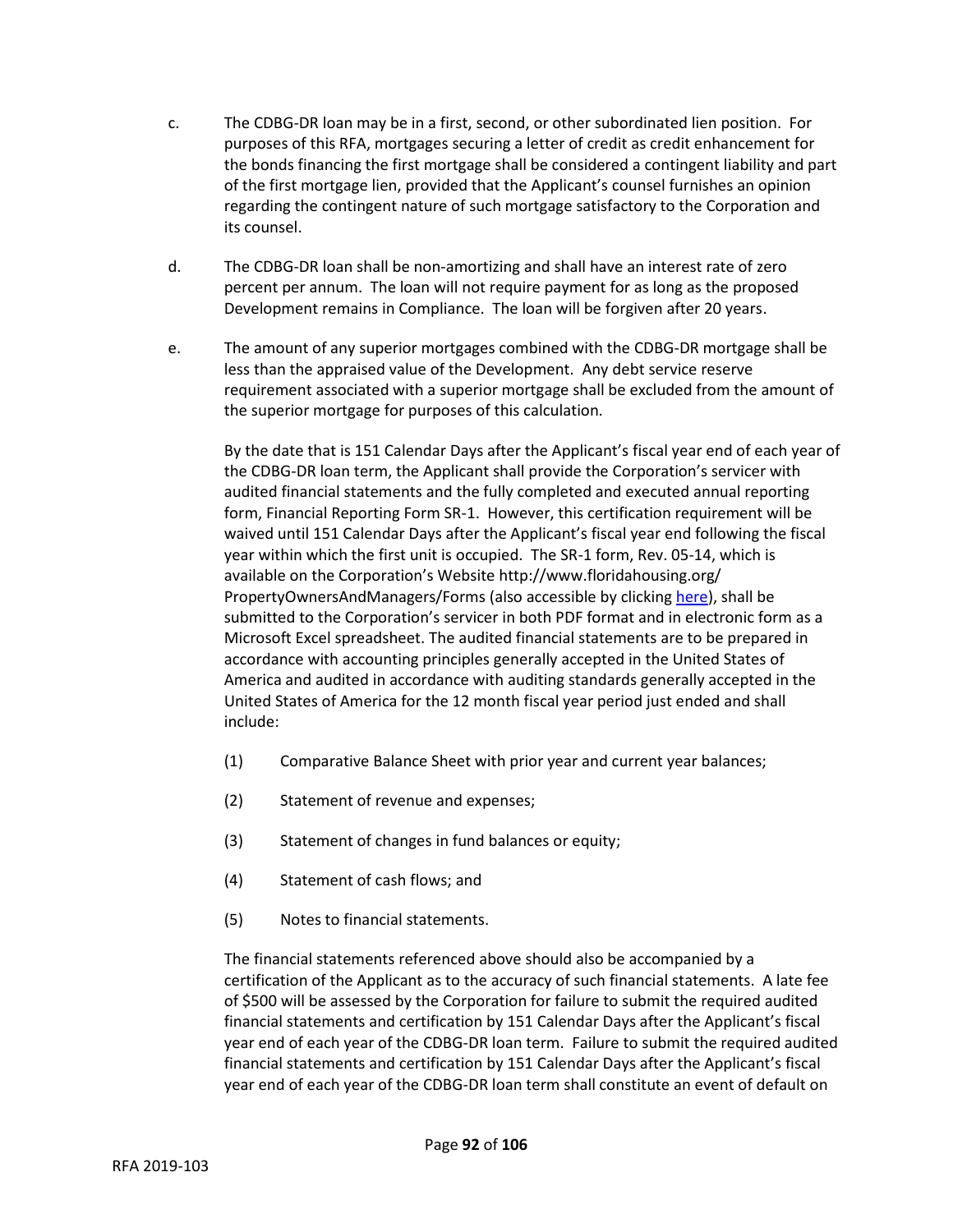the CDBG-DR loan. The Applicant shall furnish to the Corporation or its servicer, unaudited statements, certified by the Applicant's principal financial or accounting officer, covering such financial matters as the Corporation or its servicer may reasonably request, including without limitation, monthly statements with respect to the Development.

- f. After acceleration, the Note shall bear interest at the default interest rate from the due date until paid.
- g. The final billing for the purpose of payoff of the CDBG-DR loan shall also include a billing for compliance fees to cover monitoring of CDBG-DR Program requirements beyond the maturity date of the Note. Such fees shall be computed by determining the present value of the annual compliance monitoring fee for the number of years for which the Development will have a set-aside for persons or households beyond the repayment date. The present value discount rate shall be 2 percent per annum. Such amount shall be reduced by the amount of any compliance monitoring fees for other programs collected by the Corporation for the Development for that period, provided:
	- (1) The compliance monitoring fee covers some or all of the period following the anticipated CDBG-DR loan repayment date; and
	- (2) The Development has substantially equivalent set-asides for persons or households mandated through another Corporation program for which the compliance monitoring fee was collected.
- h. The CDBG-DR loans shall be serviced either directly by the Corporation or by the servicer on behalf of the Corporation.
- i. The Corporation shall monitor compliance of all terms and conditions of the CDBG-DR loan and shall require that certain terms and conditions be embodied in the Land Use Restriction Agreement and recorded in the public records of the county wherein the Development is located. Violation of any material term or condition of the documents evidencing or securing the CDBG-DR loan shall constitute a default during the term of the CDBG-DR loan. The Corporation shall take appropriate legal action to effect compliance if a violation of any material term or condition relative to the set-asides of units is discovered during the course of compliance monitoring or by any other means.
- j. The Corporation shall require adequate insurance to be maintained on the Development as determined by the first mortgage lender, the Corporation, or the Corporation's servicer, sufficient to meet the standards established in the Florida Housing Finance Corporation (FHFC) Insurance Guide (and as amended from time to time). The most recently published FHFC Insurance Guide is available on the Corporation's Website http://www.floridahousing.org/owners-and-managers/compliance/forms (also accessible by clicking [here\)](http://www.floridahousing.org/owners-and-managers/compliance/forms).
- k. The CDBG-DR loan term shall be for a period of not more than 20 years. The term of the loan may exceed 20 years if the lien of the Corporation's encumbrance is subordinate to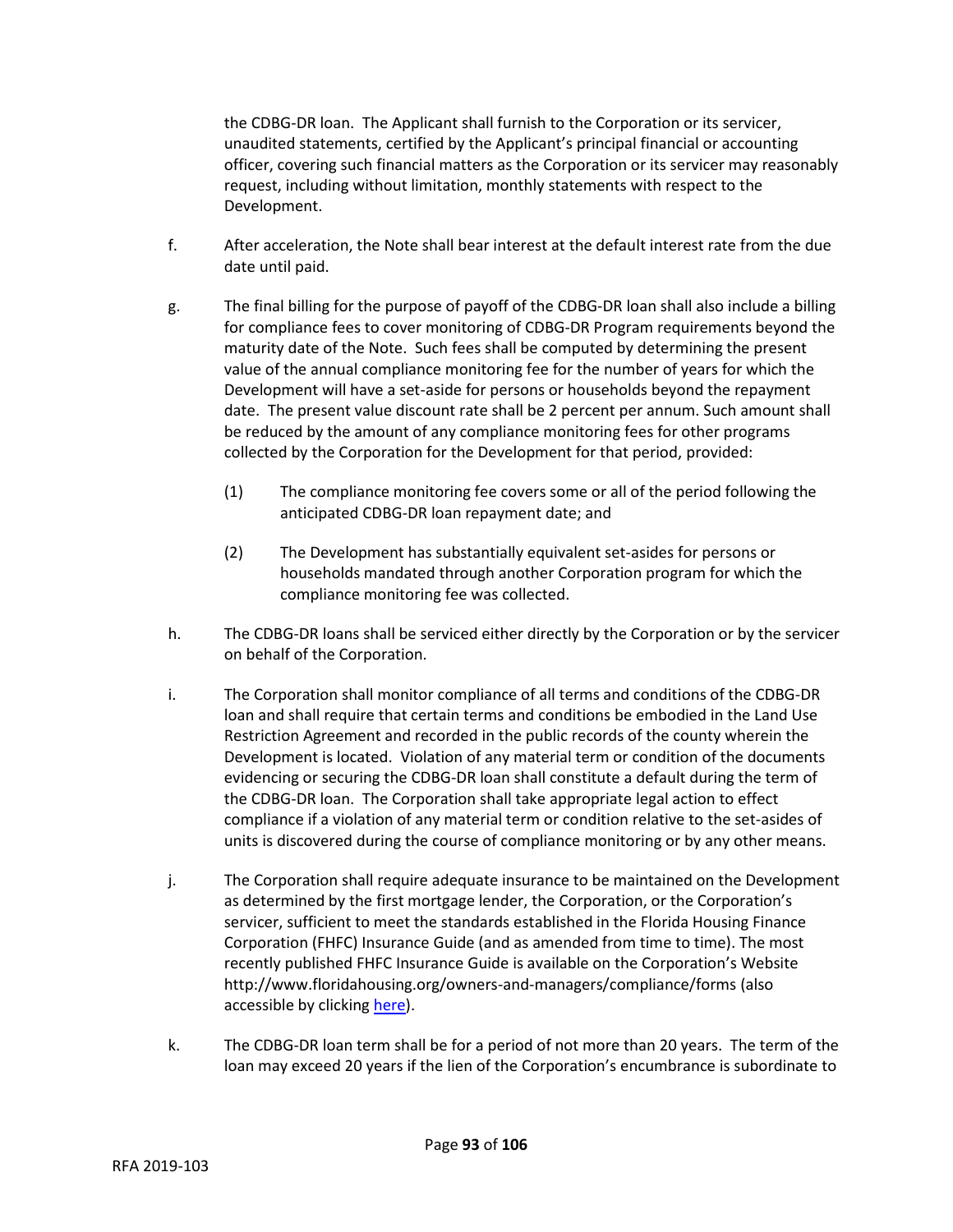the lien of another mortgagee, in which case the term may be made coterminous with the longest term of the superior loan.

l. After accepting a preliminary commitment, the Applicant shall not refinance, increase the principal amount, or alter any terms or conditions of any mortgage superior or inferior to the CDBG-DR mortgage without prior approval of the Corporation's Board of Directors. However, an Applicant may reduce the interest rate on any superior or inferior mortgage loan without the Board's permission, provided that no other terms of the loan are changed. The Corporation must be notified in writing of any such change.

Following construction completion, the Board shall deny requests to increase the amount of any superior mortgage, unless the criteria outlined below are met, the original combined loan to value ratio for the superior mortgage and the CDBG-DR mortgage is maintained or improved, and a proportionate amount of the increase in the superior mortgage is used to reduce the outstanding CDBG-DR loan balance. To calculate the proportionate amount of the increase in the superior mortgage which must be paid toward the reduction of the CDBG-DR loan balance, the following calculation shall be used: divide the amount of the original CDBG-DR mortgage by the combined amount of the original CDBG-DR mortgage and the original superior mortgage; then multiply the quotient by the amount of the increase in the superior mortgage from the current balance. For example, if the amount of the original CDBG-DR mortgage is \$2,000,000, the original superior mortgage is \$4,400,000, with a current balance of \$3,000,000, a proposed new superior mortgage of \$5,000,000, then the amount of the increase in the superior mortgage would be \$2,000,000, and the proportionate amount of the increase in the superior mortgage which must be paid toward the reduction of the CDBG-DR loan balance would be \$625,000. This \$625,000 would be applied first to accrued interest and then to principal.

- m. All CDBG-DR loans shall be in conformance with applicable federal and state statutes, including the Fair Housing Act (Title VIII of the Civil Rights Act of 1968, as amended) including the Affirmative Fair Marketing Plan, Titles II and III of the Americans with Disabilities Act of 1990 as implemented by 28 CFR Part 35, Section 504 of the Rehabilitation Act of 1973, as implemented by 24 CFR Part 8 ("Section 504 and its related regulations"), and The Violence Against Women Reauthorization Act of 2013. These provisions are available on the RFA Website. To the extent that a CDBG-DR Development is not otherwise subject to Section 504 and its related regulations, the CDBG-DR Development shall nevertheless comply with Section 504 and its related regulations as requirements of the CDBG-DR Program to the same extent as if the CDBG-DR Development were subject to Section 504 and its related regulations in all respects. To that end, for purposes of the CDBG-DR Program, CDBG-DR funding shall be deemed "Federal financial assistance" within the meaning of that term as used in Section 504 and its related regulations for all CDBG-DR Developments.
- n. Affordable rents for CDBG-DR are determined in a manner consistent with Section  $42(g)(2)$  of the IRC using CDBG income limits published by HUD. The gross monthly rent shall not exceed 30 percent of the imputed income imitation applicable to such unit as committed to by the Applicant in its Application. The 2019 Florida Housing CDBG-DR Income and Rent Limits can be accessed on the Corporation's website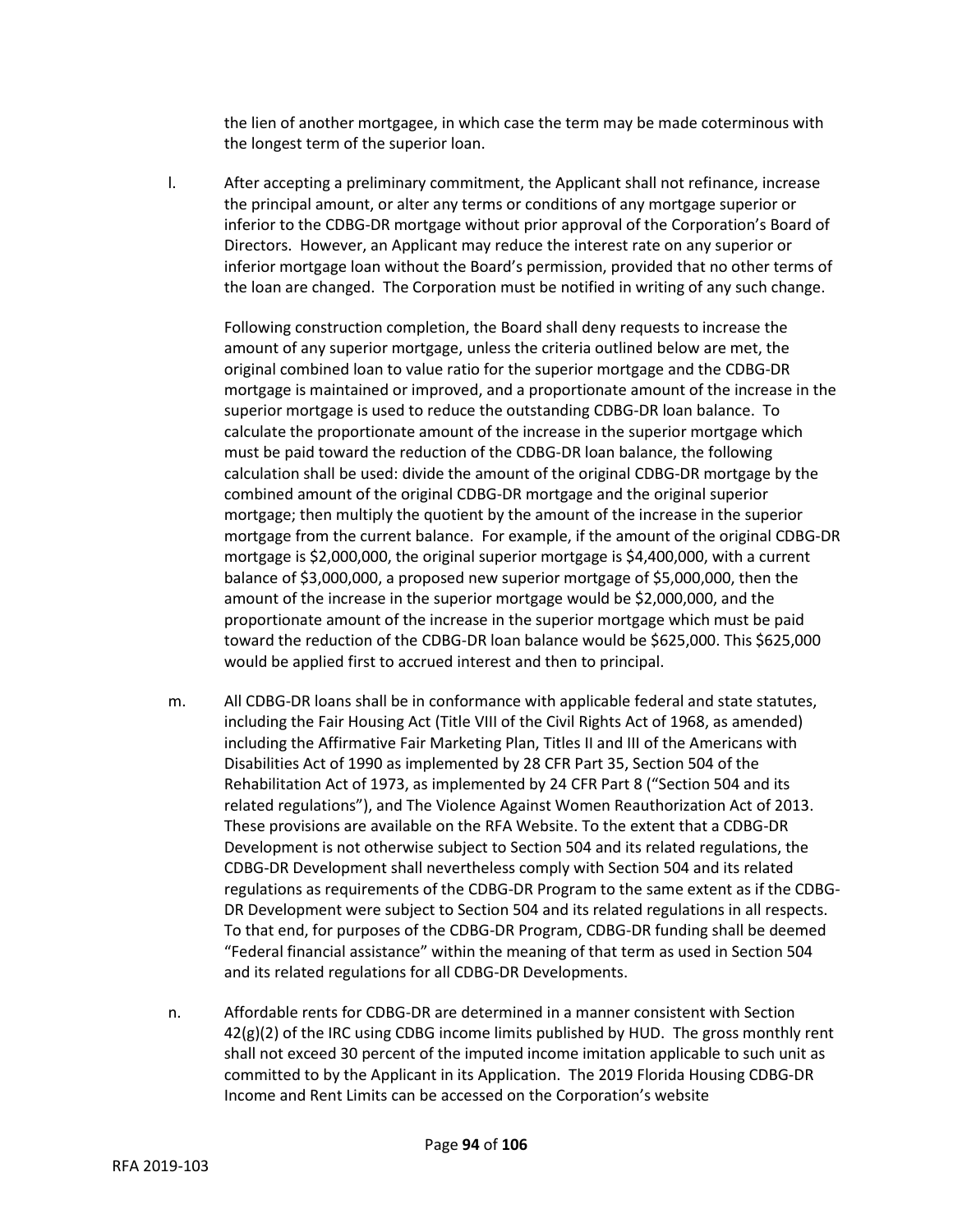https://www.floridahousing.org/owners-and-managers/compliance/rent-limits (also accessible by clicking [here\)](https://www.floridahousing.org/owners-and-managers/compliance/rent-limits).

- o. The documents creating, evidencing or securing each CDBG-DR loan must provide that any violation of the terms and conditions described in this RFA constitutes a default under the CDBG-DR loan documents allowing the Corporation to accelerate its loan and to seek foreclosure as well as any other remedies legally available to it.
- p. A failure to pay any principal or interest due under the terms of this section shall constitute a default on the CDBG-DR loan.
- q. Failure to provide the Corporation and its servicer with the Form SR-1 shall constitute a default on the CDBG-DR loan.
- r. The Compliance Period for a CDBG-DR Development shall be, at a minimum, the HUD affordability period requires units to be set aside for 20 years. Priority I or II Applications must remain affordable into Perpetuity. The Corporation is adding 30 years of an extended affordability period to the HUD affordability period for Priority III Applications, for a total affordability period of 50 years for Priority III Application. The set-aside requirements apply to the total number of residential units in the Development beginning on the later of the first day on which any residential unit in the Development is occupied or the CDBG-DR loan closing date. For a period of 12 months beginning on the CDBG-DR loan closing date (the "transition period"), the failure to satisfy the set-aside requirements shall not cause noncompliance.
- s. Unless and until a guarantor's obligations for a CDBG-DR loan are terminated as approved in writing by the Corporation or its servicer, each guarantor shall furnish to the Corporation or its servicer financial statements as provided in paragraphs (1) through (3) below as the Corporation or its servicer may reasonably request.
	- (1) The audited financial statements are to be prepared in accordance with accounting principles generally accepted in the United States of America and audited in accordance with auditing standards generally accepted in the United States of America for the 12 month fiscal year period just ended and shall include:
		- (a) Comparative Balance Sheet with prior year and current year balances;
		- (b) Statement of revenue and expenses;
		- (c) Statement of changes in fund balances or equity;
		- (d) Statement of cash flows; and
		- (e) Notes to financial statements.

The financial statements referenced above should also be accompanied by a certification of the guarantor(s) as to the accuracy of such financial statements; or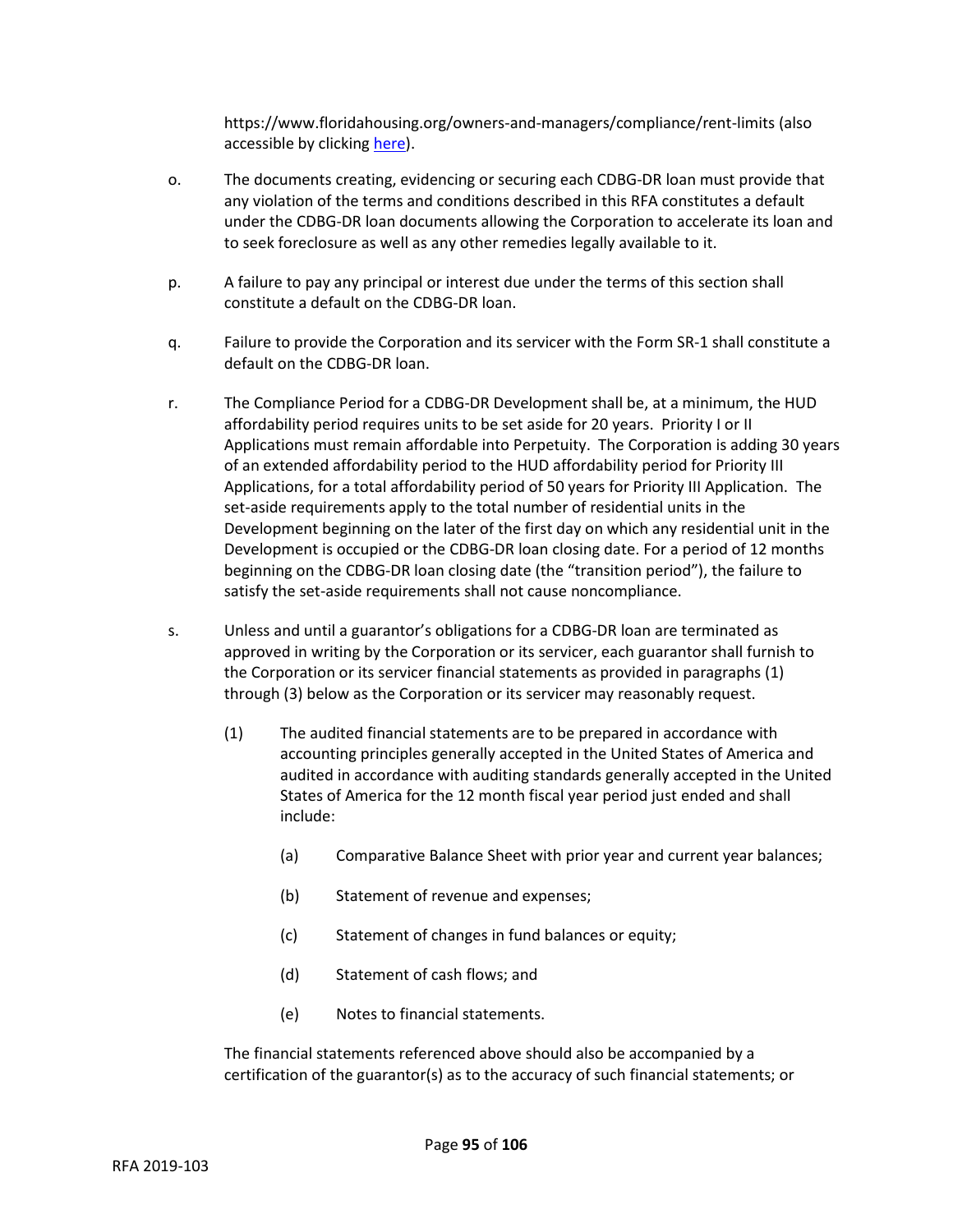- (2) If an audited financial statement has not been prepared, a federal income tax return filed for the most recently completed year; or
- (3) For individual guarantors, if an audited financial statement is not available a financial statement certified as true and complete without qualification by such guarantor and a copy of the most recently filed individual federal income tax return.
- 6. Sale, Transfer or Refinancing of a CDBG-DR Development:
	- a. Any sale, conveyance, assignment, or other transfer of interest or the grant of a security interest in all or any part of the title to the Development other than a superior mortgage shall be subject to the Corporation's prior written approval. The Board shall consider the facts and circumstances of each Applicant's request and any credit underwriting report, if available, prior to determining whether to grant such request.
	- b. The CDBG-DR loan shall be assumable upon sale or transfer of the Development if the following conditions are met:
		- (1) The proposed transferee meets all specific Applicant identity criteria which were required as conditions of the original loan;
		- (2) The proposed transferee agrees to maintain all set-asides and other requirements of the CDBG-DR loan for the period originally specified or longer; and
		- (3) The proposed transferee and release of transferor receives a favorable recommendation from the Credit Underwriter and approval by the Board of Directors of the Corporation.

All assumption requests must be submitted in writing to the Director of Special Assets and contain the specific details of the transfer and assumption. In addition to any related professional fees, the Corporation shall charge a non-refundable assumption fee as outlined in the most current competitive solicitation.

- c. If the CDBG-DR loan is not assumed since the buyer does not meet the criteria for assumption of the CDBG-DR loan, the CDBG-DR loan (principal and any outstanding interest) shall be repaid from the proceeds of the sale in the following order of priority:
	- (1) First mortgage debt service, first mortgage fees;
	- (2) CDBG-DR compliance and loan servicing fees;
	- (3) An amount equal to the present value of the compliance monitoring fee for the periods for which the Development will have a set-aside for persons or households beyond the repayment date. The present value discount rate shall be 2 percent per annum. Such amount shall be reduced by the amount of any compliance monitoring fees collected by the Corporation for the Development for that period, provided: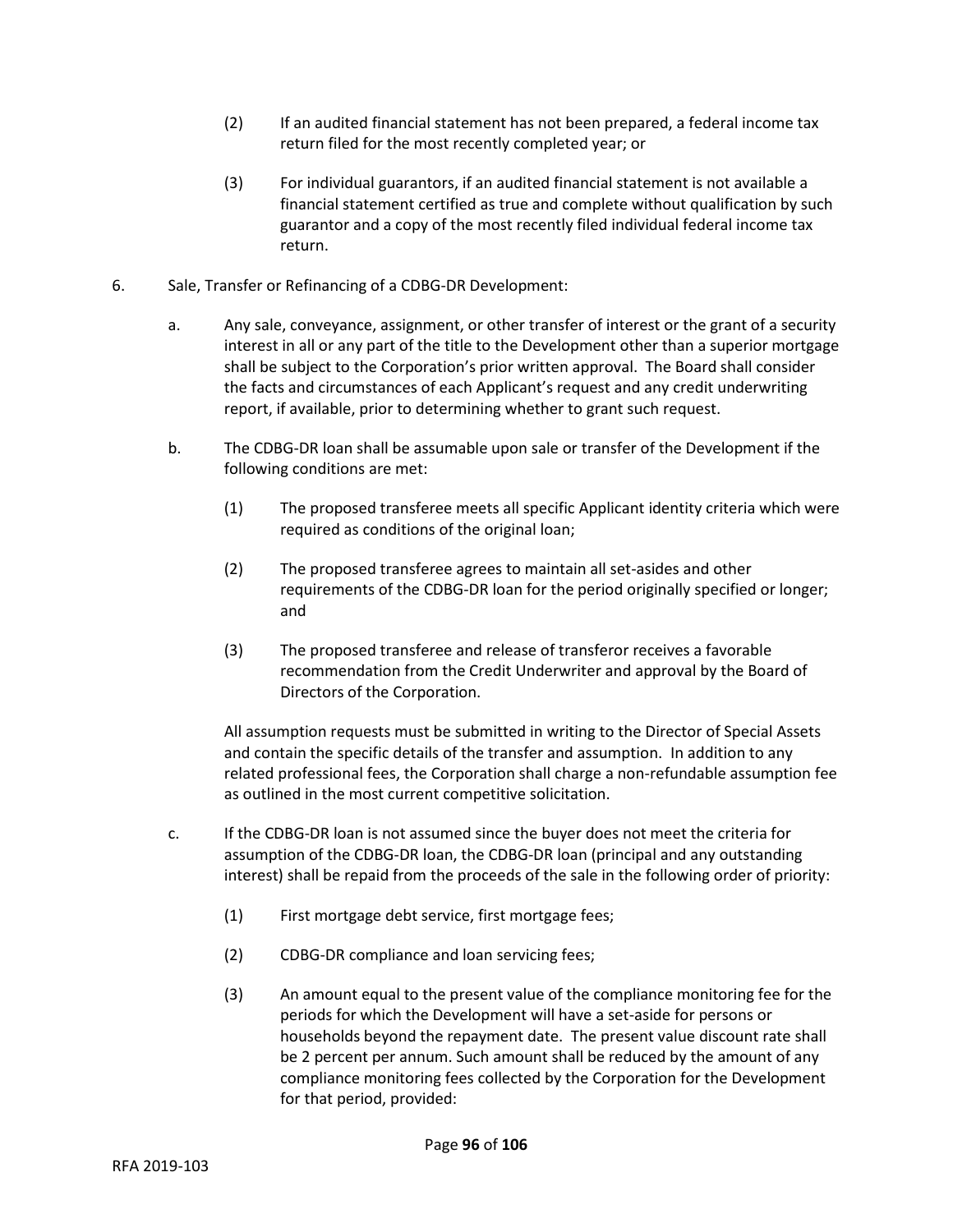- (a) The compliance monitoring fee covers some or all of the period following the anticipated CDBG-DR repayment date; and
- (b) The Development has substantially equivalent set-asides for persons or households mandated through another program of the Corporation for which the compliance monitoring fee was collected.
- (4) Unforgiven principal balance of the CDBG-DR loan;
- (5) Expenses of the sale;
- (6) If there will be insufficient funds available from the proposed sale of the Development to satisfy paragraphs  $c(1) - (6)$  above, the CDBG-DR loan shall not be satisfied until the Corporation has received:
	- (a) An appraisal prepared by an appraiser selected by the Corporation or the Credit Underwriter indicating that the purchase price for the Development is reasonable and consistent with existing market conditions;
	- (b) A certification from the Applicant that the purchase price reported is the actual price paid for the Development, as supported by a copy of the final executed purchase and sale agreement, and that no other consideration passed between the parties, as supported by a draft and final closing statement, and that the Development Cash Flow reported to the Corporation during the term of the CDBG-DR loan was true and accurate;
	- (c) A certification from the Applicant that there are no Development funds available to repay the CDBG-DR loan, including any interest due, and the Applicant knows of no source from which funds could or would be forthcoming to pay the CDBG-DR loan; and
	- (d) A certification from the Applicant detailing the information needed to determine the final billing for CDBG-DR loan interest. Such certification shall require submission of financial statements and other documents that may be required by the Corporation and its servicer.
- d. The Corporation may renegotiate and extend the loan in order to extend or retain the availability of housing for the target population. Such renegotiations shall be based upon:
	- (1) Performance of the Applicant during the CDBG-DR loan term;
	- (2) Availability of similar housing stock for the target population in the area;
	- (3) Documentation and certification by the Applicant that funds are not available to repay the Note upon maturity;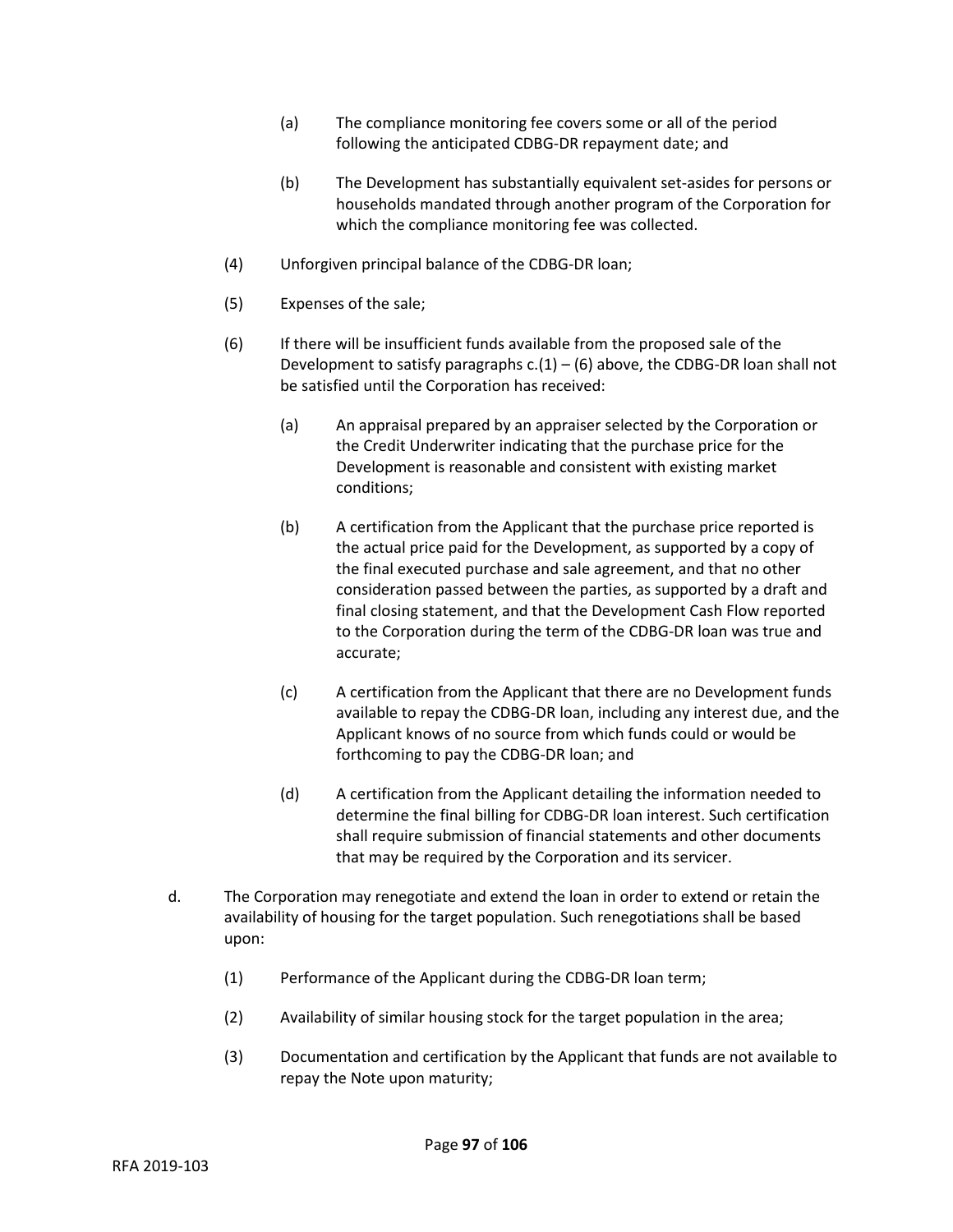- (4) A plan for the repayment of the loan at the new maturity date;
- (5) Assurance that the security interest of the Corporation will not be jeopardized by the new term(s); and
- (6) Industry standard terms which may include amortizing loans requiring regularly scheduled payments of principal and interest.

All loan renegotiation requests, including requests for extension, must be submitted in writing to the Director of Special Assets and contain the specific details of the renegotiation. In addition to any related professional fees, the Corporation shall charge a non-refundable renegotiation fee as outlined in this RFA.

- e. The Corporation will recommend that the Board approve requests for mortgage loan refinancing only if Development Cash Flow is improved, the Development's economic viability is maintained, the security interest of the Corporation is not adversely affected, and the Credit Underwriter provides a positive recommendation.
- f. The Corporation will recommend that the Board deny requests for mortgage loan refinancing which require extension of the CDBG-DR loan term or otherwise adversely affect the security interest of the Corporation, unless the criteria outlined in Item e. above, are met, the Credit Underwriter recommends that the approval of such a request is crucial to the economic survival of the Development, or unless the Board determines that public policy will be better served by the extension as a result of the Applicant agreeing to further extend the Compliance Period or provide additional amenities or resident programs suitable for the resident population. Further, the Board shall limit any approved extension to a minimum term which makes the Development feasible and which does not exceed an industry standard term.

The Corporation will recommend that the Board deny requests to increase the amount of any superior mortgage, unless the criteria outlined in Item e. above are met, the original combined loan to value ratio for the superior mortgage and the CDBG-DR mortgage is maintained or improved, and a proportionate amount of the increase in the superior mortgage is used to reduce the outstanding CDBG-DR loan balance.

- 7. CDBG-DR Construction Disbursements and Permanent Loan Servicing:
	- a. CDBG-DR loan proceeds shall be disbursed during the construction phase in an amount per Draw which does not exceed the ratio of the CDBG-DR loan to the Total Development Cost, unless approved by the Corporation and the Credit Underwriter.
	- b. Ten (10) business days prior to each Draw, the Applicant shall supply the Corporation's servicer, as agent for the Corporation, with a written request executed by the Applicant for a Draw. The request shall set forth the amount to be paid and shall be accompanied by documentation specified by the Corporation's servicer including claims for labor and materials to date of the last inspection.
	- c. The Corporation and its servicer shall review the request for a Draw, and the servicer shall provide the Corporation with approval of the request or an alternative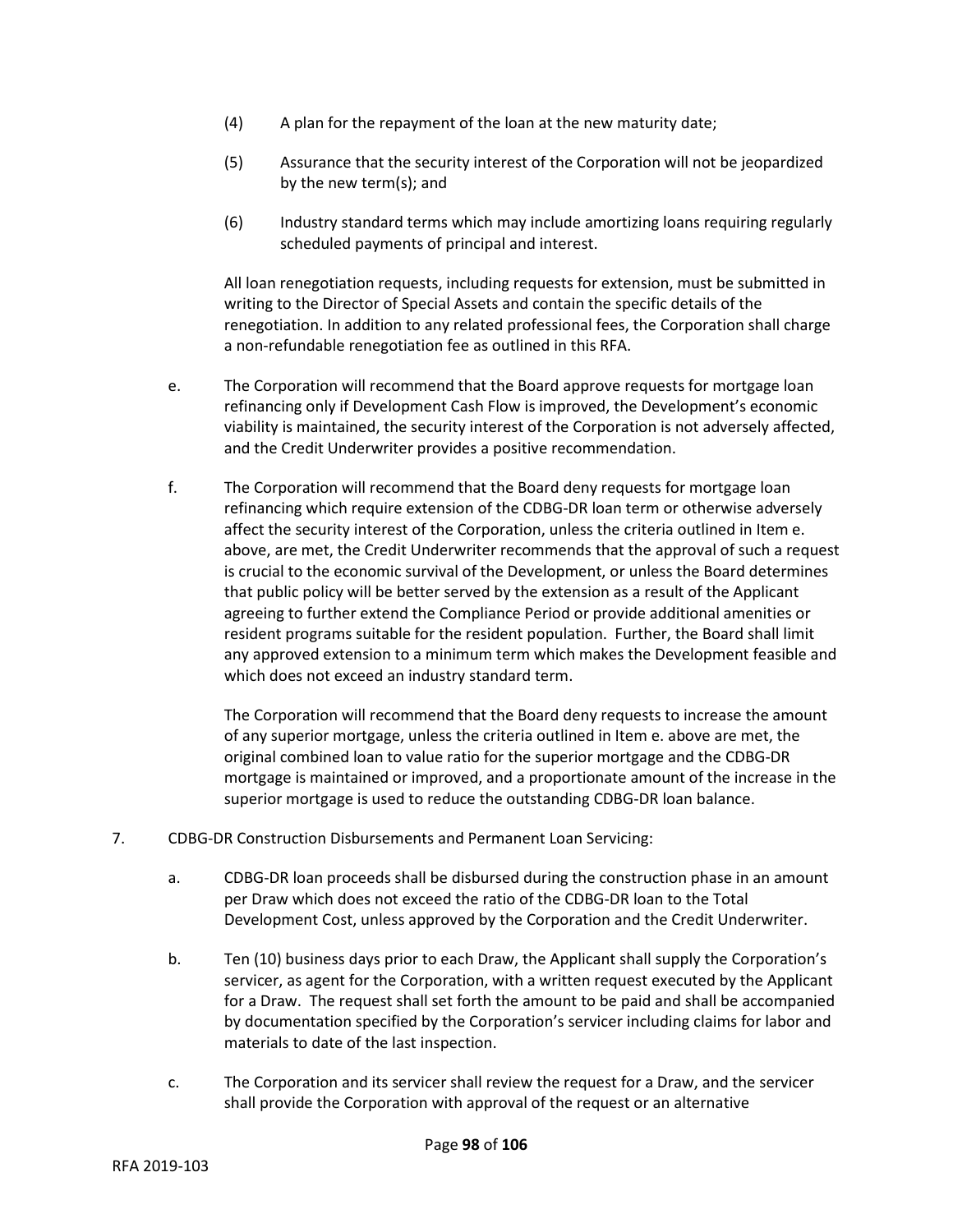recommendation, after the title insurer provides an endorsement to the policy of title insurance updating the policy to the date of the current Draw and increasing the insurance coverage to an amount equal to the sum of all prior Draws and the current Draw.

- d. The Corporation shall disburse construction Draws through Automated Clearing House (ACH). The Applicant may request disbursement of construction Draws via a wire transfer. The Applicant will be charged a fee of \$10 for each wire transfer requested. This charge will be netted against the Draw amount.
- e. The Corporation shall elect to withhold any Draw or portion of any Draw, notwithstanding any documentation submitted by the Applicant in connection with the request for a Draw, if
	- (1) The Corporation or the Corporation's servicer determines at any time that the actual cost budget or progress of construction differs from that as shown on the loan documents; or
	- (2) The percentage of progress of construction of the improvements differs from that shown on the request for a Draw.
- f. The servicer may request submission of revised construction budgets.
- g. Based on the Applicant's progress of construction, if the Corporation determines that further analysis by the Credit Underwriter is required prior to the release of the final Draw, the Applicant shall pay to the Credit Underwriter a fee based on an hourly rate determined pursuant to the contract between the Corporation and the Credit Underwriter.
- h. Retainage in the amount of 10 percent per Draw shall be held by the servicer during construction until the Development is 50 percent complete. At 50 percent completion, no additional retainage shall be held from the remaining Draws. Release of funds held by the Corporation's servicer as retainage shall occur pursuant to the CDBG-DR loan agreement.
- 8. General Program Procedures and Restrictions.
	- a.
	- The minimum Compliance Period for newly-constructed rental housing is 20 years from Project Completion. The set-aside requirements apply beginning on the later of the first day on which any residential unit in the Development is occupied or the loan closing date. The Compliance Period will be extended until the later of such longer term agreed to by the Applicant in its Application.
	- b. The minimum Compliance Period for newly-constructed rental housing is 20 years from Project Completion. The set-aside requirements apply beginning on the later of the first day on which any residential unit in the Development is occupied or the loan closing date. The Compliance Period will be extended until the later of such longer term agreed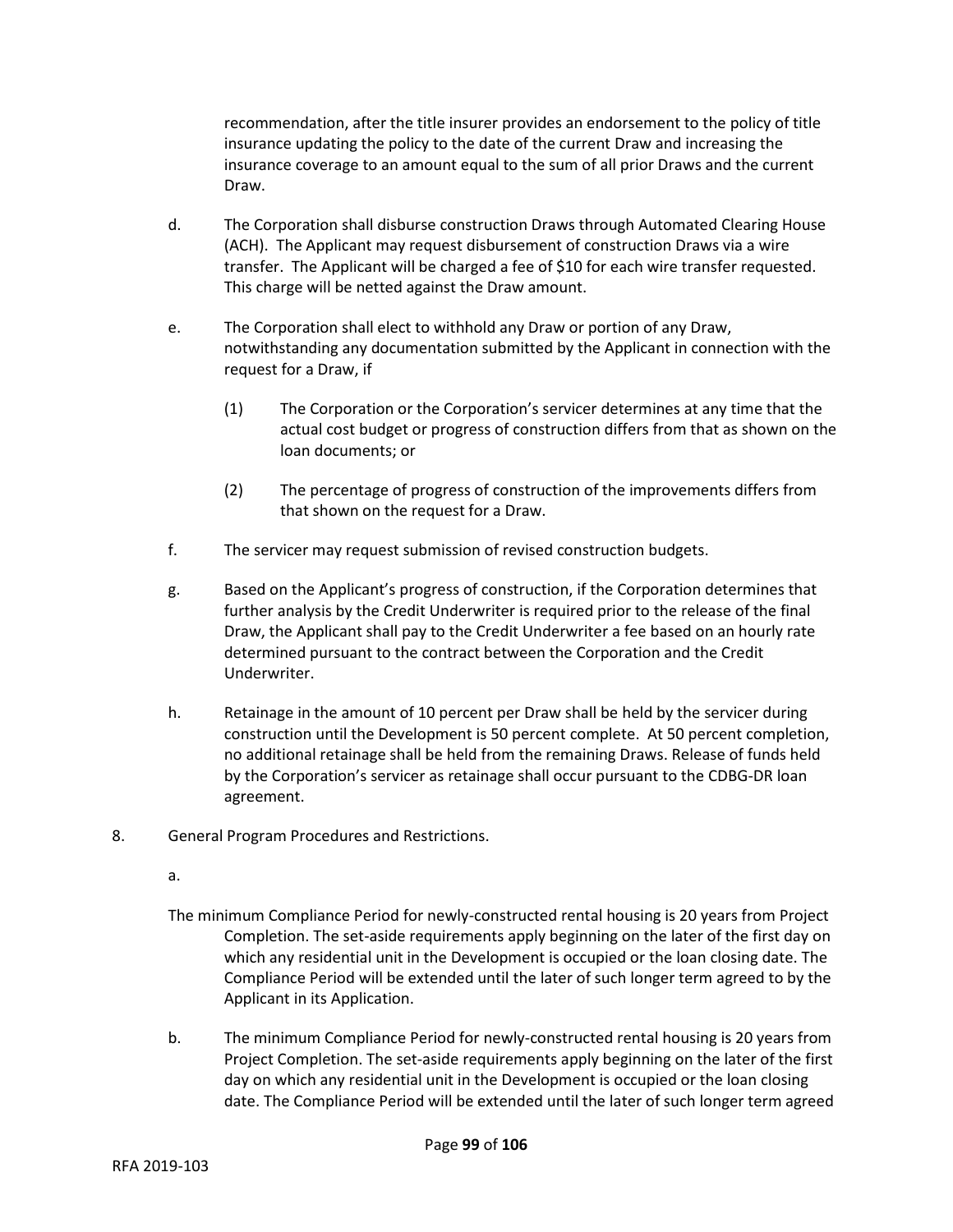to by the Applicant in its Application or the loan is repaid.

- c. The Development will remain affordable, pursuant to commitments documented within the executed Land Use Restriction Agreement without regard to the term of the mortgage or to transfer of ownership.
- d. The Development must comply with all applicable provisions of the competitive solicitation process.
- e. A Development that is under construction may be eligible to apply for CDBG-DR funds only if Development is able to provide evidence of compliance with federal labor standards for any work already completed, and the Development is able to provide evidence of compliance with HUD environmental requirements as well as all other federal regulations. The federal requirements may require completion of activities prior to submission of an Application for funding.
- f. Any single contract for the development of affordable housing must contain a provision requiring that not less than the wages prevailing in the locality, as predetermined by the United States Secretary of Labor pursuant to the Davis-Bacon Act, 40 U.S.C. 3141, et seq and 29 CFR part 1, 3, 5, 6, and 7 will be paid to all laborers and mechanics employed for the construction of the Development, and such contracts must also be subject to the overtime provisions of the Contract Work Hours and Safety Standards Act, 40 U.S.C. §§3701 – 3706 and 3708 (2002), the Copeland Act (Anti-Kickback Act), 18 U.S.C. 874, and the Fair Labor Standards Act of 1938, as amended (29 U.S.C. §201 et seq.).
- g. All Developments must conform to the following federal requirements:
	- (1) Title VI of the Civil Rights Act of 1964 Prohibits discrimination by government agencies that receive Federal funding;
	- (2) Title VII of the Civil Rights Act of 1964 prohibits employment discrimination on the basis of race, color, religion, sex, or national origin;
	- (3) Title VIII of the Civil Rights Act of 1968 as amended (the Fair Housing Act of 1988);
	- (4) 24 C.F.R. § 570.490 Recordkeeping Requirements;
	- (5) 24 C.F.R. § 570.606(b) Relocation assistance for displaced persons at URA levels;
	- (6) Age Discrimination Act of 1975;
	- (7) Executive Order 12892 Leadership and Coordination of Fair Housing in Federal Programs: Affirmatively Furthering Fair Housing;
	- (8) Section 109 of the Housing and Community Development Act of 1974 No person shall be excluded from participation in, denied benefits of, or subjected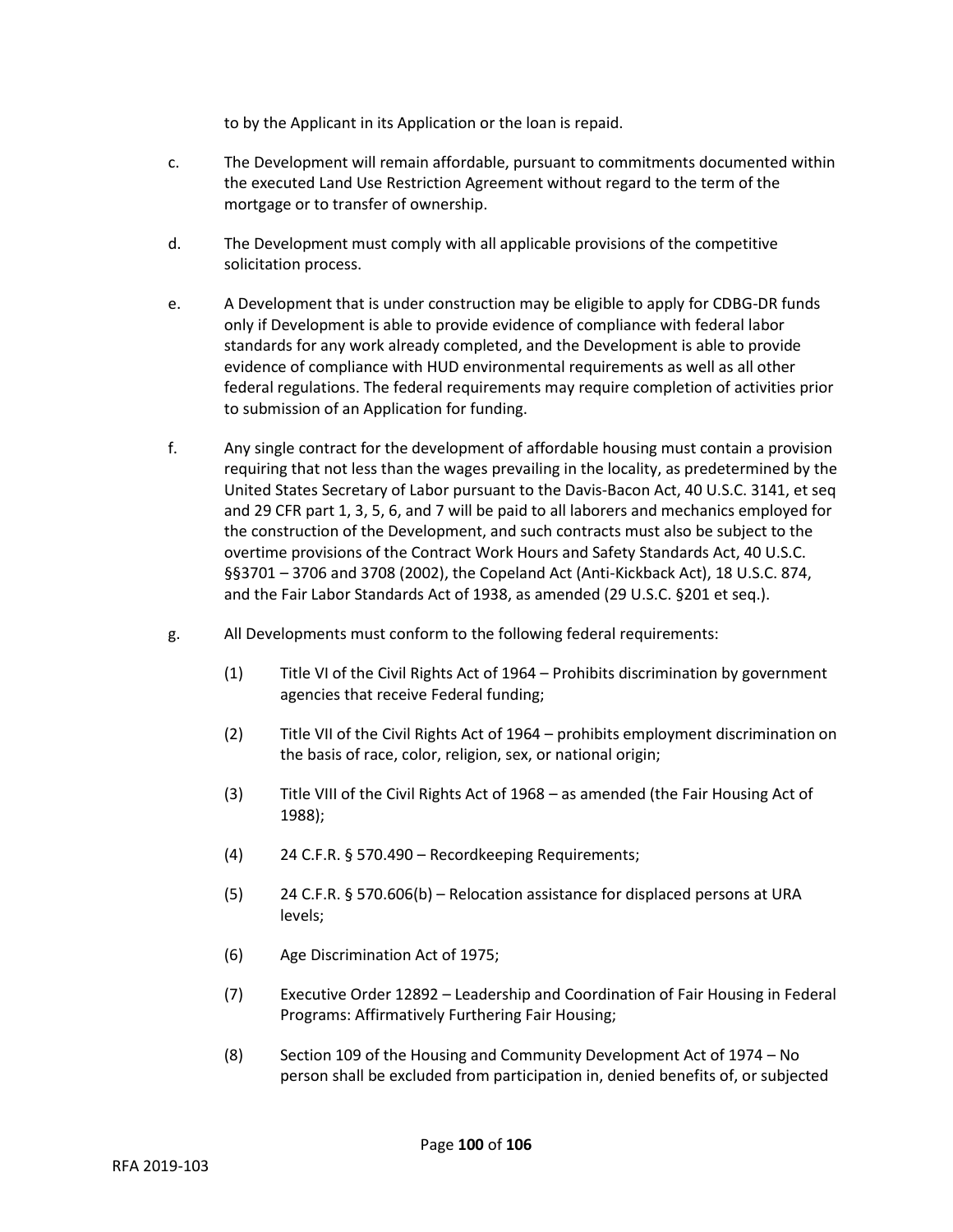to discrimination under any program or activity receiving CDBG-DR funds because of race, color, religion, sex or national origin;

- (9) Section 504 of the Rehabilitation Act of 1973 and 24 C.F.R. part 8, which prohibits discrimination against people with disabilities;
- (10) Executive Order 11063 Equal Opportunity in Housing;
- (11) Executive Order 11246 Equal Employment Opportunity;
- (12) Section 3 of the Housing and Urban Development Act of 1968, as amended Employment/Training of Lower Income Residents and Local Business Contracting.
- (13) Environmental Review as enumerated in 24 CFR Part 58 and National Environmental Policy Act of 1969.
- (14) Other than those requirements waived via Federal Register Notice, including in FR 6066-N-01 and 6109-N-01, the Subrecipient shall comply with the Uniform Relocation Assistance and Real Property Acquisition Policies Act of 1970, as amended (URA), 42 USC 4601 – 4655, 49 CFR part 24, 24 CFR part 42, and 24 CFR 570.606.
- (15) Lead-Based Paint Poisoning Prevention Act (42 U.S.C. 4821-4846), the Residential Lead-Based Paint Hazard Reduction Act of 1992 (42 U.S.C. 4851- 4856), and implementing regulations at part 35, subparts A, B, J, K, and R of this title.
- (16) Provisions in 24 CFR 570.489(h).as enumerated in 24 CFR §92.356, 2 CFR §200.317 and 2 CFR §200.318), Debarment and Suspension as enumerated in 24 CFR Part 24.(h), Handicapped Accessibility as enumerated in Section 504 of the Rehabilitation Act of 1973 (implemented in 24 CFR Part 8) and 24 CFR §100.205.
- (17) Americans with Disabilities Act as enumerated in 42 U.S.C. §12131; and 47 U.S.C. §§155, 201, 218 and 225.
- (18) Economic Opportunity for Low- and Very Low-Income Persons as implemented in 24 CFR Part 135.
- (19) Minority/Women Employment as enumerated in 2 CFR §200.321 and Executive Orders 11625, 12432, and 12138.

#### 9. Eligible Applicants

Unless otherwise permitted in a competitive solicitation process, an Applicant is not eligible to apply for funding if any of the following pertain to the proposed Development:

a. The proposed Development has received an allocation of Housing Credits or a Competitive Housing Credit commitment, unless written notice has been provided to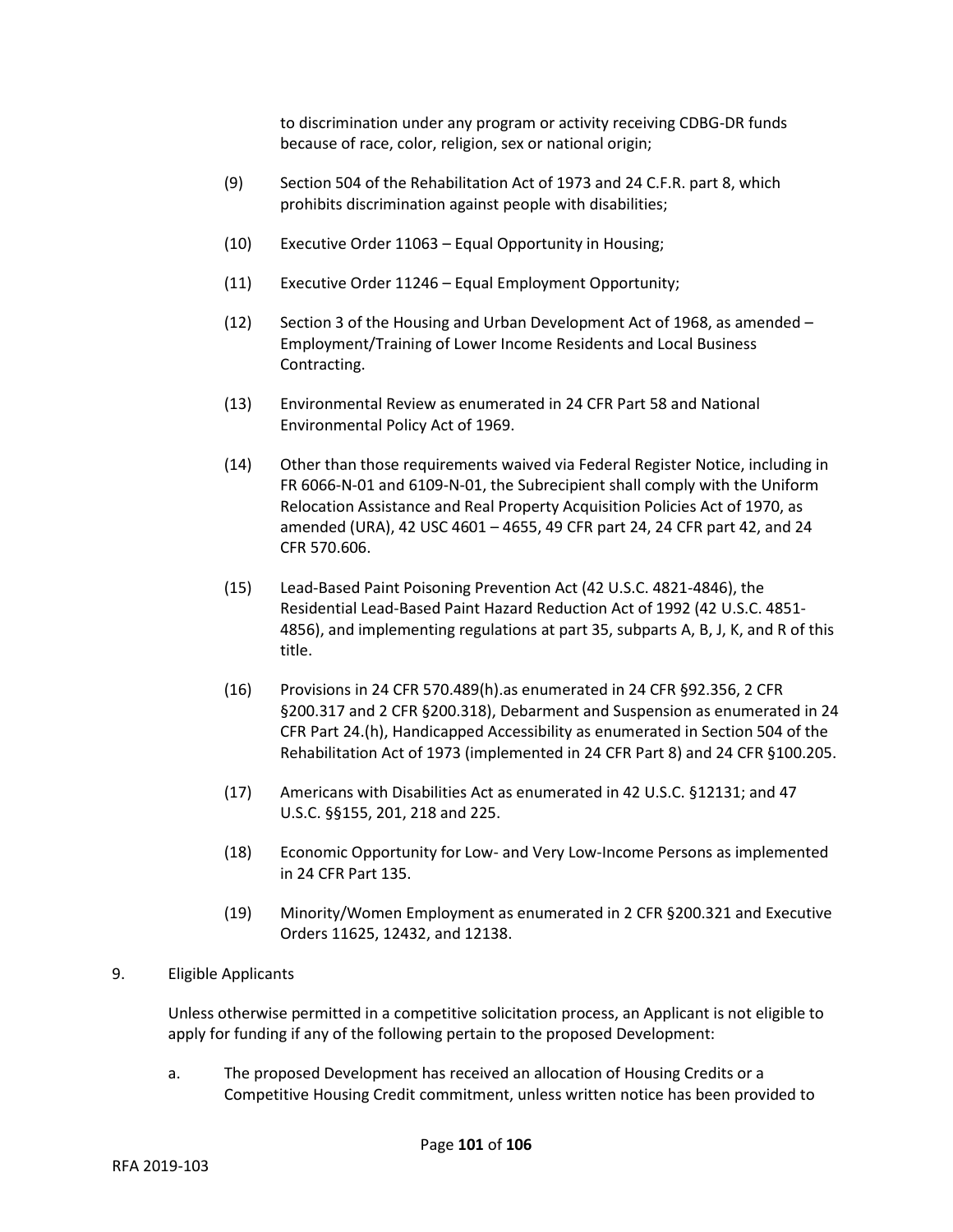the Corporation prior to the deadline to apply for the applicable funding withdrawing acceptance of such allocation or commitment and returning the previously awarded HC funding;

- b. A preliminary commitment of funding for the proposed Development through the CDBG-DR Program has already been accepted, unless written notice has been provided to the Corporation prior to the deadline to apply for the new funding withdrawing such acceptance and returning the prior CDBG-DR Program funding.
- c. The proposed Development site or any part thereof is subject to any Land Use Restriction Agreement or Extended Use Agreement, or both, in conjunction with any Corporation affordable housing financing intended to foster the development or maintenance of affordable housing, unless at least one of the following applies:
	- (1) A LURA recorded in conjunction with the Predevelopment Loan Program or the Elderly Housing Community Loan Program, or
	- (2) A LURA or EUA, or both, for an existing building or buildings, originally constructed at least 25 years prior to the deadline to apply for the applicable SAIL funding, where, in the current Application, the Applicant has selected and qualified for the Homeless demographic commitment with a Development category of Rehabilitation/Moderate Rehabilitation/Substantial Rehabilitation, Acquisition and Rehabilitation/Moderate Rehabilitation/Substantial Rehabilitation, Preservation, or Acquisition and Preservation.
- 10. Eligible and Ineligible Development Costs.
	- a. Funds may be used to pay for the following eligible costs:
		- (1) Development hard costs as they directly relate to the units only for:
			- (a) New construction, the costs necessary to meet all applicable local and state codes, ordinances, and zoning requirements. Projects must meet state or local residential and building codes, as applicable or, in the absence of a state or local building code, the International Residential Code or International Building Code (as applicable to the type of housing) of the International Code Council,
			- (b) Costs to demolish existing structures, improvements to the Development site and utility connections;
		- (2) The cost of acquiring improved or unimproved real property. A Development and loan that involves acquisition must include new construction in order to be an eligible Development.
		- (3) Soft costs as they relate to the units. The costs must be reasonable, as determined by the Corporation and the Credit Underwriter, and associated with the financing, development, or both. These costs may include: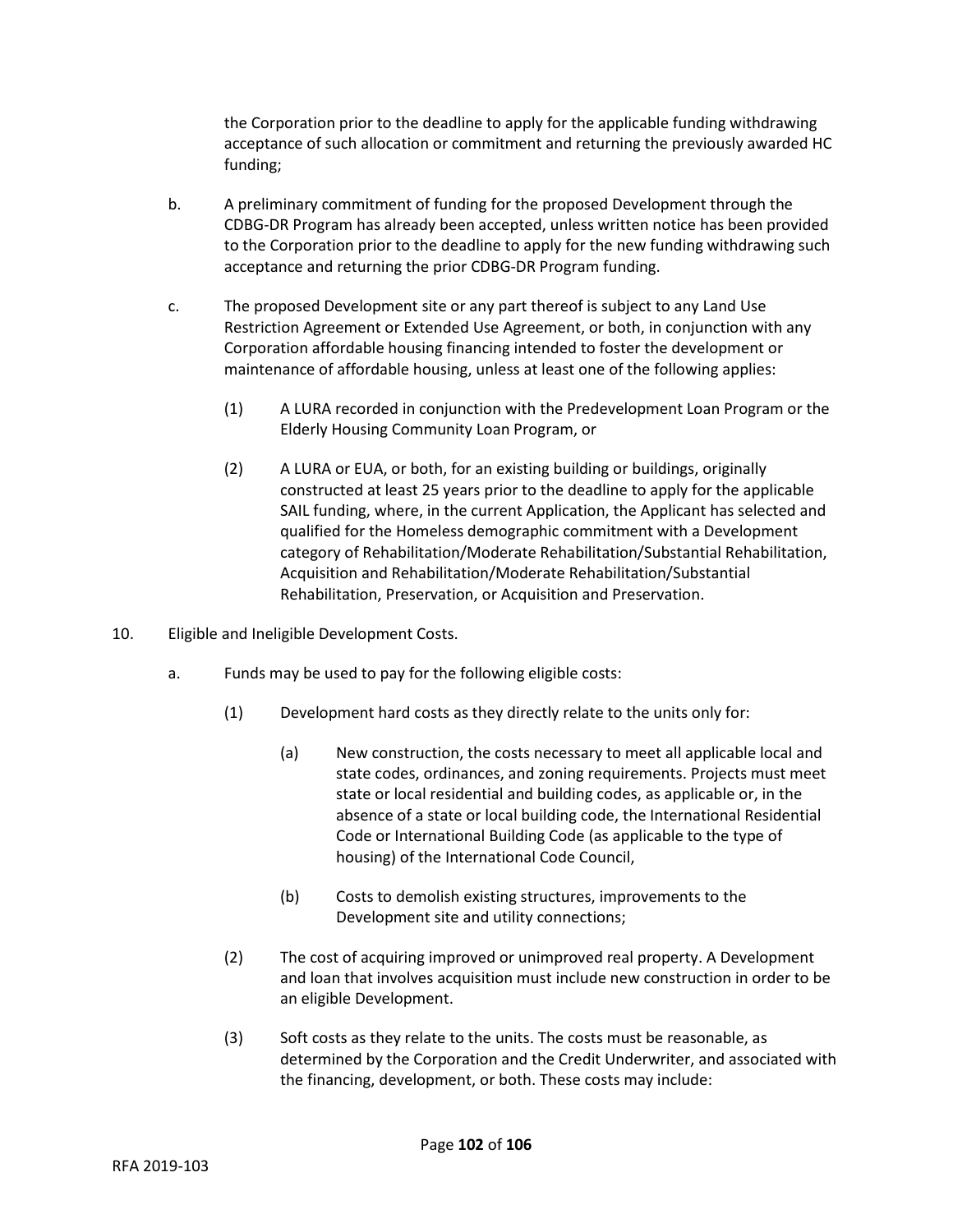- (a) Architectural, engineering or related professional services required to prepare plans, drawings, specifications or work write-ups,
- (b) Costs to process and settle the financing for a Development, such as credit reports, fees for evidence of title, recordation, building permits, attorney fees, cost certifications, and estimates,
- (c) Developer's and General Contractor's fees as described in this RFA;
- (d) Impact fees,
- (e) Costs of Development audits required by the Corporation,
- (f) Affirmative marketing and fair housing costs,
- (g) Temporary relocation costs as required under the Uniform Relocation Assistance and Real Property Acquisition Policies Act of 1970, as amended (URA), 42 USC 4601 – 4655, 49 CFR part 24, 24 CFR part 42, and 24 CFR 570.606 as applicable .
- b. Funds shall not be used to pay for the following ineligible costs:
	- (1) Development reserve accounts for replacements, unanticipated increases in operating costs, or operating subsidies, except as described in 24 CFR §92.206(d)(5);
	- (2) Public housing;
	- (3) Administrative costs, or
	- (4) Any other expenses not allowed under CDBG-DR regulations.
- c. The accumulation of all Development financing, including the CDBG-DR loan and all existing debt within a Development, may not exceed the Total Development Cost, as determined and certified by the Credit Underwriter.
- d. Before disbursing any funds, there must be a written agreement with the Applicant ensuring compliance with the requirements of the Program pursuant to this RFA.
- e. A representative of the Applicant and the managing company of the Development must attend a Corporation-sponsored training session on income certification and compliance procedures.
- f. The General Contractor and all available subcontractors shall attend a Corporation-sponsored preconstruction conference regarding federal labor standards provisions.
- g. The Corporation shall require adequate insurance to be maintained on the Development as determined by the first mortgage lender, the Corporation, or the Corporation's servicer, sufficient to meet the standards established in the Florida Housing Finance Corporation (FHFC) Insurance Guide (and as amended from time to time). The most recently published FHFC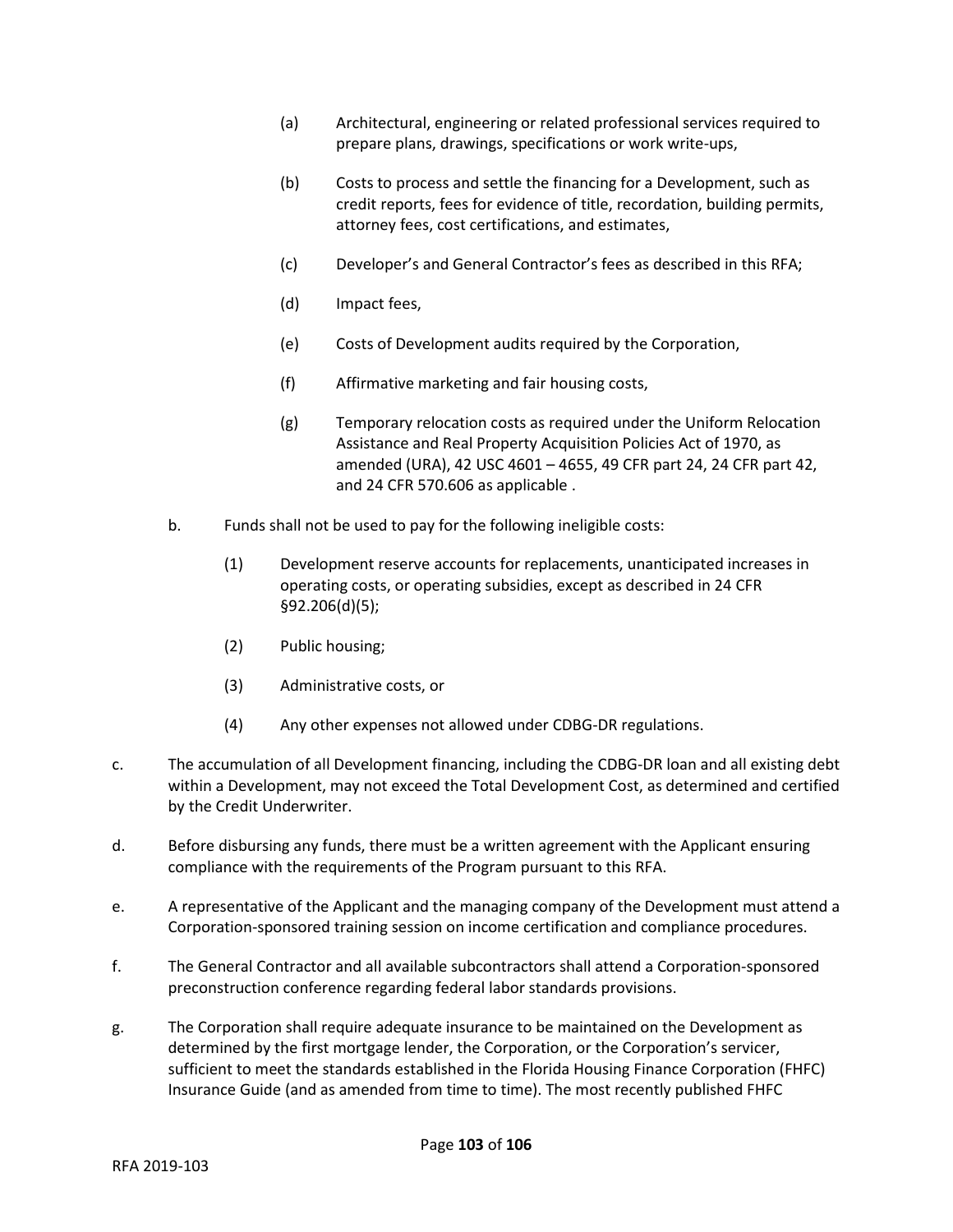Insurance Guide is available on the Corporation's Website http://www.floridahousing.org/owners-and-managers/compliance/forms (also accessible by clicking [here\)](http://www.floridahousing.org/owners-and-managers/compliance/forms).

- h. All loans must provide that any violation of the terms and conditions described in this RFA loan documents allowing the Corporation to accelerate its loan and seek foreclosure as well as any other remedies legally available to it.
- i. If a default on a loan occurs, the Corporation will commence legal action to protect the interest of the Corporation. The Corporation shall acquire real and personal property or any interest in the Development if that acquisition is necessary to protect any loan; sell, transfer, and convey any such property to a buyer without regard to the provisions of chapters 253 and 270, F.S.; and, if that sale, transfer, or conveyance cannot be consummated within a reasonable time, lease the Development for occupancy by Eligible Persons.
- j. The Corporation or its servicer shall monitor the compliance of each Development with all terms and conditions of the loan and shall require that such terms and conditions be recorded in the public records of the county where the Development is located. Violation of any term or condition shall constitute a default during the term of the loan.
- k. The Applicant shall not refinance, increase the principal amount, or alter any terms or conditions of any mortgage superior or inferior to the mortgage without prior approval of the Corporation's Board of Directors. However, an Applicant may reduce the interest rate on any superior or inferior mortgage loan without the Board's permission, provided that no other terms of the loan are changed. The Corporation must be notified of any such change.
- l. Funding under this RFA is provided by the U.S. Department of Housing and Urban Development (HUD) through the Florida Department of Economic Opportunity's (DEO) Community Development Block Grant Disaster Recovery (CDBGDR) Program. Florida Housing is not responsible, and applicants shall hold Florida Housing harmless from liability and claim for damages or expenses, in the event that HUD or DEO retracts, suspends, or interrupts such funding..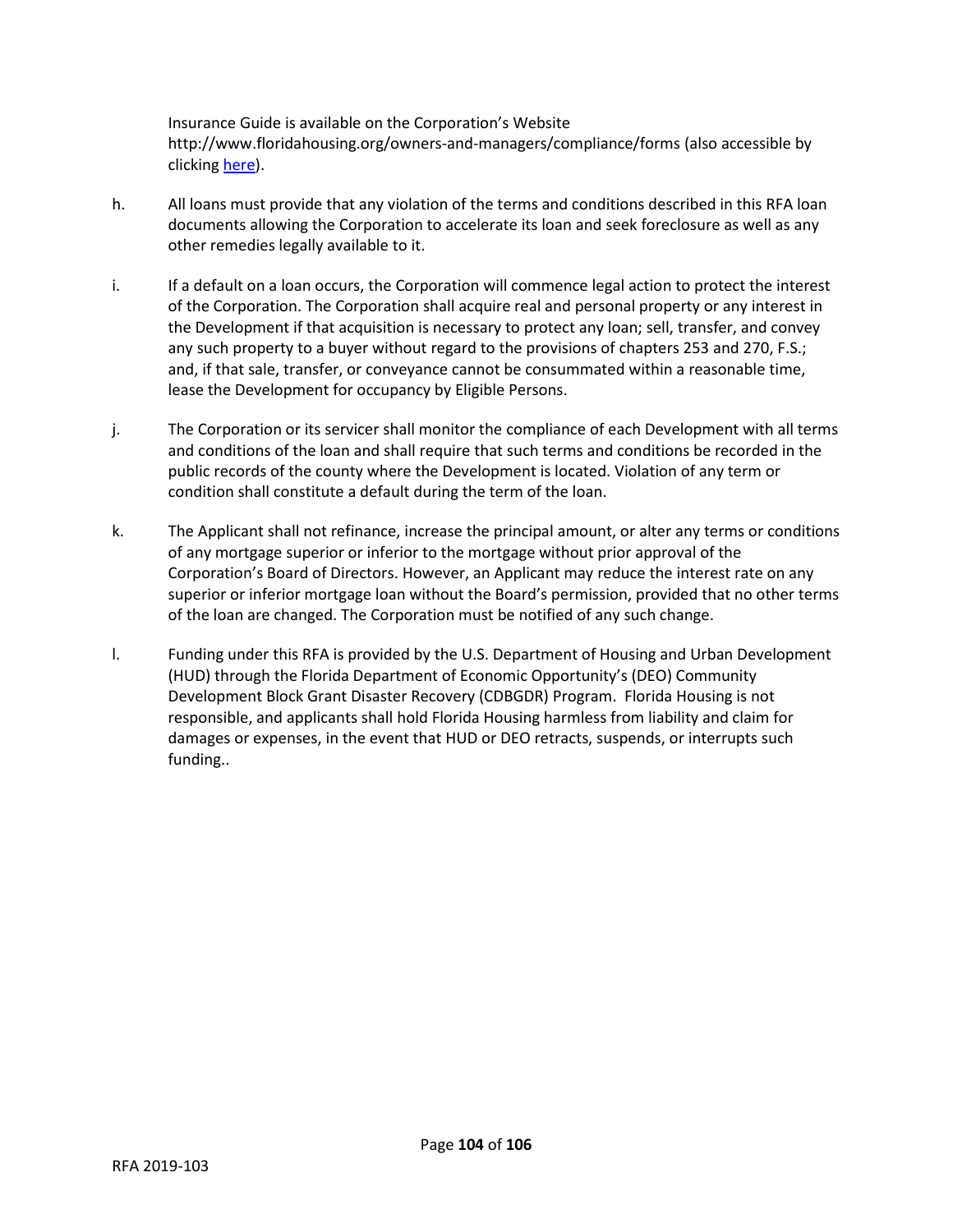## **Applicant Certification and Acknowledgement Form**

- 1. The Applicant and all Financial Beneficiaries have read all applicable Corporation rules governing this RFA and have read the instructions for completing this RFA and will abide by the applicable Florida Statutes and the credit underwriting and program provisions outlined in Exhibit F. The Applicant and all Financial Beneficiaries have read, understand and will comply with all related federal regulations.
- 2. The Applicant has reviewed this RFA and certifies to its eligibility to apply for the funding offered.
- 3. The Applicant certifies that the proposed Development can be completed and operating within the Development schedule and budget submitted to the Corporation.
- 4. The Applicant acknowledges and certifies that it will abide by all commitments, requirements, and due dates outlined in the RFA, inclusive of all exhibits. Failure to provide the required information by any stated deadlines may result in the withdrawal of the invitation to enter credit underwriting, unless an extension is approved by the Corporation.
- 5. By submitting the Application, the Applicant acknowledges and certifies that the proposed Development will meet all state building codes, including the 2012 Florida Accessibility Code for Building Construction, adopted pursuant to Section 553.503, F.S., the Architectural Barriers Act of 1968; the Fair Housing Act as implemented by 24 CFR Part 100, including the Affirmative Fair Housing Marketing Plan; Violence Against Women Act Reauthorization Act of 2013; Section 504 of the Rehabilitation Act of 1973 as outlined in Section Four, A.8. of the RFA; and the Americans with Disabilities Act of 1990 as implemented by 28 CFR Part 35, incorporating the most recent amendments, regulations and rules.
- 6. The Applicant acknowledges that any funding preliminarily secured by the Applicant is expressly conditioned upon any independent review, analysis and verification of all information contained in this Application that may be conducted by the Corporation, the successful completion of credit underwriting, and all necessary approvals by the Board of Directors, Corporation or other legal counsel, the Credit Underwriter, and Corporation staff.
- 7. If preliminary funding is approved, the Applicant will promptly furnish such other supporting information, documents, and fees as may be requested or required. The Applicant understands and agrees that the Corporation is not responsible for actions taken by the undersigned in reliance on a preliminary commitment by the Corporation. The Applicant commits that no qualified residents will be refused occupancy because they have Section 8 vouchers or certificates. The Applicant further commits to actively seek tenants from public housing waiting lists and tenants who are participating in and/or have successfully completed the training provided by welfare to work or self-sufficiency type programs.
- 8. The success of an Applicant in being selected for funding is not an indication that the Applicant will receive a positive recommendation from the Credit Underwriter or that the Development team's experience, past performance or financial capacity is satisfactory. The past performance record, financial capacity, and any and all other matters relating to the Development Team (which consists of Developer, management company, General Contractor, architect, attorney, and accountant) will be reviewed during credit underwriting. The Credit Underwriter may require additional information from any member of the Development team including, without limitation, documentation on other past projects and financials. Development teams with an unsatisfactory past performance record, inadequate financial capacity or any other